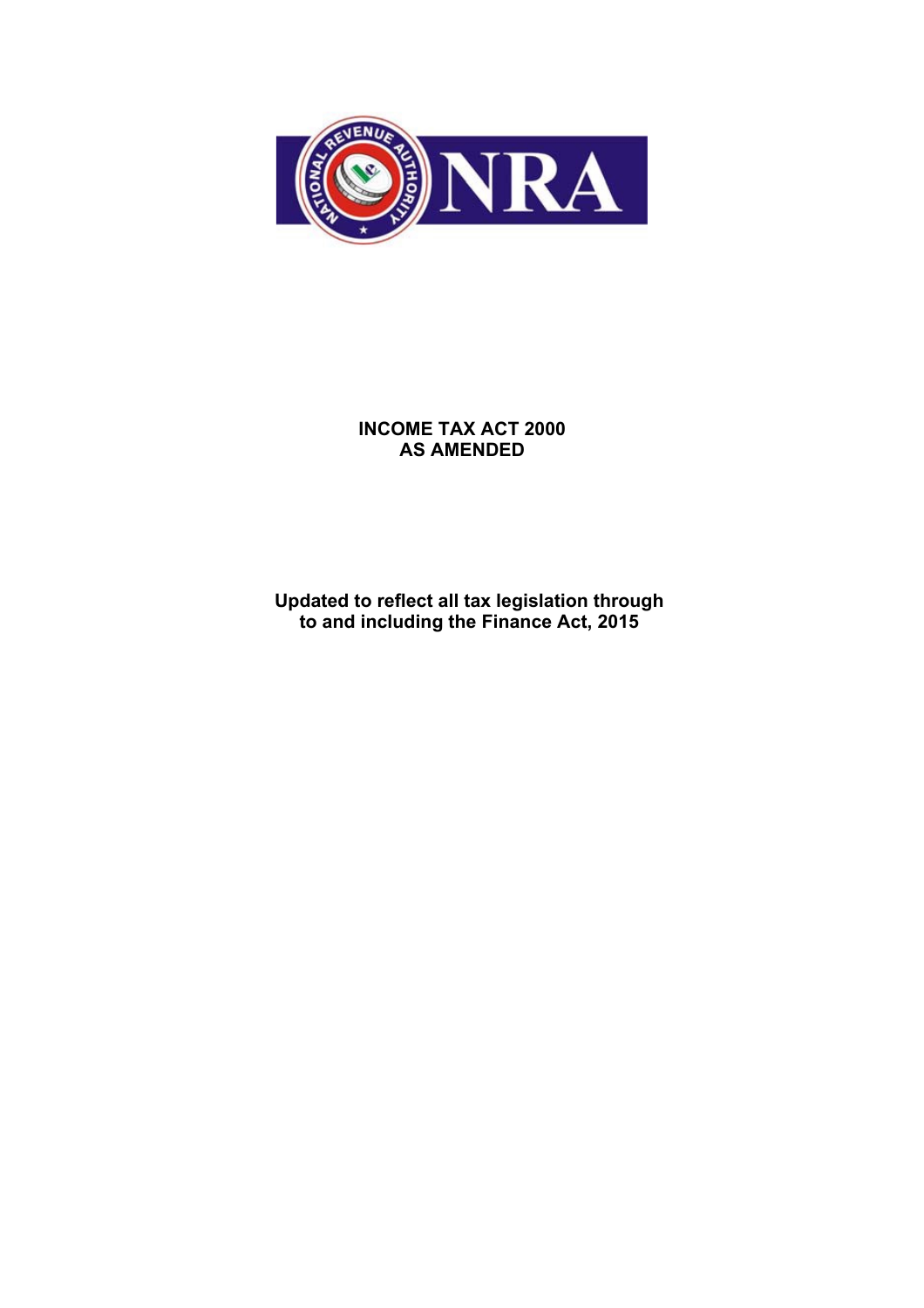Income taxation in Sierra Leone has come a long way since the enactment of the first Income Tax Act in 1943. The legislation has undergone several reviews and amendments as the economy evolved, given the dynamics of the global economy and as the needs and priorities of the government changed.

The civil conflict (1991 - 2002) provided, among others, an opportunity for a critical examination of the fiscal incentives contained in our various legislations. Given the need to encourage investment, mobilise additional revenue to address Sierra Leone's huge development challenges, including poverty reduction, income tax rates for both businesses and individuals were rationalised and progressively reduced. Administrative processes and procedures as well as the penal system of taxation were streamlined to encourage, promote and sustain voluntary tax compliance.

To reflect the new realities at the turn of the millennium, both within and outside Sierra Leone, the Income Tax Act 2000 was promulgated. In the ensuing years, a number of amendments were made to the Act as contained, for example, in various Finance Acts as well as other legislation. As an Authority with a responsibility to provide quality services to our diverse, but valued stakeholders, we have consolidated the various amendments into this volume. This piece of work will minimise the costs of obtaining information from the various and often scattered Acts. In addition, we have also provided footnotes to the various amended sections and clauses, to provide readers with some historical perspective on the evolution of the amendments.

In the production of this version, meticulous care was taken to ensure the identical reproduction of the Income Tax Act, 2000 with amendments. However, some changes in printing style were adopted both for convenience and to improve readability. Thus, for example, marginal notes appearing in the official Acts have been reproduced in bold face type in the first line of the section or subsection to which they apply. Nothing in this publication alters or affects the substance or wording of the law. The laws as contained in the Sierra Leone Gazettes remain the official versions of the law.

We do sincerely hope readers find this version useful and we would welcome comments and suggestions as to how we could improve the quality of future editions.

We look forward, with much pleasure, to your support to nation building efforts through revenue mobilisation.

Haja Isatu KALLAH-KAMARA Commissioner-General National Revenue Authority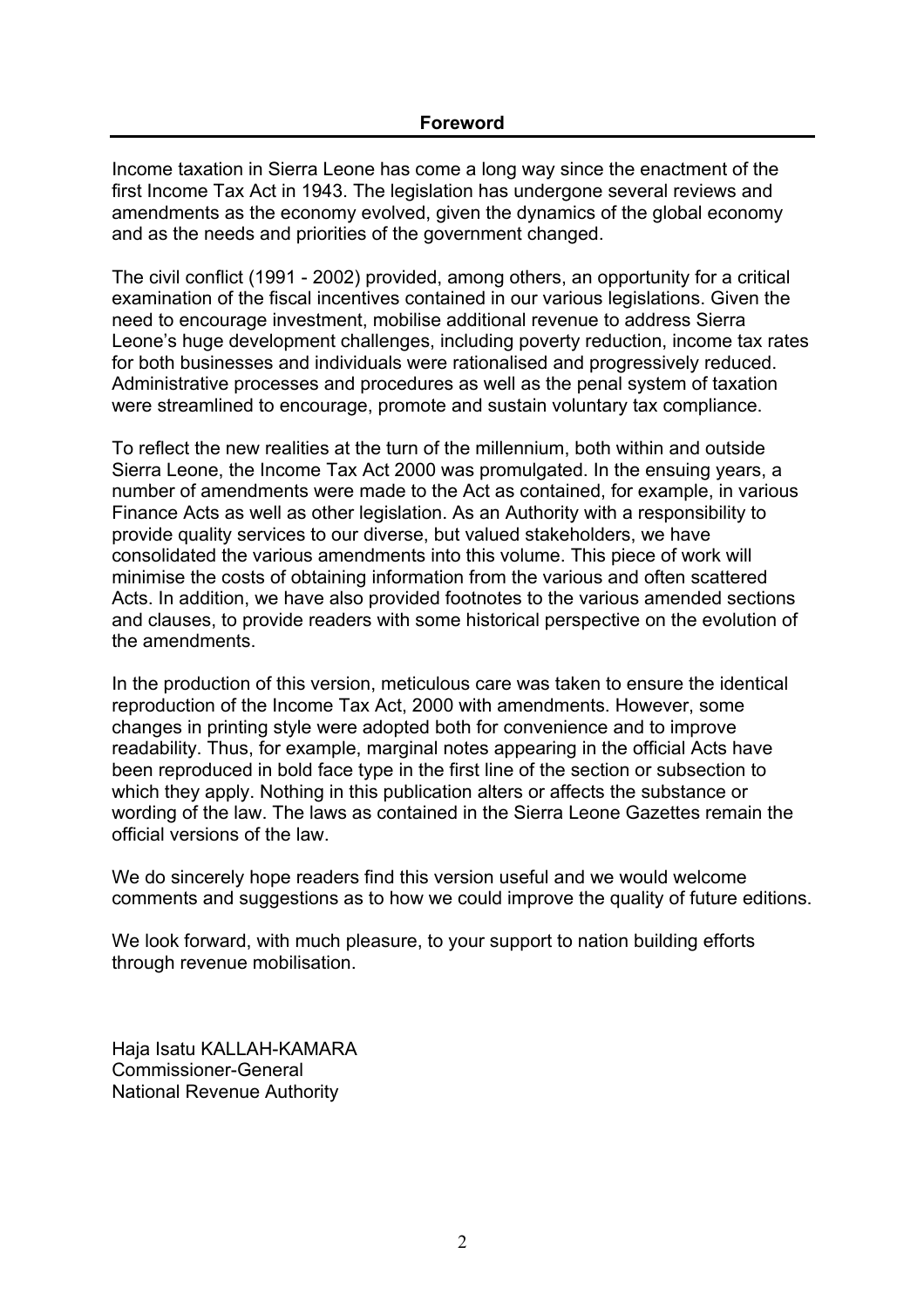## **THE INCOME TAX ACT, 2000**

## **ARRANGEMENT OF SECTIONS**

Section No.

## **PART I – PRELIMINARY**

1. Commencement.

2. Interpretation.

## **PART II – IMPOSITION OF INCOME TAX**

#### IMPOSITION OF INCOME TAX

- 3. Income tax imposed.
- 4. Rate of income tax for resident individuals.
- 5. Rate of income tax for resident companies.
- 6. Rate of income tax for trustees.
- 7. Rate of income tax for non-residents.

#### PERSONS AND ORGANISATIONS EXEMPT FROM TAXATION

- 8. Exempt public international organisations.
- 9. Other exempt persons and organisations.

## **PART III - RESIDENTS AND NON-RESIDENTS**

- 10. Resident individual.
- 11. Temporary resident individual.
- 12. Resident company.
- 13. Non-resident person.

## **PART IV - INCOME TAX BASE**

- 14. Chargeable income of resident taxpayers.
- 15. Chargeable income of temporary resident taxpayers.
- 16. Chargeable income of non-resident taxpayers.
- 17. Chargeable property income of minors.
- 18. Chargeable income of a trust.
- 19. Chargeable income of an insurance company.
- 20. Chargeable income from international shipping, transport or communications.
- 21. Mining sector.

## ASSESSABLE INCOME

- 22. Assessable income.
- 23. Employment income.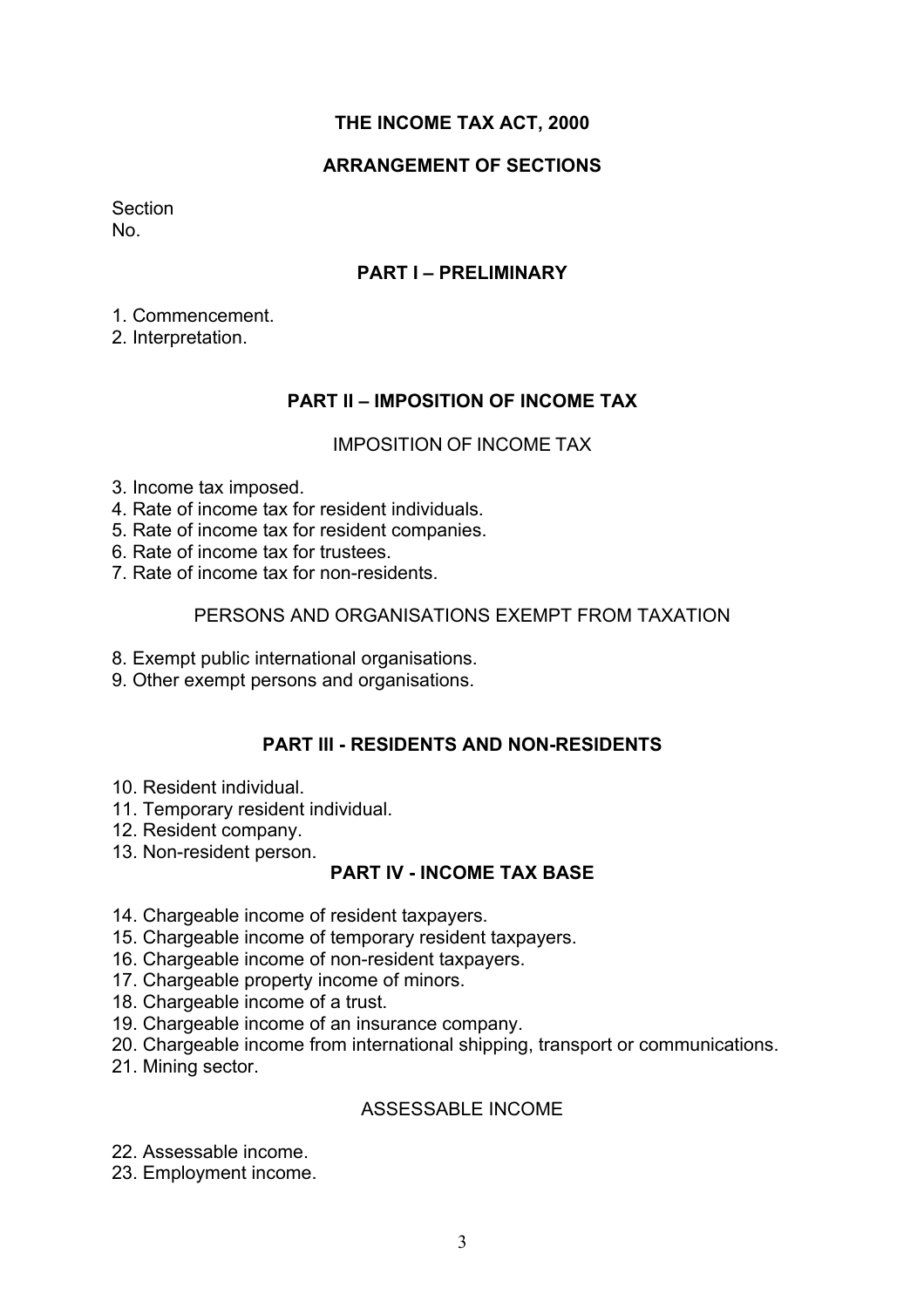24. Business income.

25. Property income.

## EXEMPT INCOME

26. Diplomatic and similar income.

- 27. Income of exempt organisations.
- 28. Scholarships.
- 29. Maintenance and child support.
- 30. Proceeds of life insurance policy.

30A. *(Repealed)*

31. Other exempt income.

## **DEDUCTIONS**

- 32. Expenses of deriving income.
- 33. Expenses incurred to derive rental income from real property.
- 34. Meal, refreshment and entertainment expenses.
- 35. Financial cost.
- 36. Bad and doubtful claims.
- 37. Research and development costs.
- 38. Expenses in respect of pension and annuity payments.
- 39. Capital allowance deduction for depreciable assets.
- 40. Investment allowance.
- 41. Repairs and improvements.
- 42. Mineral and petroleum extraction.
- 43. Start-up costs.
- 44. Business investment relief.

## TAX ACCOUNTING PRINCIPLES

- 45. Year of assessment.
- 46. Ordinary and substituted year of assessment.
- 47. Transitional year of assessment.
- 48. Method of accounting.
- 49. Cash-basis accounting.
- 50. Accrual-basis accounting.
- 51. Claim of right.
- 52. Prepayments.
- 53. Long-term contracts.
- 54. Trading stock.
- 55. Debt obligations with discount or premium.
- 56. Foreign currency debt gains and losses.
- 56A. Installment sales and finance lease.

#### CAPITAL GAINS TAX REGIME

- 57. Imposition of capital gains tax.
- 58. Disposal or realization of chargeable asset.
- 59. Cost base of a chargeable asset.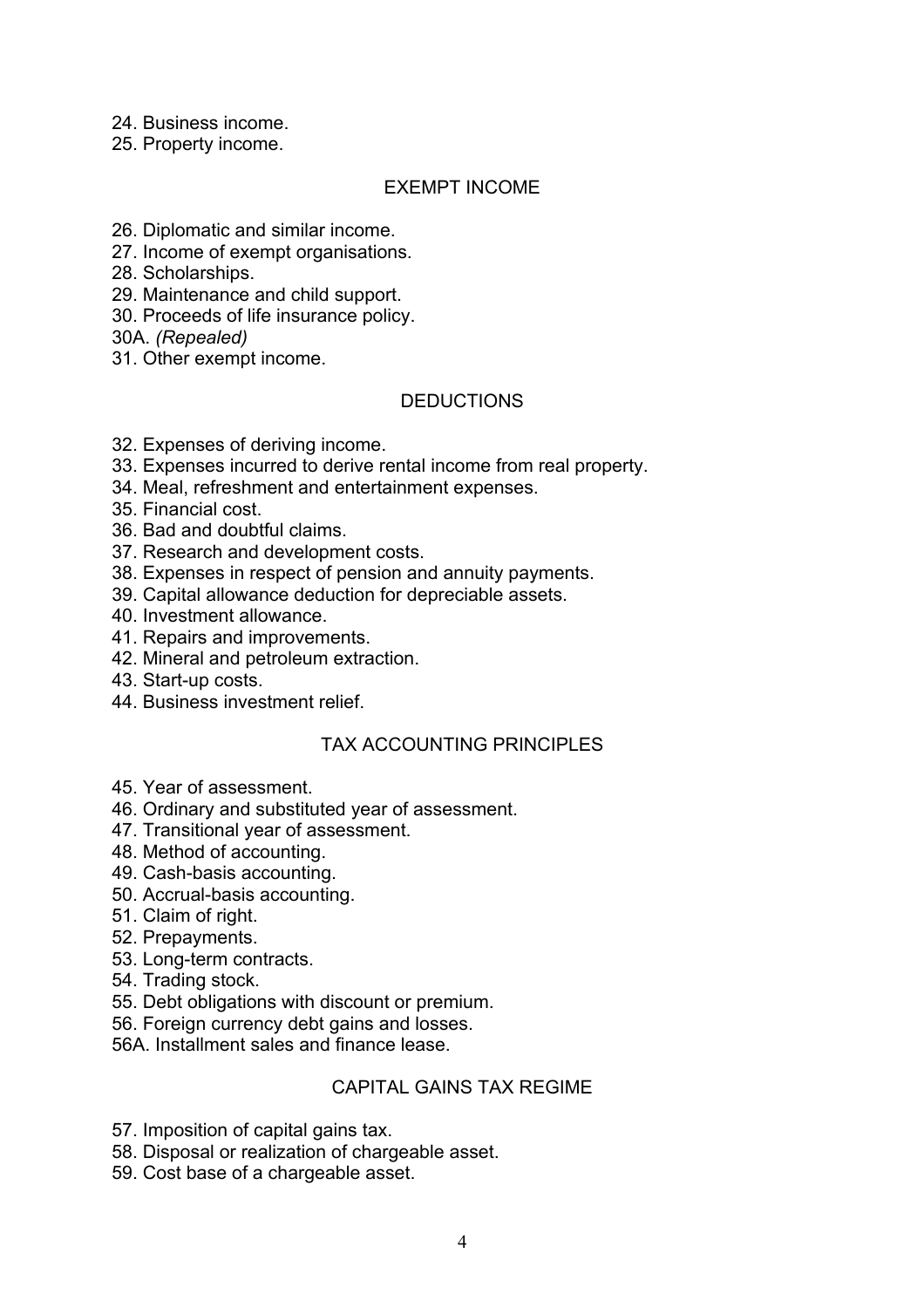- 60. Consideration received in respect of chargeable disposal.
- 61. Exemption of capital gain.
- 61A. Filing of returns and payment of capital gains tax.
- 61B. Assessment collection and application of income tax procedure.

MISCELLANEOUS PRINCIPLES FOR DETERMINING CHARGEABLE INCOME

- 62. Income of joint owners.
- 63. Valuation.
- 64. Currency conversion.
- 65. Indirect payments and benefits.
- 66. Compensation receipts.
- 67. Recouped deductions.

#### **PART V - ALTERNATIVE CHARGEABLE BUSINESS INCOME AND DESIGNATED CHARGEABLE INCOME**

- 68. Ordinary chargeable business income.
- 69. Alternative chargeable business income.
- 70. Designated chargeable income.

## **PART VI - SPECIAL PPINCIPLES FOR INDIVIDUALS**

- 71. Individual as tax unit.
- 72. Income splitting.

## **PART VII - SPECIAL PRINCIPLES FOR PARTNERSHIPS**

- 73. Principles of taxation of partnerships.
- 74. Calculation of partnership income or loss.
- 75. Taxation of partners.
- 76. Disposals of property to and by a partnership.
- 77. Cost base of partner's interest.

## **PART VII - SPECIAL PRINCIPLES FOR TRUSTS**

- 78. Definition of terms.
- 79. Principles of taxation for trusts.
- 80. Taxation of beneficiaries.
- 81. Taxation of trustees.
- 82. Taxation of settlors.
- 83. Taxation of estates of deceased persons.

## **PART IX - SPECIAL PRINCIPLES FOR COMPANIES**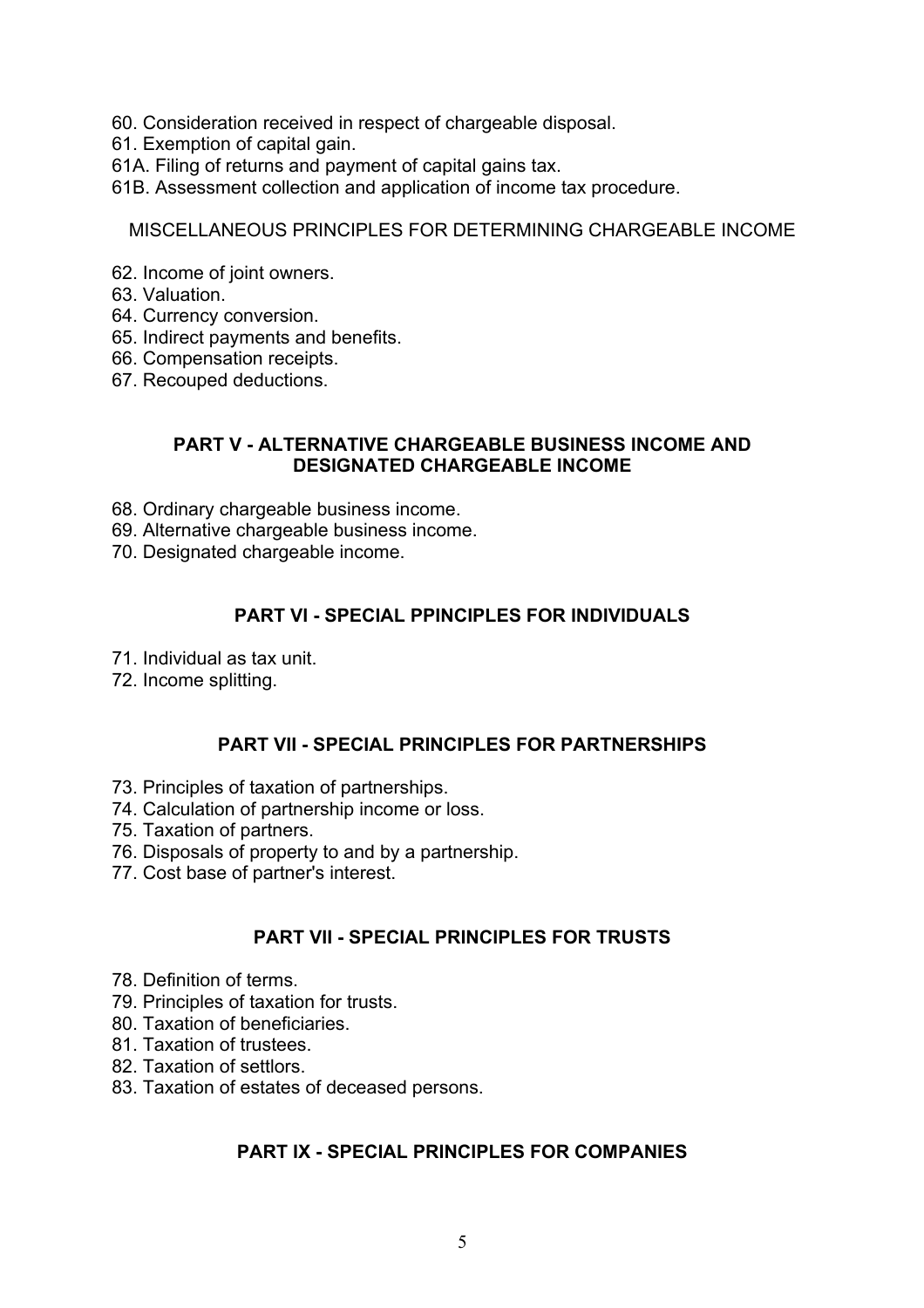- 84. Principles of taxation for companies.
- 85. Deemed dividends.
- 86. Share cancellations, redemptions and acquisitions.
- 87. Incorporation roll-over.
- 88. Change in control of companies.

## **PART X - INTERNATIONAL TAXATION**

- 89. Source of income.
- 90. Allowable foreign tax credit
- 91. Foreign employment income of residents.
- 92. Agents for non-residents.
- 93. Taxation of branch profits.
- 94. International agreements.

## **PART XI - ANTI-AVOIDANCE**

- 95. Transfer pricing.
- 96. Recharacterisation of income and deductions.

## **PART XII – RETURNS**

- 97. Filing of return of income.
- 97A. Failure to file a return of income.
- 98. Cases where return is not required.
- 99. Information returns.
- 100. Extension of time to file returns.

## **PART XIII – ASSESSMENTS**

- 101. Ordinary, deemed and special assessments.
- 102. Jeopardy assessments.
- 103. Amended assessments.
- 104. Provisional assessments.
- 104A. Self-assessment.

## **PART XIV - COLLECTION AND REFUND OF TAX**

## DUE DATE FOR PAYMENT

105. Due date for payment of income tax.

## RECOVERY OF TAX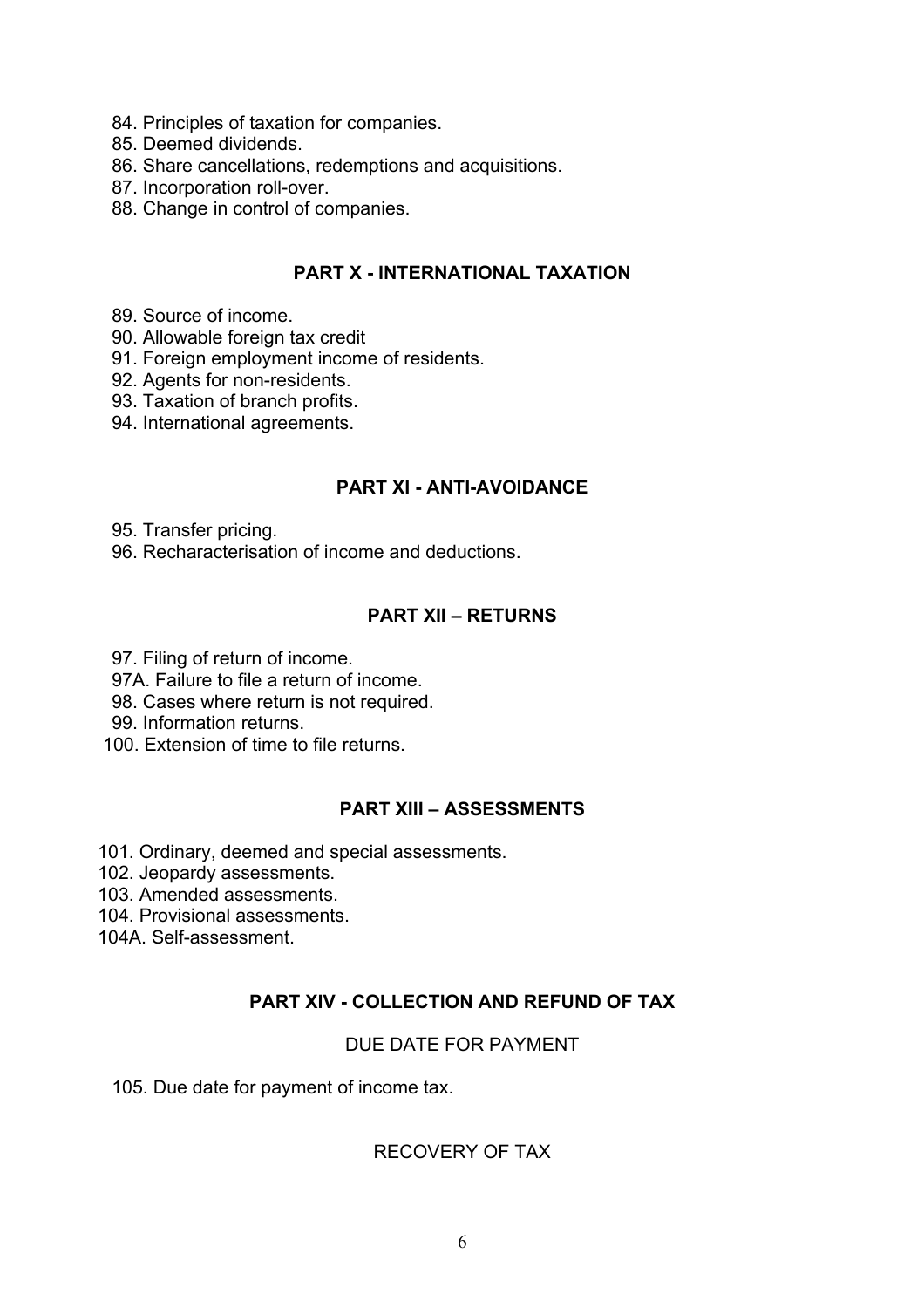- 106. Income tax as a debt due to Sierra Leone.
- 107. Tax lien.
- 108. Recovery from agent of non-resident.
- 109. Distress Proceedings.
- 110. Recovery of tax from person owing money to the taxpayer.
- 111. Duties of receivers.
- 112. Remission of irrecoverable tax.

## INSTALMENTS OF INCOME TAX

113. Instalments of income tax.

## PREPAYMENT OF INCOME TAX BASED ON CIF PRICE OF IMPORTS

114. Prepayment of income tax.

## REFUNDS OF TAX

115. Repayment of overpaid tax.

## **PART XV - WITHHOLDING OF TAX AT SOURCE**

## WITHHOLDING OBLIGATIONS

- 116. Withholding of tax by employers.
- 117. Payments to contractors.
- 118. Payments of dividends.
- 119. Payments of interest.
- 120. Payments of rents and royalties.
- 121. Payments of pensions and annuities.
- 122. Natural resource payments.
- 123. *(Repealed)*
- 123A. *(Repealed)*
- 124. Final withholding tax on dividend and interest payments to residents.
- 125. Final withholding tax on payments to non-residents.

#### GENERAL PROVISIONS RELATING TO WITHHOLDING OF TAX AT SOURCE

- 126. Definition of terms.
- 127. Tax withholding certificates.
- 128. Record of payments and tax withheld.
- 129. Failure to withhold tax.
- 130. Payment of tax withheld.
- 131. Priority of tax withheld.
- 132. Adjustment on assessment and withholder's indemnity.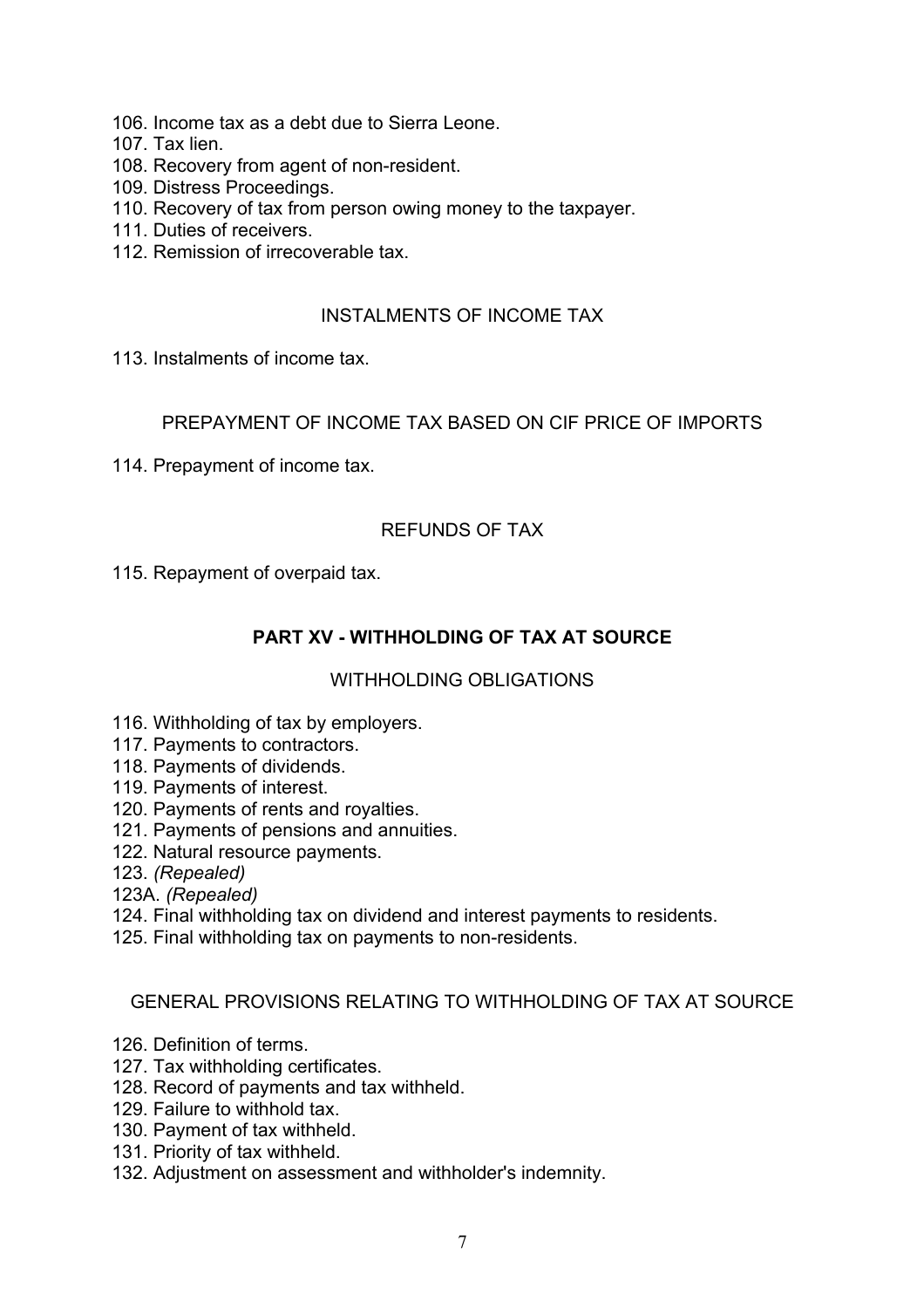## **PART XVI - RECORDS AND INVESTIGATION POWERS**

133. Accounts and records.

134. Access to books, records and computers.

135. Notice to obtain information or evidence.

136. Books and records not in the English language.

## **PART XVII - OBJECTIONS AND APPEALS**

## **OBJECTIONS**

137. Objection to assessment.

## INCOME TAX BOARD OF APPELLATE COMMISSIONERS

- 138. Board of Appellate Commissioners.
- 139. Secretary to Board.
- 140. Board to hear appeals.
- 141. Procedure of Board.
- 142. Hearings and decisions.

## APPEALS

- 143. Appeal to Board.
- 144. Appeal to High Court.
- 145. Onus on taxpayer.

## **PART XVIII - INTEREST AND PENALTIES**

## INTEREST

- 146. Specified rate of interest.
- 147. Interest on tax not paid when due.
- 148. Interest on overpayment of tax.

#### PENALTIES

- 149. Recovery of penalty.
- 150. Penalty for failure to file correct return.
- 151. Penalty for underestimation of tax payable.
- 152. Penalty in relation to tax withheld under Part XV.
- 152A. Penalty for failure to pay after due date.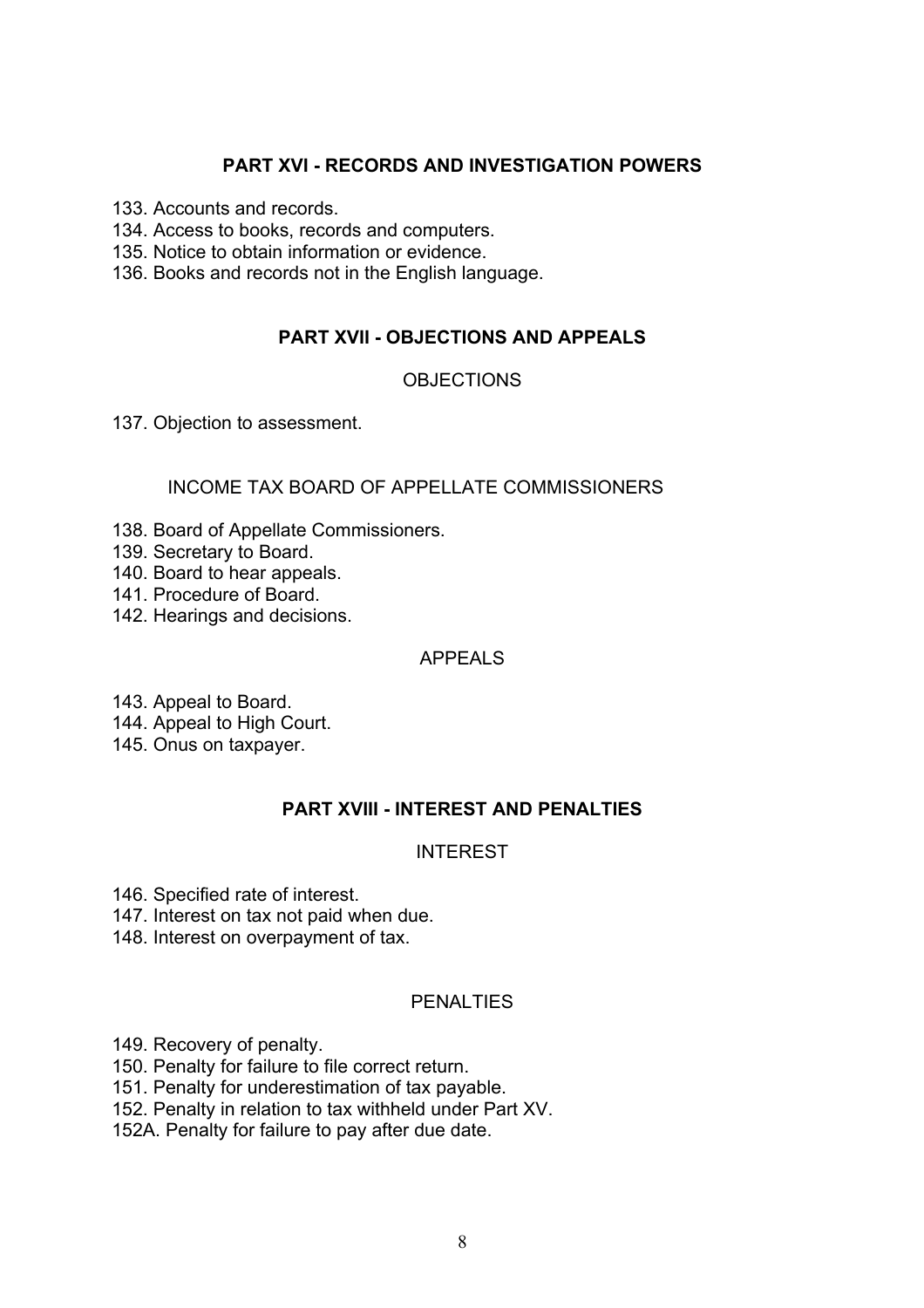## **OFFENCES**

- 153. Transfer to Director of Public Prosecution.
- 154. Tax evasion.
- 155. Impeding tax administration.
- 156. Failure to preserve secrecy.
- 157. Contempt of Board.
- 158. Making false or misleading statements.
- 159. Failure to maintain proper records.
- 160. Failure to comply with notice.
- 161. Aiding or abetting.
- 162. Offences by tax officials.

## **PART XIX - ADMINISTRATION**

#### OFFICE OF THE COMMISSIONER OF INCOME TAX

- 163. *(Repealed)*
- 164. Delegation.

## **SECRECY**

165. Secrecy.

## REGULATIONS, PUBLIC GUIDELINES AND RULINGS

- 166. Regulations.
- 167. Commissioner to issue public guidelines.
- 168. Private rulings.
- 169. Non-binding statements.

## FORMS AND NOTICES

170. Forms and notices.

171. Service and sufficiency of notices and other documents.

## NOMINATED OFFICERS

172. Notification of nominated officers.

#### TAXPAYER FILE NUMBER AND TAX CLEARANCE CERTIFICATE

- 173. Taxpayer file number.
- 174. Tax clearance certificate.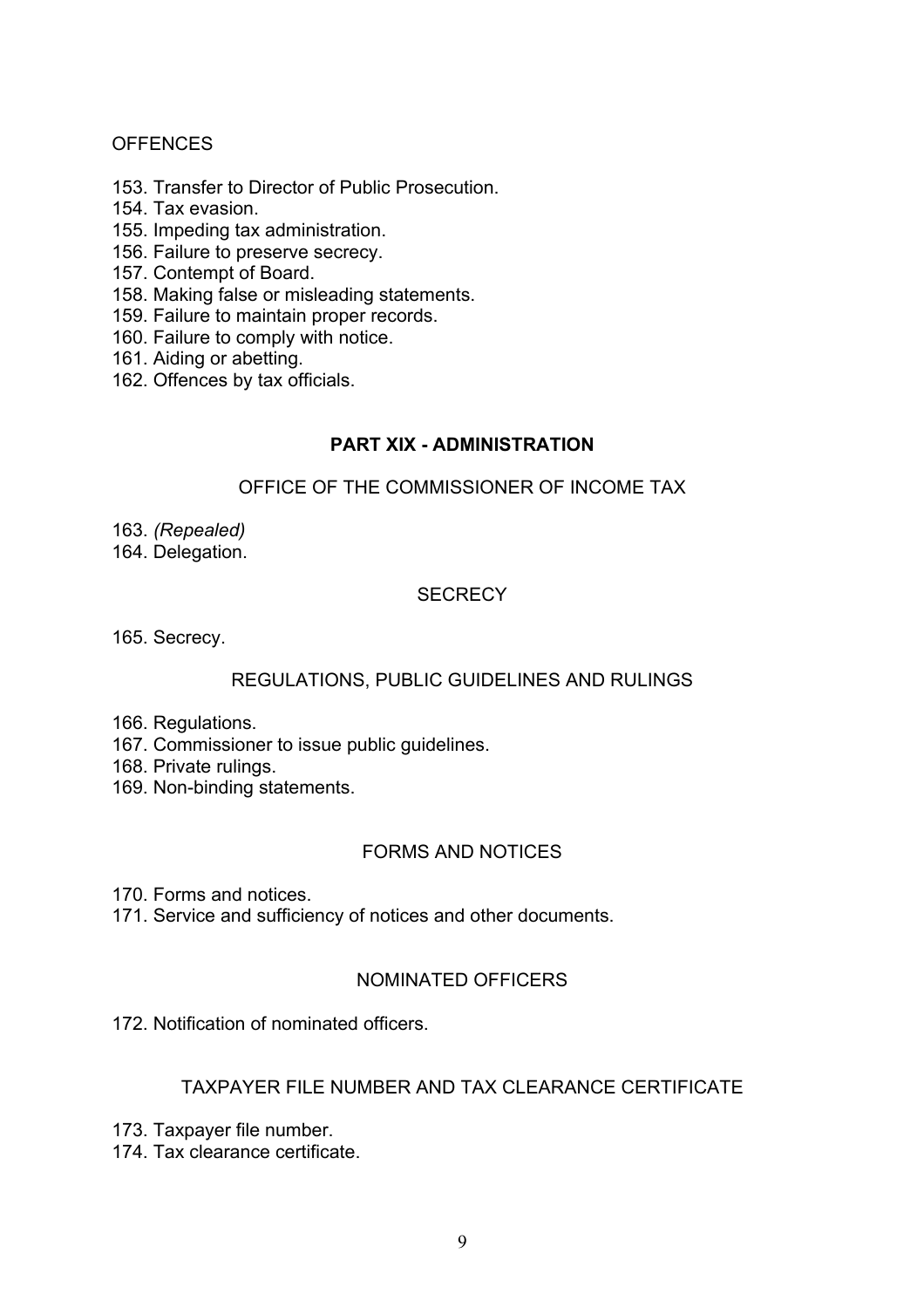# **PART XX - REPEALS AND TRANSITIONAL PROVISIONS**

175. Repeal.

176. Transitional provisions.

## **SCHEDULES**

FIRST SCHEDULE – Rates of tax in respect of residents

SECOND SCHEDULE – Rates of tax in respect of non-residents

THIRD SCHEDULE – Complying retirement funds

FOURTH SCHEDULE – Chargeable income of company carrying on insurance business

FIFTH SCHEDULE – International shipping, transport and communications

SIXTH SCHEDULE – Mining sector *(Repealed)*

SEVENTH SCHEDULE – Capital allowance deduction

EIGHTH SCHEDULE – Income Tax Board of Appellate Commissioners

NINTH SCHEDULE – Miscellaneous provisions

TENTH SCHEDULE – Form of warrant

Additional Income Tax Exemption/Concession Provisions:

- Finance Act 2015
- Finance Act 2013
- Finance Act 2011
- Development of Tourism Act 1990 Part 5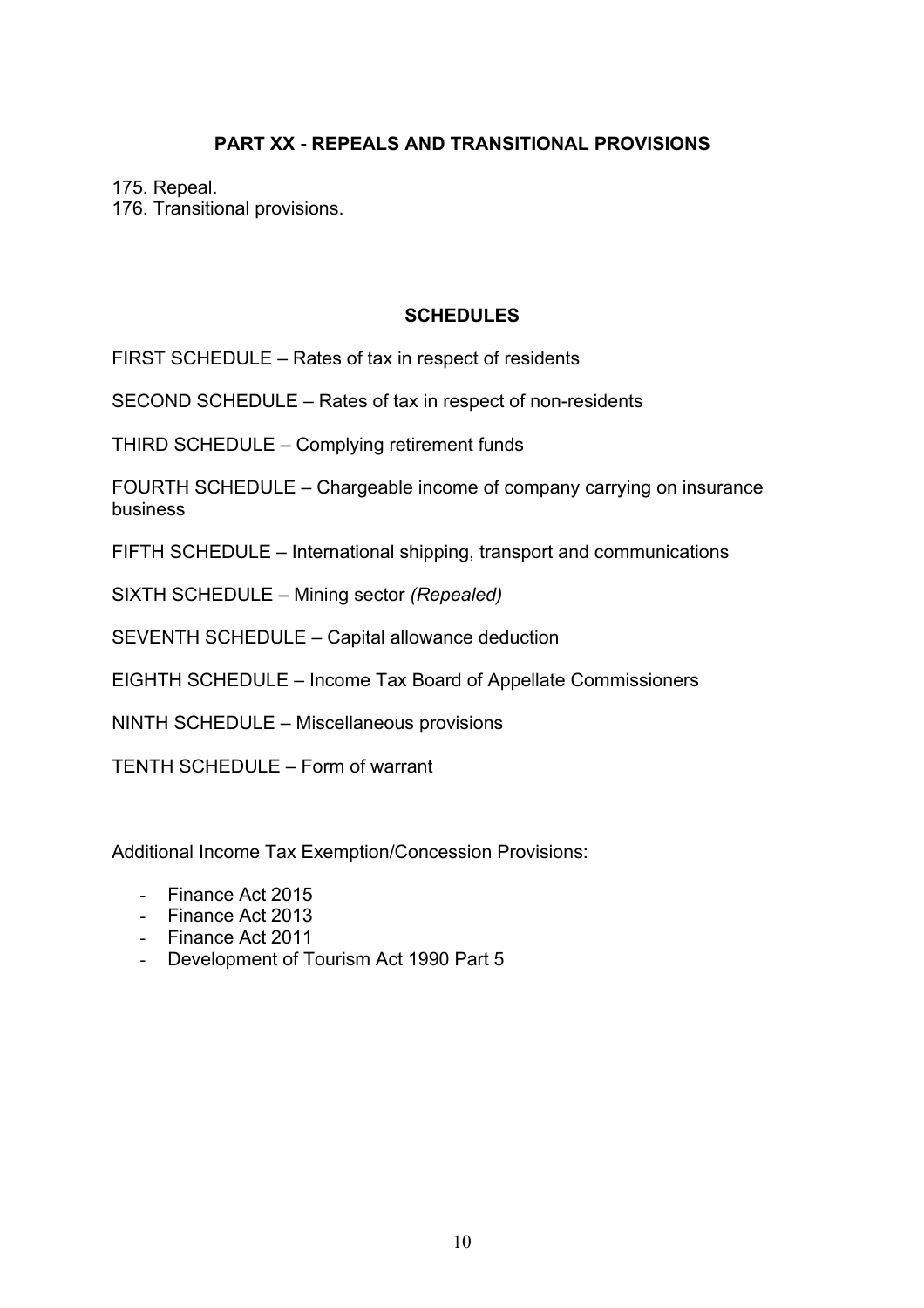## **THE INCOME TAX ACT, 2000**

## **PART I – PRELIMINARY**

#### **Commencement.**

1. This Act shall be deemed to have come into operation on the 1st April, 2000.

#### **Interpretation.**

2. In this Act, unless the context otherwise requires—

"adjusted cost base" means the cost base of an asset increased by—

(a) indirect expenses, including commissions and legal fees incurred in respect of the acquisition, production or construction of an asset;

(b) interest and taxes incurred during the acquisition, production and construction period of an asset;

(c) customs duties incurred in respect of the importation of an asset; or

(d) the cost of improvements and other costs properly added to capital accounts in respect of the asset (other than an amount allowed as a deduction);

"assessment" includes an amended assessment, a deemed assessment, a provisional assessment and a special assessment;

"associate" in relation to a person means any other person who is not at arms-length with the person or who acts or is likely to act in accordance with the directions, requests, suggestions or wishes of the person whether or not the directions, requests, suggestions or wishes are communicated to that other person;

"bad debt" means a debt in respect of which the taxpayer has taken all reasonable steps to the satisfaction of the Commissioner to pursue payment and which the taxpayer reasonably believes will not be satisfied;

"branch" *(repealed)*<sup>1</sup>

 $\overline{a}$ 

<sup>&</sup>lt;sup>1</sup> Definition of "branch" repealed by s. 2(a) of the Finance Act 2013 and all references to "branch" to be treated as references to "permanent establishment of a non-resident person in Sierra Leone". Previously defined as –

*<sup>&</sup>quot;branch" means a place where a person carries on business and includes—*

*<sup>(</sup>a) a place where a person is carrying on business through an agent, other than a general agent of independent status acting in the ordinary course of business as such;* 

*<sup>(</sup>b) a place where a person has, is using or is installing substantial equipment or substantial machinery; or* 

*<sup>(</sup>c) a place where a person is engaged in a construction, assembly or installation project for a period of more than six months;*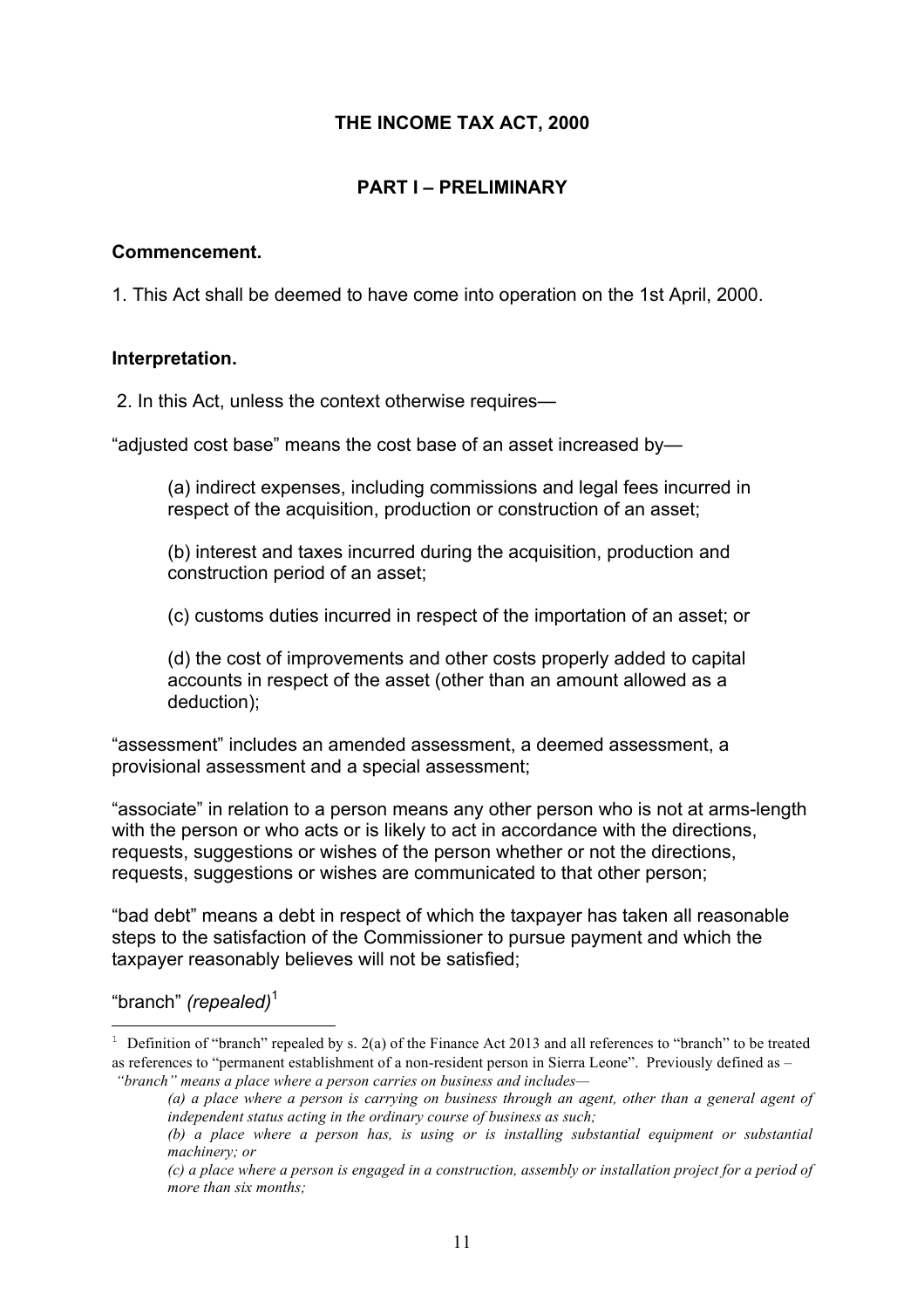"business" includes a trade, profession, vocation and an isolated transaction with a business character, but does not include employment;

"business asset" means an asset held for the production of assessable income and which is used in a business or is held for sale in a business;

"chargeable business income" in respect of a taxpayer means the taxpayer's assessable business income less any allowable deductions for expenses incurred to derive that income;

"Commissioner"<sup>2</sup> means the Commissioner-General and, except for the purpose of Section 153, includes a Deputy Commissioner or an Assistant Commissioner.

"company" means a body corporate or unincorporate, whether created or recognised by or under any law in force in Sierra Leone or otherwise, and includes a superannuation fund, a friendly society and a provident fund but does not include a partnership or trust;

"complying retirement fund" means a retirement fund that has received notification from the Commissioner that it complies with the requirements of the Third Schedule;

"debt claim" means a right to receive payment or repayment of money or property from another person and includes deposits in banks and other financial institutions, accounts receivable, notes, bills of exchange and bonds;

"debt obligation" means the obligation to make payment or repayment of money or property to another person and includes the things falling under a debt claim;

"depreciable asset" means tangible or intangible property which is wholly or partly used in the production of assessable income and which is likely to lose value because of wear and tear, obsolescence or the passage of time;

"disposal" in relation to an asset, means—

(a) the sale, exchange, redemption or distribution of the asset;

- (b) the transfer of the asset as a gift or at death; or
- (c) the destruction, loss or extinction of the asset,

and includes the disposal of a part of the asset;

 $\overline{a}$ 

"dividend" means a distribution by a company to a shareholder in the company as shareholder and includes any distribution upon redemption or cancellation of a share

<sup>&</sup>lt;sup>2</sup> Definition of "Commissioner" was amended in 2002 by s. 36(a) of the National Revenue Authority Act 2002. Section 36(a) provides that reference to the Comptroller of Customs and Excise or the Commissioner of Income Tax in any law specified in the Schedule or in any other law is to be construed as a reference to the Commissioner-General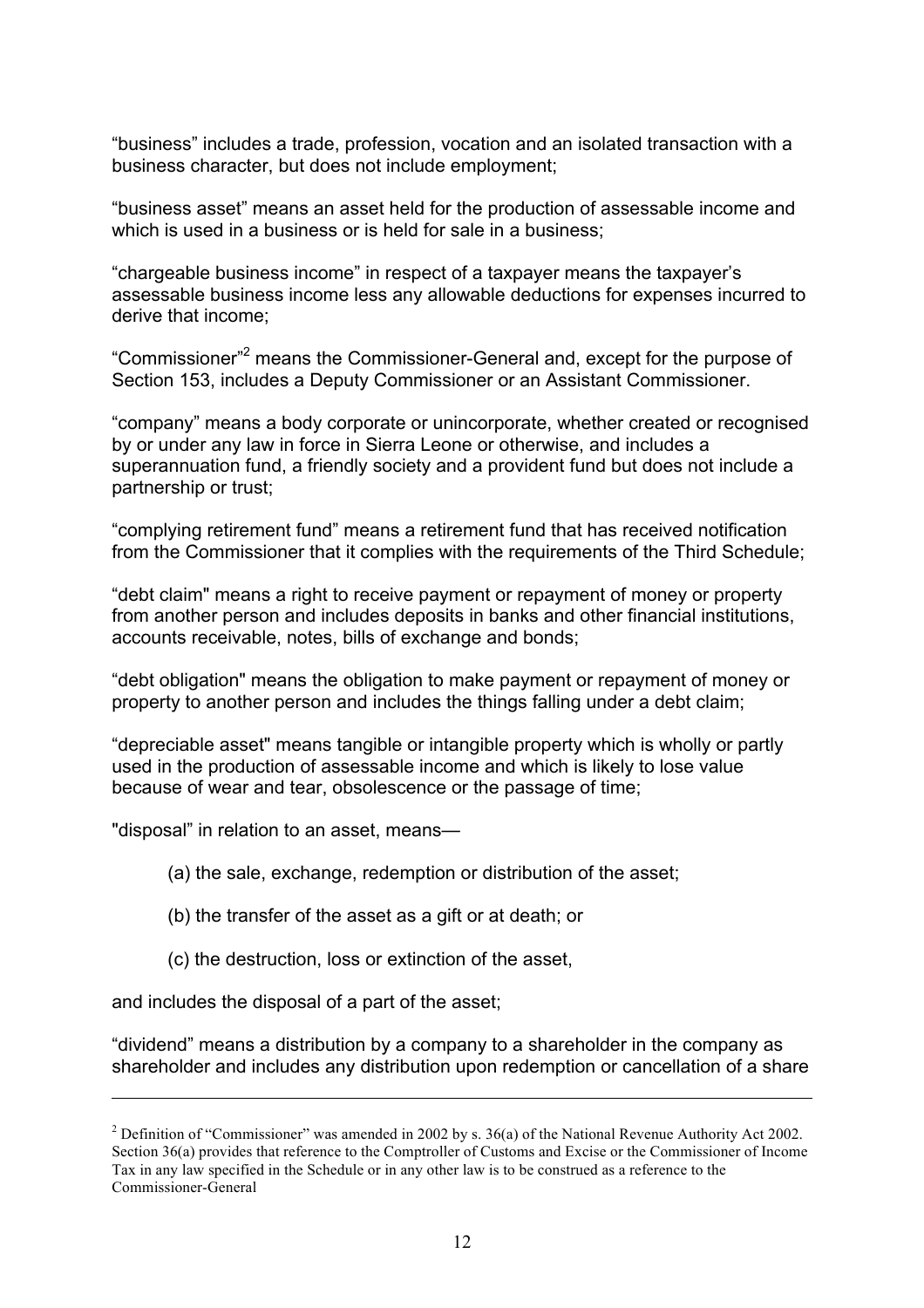or in the course of liquidation, other than a distribution described in subsection (2) of section 86;

"employee'' means an individual who receives employment income and includes any individual engaged for short-term or part-time work other than an individual acting as an agent;

"employer" means a person who employs or remunerates an employee;

"employment" means—

(a) the position of an individual in the employ of another person;

(b) a directorship of a company;

(c) a position entitling the holder to a fixed or ascertainable remuneration and includes a public office;

"interest" includes—

(a) an amount paid or accrued under a debt obligation which is not a return of principal; and

(b) any gain realised. by way of a discount, premium, swap payment or similar payment on a loan;

"investment asset" means an asset other than—

(a) a business asset, or

(b) an asset that does not produce assessable income and that is held primarily for personal use by the taxpayer;

"lottery"<sup>3</sup> includes any scheme, system or device for the sale, gift, distribution or disposal of any property or right in any manner, depending on, or to be determined by, chance, whether by the throwing or casting of dice, or by the drawing of tickets, cards, lots, numbers or figures, or by means of a wheel or trained animal or by football pool or otherwise;

"market value" means the price which an asset or service might reasonably be expected to command on the open market;

"minor" means an individual who is under eighteen years of age at the end of the year of assessment;

"natural resource payment"<sup>4</sup> means-

 <sup>3</sup> Definition of "lottery" inserted by s. 8(f) of the Finance Act 2008.

<sup>&</sup>lt;sup>4</sup> Definition of "natural resource payment" repealed and replaced by s. 2(b) of the Finance Act 2013. Previously read: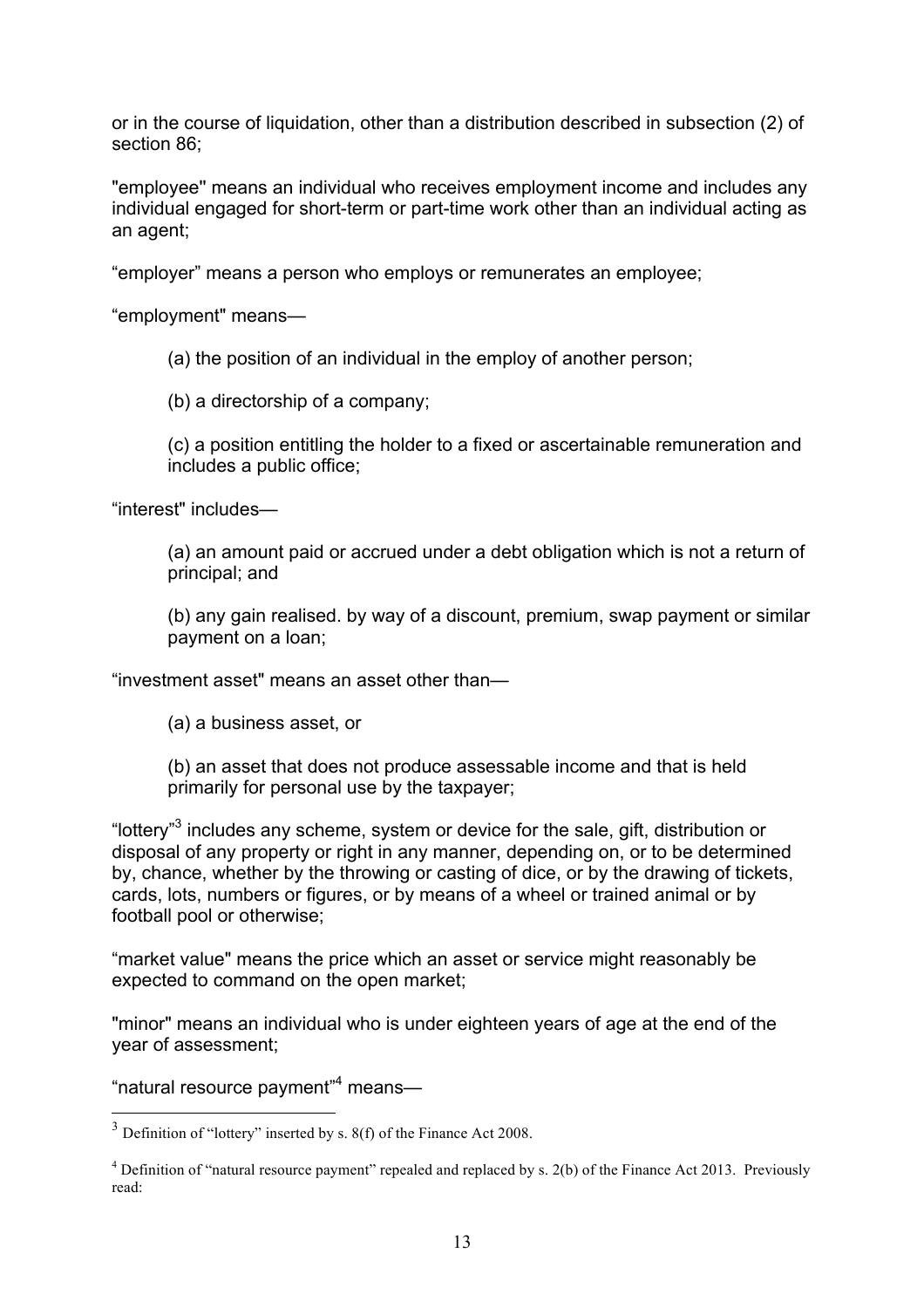(a) a rent, toll, royalty or other like payment payable under a lease or agreement which relates wholly or in part to the mining and working of minerals or a living or non-living resource of the land or sea; or

(b) a payment calculated in whole or in part by reference to the quantity or value of minerals or living or non-living resource taken from the land or sea;

"paid" includes credited;

"payment" includes an amount payable, the transfer of property and any other means of conferring value or benefit on a person;

"permanent establishment"<sup>5</sup> includes the following:-

- (a) a branch office of a non-resident legal person;
- (b) construction sites, assembly of batching facilities and the exercise of supervisory activities connected with such facilities;
- (c) sites, drilling equipment or ships used for prospecting for natural resources as well as the exercise of supervisory activities connected with such facilities;
- (d) a place used by a non-resident individual for business activity;

"permanent establishment of a non-resident person in Sierra Leone"<sup>6</sup> means a place in Sierra Leone where the person carries on a business or that is at the disposal of the person for that purpose and includes –

- (a) a place in Sierra Leone where
	- (i) a person has, is using or is installing substantial equipment or machinery;
	- (ii) a person is engaged in a construction, assembly or installation project for 90 days or more, including a place where the person is conducting supervisory activities in relation to such a project;
	- (iii) an agent performs any function on behalf of a business of the person including, in the case of an insurance business, the collection of premiums or the insurance of risks situated in Sierra Leone, but

 $\overline{a}$ 

*<sup>&</sup>quot;natural resource payment" means-*

*<sup>(</sup>a) a rent, toll, royalty or other like payment payable under a lease or agreement which relates wholly or in part to the mining and working of minerals or a living or non-living resource of the land; or (b) a payment calculated in whole or in part by reference to the quantity or value of minerals or living or non-living resource taken from the land"*

<sup>&</sup>lt;sup>5</sup> Definition of "permanent establishment" inserted by s. 3(b) of the Finance Act 2009 **6** Definition of "permanent establishment of a non-resident person in Sierra Leone" inserted by s. 2(a) of the Finance Act 2013 as a replacement for definition of "branch"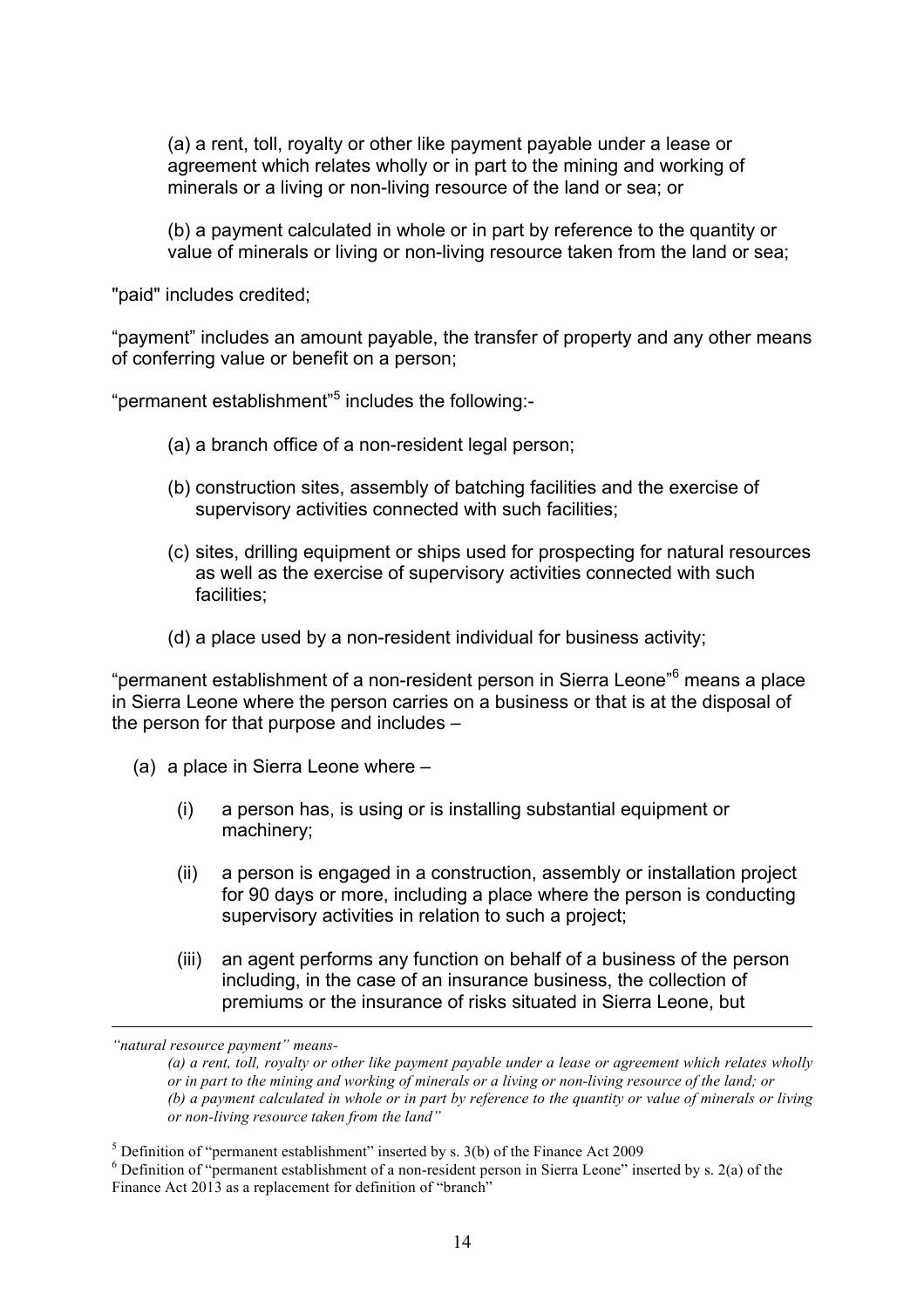excluding a case involving a general agent of independent status acting in the ordinary course of business as such;

(b) the provision of services in Sierra Leone but only if activities of that nature continue (for the same or a connected project) for a period of 183 days or more in any 12 months period;

"person" includes a partnership, a company, a government, a political subdivision of a government and a public international organisation;

"rent" includes—

(a) any premium paid in connection with a lease or rental agreement; and

(b) any payment made in connection with or for the use of or the right to use industrial, commercial or scientific equipment;

"retirement fund" means a pension, provident or superannuation fund or society;

"royalty" means a payment for—

(a) the use of or the right to use a copyright, patent, design, model, plan, secret formula or process, trademark or other intangible property or right;

(b) the supply of know-how;

(c) the use of or the right to use a cinematographic film, video tape, sound recording or any like medium;

(d) the supply of assistance ancillary to a matter referred to in paragraphs (a) to (c); or

(e) a total or partial forbearance with respect to a matter referred to in paragraphs (a) to (d);

"shareholder" in relation to a company, includes a holder of an equity interest in the company.

"substituted year of assessment" means the year of assessment used by a taxpayer pursuant to subsection (2) of section 46;

"tax-free threshold" means the amount of income to which a nil rate of tax is applied in Parts I, II and III of the First Schedule;

"taxpayer" means a person who is subject to tax imposed by this Act or who derives income assessable under this Act;

"trading stock" includes goods sold or intended to be sold by a taxpayer in the ordinary course of business, work in progress on such goods and inventories of materials to be incorporated into such goods;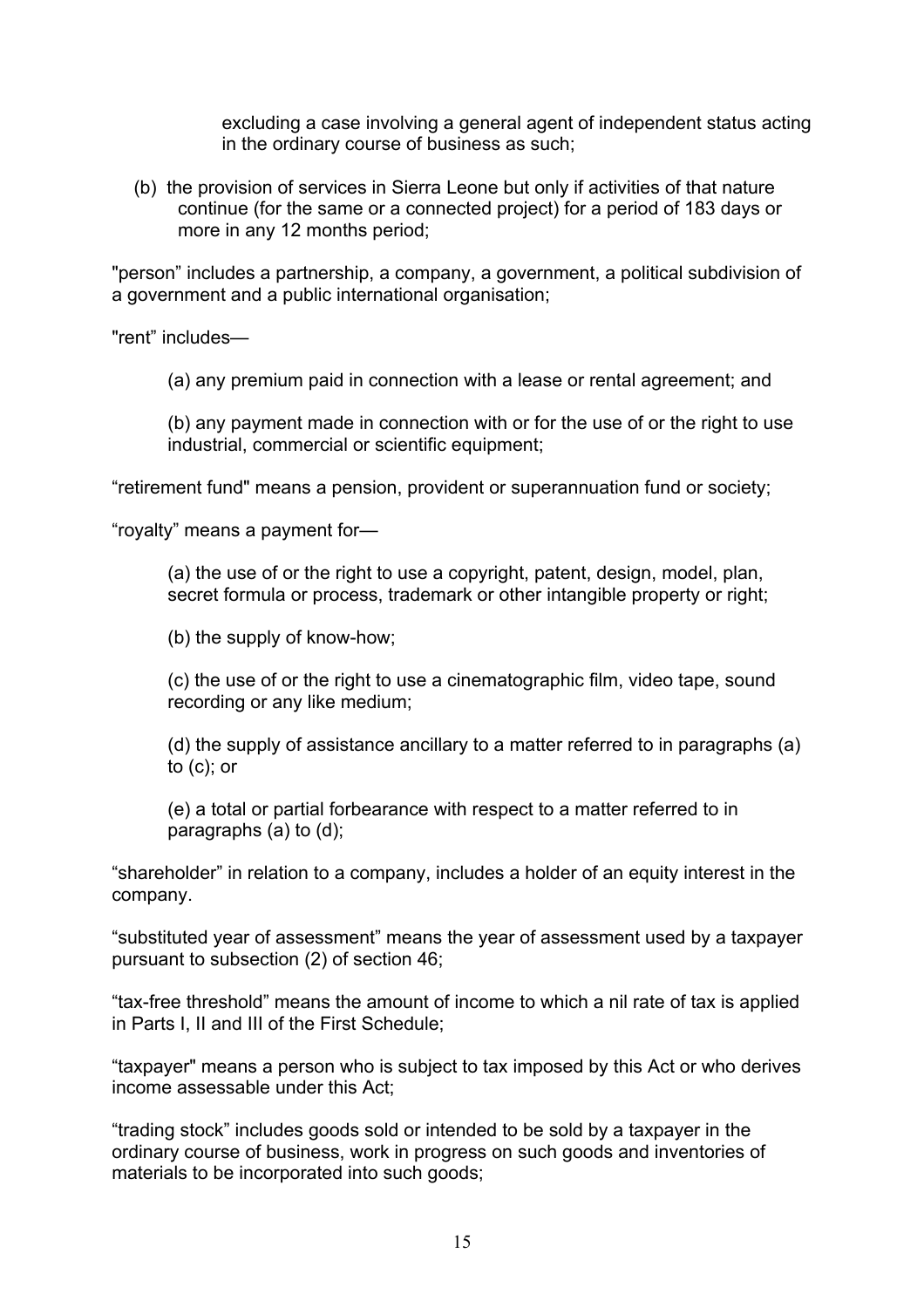"trust" includes the estate of a deceased person but does not include a grantor trust or qualified beneficiary trust referred to in section 78;

"trustee" includes—

(a) an executor, administrator, tutor or curator;

(b) a liquidator or judicial manager;

(c) a person having or taking on the administration or control of property subject to a trust;

(d) a person acting in a fiduciary capacity; and

(e) a person having the possession, control or management of the property of a person under a legal disability;

"turnover" in respect of a year of assessment means the value of the total gross receipts or amounts receivable in money or money's worth which give rise to business income for the year of assessment—

(a) reduced by that part of the gross receipts for the year of assessment or a previous year of assessment that are bad debt claims; and (b) increased by any amounts recovered in respect of bad debt claims that arose in previous years of assessment;

"underlying ownership or control" in relation to a company means ownership interests held or control exercised directly or indirectly through interposed entities;

"whole-time service director" means a director of a company who is required to devote substantially the whole of his or her time to the service of the company in a managerial or technical capacity;

"withholding agent" means a person required to withhold tax under sections 116 to 123.

## **PART II – IMPOSITION OF INCOME TAX**

IMPOSITION OF INCOME TAX

## *Income tax imposed***.**

3. (1) Income tax is hereby imposed on every person who has chargeable income for the year of assessment.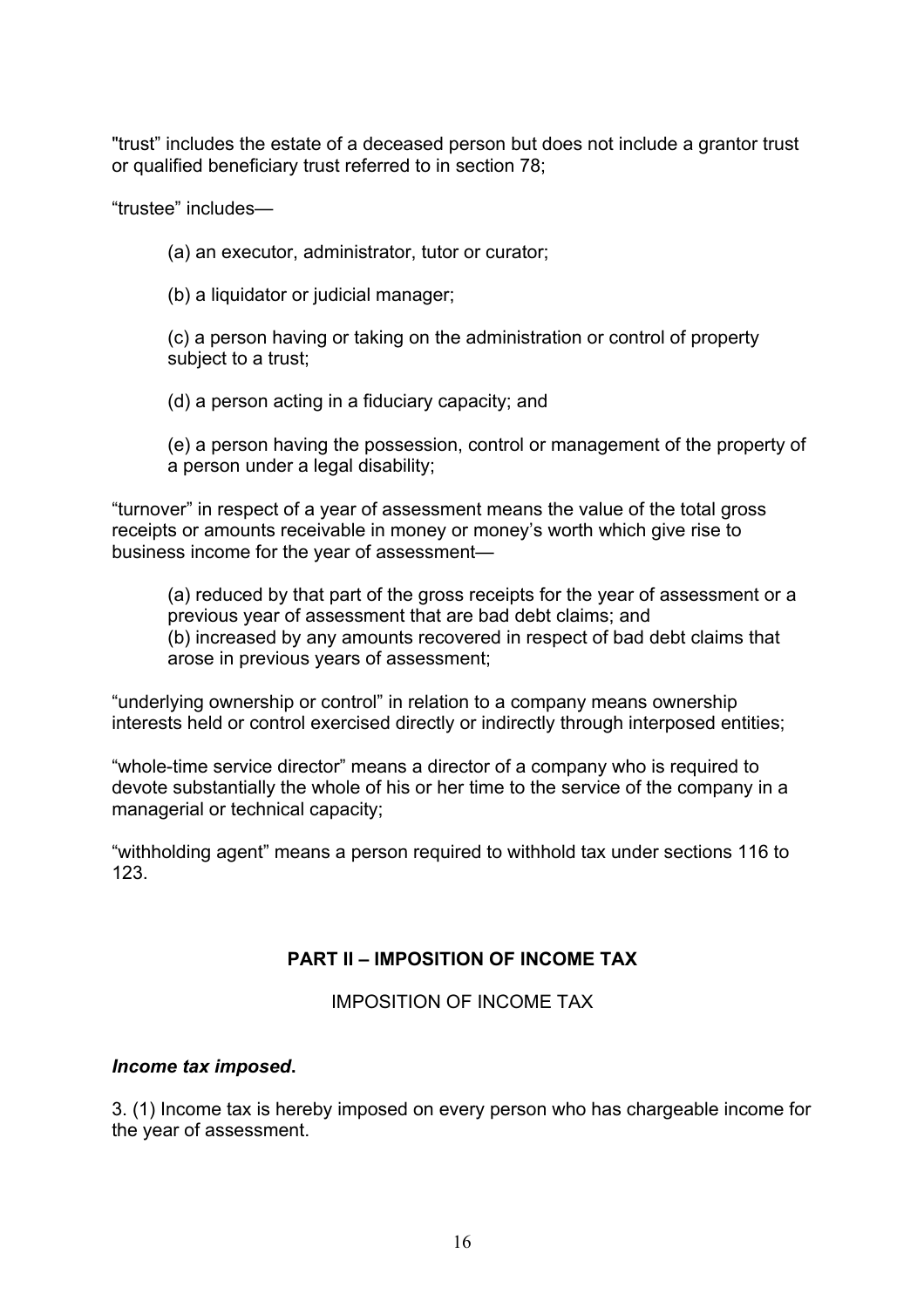(2) Subject to section 21, the income tax payable shall be calculated by applying the relevant rates of tax determined by reference to the First and Second Schedules to the chargeable income for the year of assessment and subtracting any allowable tax credits.

(3) Subject to sections 124 and 125, a taxpayer's income from all sources shall be aggregated for the purpose of applying the relevant rates of tax in Parts I, II, III and IV of the First Schedule and the tax that will be imposed on the aggregated income without regard to any withholding tax imposed on the income or part thereof shall be reduced by the amount of withholding tax imposed on that income.

## *Rate of income tax for resident individuals.*

4. (1) Subject to subsection (2), the chargeable income of a resident individual shall be taxed at the rate or rates prescribed in Part I of the First Schedule.

 $(2)^7$  Where the turnover of not being a company specified under Part III of the First Schedule excluding income from property is less than Le 350,000,000 but not less than Le10,000,000 the income tax payable shall at the option of such a business, be a percentage of the turnover as specified in part V of the First Schedule and –

- (a) no deduction shall be allowed under this Act for expenses incurred to derive business income;
- (b) no claims for withholding tax shall be allowed;
- (c) the tax shall be a final tax on the business of the taxpayer but if a business does not opt to pay taxes under this subsection it shall be subject to a tax under section 69.

 $(3)^8$  Subject to section 150, a taxpayer under Small Medium Enterprise (SME) regime who fails to file an income tax return on the due date commits an offence and shall be liable upon conviction to a fine the greater of Le 1,000,000.00 or 10% of the Tax due for the period to which the tax returns relate or to imprisonment for a term not exceeding one year or to both such fine and imprisonment.

(4) The chargeable property income of a resident minor shall be taxed at the rate or rates prescribed in Part II of the First Schedule.

(5) In the case of a resident minor whose chargeable property income is taxed at the rates prescribed in Part II of the First Schedule, such income shall be subtracted from chargeable income for the purposes of applying subsection (1).

 $<sup>7</sup>$  Subsection (2) repealed and replaced by s. 3 of the Finance Act 2013. Previously read:</sup>

*<sup>&</sup>quot;(2) Subject to subsection (3), the business or property income of a person described in Part V of the First Schedule shall be subject to the minimum tax prescribed in that Part"*

<sup>&</sup>lt;sup>8</sup> Subsection (3) repealed and replaced by s.3 of the Finance Act. Previously read:

*<sup>&</sup>quot;(3) Where a person described in Part V of the First Schedule derives—*

*<sup>(</sup>a) business or property income that would, apart from the application of subsection (2), be subject to tax greater than that provided in Part V of the First Schedule; or* 

*<sup>(</sup>b) additional income from any source,* 

*the Commissioner may assess tax payable by the person without regard to subsection (2)"*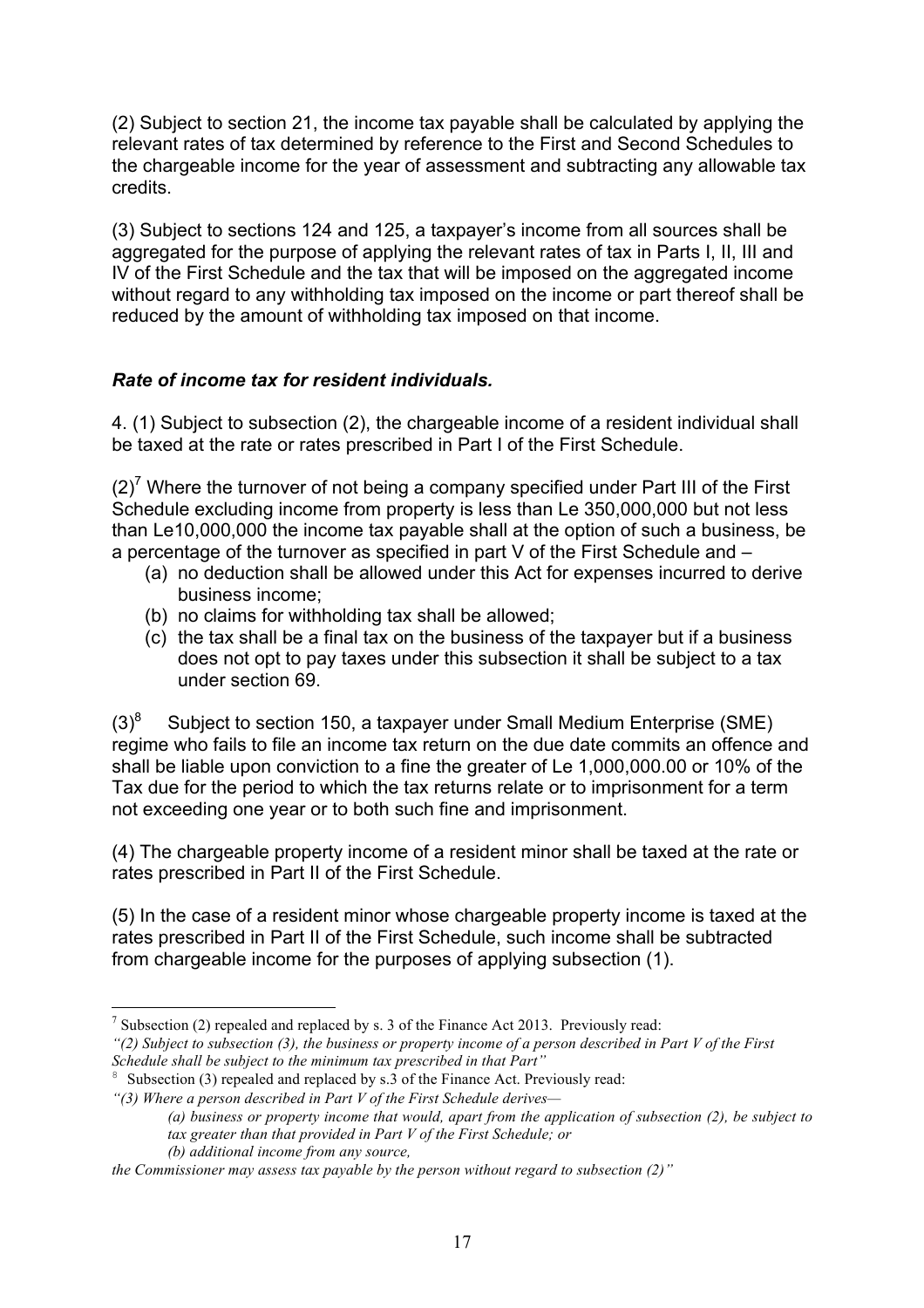## *Rate of income tax for resident companies.*

5. (1) Subject to section 21, the chargeable income of a resident company shall be taxed at the rate or rates prescribed in Part III of the First Schedule.

(2) Resident companies incorporated before 1st April, 1997 shall continue to receive those reliefs under section 29 of the Income Tax Act to which they had entitlement prior to the repeal of that Act.

## *Rate of income tax for trustees.*

6. (1) Subject to subsections (2) and (3), the chargeable trust income of a trustee shall be taxed at the rate or rates prescribed in Part III of the First Schedule.

(2) The chargeable trust income of a trustee of the estate of a deceased taxpayer who at the date of death was a resident individual shall be subject to tax at the rates specified in Part I of the First Schedule for—

- (a) the year of assessment in which death occurred; and
- (b) the following year of assessment,

on the basis of the table that would have applied to the taxpayer had the taxpayer been alive for the entire year of assessment.

(3) The chargeable trust income of a trustee of an incapacitated person's trust shall be taxed at the rates prescribed in Part I of the First Schedule as if it were the income of the incapacitated person.

## *Rate of income tax for non-residents.*

7. The chargeable income of a non-resident taxpayer shall be subject to tax at the rate prescribed in the Second Schedule.

## PERSONS AND ORGANISATIONS EXEMPT FROM TAXATION

## *Exempt public international organisations.*

8. A public international organisation shall be exempt from tax if it satisfies the Commissioner that it is exempt under international law or agreement with the Government of Sierra Leone.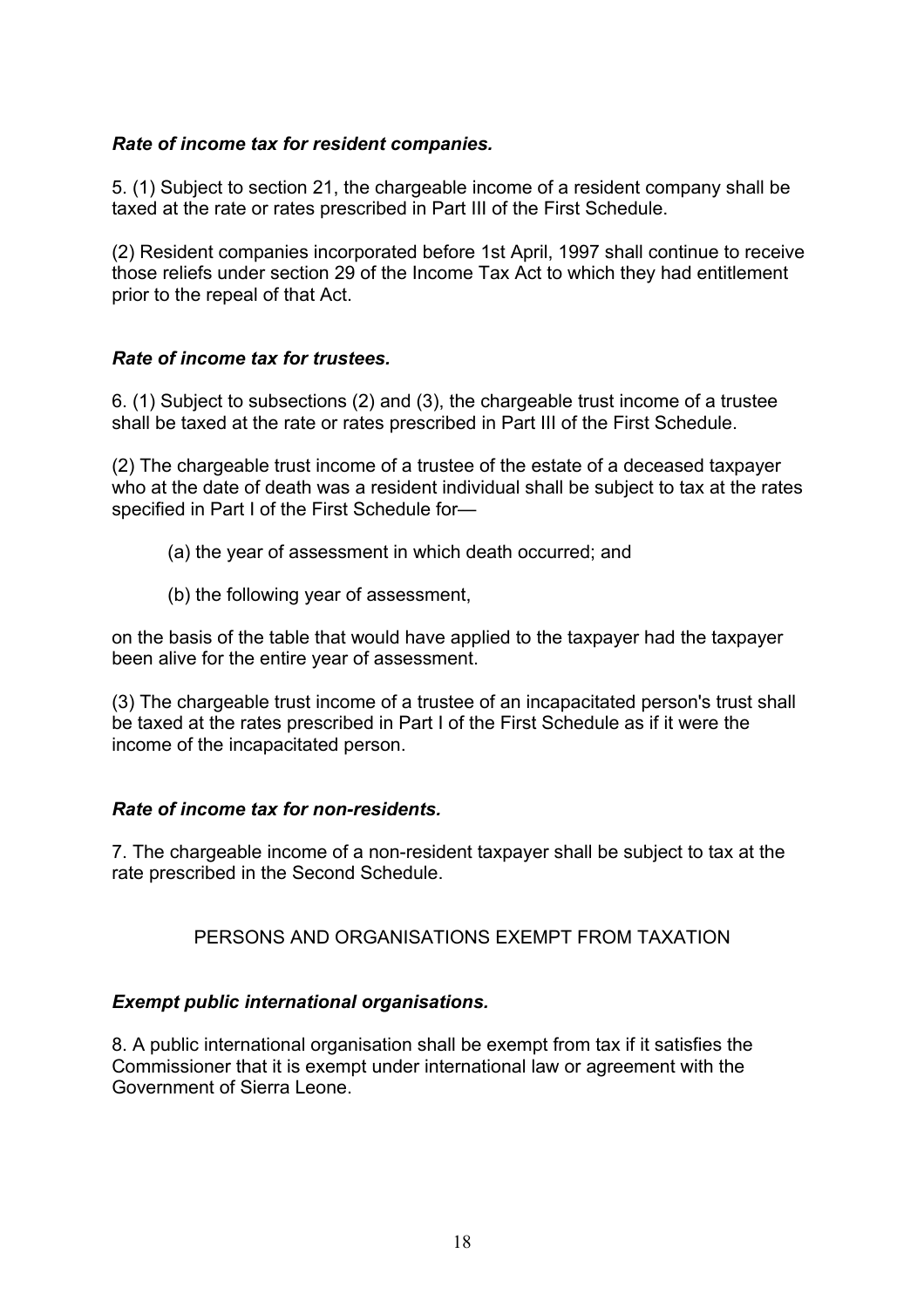## *Other exempt persons and organisations***.**

9. The following persons and organisations, hereinafter referred to as "exempt organisations"; are exempt from income tax—

(a) (i) the City Council of Freetown and any other local authority;

(ii) any department or ministry of Government;

(iii) the Bank of Sierra Leone and

(iv) any person or organisation exempted by order in a statutory instrument made by the President; and

- (b) any organisation being—
	- (i) a religious organisation;
	- (ii) a charitable organisation;

(iii) an amateur sporting association formed for the purpose of promoting social or sporting amenities not involving the acquisition of gain by the body of persons or by its individual members;

- (iv) a trade union;
- (v) an educational institution that offers equal access to all applicants; and

(vi) a co-operative society registered under the Co-operative Societies Act 1977 *(Act. No. 6 of 1977)*;

none of whose income or assets confers or may confer a private benefit on any person and which has obtained a written ruling from the Commissioner that it is an exempt organisation.

## **PART III - RESIDENTS AND NON-RESIDENTS**

#### *Resident individual.*

10. (1) Subject to subsections (2) and (3) and to Section 11, an individual shall be treated as resident in Sierra Leone for the entire year of assessment if that individual—

(a) has a normal place of abode in Sierra Leone and is present in Sierra Leone at any time during the year of assessment;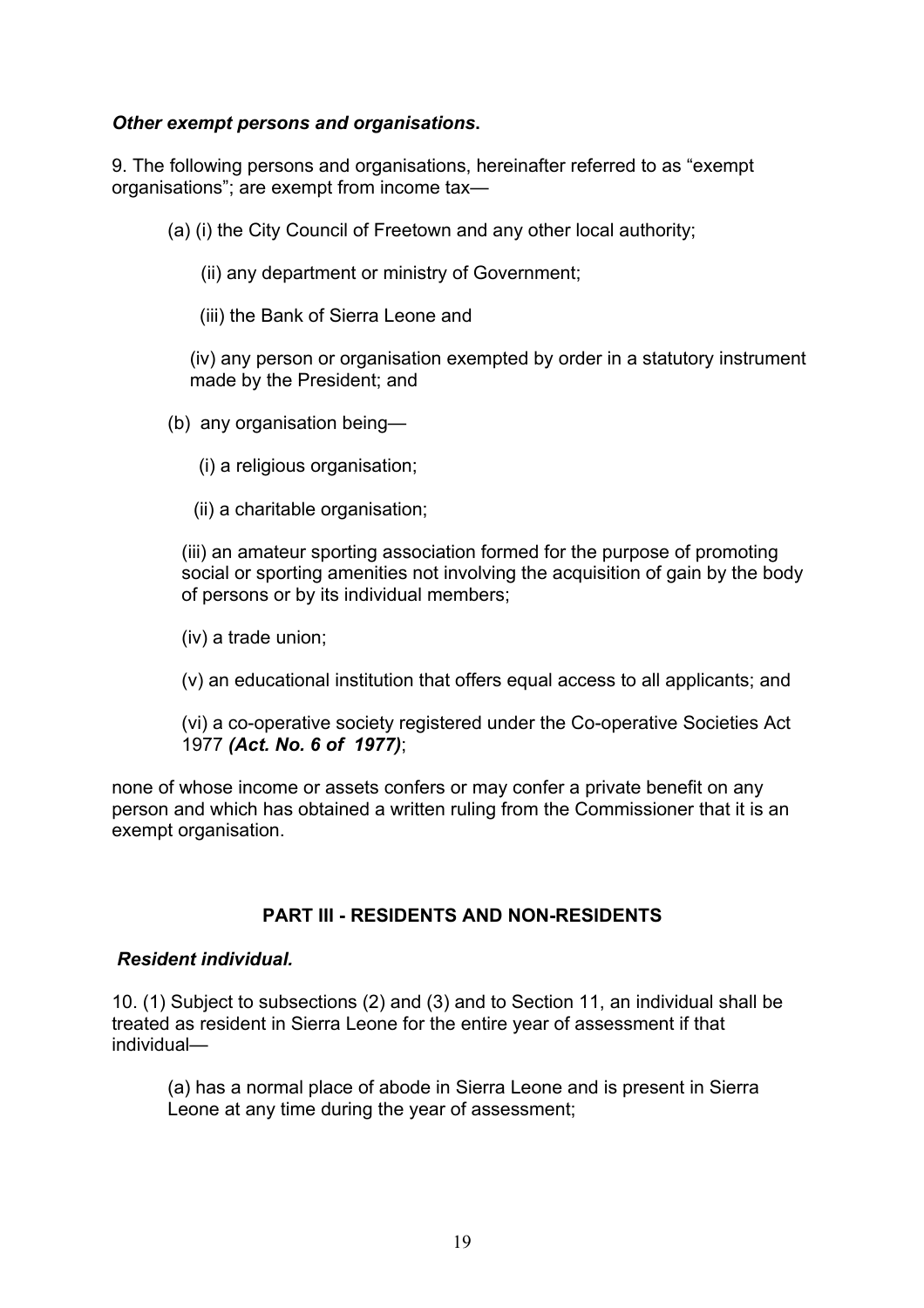(b) is present in Sierra Leone on more than one hundred and eighty two days in a twelve month period that commences or ends during the year of assessment; or

(c) is an official of the Government of Sierra Leone posted overseas during the year of assessment.

(2) An individual who was not a resident in the preceding year of assessment shall not be treated as a resident for the period preceding the day the individual was first present in Sierra Leone during the year of assessment.

(3) An individual who is not a resident in the following year of assessment shall not be treated as a resident for the period following the last day on which the individual was present in Sierra Leone during the year of assessment if during that period the individual had a closer connection to a foreign country than to Sierra Leone.

(4) For the purposes of this section an individual shall not be treated as present in Sierra Leone on any day when—

(a) the individual crosses the border to Sierra Leone to perform services as an employee in Sierra Leone;

(b) the individual is in transit between two points outside Sierra Leone;

(c) the individual is present in Sierra Leone for the purpose of medical treatment or full-time study; or

(d) the individual is present in Sierra Leone by reason of diplomatic status or being dependant of a person with diplomatic status.

## *Temporarily resident individual.*

11. An individual treated as resident under section 10 shall be treated as temporarily resident in Sierra Leone for the entire year of assessment if that individual –

(a) is not a citizen of or domiciled in Sierra Leone;

(b) does not intend, during the year of assessment, to reside in Sierra Leone for a total period of more than four years; and

(c) as of the end of the year, has not been resident in Sierra Leone for more than four years.

#### *Resident company.*

12. (1) A company is a resident company if it—

(a) is incorporated or formed under the laws of Sierra Leone;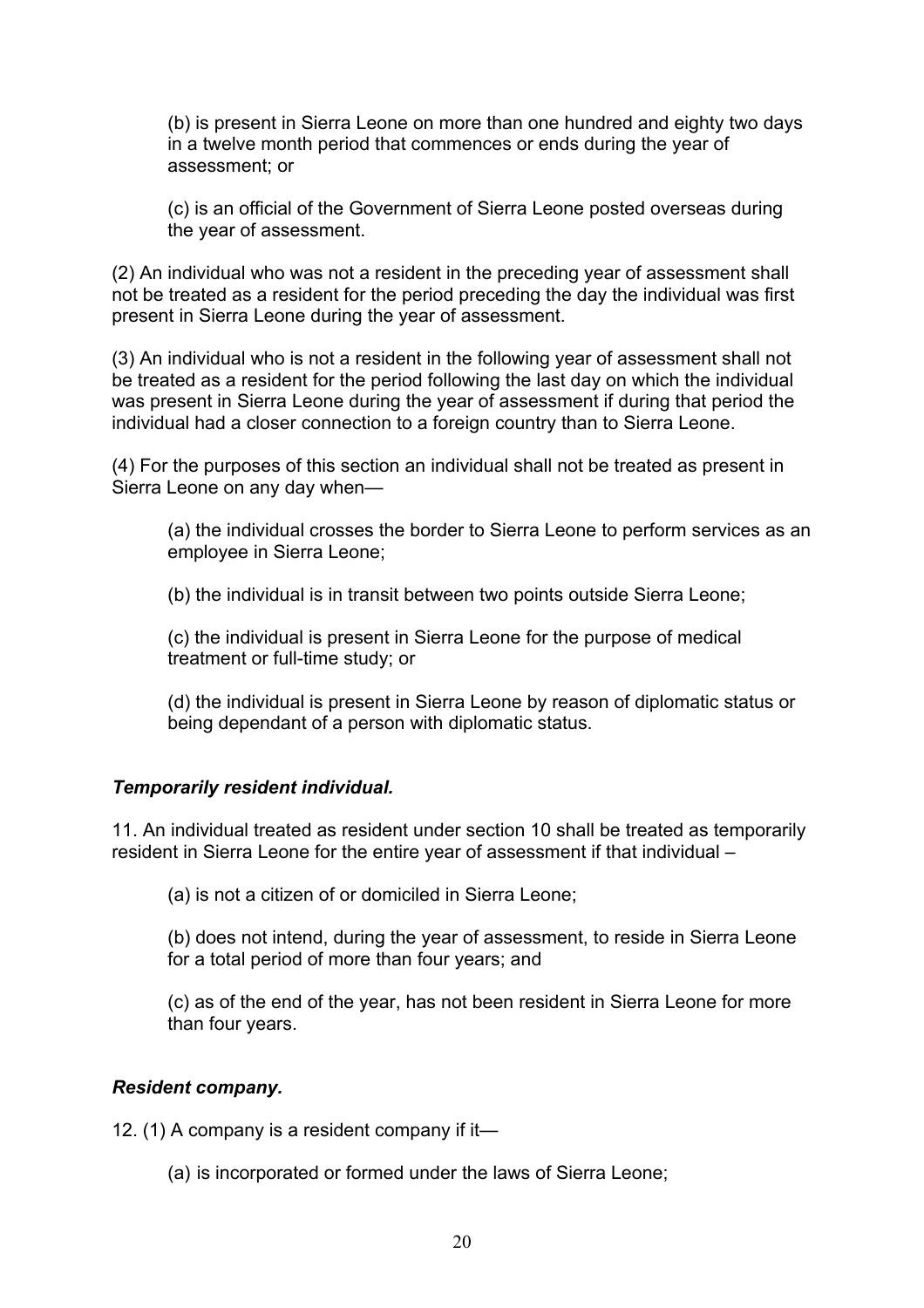- (b) has its effective management and control in Sierra Leone; or
- (c) undertakes the majority of its operations in Sierra Leone.

 $(2)^9$  For the purposes of this Act, a permanent establishment of a non-resident person in Sierra Leone shall be treated as a resident person separate from but associated with its non-resident owner.

## *Non-resident person***.**

13. (1) A non-resident person is a person who is not resident during the year of assessment or, where subsection (2) or (3) of section 10 applies, during part of the year of assessment.

- (2) *(repealed)*<sup>10</sup>
- (3) *(repealed)*<sup>11</sup>

# **PART IV - INCOME TAX BASE**

## CHARGEABLE INCOME

## *Chargeable income of resident taxpayers***.**

14. The chargeable income of a taxpayer resident in Sierra Leone shall be the taxpayer's assessable income from all sources less any deduction allowed under this Act.

## *Chargeable income of temporarily resident taxpayers.*

15. The chargeable income of a taxpayer temporarily resident in Sierra Leone shall be the taxpayer's assessable income from all sources outside Sierra Leone which is remitted to Sierra Leone and the taxpayer's assessable income from any source in Sierra Leone less any deduction allowed under this Act.

 <sup>9</sup> Subsection (2) repealed and replaced by s. 4 of the Finance Act 2013. Previously read:

*<sup>&</sup>quot;(2) A branch in Sierra Leone of a non-resident company is deemed to be a separate person which is a resident company"*

 $10$  Subsection (2) repealed by s. 5 of the Finance Act 2013. That subsection had previously been inserted by s. 3(a) of the Finance Act 2009. Previously read:

*<sup>&</sup>quot;(2) A permanent establishment of a non-resident person in Sierra Leone shall be treated as a resident legal person with respect to the business carried out by that permanent establishment in Sierra Leone"*<br><sup>11</sup> Subsection (3) repealed by s. 5 of the Finance Act 2013. That subsection had previously been inserted by s.

<sup>3(</sup>a) of the Finance Act 2009. Previously read:

*<sup>&</sup>quot;(3) For the purpose of subsection (2), the permanent establishment of a non-resident person in Sierra Leone is, unless otherwise stated, the establishment through which it carries out business activities in full or in part, including activities carried out through an agent, for a period of no less than 182 days during the tax year"*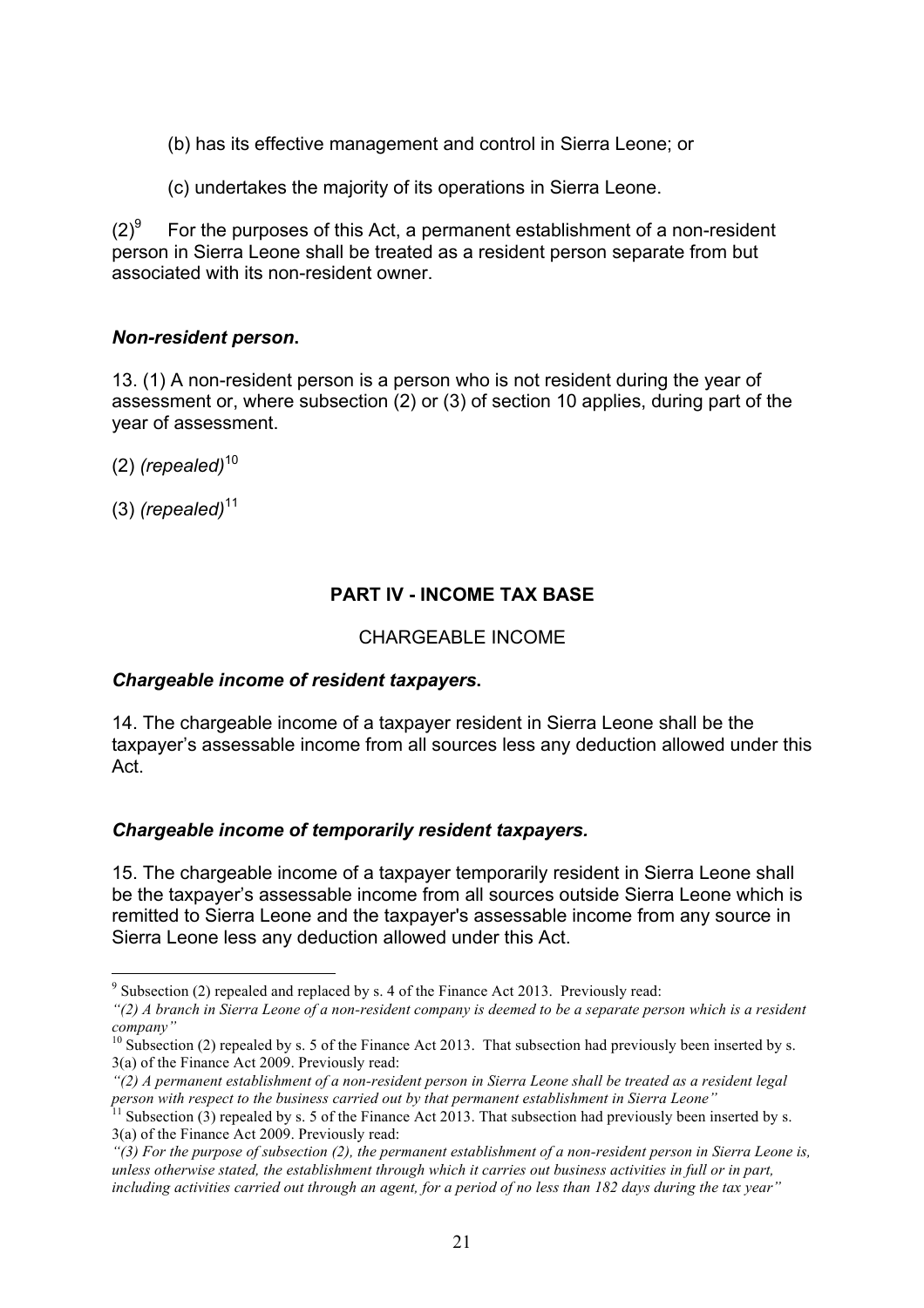## *Chargeable income of non-resident taxpayers.*

16. The chargeable income of a non-resident taxpayer shall be—

- (a) all payments from which tax is required to be withheld under sections 116 to 123; and
- (b)  $12$ all other assessable income from any source in Sierra Leone, whether or not the income is received in Sierra Leone,

less any deduction allowed under this Act.

## *Chargeable property income of minors***.**

17. The chargeable property income of a resident minor shall be the property income included in assessable income reduced by the allowable deductions which relate to the production of that income.

## *Chargeable income of a trust.*

18. The chargeable income of a trust shall be determined in accordance with sections 78 to 83.

## *Chargeable income of an insurance company***.**

19. (1) For the purposes of this section, an insurance company is a company that carries on an insurance business in Sierra Leone.

(2) The chargeable income of an insurance company, other than a life insurance company, shall be determined in accordance with paragraph 1 of the Fourth Schedule.

(3) A taxpayer that is a life insurance company may calculate its chargeable income on the basis of paragraph 2 or 3 of the Fourth Schedule.

## *Chargeable income from international shipping, transport or communications***.**

20. The chargeable income from a source in Sierra Leone of a non-resident person carrying on the business of—

 $12$  Paragraph (b) repealed and replaced by s. 6 of the Finance Act 2013. Previously read:

*<sup>&</sup>quot;(b) all other assessable income from any source in Sierra Leone"*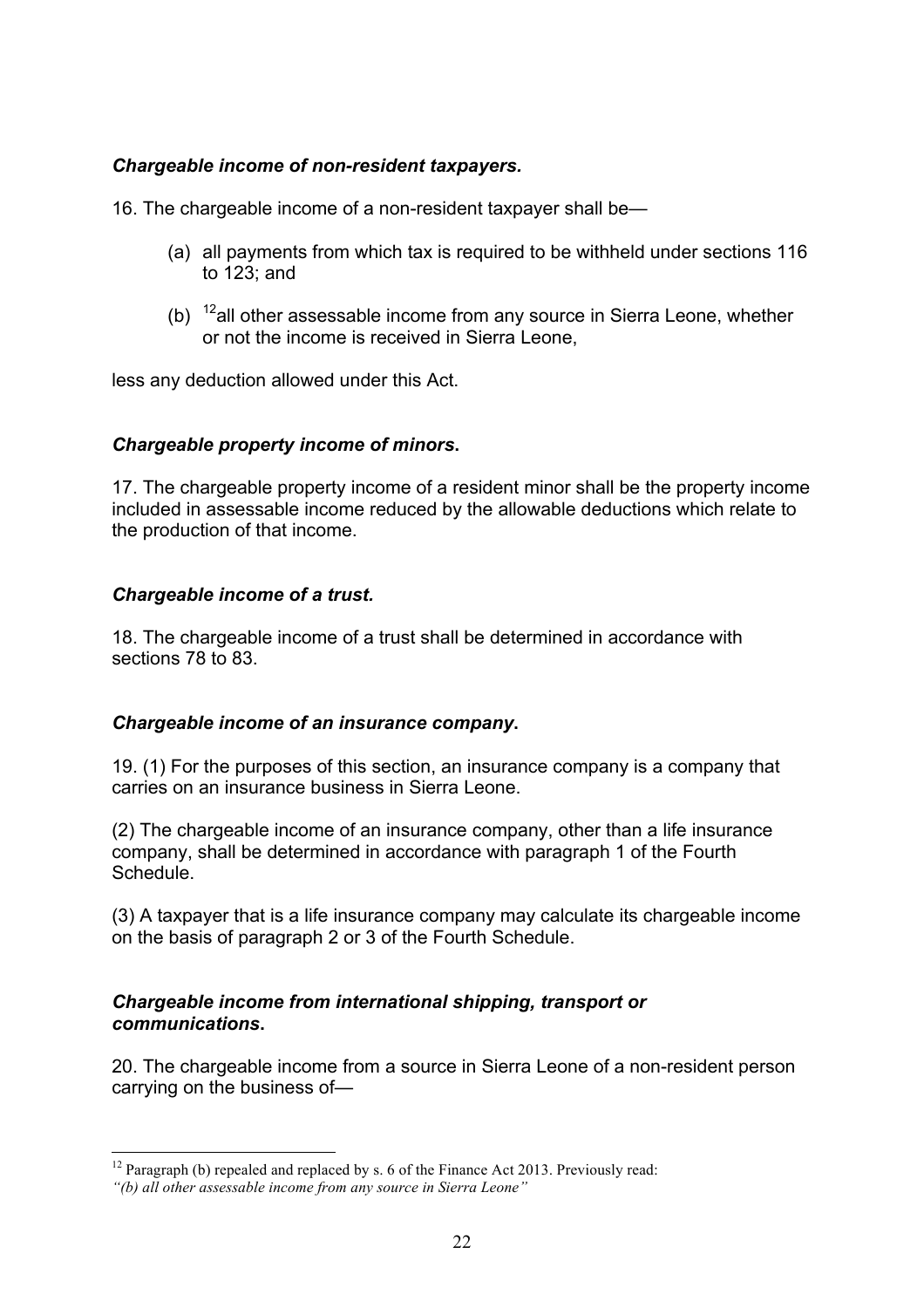- (a) shipowner or charterer;
- (b) air transport; or

(c) broadcasting or transmitting messages by cable, telegraph, wireless or other similar means,

shall be determined in accordance with the Fifth Schedule.

## *Mining sector***.**

21. *(Repealed)*<sup>13</sup>

## ASSESSABLE INCOME

## *Assessable income.*

22. (1) The assessable income of a taxpayer for a year of assessment is the sum of –

- (a) employment income;
- (b) business income;
- (c) property income; and
- (d) any other income or gain,

but does not include amounts exempt from income tax.

(2) For the purposes of subsection (1), "employment income", ''business income" and "property income" each has the meaning respectively assigned thereto by sections 23, 24 and 25.

## *Employment income.*

23. (1) "Employment income" means a payment or benefit arising from past, present or prospective employment, including but not restricted to the following payments or benefits—

 $13$  Section 21 repealed by s.7 of the Finance Act 2013. Previously read:

*<sup>&</sup>quot;21. The chargeable income of a person derived from the exploitation of mineral rights, prospecting and exploration licenses, mining licenses or mining leases granted under the Mines and Minerals Act, 2009 (Act No. 12 of 2009) shall be determined in accordance with and taxed at the rate prescribed in the Sixth Schedule"* That section had previously been amended by s. 6(a) of the Finance Act 2010 by substituting reference to the Mines and Minerals Act 2009 for the former 1994 Act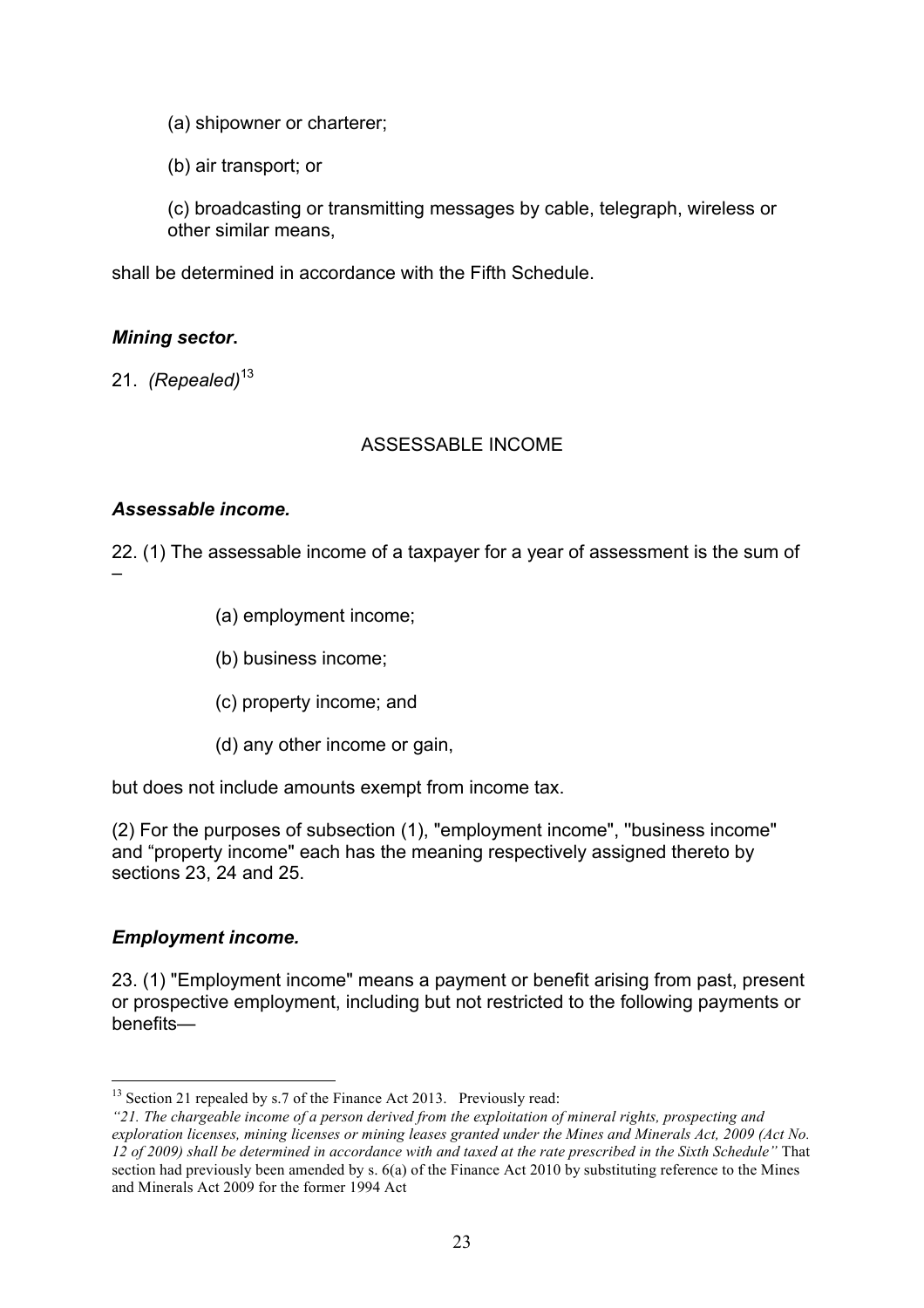(a) any salary, wages or other remuneration provided to the employee, including leave pay, overtime payments, commissions and bonuses;

(b) gifts received by an employee in the course of or by virtue of a past, present or future employment;

(c) unless another value is specified in subsection (2), the higher of the cost to the employer or the market value to the employee of any benefit provided by an employer to an employee by way of the transfer or use of property or the provision of services, whether or not the benefit may be converted to money's worth by the employee;

(d) any allowance provided by the employer for the benefit of an employee or in respect of any member of the employee's family, including any cost of living, subsistence, rent, medical, entertainment or travel allowance;

(e) any consideration provided by the employer in respect of the employees' agreement to any conditions of employment or to any changes in the conditions of employment;

(f) any payment provided by the employer in respect of redundancy, any payment for loss of office or termination of the holding of an office or employment and any similar payment;

(g) any pension payments (other than pension payments described in paragraph (d) of section 31);

(h) any payments (other than payments described in paragraph (e) of section 31) provided as a supplement to a pension payment;

(i) the provision by the employer to an employee of the use, or the availability for use, of a motor vehicle wholly or partly for the private purposes of the employee;

(j) the provision by the employer of accommodation or housing;

(k) the reimbursement or discharge by an employer of the employee's utilities expenditure;

(l) the provision by an employer to an employee of a housekeeper, chauffeur. gardener or other domestic assistant;

(m) the provision by an employer to an employee of any meal, refreshment or entertainment;

(n) the waiver by an employer of an obligation of the employee to pay or repay an amount owing to the employer or to any other person;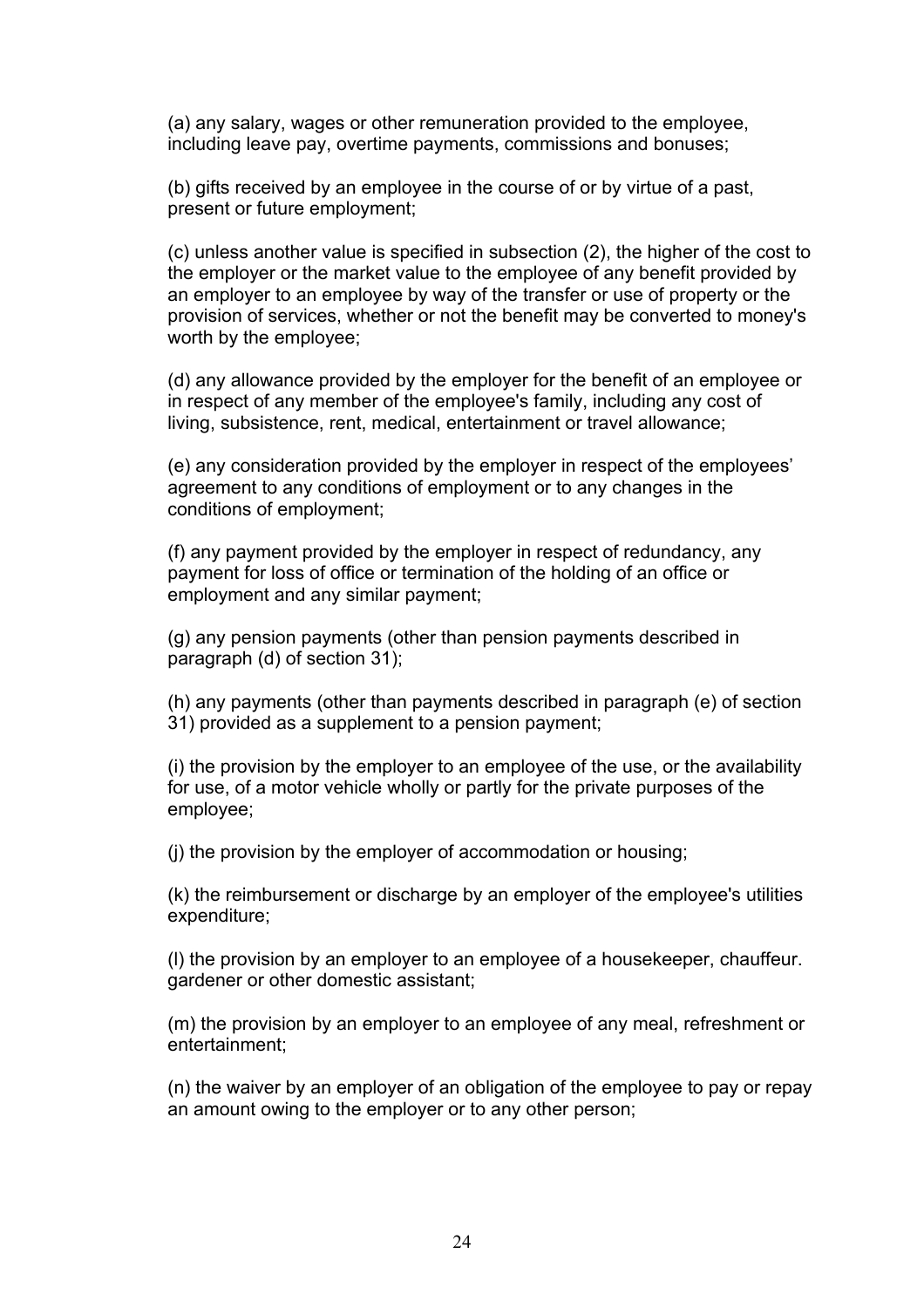(o) an amount which is credited to an employee in the books or in the name of the employer in circumstances in which the employee may draw sums on account of such amount or otherwise utilise such credit in any way;

(p) any money or asset withdrawn by a director not previously voted and taxed as employment income or a distribution and not otherwise standing to his credit in the books of the company;

(q) an amount contributed by the employer to a pension, superannuation, provident or similar fund for the benefit of the employee; and

(r) any other payment by the employer in discharge of the employee's pecuniary liabilities.

(2) For the purpose of determining the amount included in employment income under subsection (1), the taxable value of the benefit, described in—

(a) paragraph (i), is the amount calculated in accordance with paragraph 1 of the Ninth Schedule;

(b) paragraph (j), is the market rent of the accommodation or housing reduced by any payment made by the employee for the benefit;

(c) paragraph (k), is the amount of the reimbursement or discharge;

(d) paragraph (1), is the total employment income paid to the domestic assistant in respect of services rendered to the employee reduced by any payment made by the employee for the benefit;

(e) paragraph (m), is the cost to the employer of providing the meal, refreshment or entertainment reduced by any consideration paid by the employee for it; and

(f) paragraph (n), is the amount of the payment or repayment waived.

(3) Notwithstanding subsection (1), the following income is excluded from an employee's assessable income—

(a) the actual amount of an employee's medical expenses discharged or reimbursed by the employer;

(b) where—

(i) it is a condition of an employee's employment that the employee serve the employer at locations specified by the employer; and

(ii) an employee maintains a household in his previous place of abode after moving at the employer's request,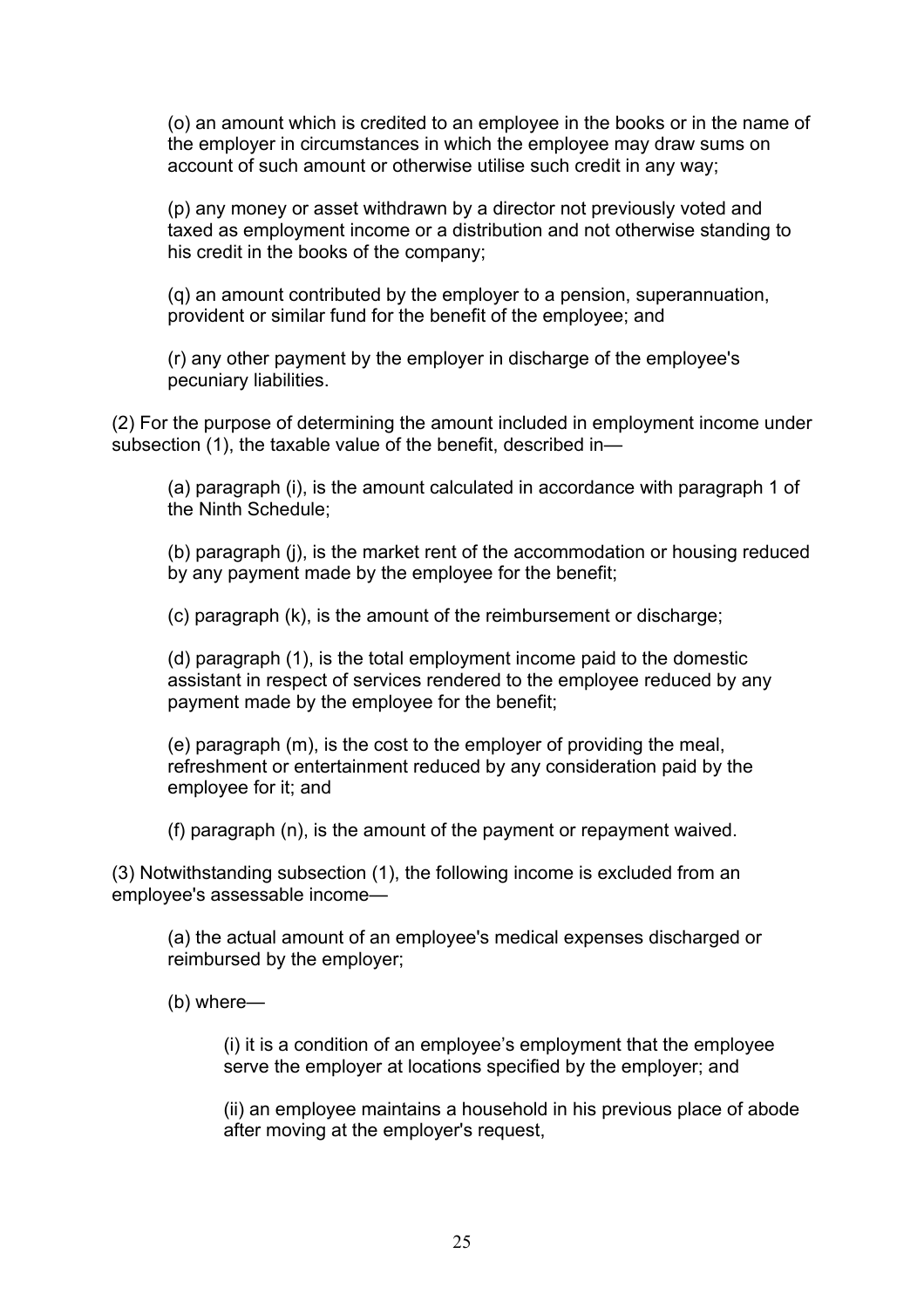the value of accommodation provided to the employee;

(c) in the case of an employee not described in paragraph (b) who is required to change his place of abode at the request of his employer. the difference between the rental value of the employee's previous accommodation and the rental value of accommodation provided by the employer reduced by any contributions made by the employee towards the cost of accommodation;

(d) the reimbursement of expenditures incurred by an employee on behalf of the employer for which the employer would be entitled to a deduction under this Act if incurred directly;

(e) that portion of an allowance for which the employee has provided receipts or other proof of payment of expenses that, had they been incurred directly by the employer, would have been deductible by the employer under this Act;

(f) the cost incurred by the employer of any passage to or from Sierra Leone in respect of non-resident or temporarily resident employee's first appointment or termination of such appointment, and in respect of a period of vacation leave after each complete year of service;

(g) any amount paid by the employer as a contribution to a complying retirement fund not exceeding the amount specified in subsection (1) of section 38;

(h) the lesser of  $-$ 

(i) any redundancy pay or a payment for termination or loss of office or employment or similar type of payment; and

(ii) the amount specified in paragraph 2 of the Ninth Schedule; and

(i) a fringe benefit the value of which (after taking into account the frequency with which similar benefits are provided by the employer) is so small as to make accounting for it unreasonable or administratively impracticable.

 $(i)$ <sup>14</sup> an amount not exceeding Le 2,640,000 being a consolidation of all allowances paid to an employee*.*

 $(k)$ <sup>15</sup> the actual amount of leave pay or allowance paid by the employer.

(4) For the purposes of this section, payments made or benefits provided by an employer include any made or provided by an associate of the employer or to an associate of the employee.

<sup>&</sup>lt;sup>14</sup> Paragraph (j) was added by s. 2 of the Income Tax (Amendment) Act 2005<br><sup>15</sup> Paragraph (k) was added by s. 2 of the Income Tax (Amendment) (No. 2) Act 2006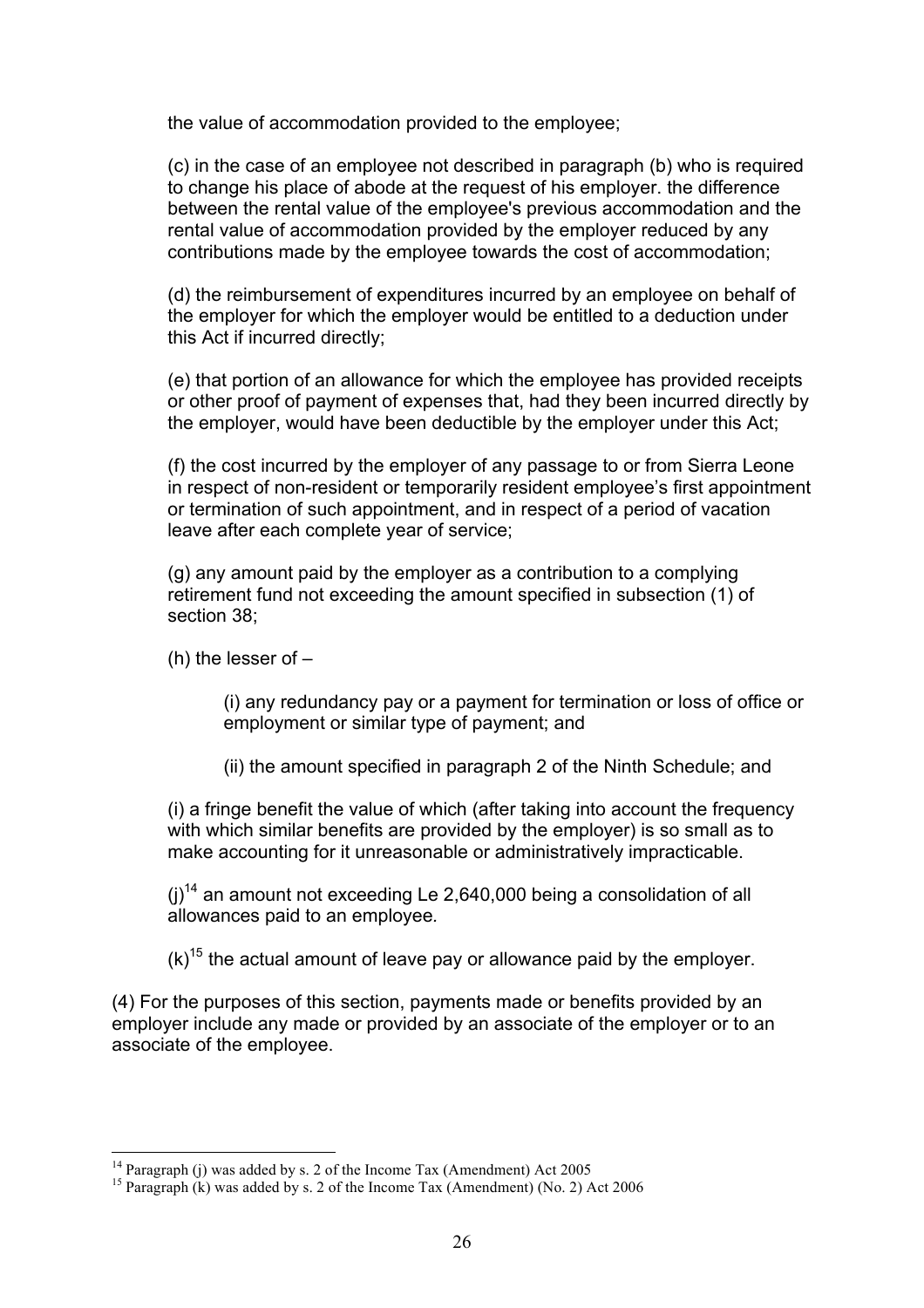## *Business income.*

24. "Business income" means the profits or gains arising from a business and includes—

(a) gains on the disposal of business assets (other than depreciable assets) or on the satisfaction of business debts, whether or not the asset or debt was on capital or revenue account;

(b) amounts included in assessable income under subsection (8) of section 39;

(c) gifts received by a person in the context of a business relationship;

(d) a payment received as consideration for accepting a restriction on the capacity to carry on business;

(e) interest derived in respect of trade receivables or interest accruing to a person engaged in the business of banking or money lending;

(f) rent derived by a person whose business is wholly or mainly the holding or letting of property; and

(g) amounts received in respect of trading stock under a policy of insurance or contract for indemnity.

## *Property income.*

25. "Property Income" includes—

(a) dividends, interest, discounts, natural resource payments, rent, royalties and annuity payments; and

(c) gifts received in connection with the provision, use or exploitation of property,

but does not include income which is business or employment income.

## EXEMPT INCOME

## *Diplomatic and similar income.*

26. The following amounts are exempt from income tax—

(a) the official employment income of an individual who is not a citizen of Sierra Leone, not engaged in Sierra Leone or who is a diplomatic or consular employee;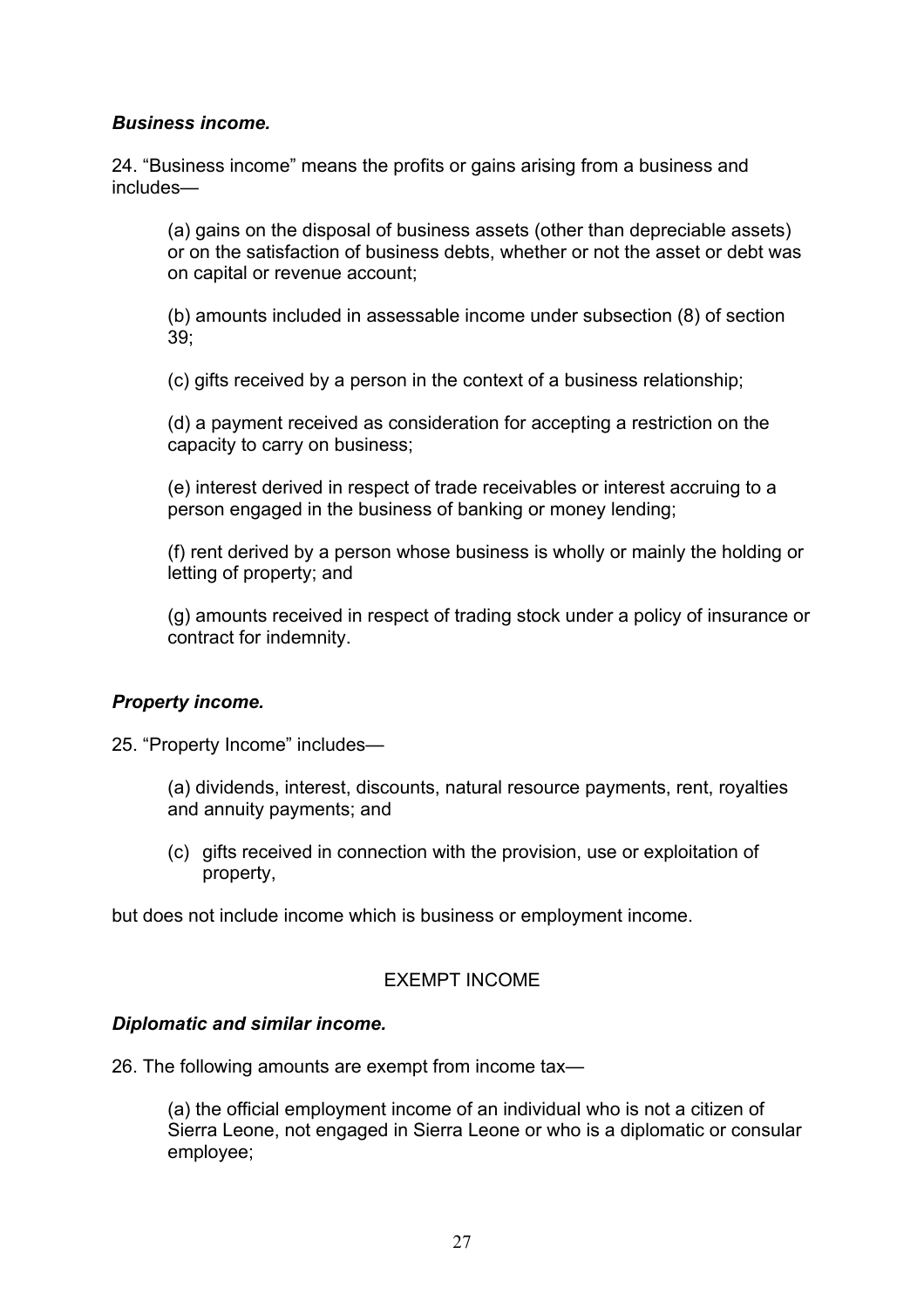(b) the official employment income of an individual who is not a citizen of Sierra Leone and who is in the public service of the government of a foreign country where the income is subject to income tax in that country;

(c) the official employment income of an individual who is not a citizen of Sierra Leone and who is an employee of a public international organisation the income of which is exempt from taxation under section 8; and

(d) foreign-source income derived by a person whose official employment income is exempt under paragraph (a), (b) or (c) or by a member of the immediate family of such a person.

## *Income of exempt organisations.*

27. (1) The income of an exempt organisation is exempt from income tax other than –

(a) subject to subsection (2), property income, or

(b) business income, including the business of acquiring and letting properties, that is not related to the function constituting the basis for the organisation's exemption.

(2) Rental income derived by an exempt organisation referred to in subparagraphs (i), (ii) or  $(v)$  of paragraph (b) of section 9 is exempt from income tax where the property in respect of which rental income is paid is used exclusively for the activities which further the purposes of the organisation.

(3) Where an organisation or institution to which subsection (2) applies derives rental income from which tax has been withheld under section 120, the organisation may apply to the Commissioner for a refund of tax withheld on the income that is exempt from taxation.

## *Scholarships.*

28. A scholarship payable to a full-time student undergoing instruction at an educational institution is exempt from income tax.

## *Maintenance and child support.*

29. Maintenance or child support payments received are exempt from income tax.

## *Proceeds of life insurance policy.*

30. (1) The proceeds of a life insurance policy paid by a life insurance company to the insured or his beneficiaries by reason either, of the death of the insured or,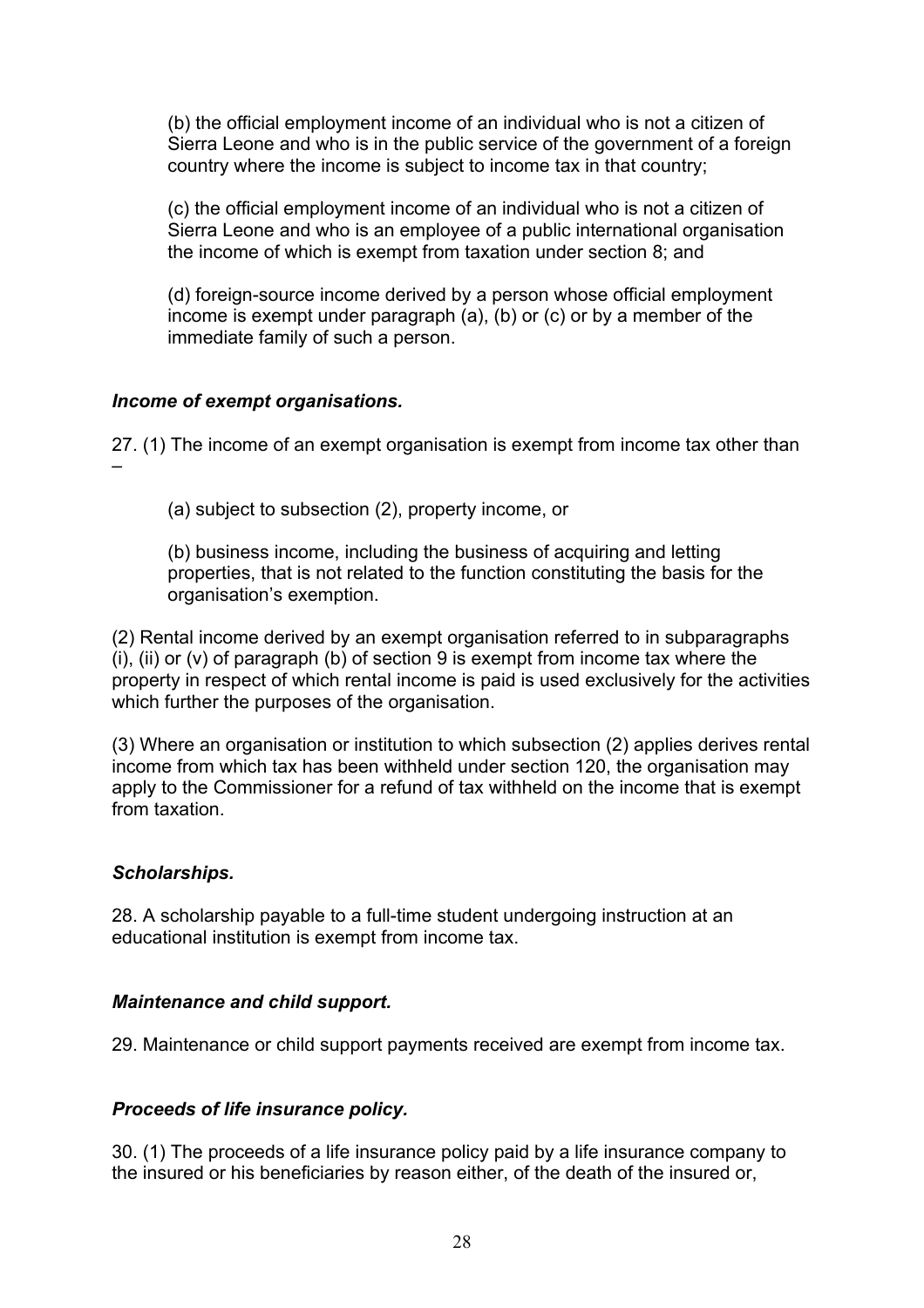subject to subsection (2), the surrender or maturity of the policy, are exempt from income tax except to the extent attributable to premiums for which a deduction was allowed.

(2) Exemption from income tax for surrendered or matured policies shall be given—

(a) for policies on which annual premiums were fully paid for at least eleven years, in full; or

(b) for other policies, at the rate of ten percent per annum for each year after the first in which annual premiums were paid.

## *Commissioner-General may reassess tax withheld*

30A. *(Repealed)*<sup>16</sup>

#### *Other exempt income.*

31.  $(1)^{17}$  The following amounts are exempt from income tax—

(a) the official income of the person holding the office of President of Sierra Leone;

(b) the overseas allowance payable to officers of the Sierra Leone diplomatic, consular, overseas or foreign service while these officers are serving in posts outside Sierra Leone;

(c) ex-gratia capital sums received by way of compensation for death or injury;

(d) wound and disability pensions granted to members of the Sierra Leone Armed Forces;

<sup>&</sup>lt;sup>16</sup> Section 30A inserted by s. 6(f) of the Finance Act 2010 (and was probably meant to have been section 130A) and repealed by s. 8 of the Finance Act 2013. Previously read:

*<sup>&</sup>quot;30A (1) Where a withholding agent –*

*a) fails to file the statement required by section 128;*

*b) fails to withhold tax as required by this Act;*

*c) fails to pay to the Commissioner-General any tax that has been withheld; or*

*d) has filed the statement required by section 128 and the Commissioner-General is of the opinion that the information provided in the statement does not correctly disclose the amount of the tax that should have been withheld,*

*the Commissioner-General may according to his best judgment, determine the amount of the tax payable and may make an assessment accordingly.*

*<sup>(2)</sup> A withholding agent may file with the Commissioner-General an objection to any assessment made by the Commissioner-General under subsection (1) and the provisions of Part XVII relating to objections and appeals shall, with the necessary modifications, apply to the determination of the objection filed"*<br><sup>17</sup> Section 31 was amended by s. 6(b)(ii) of the Finance Act 2010 by renumbering the section as subsection (1),

and adding a subsection (2)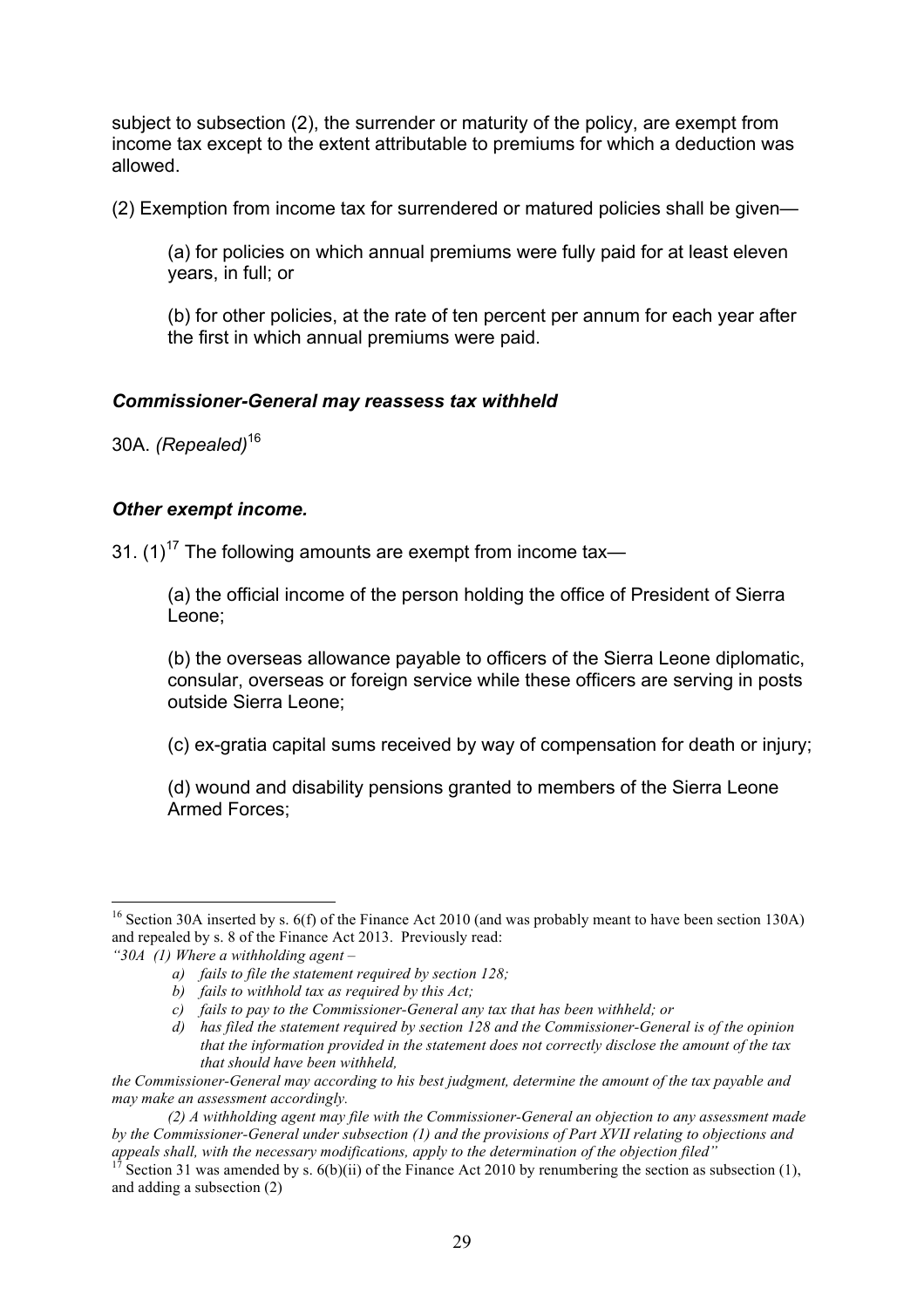(e) pensions granted to any person under the provisions of the Widows and Orphans (African Officers) Pensions Act; and the Widows and Orphans (European Officers) Pensions Act;

(f) the income of an individual derived from any agricultural activity involving rice farming<sup>18</sup> and tree crop farming such as cocoa, coffee, oil-palm, poultry, livestock and ruminants,<sup>19</sup> cashew, ginger, chilli, vegetable and tubers<sup>20</sup> for a period of ten years from the commencement of the agricultural activity;

(g) the income of a company incorporated in Sierra Leone derived from any agricultural activity involving rice farming<sup>21</sup> and tree crop farming such as cocoa, coffee, oil-palm, poultry, livestock and ruminants<sup>22</sup>, cashew, ginger, chilli, vegetable and tubers $^{23}$  for a period of ten years from the commencement of that activity and fifty percent of any dividend paid in that period provided the company maintains full records of all transaction relevant to the agricultural activity. $24$ 

(h) five percent of business income derived from export sales calculated as necessary in the proportion that export sales bear to total sales;

(i) the investment income of a complying retirement fund;

(j) half the official employment income of a person holding the office of Vice-President;

(k) winnings below Le 500,000 from any lottery;  $25$ 

(l) subject to sections 23, 24 and 25, the value of property acquired by gift, bequest, devise or inheritance; and

(m) *(repealed)*<sup>26</sup>

 $(2)^{27}$  The exemption in paragraphs (f) and (g) of subsection (1) shall apply-

(a) in the case of a foreign investor –

<sup>&</sup>lt;sup>18</sup> "rice farming" added by s. 2(a) of the Income Tax (Amendment) Act 2004<br><sup>19</sup> "poultry, livestock and ruminants" added by s. 6(b)(i) of the Finance Act 2010<br><sup>20</sup> "cashew, ginger, chilli, vegetable and tubers" added by of all transactions relevant to the agricultural activity" were deleted from the end of paragraph (g) by the Income Tax (Amendment) Act 2004

<sup>25</sup> Paragraph (k) was repealed and replaced by s. 8(a) of the Finance Act 2008. Previously read: *"(k) winnings from a lottery"*<br><sup>26</sup> Paragraph (m) repealed by s. 9 of the Finance Act 2013. Previously read:

*<sup>&</sup>quot;(m) gains on the disposal of property other than business assets or investment assets"* <sup>27</sup> Subsection (2) was added by s. 6(b)(ii) of the Finance Act 2010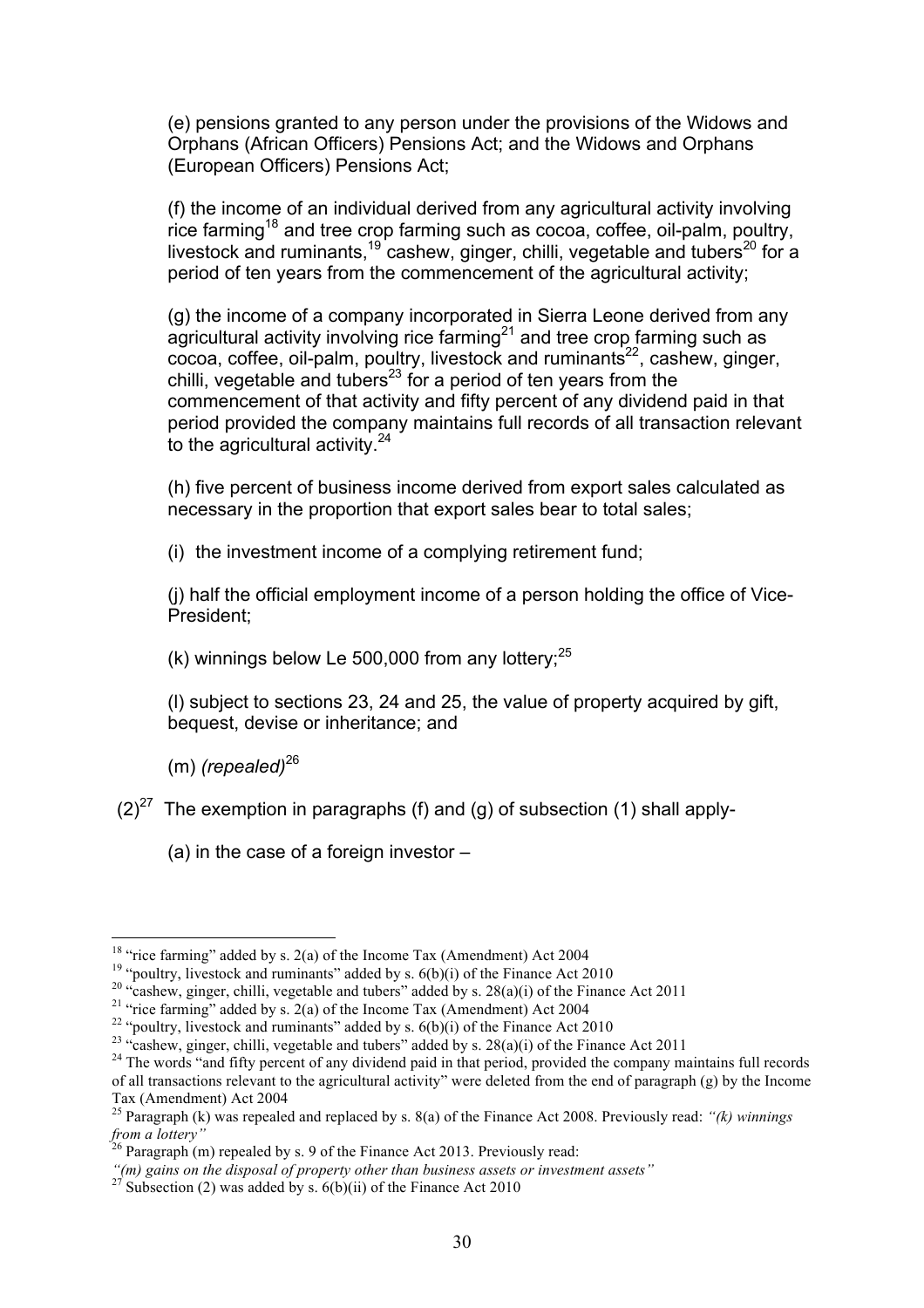- (i) if he intends to irrigate, at least, 500 hectares of agricultural land or to cultivate, at least 2,500 hectares of such land not irrigated; or
- (ii) if he intends to invest at least US\$ 1 million in livestock production or processing; and
- (b) in the case of a domestic investor $^{28}$  -
	- (i) if he intends to irrigate, at least, 100 hectares of agricultural land or to cultivate, at least, 500 hectares of such land irrigated or
	- (ii) if he intends to invest, at least US\$500,000 in livestock production or processing;
	- (iii)  $^{29}$  for the purposes of subparagraphs (i) and (ii), forested land does not qualify.
- $(3)^{30}$  For the purposes of subsection (2)(b), "domestic investor" means
	- (a) a natural person of Sierra Leonean citizenship who is resident in Sierra Leone; or
	- (b) a company registered in Sierra Leone with, at least, 51% of the shares being held by residents of Sierra Leone, whose office is in Sierra Leone or a co-operative registered in Sierra Leone.

## DEDUCTIONS

## *Expenses of deriving income.*

32. (1) In this section, "allowable loss" means the amount by which a taxpayer's allowable deductions exceed the taxpayer's assessable income for the year of assessment.

(2) For the purpose of ascertaining the chargeable income derived by a taxpayer during a year of assessment, there shall be deducted—

(a) all outgoings and expenses incurred by the taxpayer during the year of assessment to the extent that expenses or outgoings were incurred in the production of assessable income;

 $($ aa)  $^{31}$ cash and capital items, at their fair market values as determined by the Commissioner-General, given or donates by the taxpayer in the course of generating chargeable income or in deriving sales or promoting the activities

<sup>&</sup>lt;sup>28</sup> The words "domestic investor" were substituted for "national" by s. 28(a)(ii) of the Finance Act 2011<br><sup>29</sup> Subparagraph (iii) added by s. 28(a)(iv) of the Finance Act 2011<br><sup>30</sup> Subsection (3) added by s. 28(a)(iii) o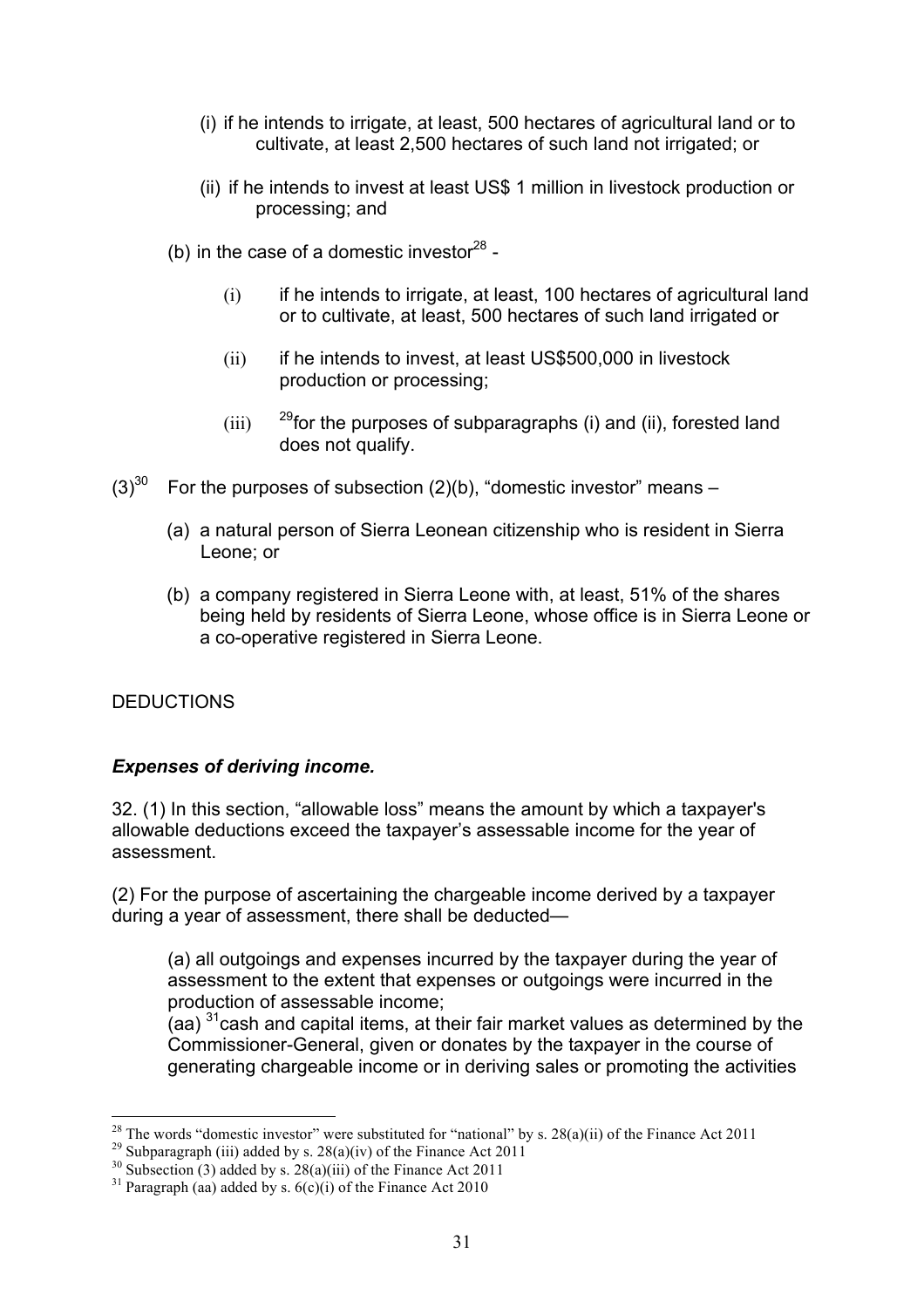of the business to the extent of 50% of the market value or values so determined;

(b) *(repealed)*<sup>32</sup>

(c) losses suffered on the disposal of business assets other than trading stock as determined in accordance with sections 57 and 61;

- $(d)^{33}$  at the rate of one hundred and twenty five percent-
	- (i) any expenses on training of staff in an approved training programme;
	- (ii) any expenses on social services such as building of schools and hospitals and any investments outside the scope of the original investment that would also be available to the general public for use free of charge;
	- (iii) expenses which are aimed at promoting exports and the supply of goods overseas;
	- (iv) freight charges from the quay to a factory or processing site not locked within Freetown;
	- (v) expenditure incurred promoting an export quality standard Sierra Leonean owned product".

(3) No deduction is allowed under subsection (2) for—

- (a) any outgoing or expense to the extent that it is personal to the taxpayer;
- (b) an amount that is included in the adjusted cost base of an asset;
- (c) income tax paid or incurred to Sierra Leone or to a foreign country;

(d) any contribution to a non-complying pension, superannuation, provident or similar fund or to a complying fund in excess of the limit prescribed in section 38;

(e) any sums paid in respect of redundancy, loss of office, termination of the holding of an office or retirement and any like sum in excess of the limit prescribed in paragraph 2 of the Ninth Schedule, except to the extent that it has been taxed as employment income;

(f) any gratuity paid to an employee past, present or future or to a dependant of an employee except to the extent that it has been taxed as employment

 <sup>32</sup> Paragraph (b) repealed by s. 6(c)(ii) of the Finance Act 2010. Previously read: *"(b) any allowable loss suffered by the taxpayer to the extent that the loss has not been deducted in previous year of assessment in-sofar as the tax payable each year will be less than 50% of the tax due if such loss is not carried forward"* 

<sup>&</sup>lt;sup>33</sup> Paragraph (d) added by s.  $6(c)$ (iii) of the Finance Act 2010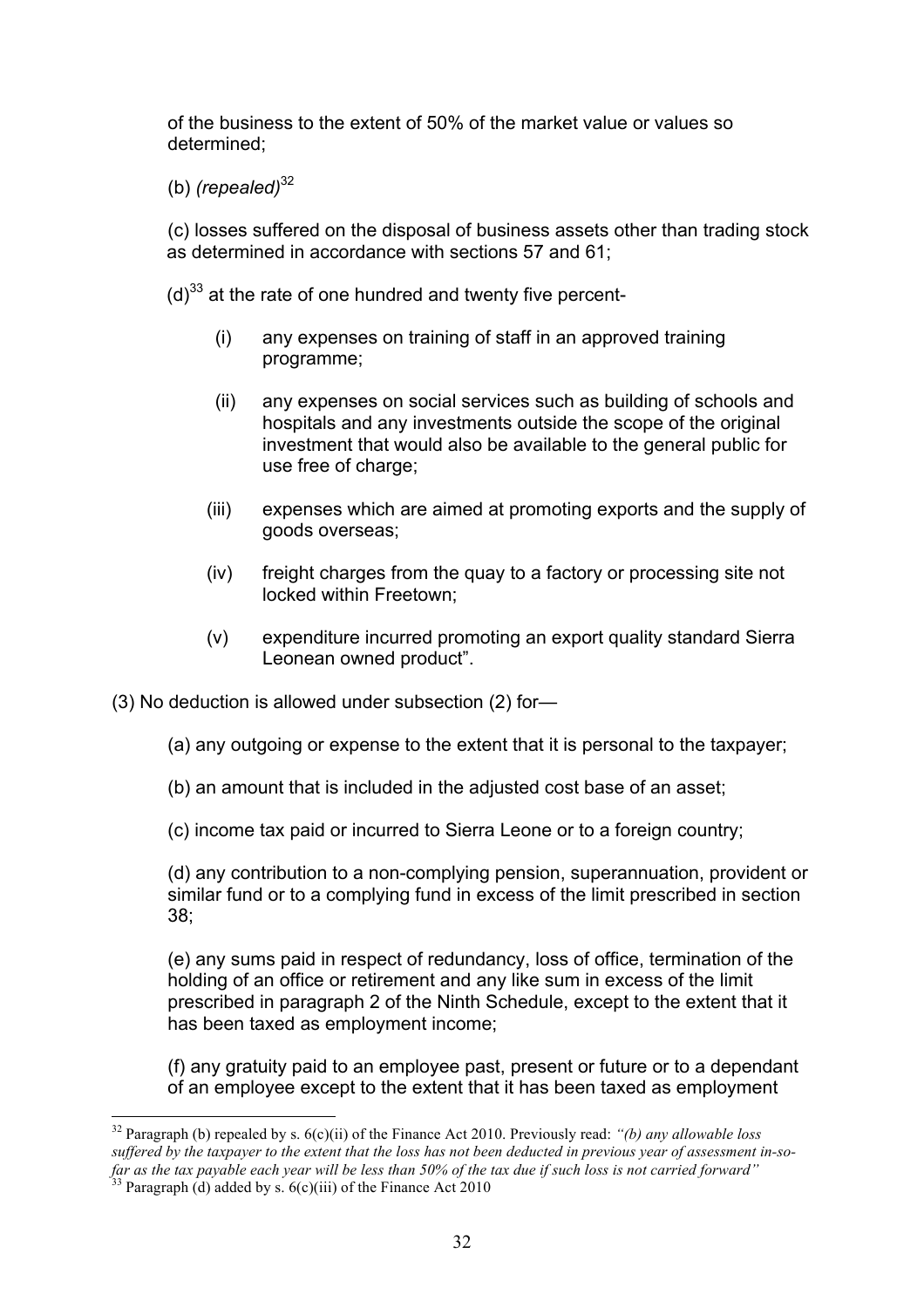income;

(g) expenses, except cost of travel to attend board meetings incurred by a company in respect of transport to or from any place outside or inside Sierra Leone of a director of the company or his dependants, other than those of a whole-time service director;

(h) subject to sections 33 and 41, expenses incurred to repair, renew, alter or improve property;

(i) subject to section 34, expenses incurred to provide meals, refreshment or entertainment;

(j) subject to section 35, interest expenses incurred by a taxpayer that is not a bank;

(k) subject to section 36, losses in respect of bad debt claims;

(l) subject to section 37, research and development costs;

(m) subject to section 38, any part of the cost of acquiring a right to receive pension or annuity payments;

(n) subject to section 42, expenses incurred to acquire mineral and petroleum exploration and production rights and expenses incurred in respect of mineral and petroleum development;

(o) subject to section 43, expenses incurred in starting up a business to produce assessable income;

(p) subject to section 44, expenses incurred in acquiring an interest in a business;

(q) subject to section 54, expenses incurred to acquire trading stock or raw materials to be incorporated into trading stock;

(r) the cost of a gift made directly or indirectly to an individual if the gift is excludable from the individual's assessable income; or

(s) a fine or similar penalty paid to a government for breach of any law;

 $(t)^{34}$  donations towards good causes.

(4) In this section an outgoing or expense treated as personal to the taxpayer includes—

(a) the cost of commuting between a taxpayer's residence and work;

 $34$  Paragraph (t) added by s. 3(c) of the Finance Act 2009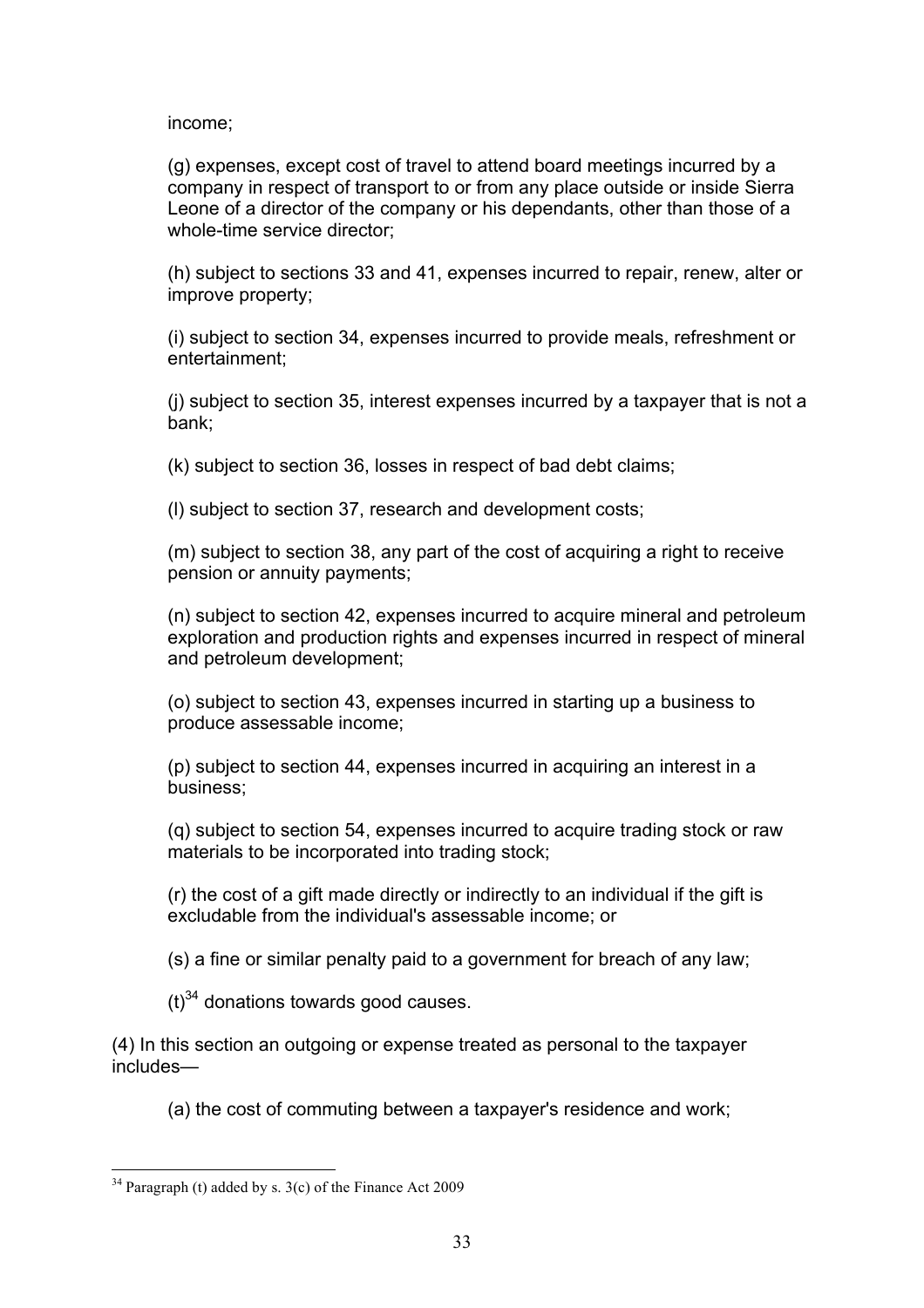(b) the cost of clothing that is suitable for wearing outside work;

(c) the cost of caring for dependants; and

(d) the cost of education in such areas of study as the Minister may, after consultation with the Minister for the time being responsible for Education by statutory instrument determine.

 $(5)^{35}$  In paragraph (t) of subsection (3), the expression "donations towards good causes" refers to donations made in respect of community development programmes, charitable giving and sponsorship of sports, educational and health programmes.

## *Expenses incurred to derive rental income from real property.*

33. (1) Subject to Part V of the First Schedule, and notwithstanding any other provision of this Act, no deduction is allowed in respect of the cost of deriving rental income from real property except as allowed under subsection (2) of this section and subsection (1) of section 39.

(2) A deduction is allowed for expenditure on insuring and managing the property during the period the property income is being derived and on expenditure incurred to repair, renew, alter or improve a property to the extent that it is—

- (a) attributable to a period of occupation by a tenant; and
- (b) allowed by subsection (2) of section 41.

## *Meal, refreshment and entertainment expenses.*

34. A deduction is allowed for expenses of meals, refreshments or entertainment where—

(a) the value of the meals, refreshment or entertainment is included in the assessable income of an employee under subsection (1) (m) of section 23; or

(b) the taxpayer's business includes the provision of meals, refreshments or entertainment and the persons to whom the benefits are provided have paid consideration for the benefits at arm's length.

(c) the expense is in respect of hospitality to export customers.

<sup>&</sup>lt;sup>35</sup> Subsection (5) added by s.  $3(c)$  of the Finance Act 2009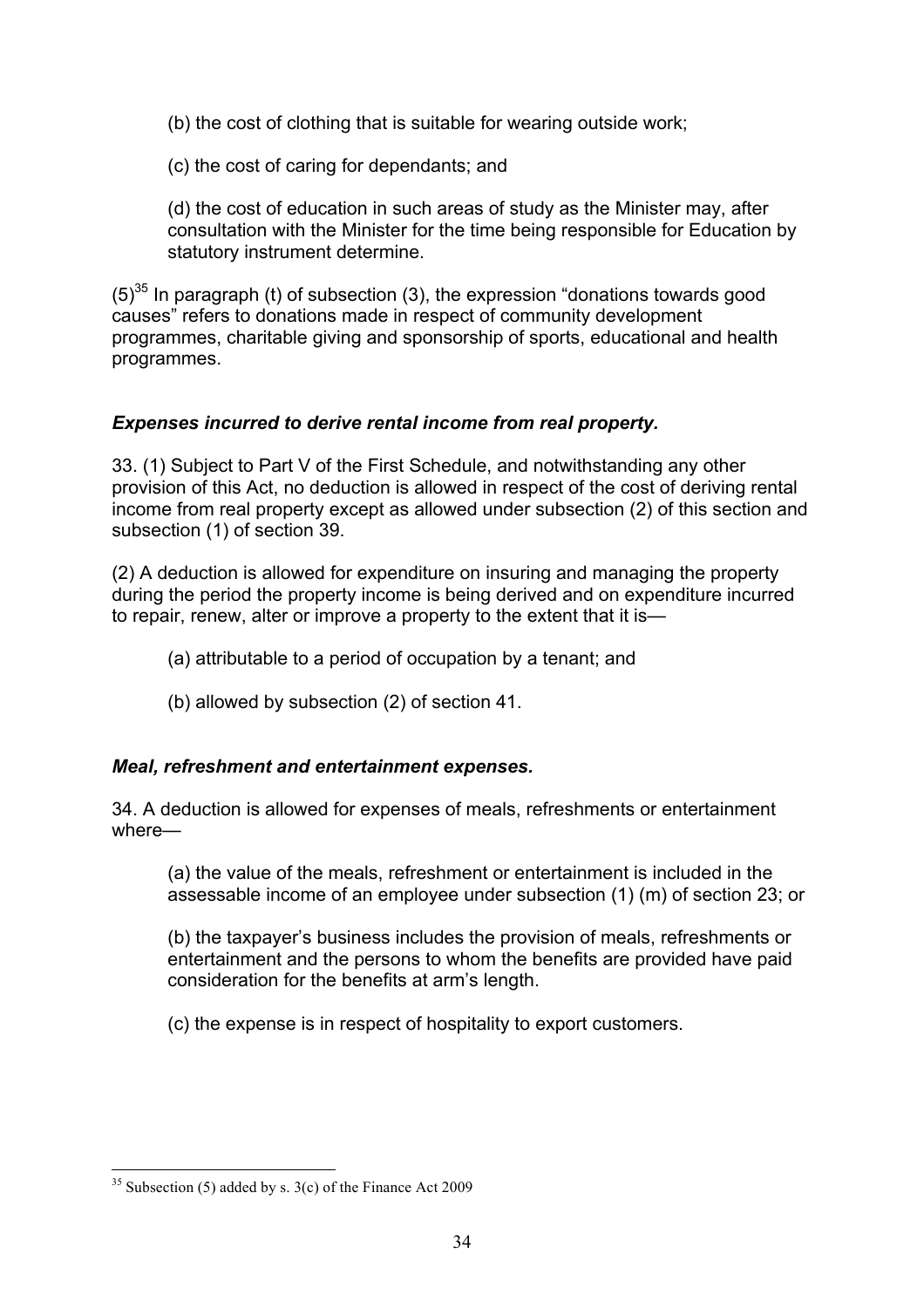## *Financial cost.*

 $35.$   $36(1)$  In ascertaining a person's chargeable income for a year of assessment, the amount of financial cost deducted shall not exceed the amount referred to in subsection (3).

(2) The amount of financial cost referred to in subsection (1) is the sum of  $-$ 

- (a) financial gains derived by the person, that are to be included in ascertaining the person's chargeable income for the year of assessment plus;
- (b) fifty percent of the person's chargeable income calculated without including financial gains derived or deducting financial costs incurred by the person.

(3) Financial cost for which a deduction is denied as a result of subsection (1) may be carried forward and treated as incurred during the next year of assessment except where there is a change in control as specified in section 88.

(4) The Commissioner-General may by Statutory Instrument prescribe the circumstances under which financial costs may be set against financial gain.

(5) For the purpose of this section–

- (a) "financial cost" means standard interest and any other amount payable under a financial instrument;
- (b) "financial gain" means standard interest and any other amount receivable under a financial instrument;
- (c) "financial instrument" has the same meaning prescribed by Statutory Instruments made under the Act and in the absence of such Statutory Instrument, takes its meaning from generally accepted accounting principles and includes foreign currency positions.

<sup>&</sup>lt;sup>36</sup> Section 35 was repealed and replaced by s. 10 of the Finance Act 2013. Previously read:

*<sup>&</sup>quot;35. (1) Subject to subsection (3), a taxpayer that is not a bank is entitled to a deduction for a proportion of the interest expenses paid in respect of a debt obligation incurred by the taxpayer to produce assessable income. (2) The proportion of interest expenses that are deductible under subsection (1) is as stated in paragraph 3 of the Ninth Schedule.* 

*<sup>(3)</sup> Subsection (1) does not apply to interest expenses that are—*

*<sup>(</sup>a) included in the adjusted cost base of an asset; or* 

*<sup>(</sup>b) borne on a loan from a shareholder or his associate to the extent of interest of one half the excess of that loan over the shareholder's paid-up shares"*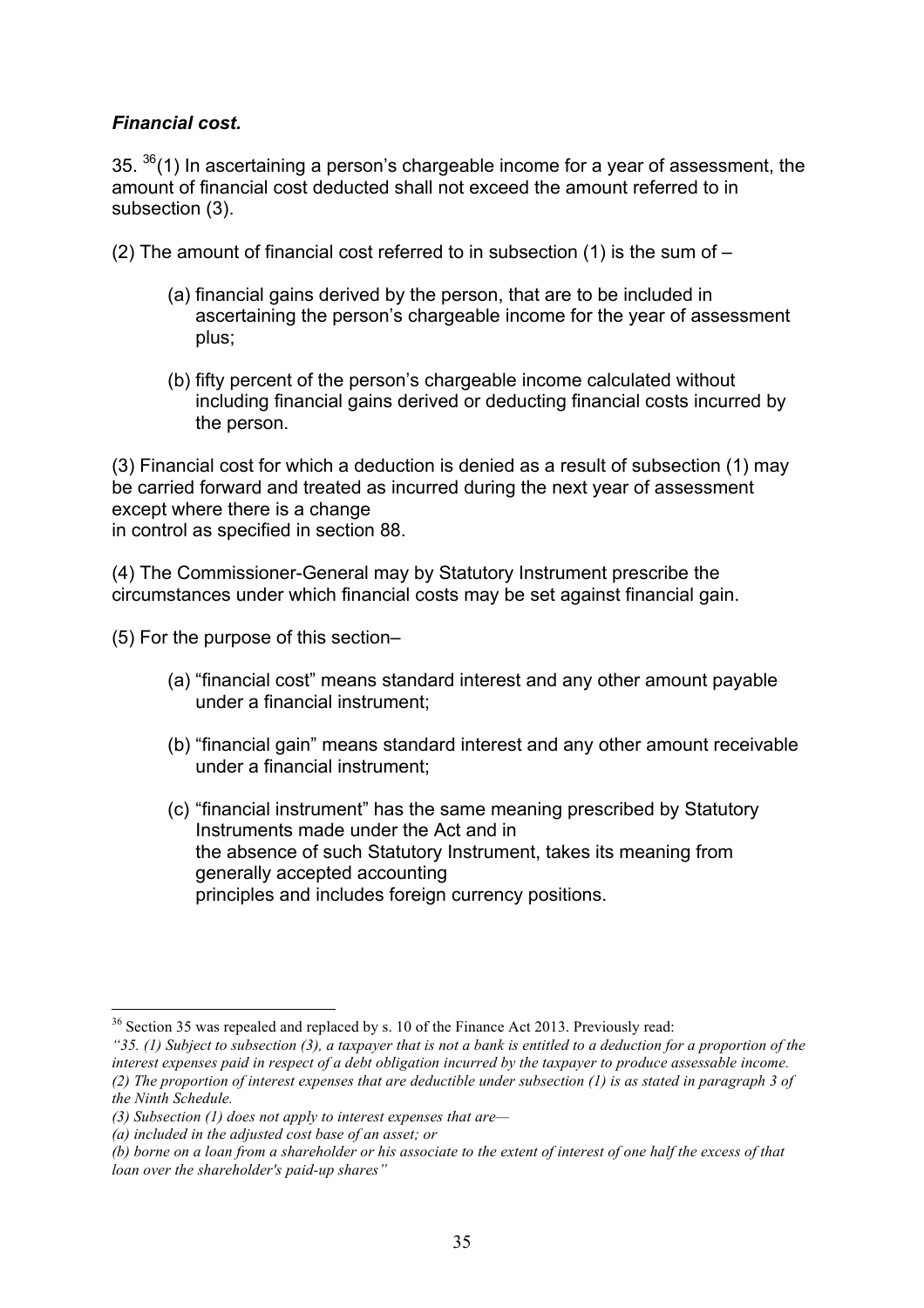## *Bad and doubtful claims.*

36. A deduction is allowed for a bad debt when the debt is written off in the taxpayer's accounts and for a doubtful debt to the extent it is specifically estimated to be bad.

## *Research and development costs***.**

37. (1) Subject to subsection (2), a deduction of 125% <sup>37</sup>is allowed for expenditure on research and development incurred in or incidental to the production of assessable income.

(2) Subsection (1) not apply to any expense incurred in ascertaining the existence, location, extent or quality of a natural deposit or for the acquisition of depreciable assets or land.

(3) Expenditure in this section not relieved due to there being no business in the year of expenditure shall be treated as start-up costs under Section 43.

# *Expenses in respect of pension and annuity payments.*

38. (1) An employer's contributions to a complying retirement fund in respect of each employee shall be allowable up to a limit of thirty percent of the employee's employment income in the year.

(2) An individual's contributions to a complying retirement fund shall be allowable to the extent of thirty percent of his employment income in the year less any contributions for his benefit by an employer.

(3) Where an employer or individual has incurred an expense, including any contribution to a fund other than a complying retirement fund to acquire a right to receive a pension or annuity, the expense or contribution shall be deductible from the pension or annuity receipts as prescribed in paragraph 4 of the Ninth Schedule.

# *Capital allowance deduction for depreciable assets.*

39. (1) A capital allowance deduction is allowed for depreciation of a taxpayer's depreciable assets.

(2) Depreciable assets are classified into groups as set out in the Seventh Schedule.

(3) The assets in the groups set out in the Seventh Schedule are placed into separate pools for each group and the capital allowance deduction for each pool is determined in accordance with subsections (4) to (12).

 $37$  The words "of 125%" inserted by s. 6(d) of the Finance Act 2010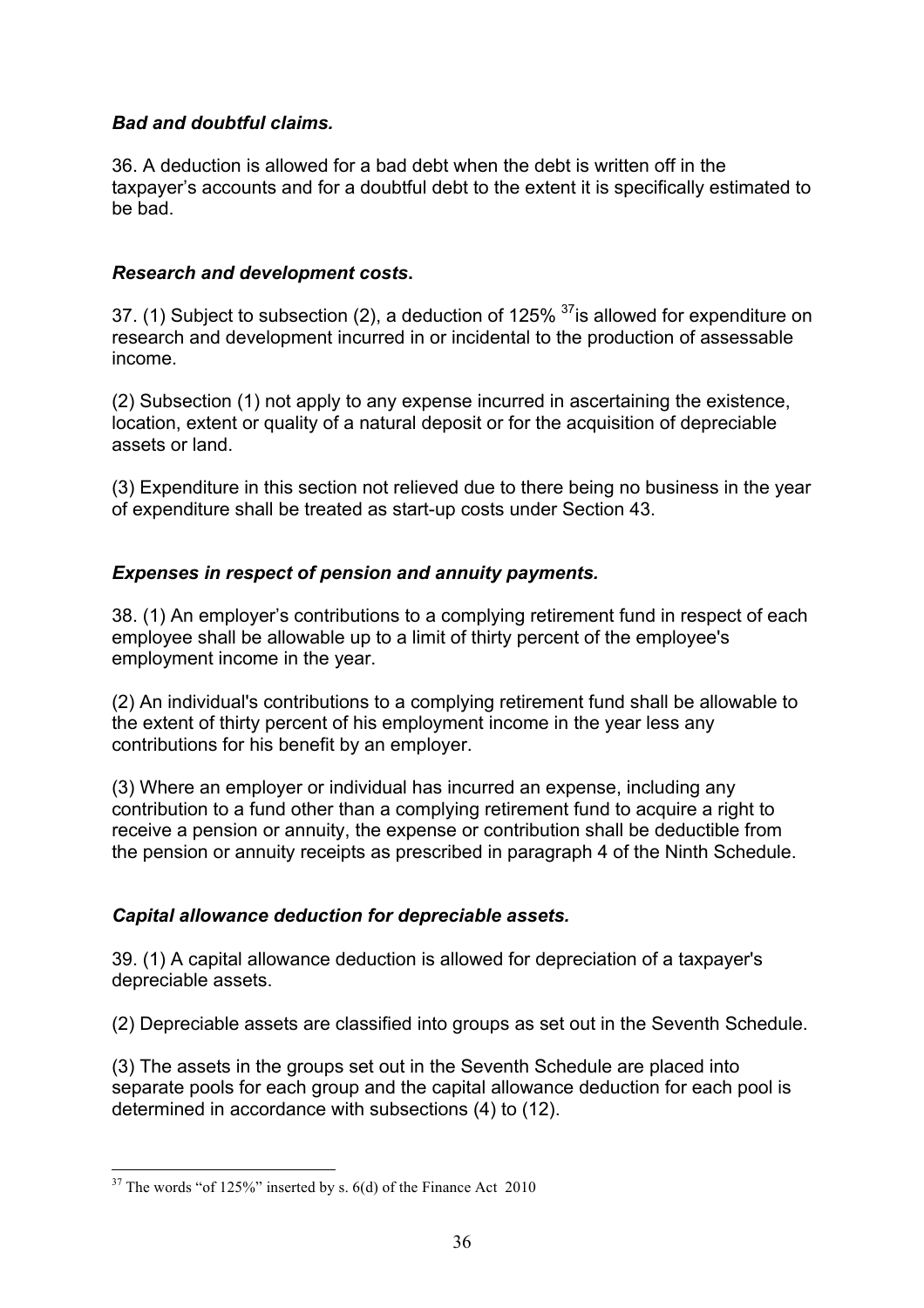(4) The capital allowance deduction for each pool is calculated by applying the rate of capital allowance prescribed in the Seventh Schedule against the balance of the pool at the end of the year of assessment.

(5) The balance of the pool at the end of the year of assessment is the total of –

(a) the balance of the pool at the end of the preceding year of assessment after allowing for the deductions under this section for the preceding year of assessment; and

(b) the adjusted cost base of assets added to the pool in the current year of assessment,

reduced, but not below zero, by the consideration received from the disposal of assets in the pool during the year of assessment.

(6) Where an asset owned by a taxpayer ceases to be a depreciable asset the taxpayer is deemed to have disposed of the asset for its market value.

(7) The adjusted cost base of an asset is added to the pool in the year in which the asset is placed in service.

(8) Where the consideration received from the disposal of assets in a pool exceeds the balance of the pool at the end of the year of assessment of the disposal, disregarding the amount of such consideration, the balance of the pool is reduced to zero and the excess is included in the taxpayer's assessable income.

(9) If the balance of the pool at the end of the year of assessment, after allowing for the deduction under subsection (4), is less than the amount prescribed in paragraph 5 of the Ninth Schedule a deduction is allowed for the amount of the balance.

(10) Where all the assets in a pool are disposed of, a deduction is allowed for the balance of the pool at the end of the year of assessment.

(11) Where a building is bought or sold together with land, the Commissioner will apportion the total consideration reasonably to arrive at a separate value of the building.

(12) Where assets are used only in part for the production of income, the capital allowance deduction is allowed in respect of a proportion of the adjusted cost base equal to the proportion of use allocatable to the production of income.

(13) Capital allowances on depreciable assets for businesses within section 21 shall be given in accordance with the Sixth Schedule.

### *Investment allowance.*

40. A deduction known as investment allowance is allowed at the rate specified in paragraph 6 of the Ninth Schedule on expenditure to purchase assets within Group 1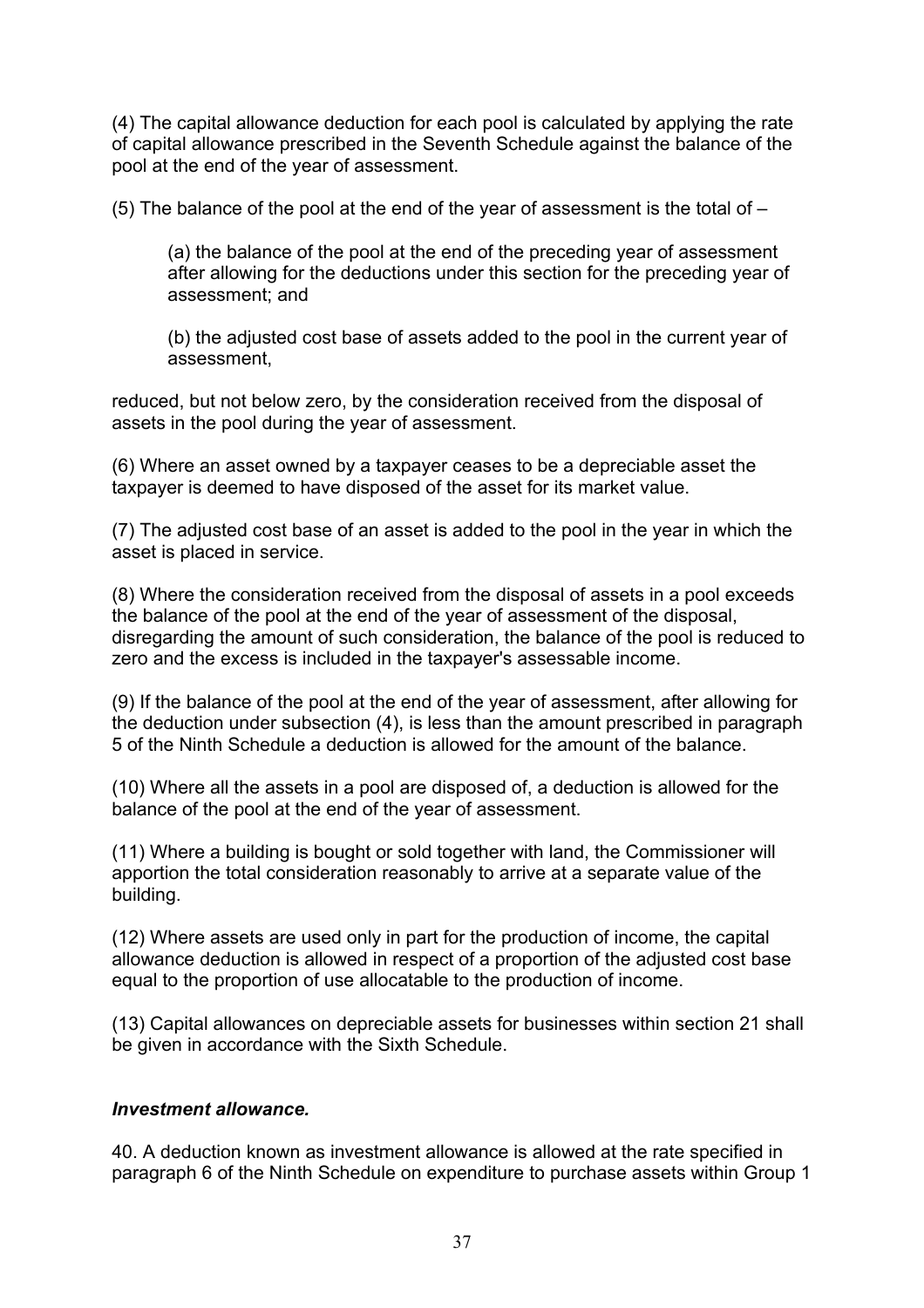of the Seventh Schedule and in the case of businesses in the tourist industry, the investment shall be allowed at the rate specified in paragraph 6 of the Ninth Schedule on expenditure incurred in acquiring new assets within Groups 1 and 4 of the Seventh Schedule.

## *Repairs and improvements***.**

41. (1) A deduction is allowed in respect of—

(a) expenses incurred to repair, renew, alter or improve depreciable assets; and

(b) expenses incurred to repair non-depreciable assets used in the production of assessable income.

(2) The deduction under paragraph (a) of subsection (1) for each year of assessment is limited to five percent of the balance of the pool, as determined under section 39, at the end of the preceding year of assessment.

(3) The excess, if any, of the amount described in paragraph (a) of subsection (1) over the limit in subsection (2) is treated as the cost of an asset added to the pool during the year of as assessment.

#### *Mineral and petroleum extraction.*

42. Expenses incurred to acquire mineral and petroleum exploration and production rights and in respect of mineral and petroleum development are treated as if they were incurred for a depreciable asset in accordance with the Sixth Schedule.

### *Start-up costs***.**

43. An amortisation deduction is allowed for expenditure incurred in starting up a business to produce assessable income as if it were incurred for a depreciable asset in group 2 of the Seventh Schedule on the day the business commences.

### *Business investment relief.*

44. (1) A deduction known as business investment relief shall be allowed to a resident individual if—

(a) he subscribes on his own behalf for qualifying shares in an eligible company either directly or through a business investment relief fund approved by the Commissioner,

(b) neither he nor an associate of his is a landlord, employee, partner or loan creditor of the company or any associate of the company; and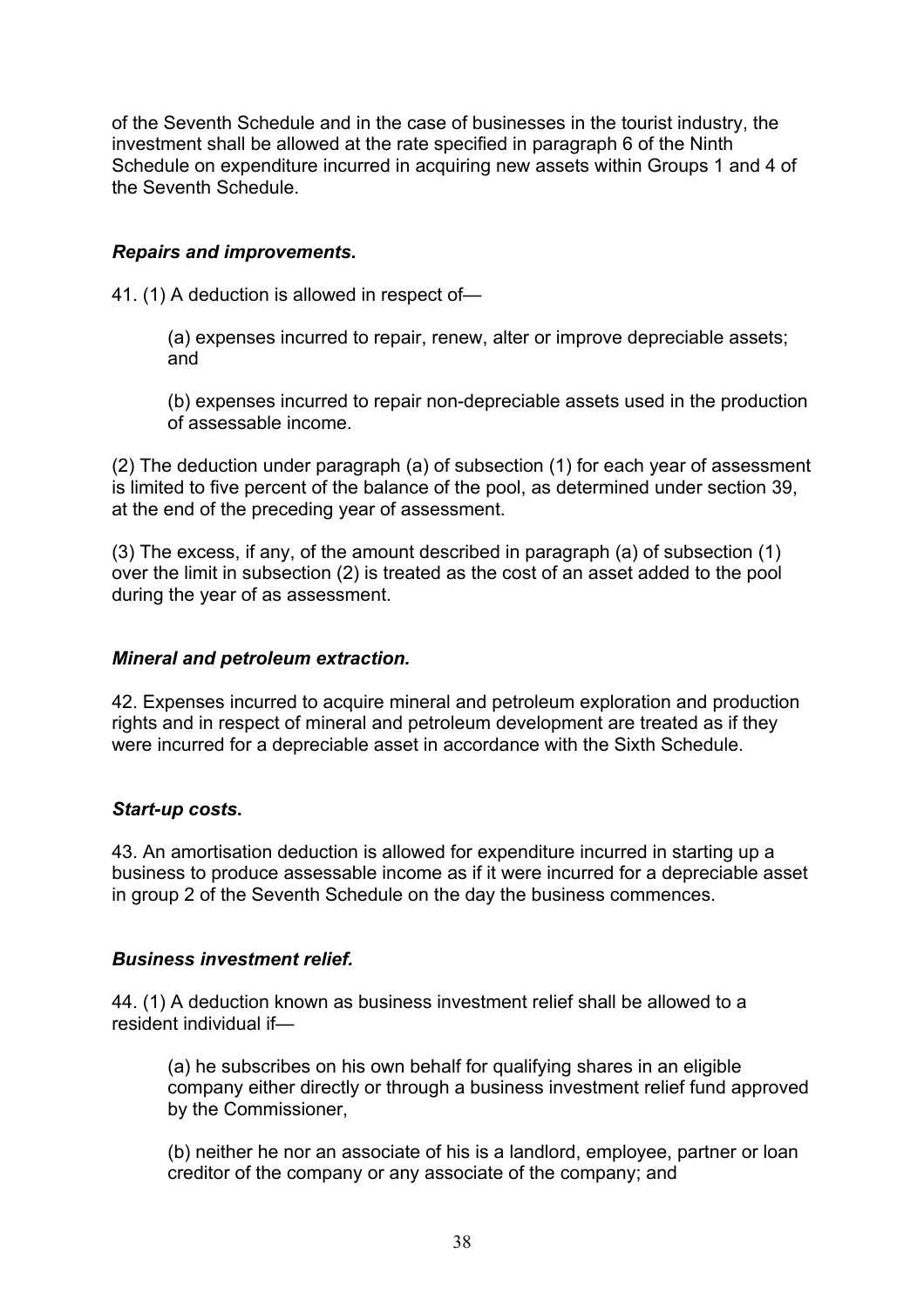(c) he together with his associates has less than thirty percent of the voting shares in or rights in a distribution of the assets of the company.

(2) The relief shall be—

(a) given by deduction of the relevant amount from the individual's chargeable income;

(b) given in the year the qualifying shares are issued or, to the extent claimed in writing to the Commissioner at the time of the claim, in the following year; and

(c) limited in each year to the relevant amount specified in paragraph 7 of the Ninth Schedule.

(3) In this section, "qualifying shares" means shares certified by the company to be newly issued ordinary shares which for a period of five years, beginning with the date of issue, carry no present or future preferential rights to dividends, redemption or assets in a liquidation.

(4) In this section an "eligible company" means a company which—

(a) is resident and not exempt from income taxation in Sierra Leone;

(b) intends to receive and receives most of its income as business income wholly or mainly within Sierra Leone;

(c) is in receipt of business income on the date the qualifying shares are issued or begins to receive business income within two years of that date;

(d) continues to receive business income during the period (known in this section as the "qualifying period") of five years from the later of the date of issue of the qualifying shares or the first receipt of business income;

(e) raises less than fifty percent of its share capital from the issue of shares to potential claimants of business investment relief; and

(f) within three years after the commencement of the qualifying period does not take over a business, part of a business or the greater part of the assets of a business.

(5) Relief given shall be withdrawn by assessment in the year in which—

(a) the individual ceases to qualify for relief;

(b) the shares cease to be qualifying shares;

(c) the company to be an eligible company, or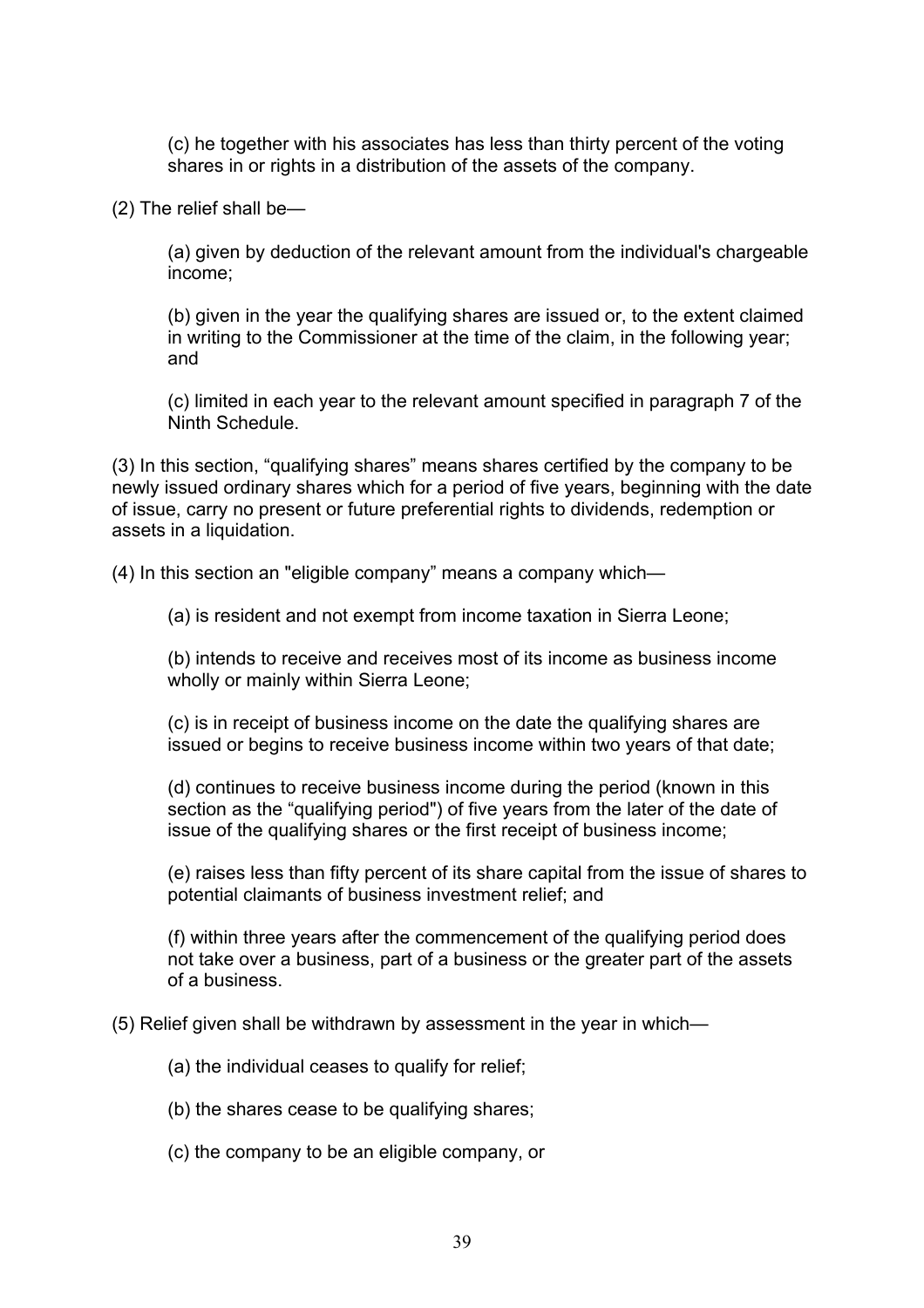(d) the shares cease to belong beneficially to the claimant due to his death or to the winding up of the company for bona fide commercial reasons, at the rate of twenty percent for each year or part year remaining of the relevant period.

(6) Where the claimant otherwise than under paragraph (d) of subsection (5) disposes of the qualifying shares or an interest in the shares within the relevant period—

(a) at arm's length, the relief given shall be reduced by the amount of consideration received; or

(b) at other than arm's length, the relief given shall be withdrawn,

by assessment for the year or years in which relief was given as if relief had been claimed incorrectly.

## TAX ACCOUNTING PRINCIPLES

### *Year of assessment.*

45. In this Act, a reference to a particular year of assessment applies equally to a substituted year of assessment or transitional year of assessment commencing during the year of assessment.

## *Ordinary and substituted year of assessment.*

46. (1) Subject to subsection (2), the year of assessment is the period of twelve months ending on 31<sup>st</sup> December<sup>38</sup> and shall be referred to as the "ordinary year of assessment".

(2) The Commissioner may, on written application, grant permission to use a different twelve month period as the year of assessment (referred to as a substituted year of assessment), subject to any conditions prescribed by him.

(3) Permission granted to use a substituted year of assessment can be withdrawn by written notice issued by the Commissioner.

(4) A notice issued by the Commissioner under subsection (3) shall take effect at the end of the taxpayer's substituted year of assessment.

(5) References to a year of assessment shall. be read, in the case of a taxpayer authorised to use a substituted year of assessment, as a reference to the taxpayer's s substituted year of assessment.

<sup>&</sup>lt;sup>38</sup> The words "31<sup>st</sup> December" were substituted for the words "31<sup>st</sup> March" by s. 1(a) of the Finance Act 2007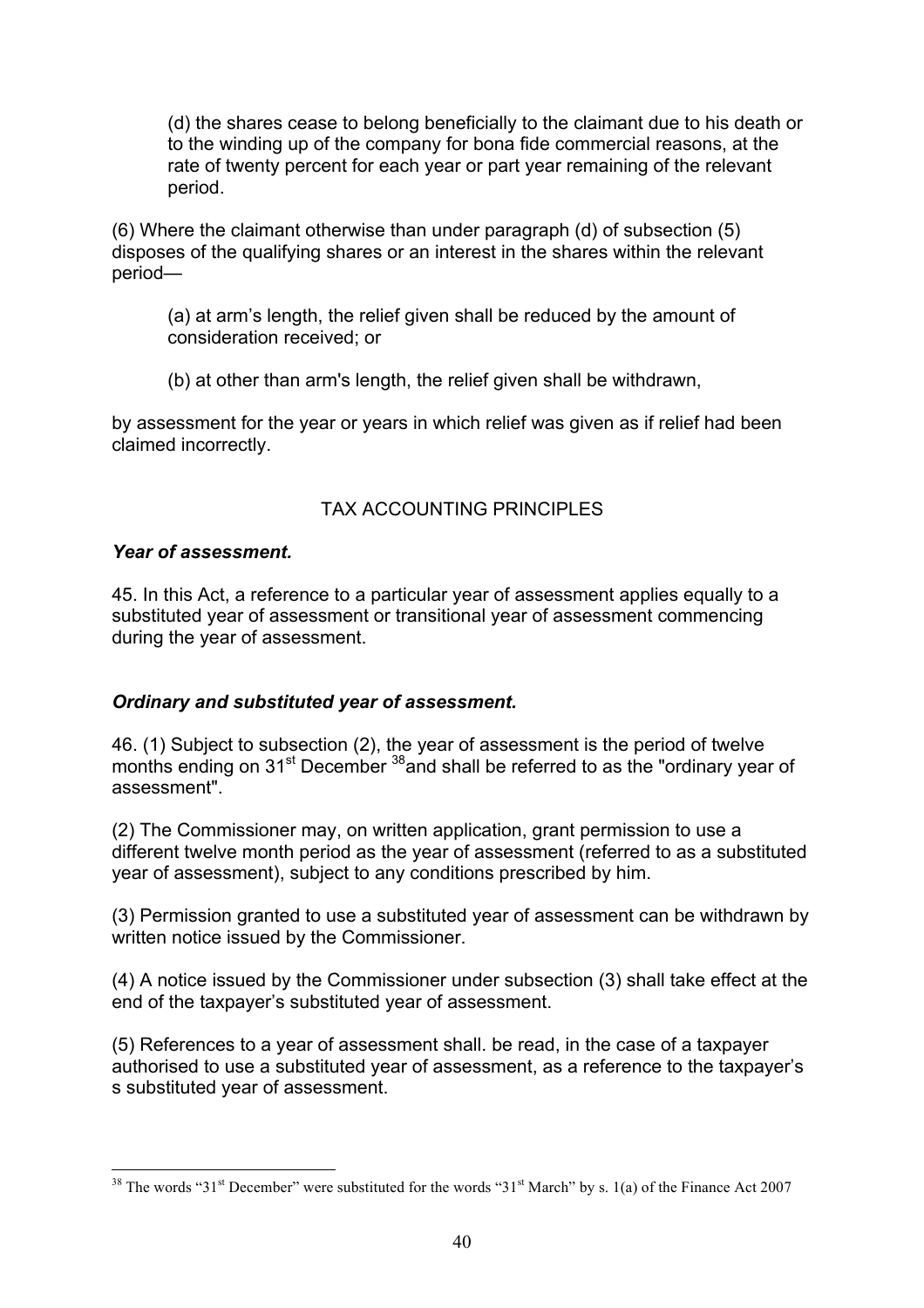## *Transitional year of assessment.*

47. (1) Where the year of assessment for a taxpayer changes from an ordinary year of assessment to a substituted year of assessment to an ordinary year of assessment or from one substituted year of assessment to another, the period between the last full year of' assessment prior to the change and the date on which the changed year of assessment commences shall be treated s a separate year of assessment, to be known as a "transitional year of as assessment".

(2) Reference to a year of assessment shall be read, in the case of a taxpayer to which or to whom subsection (1) applies, as a reference to the taxpayer's transitional year of assessment.

### *Method of accounting.*

48. (1) A taxpayer's method of accounting shall clearly reflect the taxpayer's income.

(2) Subject to subsections (3) and (4), a taxpayer may account for tax purposes on a cash or accrual basis.

(3) In the case of an individual or trustee, where either the taxpayer's chargeable business income or his turnover for a year of assessment exceeds the amounts specified in paragraph 8 of the Ninth Schedule, the taxpayer shall account for business income on an accrual basis in all succeeding years of assessment.

(4) A company shall account for income on an accrual basis.

(5) Except for a change from the cash basis to the accrual basis required under subsection (3) or (4), a taxpayer may change his method of accounting only with the prior written permission of the Commissioner.

(6) If the taxpayer's method of accounting is changed, adjustments to items of income, deduction, credit or other items shall be made in the year of assessment following the change, so that no item is omitted and no item is included more than once.

### *Cash-basis accounting.*

49. A cash-basis taxpayer shall take income into account when received or made available and shall take deductions into account when paid or discharged.

### *Accrual-basis accounting.*

50. (1) An accrual-basis taxpayer shall take income and deductions into account when payable.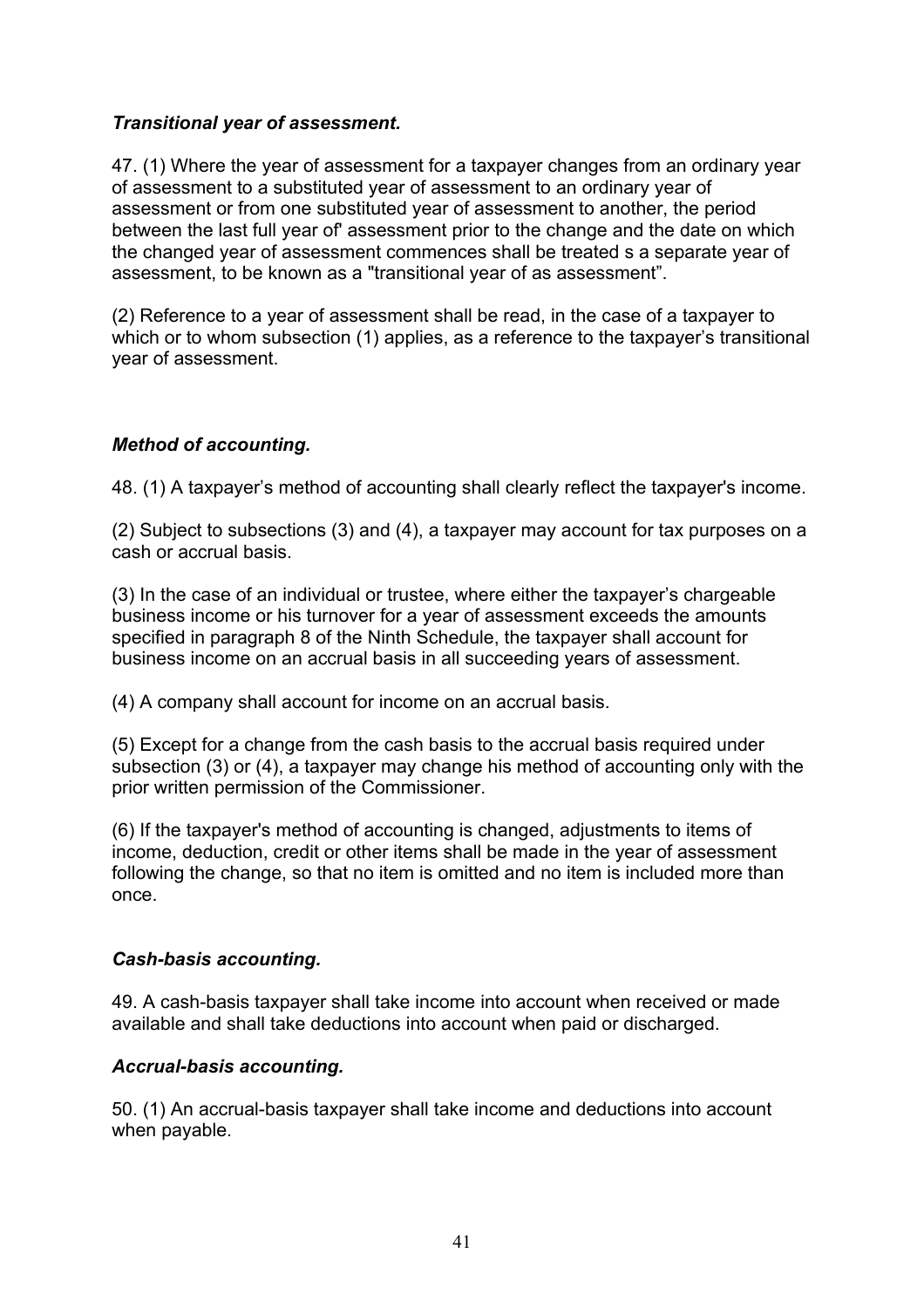(2) Subject to this Act, an amount is payable to the taxpayer when the taxpayer becomes entitled to receive it, even if the time for discharge of the entitlement is postponed or the entitlement is payable by instalments.

(3) Subject to this Act, an amount is treated as payable by the taxpayer when all the events that determine liability have occurred and the amount of the liability can be determined with reasonable accuracy, but not before economic performance with respect to the amount occurs.

(4) For the purposes of subsection (3), economic performance occurs—

(a) with respect to the acquisitions of services or property, at the time the service or property is provided;

(b) with respect to the use of property, at the time the property is used; or

(c) in any other case, at the time the taxpayer makes payment in satisfaction of the liability.

### *Claim of right.*

51. (1) Where a cash-basis taxpayer includes in assessable income an amount which the taxpayer is not entitled to receive or claims a deduction for an amount which the taxpayer is not obliged to pay, the calculation of chargeable income shall be adjusted for the year of assessment in which the taxpayer refunds the amount received or receives back the amount paid.

(2) An accrual-basis taxpayer shall include an amount in assessable income or claim a deduction even if not legally entitled to receive the amount or liable to pay the expense if the taxpayer claims to be legally entitled to receive the amount or to be legally obliged to pay the expense.

(3) Where an accrual-basis taxpayer includes an amount in income or claims a deduction under subsection (2), the calculation of chargeable income shall be adjusted for the year of assessment in which the taxpayer ceases to claim the right to receive the amount or ceases to claim an obligation to pay the amount.

## *Prepayments.*

52. An otherwise allowable deduction for an expense which is not of a capital nature and which relates to a service or other benefit that extends after the end of the year of assessment is allowed proportionately over the years of assessment to which the service or other benefit relates.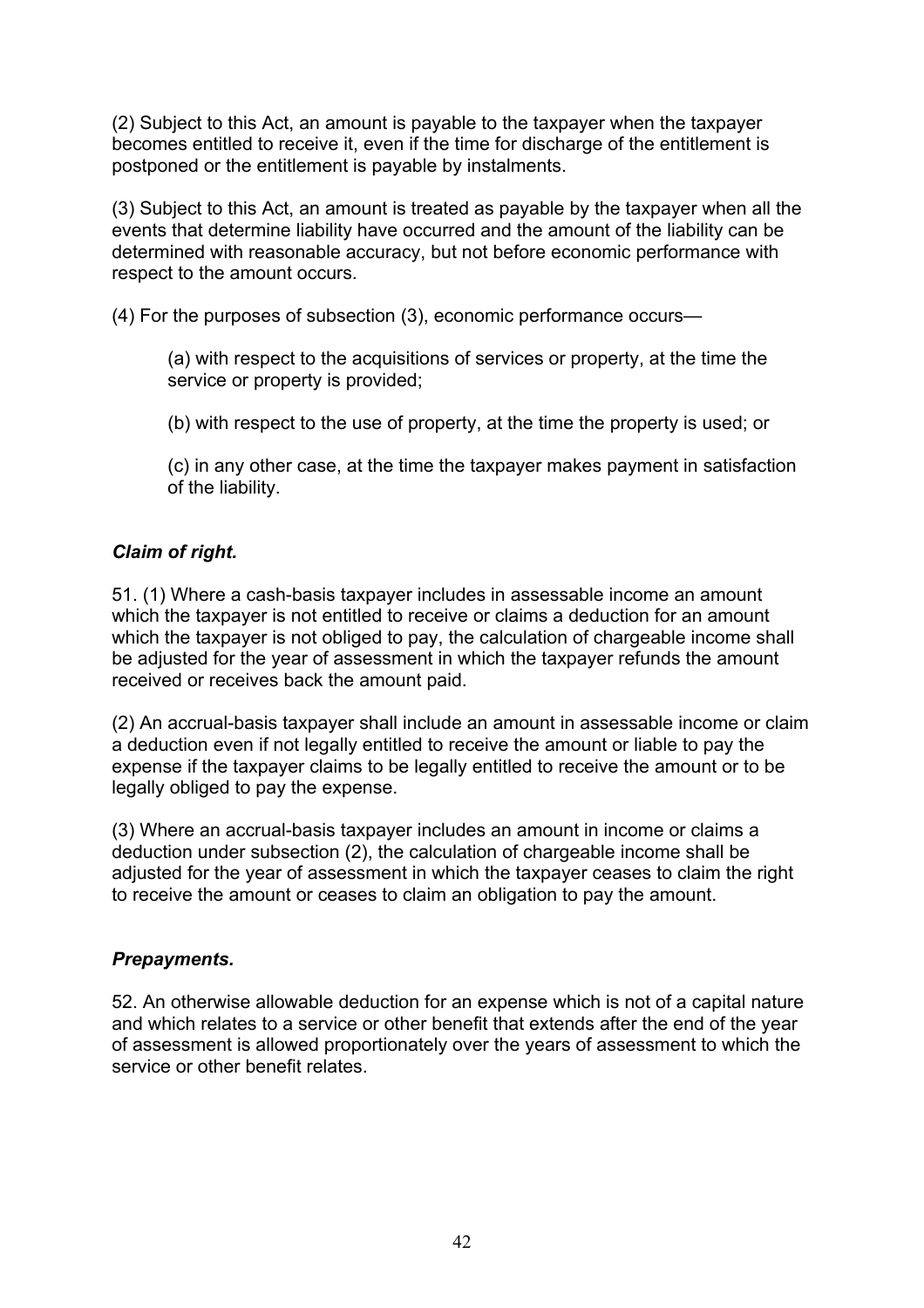## *Long-term contracts.*

53. (1) Income and deductions relating to a long-term contract shall be taken into account on the basis of the percentage of the contract completed during the year of assessment.

(2) The percentage of completion is determined by comparing costs allocated to the contract and incurred before the end of the year of assessment with the estimated total contract costs.

(3) In this section, "long-term contract means a contract for manufacture, installation or construction or the performance of related services winch is not completed within the year of assessment in which work under the contract commenced, other than a contract estimated to be completed within six months of the date on which work under the contract commenced.

### *Trading stock.*

54. (1) A taxpayer who maintains trading stock shall establish and maintain inventories of such stock.

(2) A deduction shall be allowed for the cost of trading stock sold during the year of assessment.

(3) The cost of trading stock sold in a year of assessment shall be determined by adding to the value of opening trading stock the cost of goods acquired during the year and subtracting the value of closing trading stock.

(4) A cash-basis taxpayer may calculate the cost of trading stock on the prime-cost or absorption-cost method and an accrual-basis taxpayer shall calculate the cost of trading stock on the absorption-cost method.

(5) The value of trading stock on hand at the end of the year of assessment shall be the lower of its cost or market value at that date.

(6) Where particular items of trading stock are not readily identifiable, a taxpayer may account for the trading stock on the first-in-first-out method or the average-cost method, but once chosen, a stock valuation method may only be changed with the written permission of the Commissioner, and a taxpayer using the last-in-first-out method shall change to the first-in-first-out or the average stock method within five years from the date of commencement of this Act.

### *Debt obligations with discount or premium.*

55. A discount or premium on a debt claim or obligation shall be taken into account on a straight line basis over the life of the claim or obligation.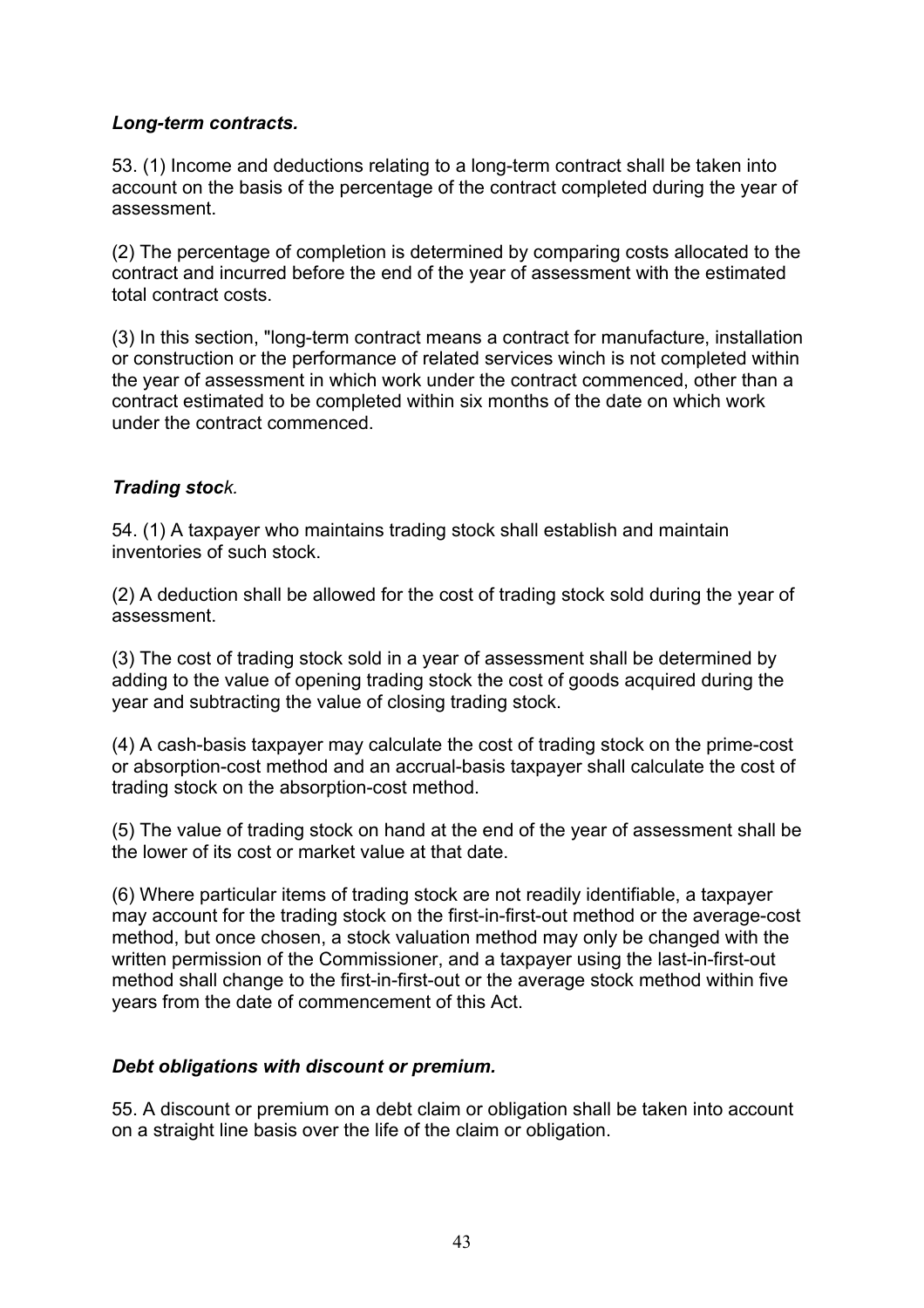## *Foreign currency debt gains and losses.*

56. (1) Foreign currency debt gains are assessable and foreign currency debt losses are deductible only under this section.

(2) For the purpose of this section, a taxpayer realises a foreign currency debt gain in the year of assessment in which the taxpayer satisfies a foreign currency debt where, because of a change in the value of the leone as against a foreign currency, the amount in leones of—

- (a) any loan principal received by the taxpayer;
- (b) any expense that is deductible by the taxpayer under this Act; or
- (c) any amount included in the adjusted cost base of a depreciable asset,

is more than the amount required to settle the foreign currency debt.

(3) For the purposes of this section, a taxpayer realises a foreign currency debt loss in the year of assessment in which the taxpayer satisfies a foreign currency debt where, because of a change in the value of the leone as against a foreign currency, the amount in leones of—

- (a) any 1oan principal received by the taxpayer;
- (b) any expense deductible by the taxpayer under this Act; or
- (c) any amount included in the adjusted cost base of a depreciable asset,

is less than the amount required to settle the foreign currency debt.

(4) A foreign currency debt reserve may be allowed in a year where leones sufficient to meet the debt have been lodged with a bank but through insufficiency of foreign currency the debt has not been paid, to the extent it is shown that a loss may thereby have been incurred.

(5) Foreign currency debt gains shall be included in a taxpayer's assessable income in the year of assessment in which they are realised.

(6) A deduction is allowed for foreign currency debt losses incurred by a taxpayer in the year of assessment in which they are incurred.

## *Installment sales and finance lease.*

56A. <sup>39</sup>(1) Payments made by a person under a finance lease or in acquiring an asset under an installment sale shall be treated as

 <sup>39</sup> Section 56A inserted by s. 11 of the Finance Act 2013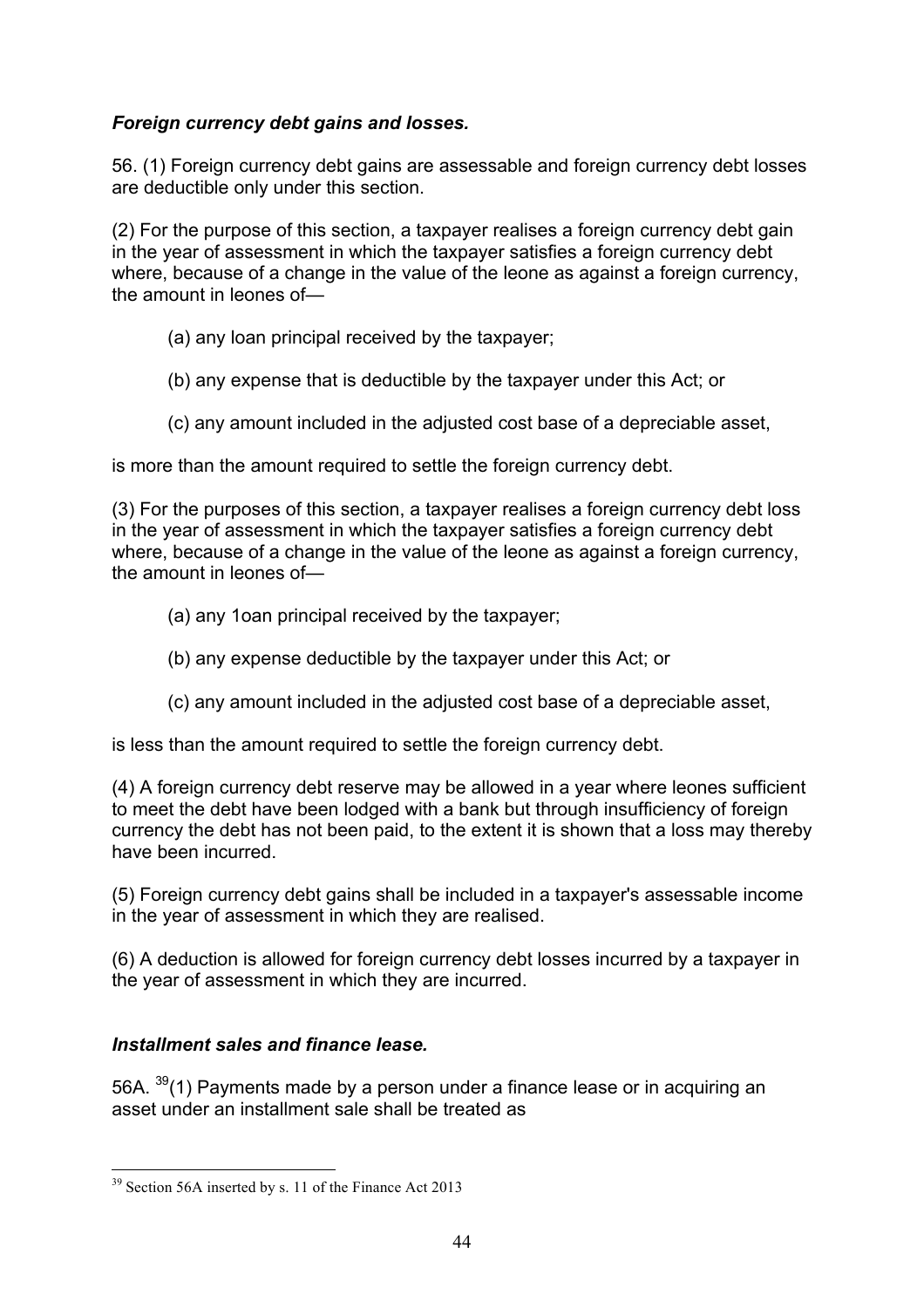interest and a repayment of capital under a loan made by the lessor or seller to the lessee or buyer, as the case may be.

(2) The interest and repayment of capital under subsection (1) shall be calculated as if the loan were a blended loan with interest compounded six monthly.

(3) Where an asset is leased under a finance lease, the lessor shall be treated as transferring ownership of the assets to the lessee.

(4) Where the lessee under a finance lease returns the assets to the lessor before ownership passes to the lessee other than by reason of this subsection, the lessee shall be treated as transferring

ownership of the asset back to the lessor.

(5) Where a person transfers an asset under an installment sale or under a finance lease under subsection (3) or (4)–

- (a) the person shall be treated as receiving an amount in respect of the transfer equal to the market value of the asset immediately before the transfer; and
- (b) the person who acquires the asset shall be treated as paying an equal amount in acquiring the asset.

(6) The Commissioner-General may by Statutory Instrument prescribe that other forms of financing that involve interest substitutes shall be treated in a manner consistent with this section.

(7) For the purpose of this section–

(a) "blended loan" means a loan–

(i) under which payments by the borrower represent in part a payment of interest and in part a repayment of capital;

(ii) where the interest part is calculated on capital outstanding at the time of each payment; and

(iii) where the rate of interest is uniform over the term of the loan;

(b) "finance lease" means a lease where–

(i) the lease agreement provides for the transfer of ownership following the end of the lease term or the lessee has an option to acquire the asset after expiry

of the lease term for a fixed or presupposed price;

(ii) the lease term exceeds 75% of the useful life of the asset;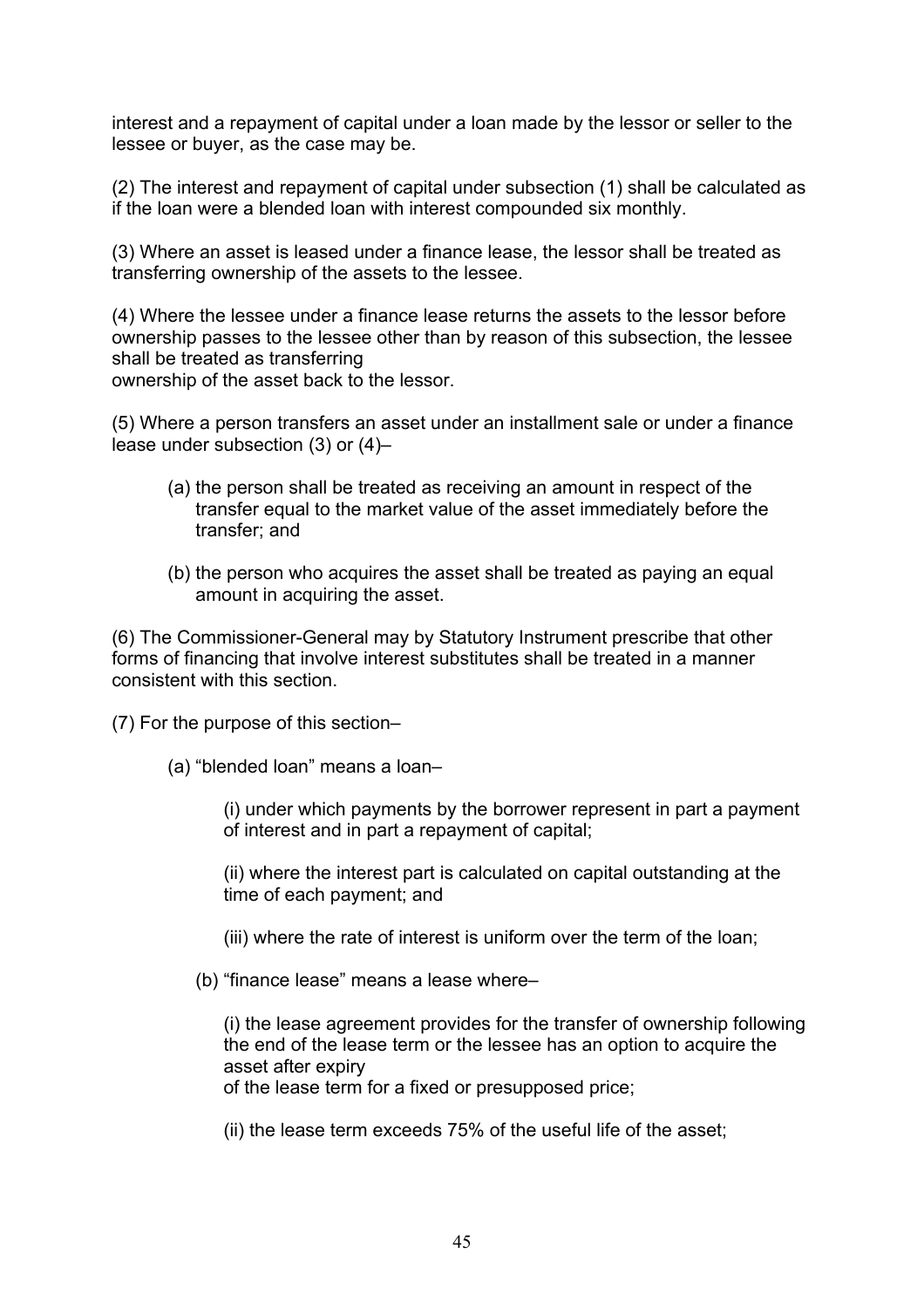(iii) the estimated market value of the asset after expiry of the lease term is less than 20% of its market value at the start of the lease;

(iv) in the case of a lease that commences before the last 25% of the useful life of the asset, the present value of the minimum lease payment equals or exceeds 90% of the market value of the asset at the start of the lease term; or

(v) the asset is custom-made for the lessee and after expiry of the lease term the asset will not be of practical use to any person other than the lessee;

(c) "installment sale" excludes a sale that provides for commercial periodic interest payable on sales proceeds outstanding; and

(d) "lease term" includes an additional period for which the lessee has an option to renew a lease.

#### CAPITAL GAINS TAX REGIME 40

#### *Imposition of capital gains tax***.**

57.  $41(1)$  Capital gains tax shall be payable by a chargeable person at the rate of 30% of the capital gain accruing to or derived by that chargeable person from the disposal of a chargeable asset owned

*(4) No gain or loss on disposal of a depreciable asset is taken into account otherwise than under section 39.* 

*(c) converts a business asset to an investment asset; or* 

<sup>&</sup>lt;sup>40</sup> The Capital Gains Tax Regime contained in sections 57 to 61 was inserted by s. 12 of the Finance Act 2013 and repealed and replaced the former sections 57 to 61 relating to "Gains and Losses on Disposal of Assets" <sup>41</sup> Section 57 repealed and replaced by s. 12 of the Finance Act 2013. Previously read:

*<sup>&</sup>quot;57. (1) Subject to this Act, the gain realised or the loss incurred on the disposal of a business or investment asset is taken into account in determining chargeable income.* 

*<sup>(2)</sup> The gain from the disposal of an asset is the excess of the consideration received over the adjusted cost base of the asset.* 

*<sup>(3)</sup> The loss from the disposal of an asset is the excess of the adjusted cost base over the consideration received.* 

*<sup>(5)</sup> The gain or loss on disposal of an asset which is not a business or investment asset is not taken into account in determining chargeable income.* 

*<sup>(6)</sup> Where a taxpayer—*

*<sup>(</sup>a) converts a business asset or investment asset to personal use;* 

*<sup>(</sup>b) converts an asset primarily used for personal purposes to a business or investment asset;* 

*<sup>(</sup>d) converts an investment asset to a business asset,* 

*the taxpayer is deemed to have disposed of the asset for its market value at the time of the conversion and reacquired it for a cost equal to its market value.* 

*<sup>(7)</sup> A non-resident person who becomes resident is deemed to have acquired all assets owned by the person at the time of becoming a resident for their market value at that.* 

*<sup>(8)</sup> A resident person who becomes a non-resident is deemed to have disposed of all assets owned by the person at the time of becoming a non-resident for their market value at that time.* 

*<sup>(9)</sup> Where a person to whom subsection (8) would otherwise apply—*

*<sup>(</sup>a) intends to reacquire status as a resident of Sierra Leone; and* 

*<sup>(</sup>b) provides the Commissioner with sufficient security to satisfy any tax liability that would otherwise arise under subsection (8)*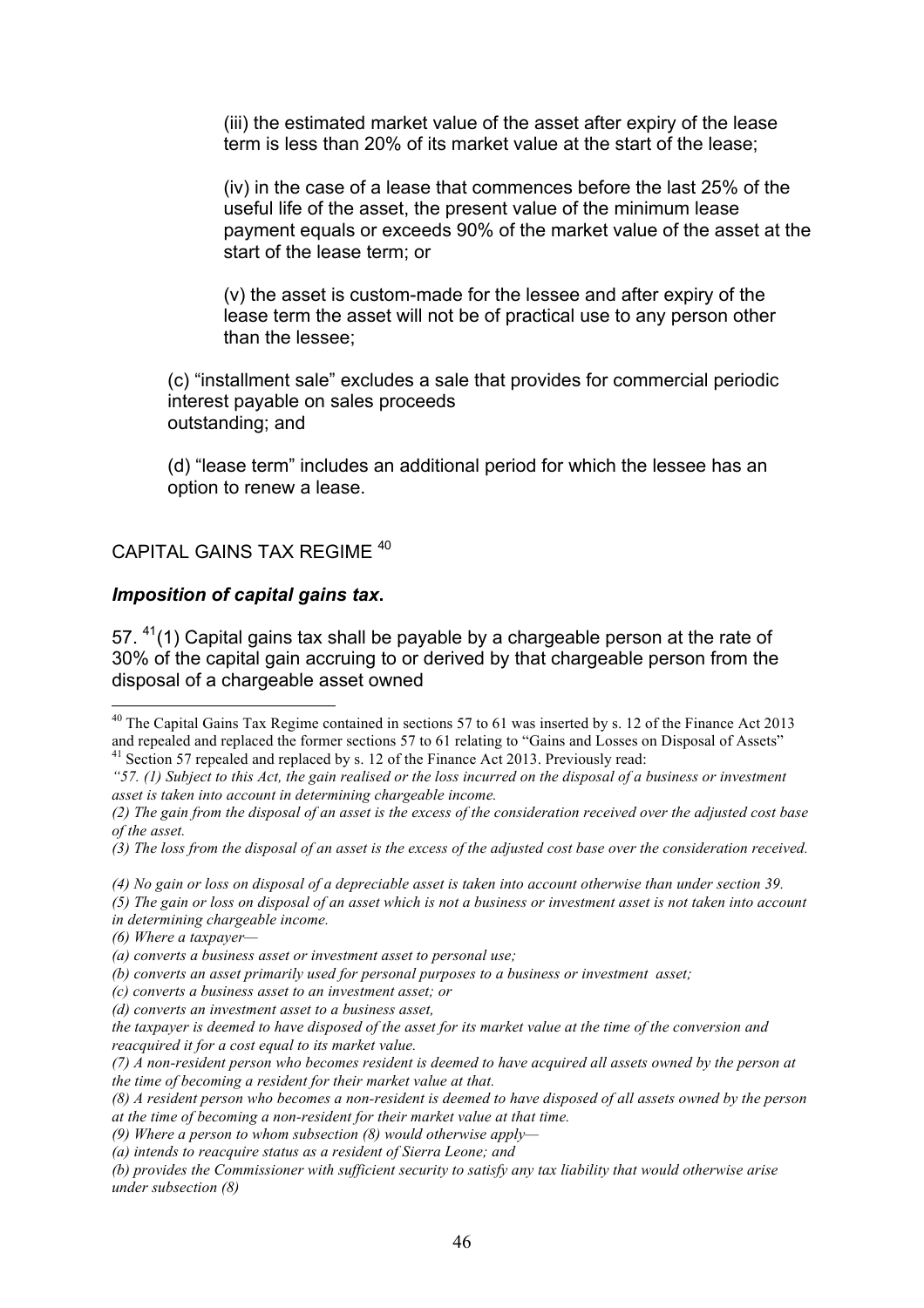by a chargeable person.

(2) For the purpose of sections 57 to 61–

- (i) "capital gain" means the excess of the consideration received or receivable by a chargeable person (whether in cash, kind or by any other means) from the realization or disposal of a chargeable asset over the cost base at the time of the realization or disposal;
- (ii) "capital gains tax" means the tax arising from a capital gain;
- (iii) "chargeable asset" includes land and sea, property attached and integrated equipment, fixtures, improvements including leases, anything growing on the land and all interest in the property including sea which may be right to future ownership, right to occupy as tenant, life estate, the right to explore, develop, extract or produce oil, and other minerals, the right to shares, stocks and other investment opportunities in an entity, business or company, intellectual property rights, reversion of property, if it is not used for its current purpose, an easement across another person's property and any other privileges relating to the property, business and business asset including goodwill wherever situated;
- (iv) "chargeable disposal" means the sale, realization or change of hands of a chargeable asset other than those specifically exempt from capital gain; and
- (v) "chargeable person" means a person, individual, corporation and related organizations including permanent establishment, associates, affiliates and joint ventures which have made chargeable disposal of a chargeable asset during a year of assessment.

## *Disposal or realization of chargeable asset.*

 $\overline{a}$ 

58.  $42(1)$  Subject to subsection (2), a person who owns a chargeable asset shall be treated as realizing or disposing of the asset where-

*the Commissioner may exempt the person from the application of subsections (7) and (8)"* 

 $42$  Section 58 repealed and replaced by s. 12 of the Finance Act 2013. Previously read:

*<sup>&</sup>quot;58. (1) Subject to subsection (6) and section 61, the cost base of an asset purchased, produced or constructed by the taxpayer is the amount paid or incurred by the taxpayer in respect of the acquisition of the asset and includes the market value of any consideration in kind given for the asset.* 

*<sup>(2)</sup> Subject to subsection (3), the cost base of an asset acquired in a non-arm's length transaction is the market value of the asset at the date of acquisition.*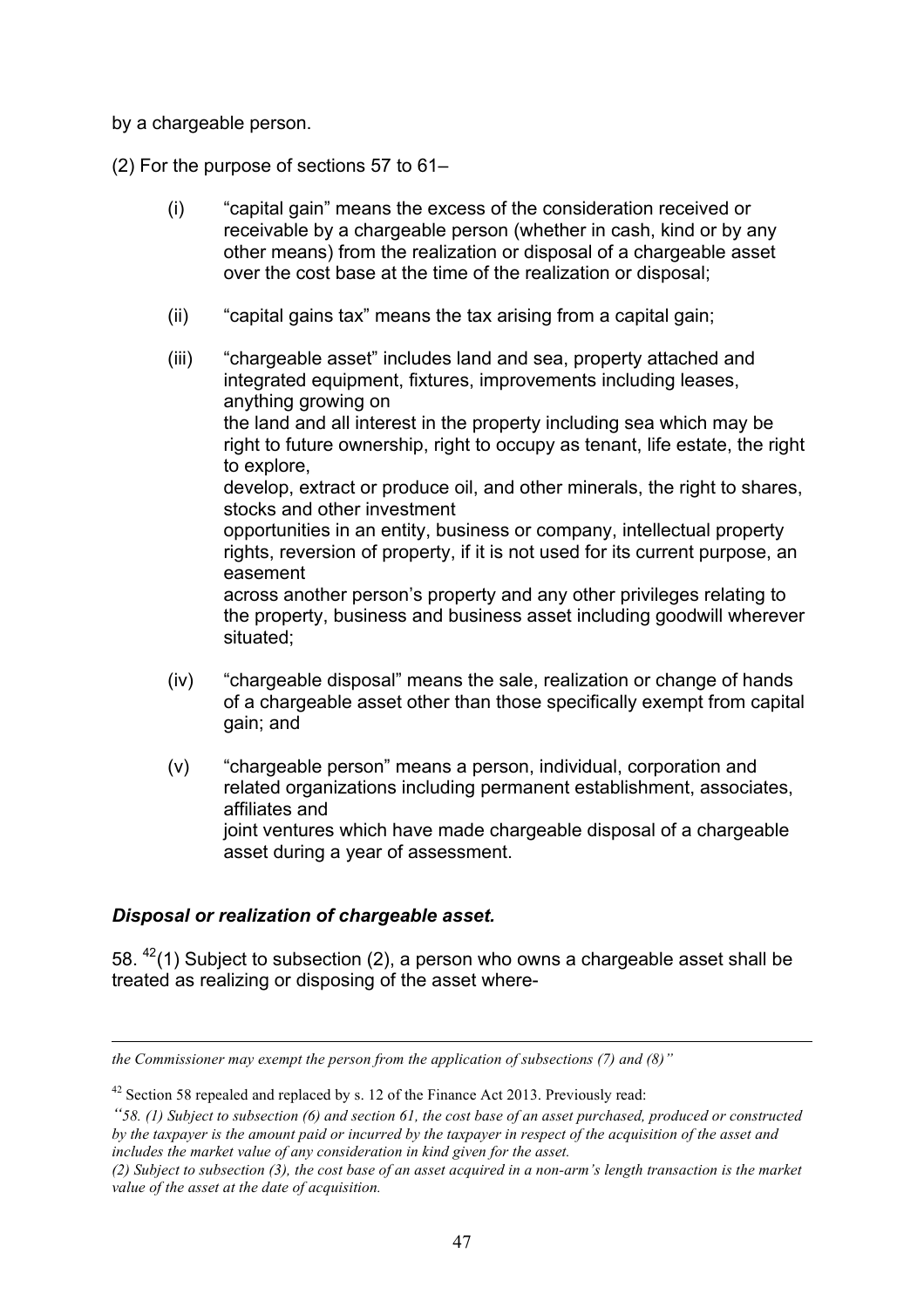(a) the person parts with ownership of the asset including when the asset is–

- (i) sold, exchanged, surrendered, or distributed by the owner of the asset, or
- (ii) redeemed, destroyed or lost;

(b) the person begins to use the asset in such a way that it ceases to be a chargeable asset; or

(c) the person is a resident who becomes non-resident but only with respect to chargeable asset.

(2) Where an asset is disposed of by way of gift, the disposer shall be treated as having received consideration equal to the market value of the asset at the time of the disposal.

#### *Cost base of a chargeable asset.*

 $\overline{a}$ 

59.  $43(1)$  The cost base of a chargeable asset owned by a chargeable person at a particular time shall be the sum of the cost-

*<sup>(3)</sup> The cost base of an asset acquired from an associate or in a non-arm's length transaction described in section 59 is the amount of the consideration deemed by section 59 to be received by the person disposing of the asset.* 

*<sup>(4)</sup> Where a part of an asset is disposed of, the adjusted cost base of the asset is apportioned between the part of the asset retained and the part disposed of in accordance with their market values at the time of disposal.* 

*<sup>(5)</sup> Expenses incurred to alter or improve a non-depreciable asset are added to the cost base of the asset.* 

*<sup>(6)</sup> Where a taxpayer has an asset at the date this Act comes into operation, its adjusted cost base at that date shall be—*

*<sup>(</sup>a) its cost base indexed in accordance with Tables to be published by the Commissioner under paragraph 9 of the Ninth Schedule; or* 

*<sup>(</sup>b) if the asset has been held for more than ten years, or if the taxpayer so elects by notice in writing to the Commissioner within one year of the Act coming into operation, its market value.* 

*<sup>(7)</sup> Where a taxpayer holds an asset for more than twelve months commencing on or after the date this Act comes into operation, its adjusted cost base shall be its cost base indexed in accordance with Tables to be published by the Commissioner under paragraph 9 of the Ninth Schedule, but not so as to convert a gain into a loss or to increase a loss.* 

*<sup>(8)</sup> The cost base of a share received by the taxpayer as a dividend is the market value of the share at the time it is received"*

<sup>&</sup>lt;sup>43</sup> Section 59 repealed and replaced by s. 12 of the Finance Act 2013. Previously read:

*<sup>&</sup>quot;59. (1) The consideration received on disposal of an asset includes the market value of consideration in kind. (2) Where an asset is disposed of by way of testamentary gift or by reason of intestacy, the disposer is treated as having received consideration equal to the adjusted cost base of the asset computed in accordance with subsection (7) of section 58.* 

*<sup>(3)</sup> Where an asset is disposed of to an associate or in a non-arm's length transaction other than by way of testamentary gift or by reason of intestacy, the disposer is treated as having received consideration equal to the greater of—*

*<sup>(</sup>a) the adjusted cost base of the disposer; and* 

*<sup>(</sup>b) the market value of the asset at the date of disposal.* 

*<sup>(4)</sup> Where two or more assets are disposed of in a single transaction and the consideration paid for each asset is not specified, the total consideration received is apportioned among the assets disposed of in proportion to their respective market values at the time of the transaction"*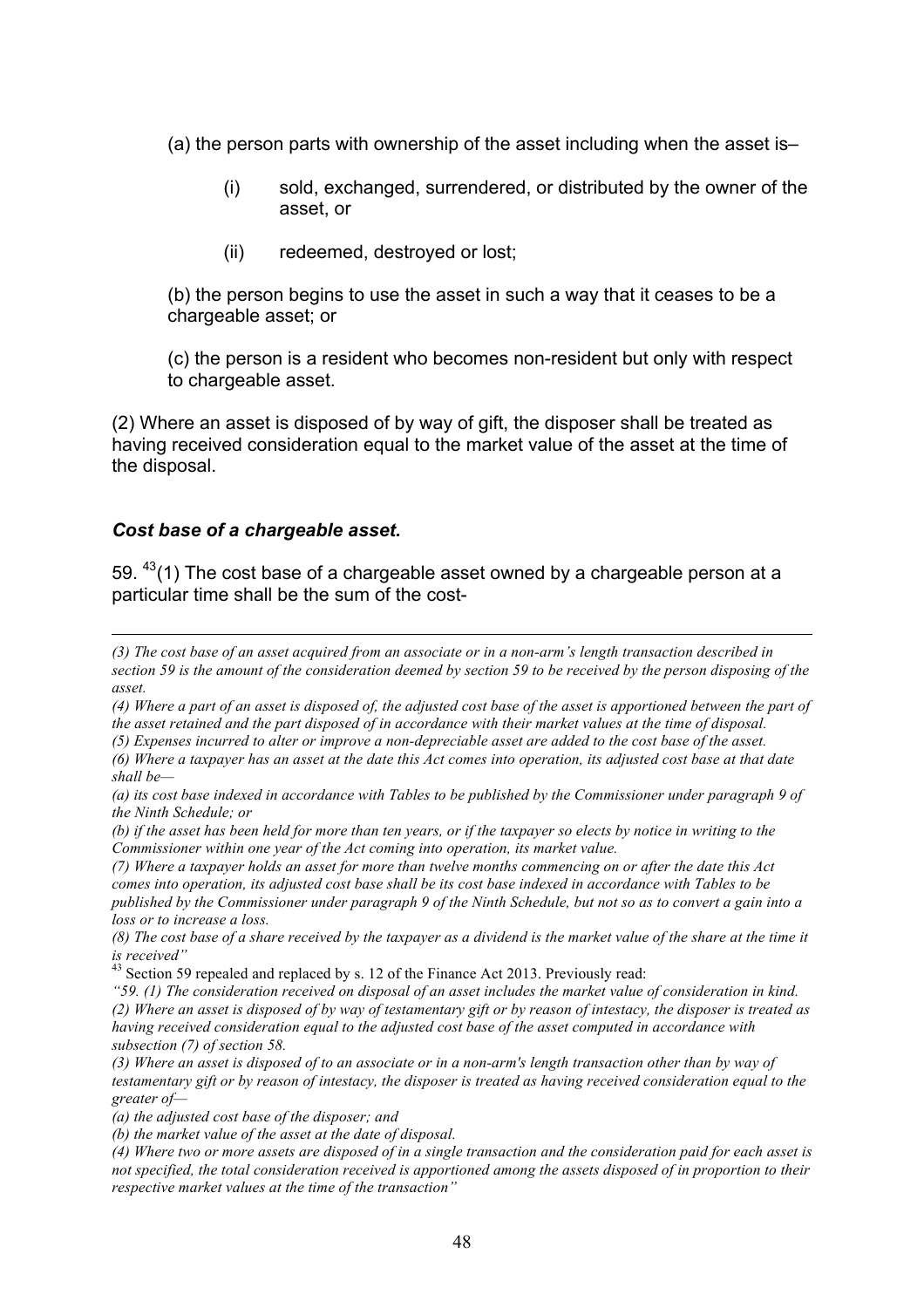- (a) including incidental costs and the cost of construction or production incurred by the person in acquiring ownership of the asset;
- (b) incurred by that person on alteration and improvement of the asset between the date of its acquisition and the date of its realization, and
- (c) incurred by that person in realizing the asset.

(2) For the purposes of subsection (1), where, as a result of a person acquiring ownership of a chargeable asset, that person is treated under the rules of chargeable income as deriving an amount of income as contained in this Act, that person shall be treated as having incurred in acquiring ownership of the asset an additional cost equal to the amount of the income.

(3) A person who acquires ownership of a chargeable asset in a non-arm's length transaction shall be treated as having incurred in acquiring that ownership, a cost equal to the market value of the asset at the date of acquisition approved by the Commissioner-

General.

 $\overline{a}$ 

(4) Where a person who owns an asset, which is not a chargeable asset, begins to use the asset in such a way that it becomes a chargeable asset, that person shall be treated as having incurred in

acquiring ownership of the asset a cost equal to the market value of the asset at the date that person begins to so use the asset.

(5) Where a non resident person who owns one or more assets, which are not chargeable assets, becomes a resident and, as a result the asset becomes chargeable assets, that person shall be treated as having incurred in acquiring ownership of each asset, a cost equal to the market value of the asset at the time of becoming resident.

(6) Where a capital gain is exempt as a result of paragraph (b), (c), or (d) of subsection (1) of section 61, the person acquiring ownership of the asset shall be treated as having incurred in acquiring that ownership, a cost equal to the cost base of the asset of the former owner at the time of realization.

(7) Where a capital gain, or part thereof, is exempt as a result of paragraph (e) or (f) of subsection (1) of section 61, the person acquiring ownership of the replacement asset shall be treated as having incurred in acquiring that ownership a cost equal to the cost base of the asset realized at the time of the realization.

(8) Where a part of a chargeable asset owned by a person is realized, the cost base of the asset shall be apportioned between the part of the asset retained and the part realized in accordance with

their respective market values at the time of realization but the costs incurred in realizing shall not be so apportioned.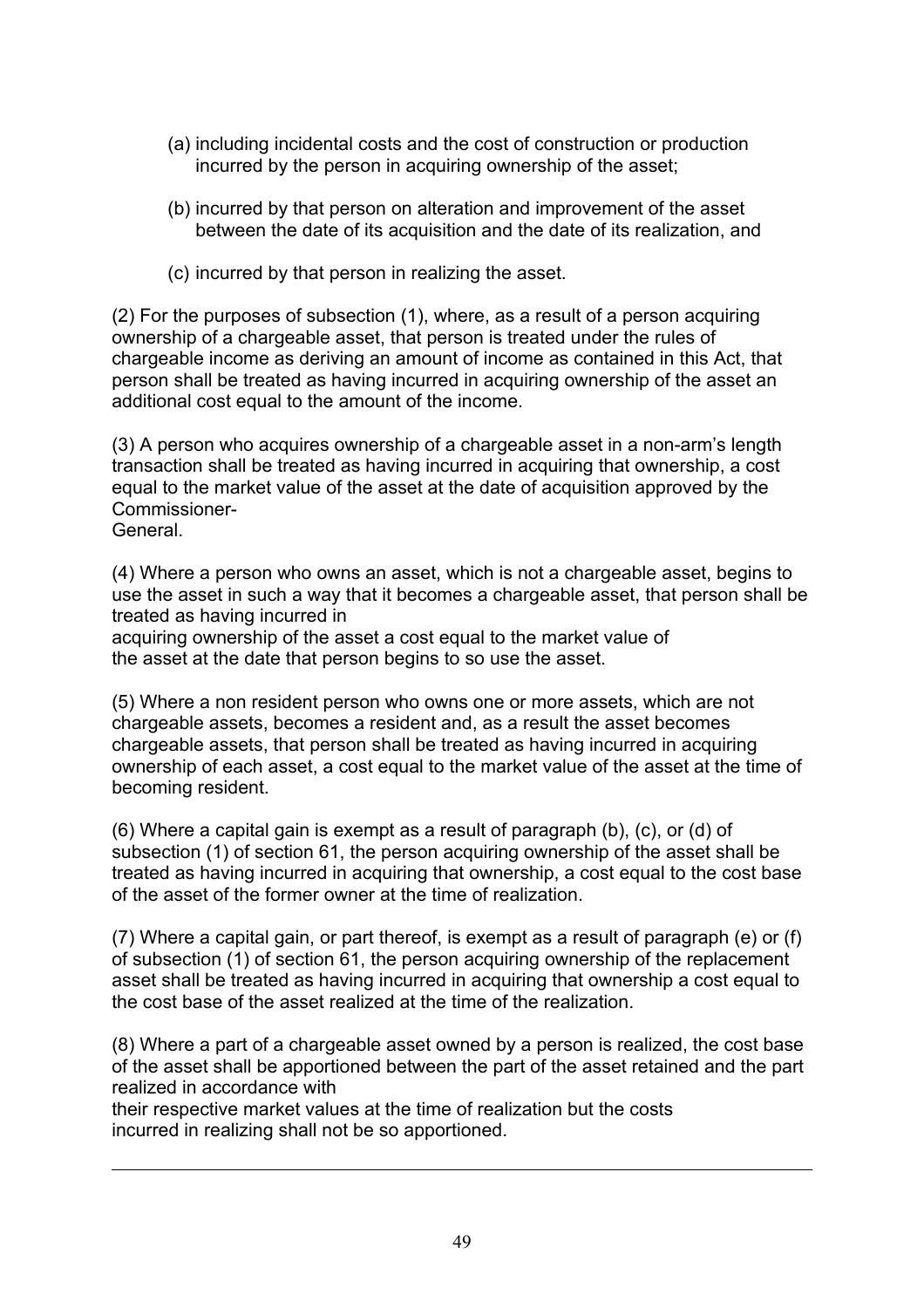### *Consideration received in respect of chargeable disposal*

60.  $44(1)$  The consideration received or receivable by a person from the realization of a chargeable asset owned by that chargeable person shall be equal to the sum of all amounts and consideration in

kind received or receivable by that person or an associate or a permanent establishment in respect of the realization.

(2) Where a person who owns a chargeable asset realizes it by way of transfer to an associate or permanent establishment in a non-arm's length transaction, that person shall be treated as having received consideration of an amount equal to the market value of the asset at the time of the realization.

(3) Where a resident person became a non-resident and as a result, is treated as realizing a chargeable asset in accordance with paragraph (c) of subsection (1) of section 58, that person shall be treated as receiving as consideration from the realization the market

value of the asset at that time.

(4) Where a chargeable asset and one or more other assets are realized in a single transaction and the consideration received for each asset is not specified, the total consideration received from the realization shall be apportioned among the assets in proportion to their market values at the time of the transaction.

## *Exemption for capital gain.*

61.  $45(1)$  The following capital gain shall be exempt from the

 <sup>44</sup> Section 60 repealed and replaced by s. 12 of the Finance Act 2013. Previously read:

*<sup>&</sup>quot;60. (1) A deduction for a loss on the disposal of investment assets is allowed only to the extent that the taxpayer has realised gains on the disposal of investment assets in the year of assessment.* 

*<sup>(2)</sup> A loss that is not deductible in whole or in part in a year of assessment because of subsection (1) is treated as incurred in the following year of assessment"*

 $45$  Section 61 repealed and replaced by s. 12 of the Finance Act 2013. Previously read:

*<sup>&</sup>quot;61. (1) No gain or loss is taken into account in determining chargeable income on—*

*<sup>(</sup>a) a transfer of an asset between spouses;* 

*<sup>(</sup>b) a transfer of an asset between former spouses as part of a divorce settlement or bona fide separation agreement; or* 

*<sup>(</sup>c) a disposal of a business asset where and to the extent that consideration in excess of the adjusted cost base of the asset is invested in an asset of a like kind within one year of the disposal.* 

*<sup>(2)</sup> Where no gain or loss is taken into account pursuant to paragraph (a) or (b) of subsection (1), the transferee is deemed to have acquired the transferred asset for consideration equal to the adjusted cost base of the transferor.* 

*<sup>(3)</sup> Where an asset is reacquired within twelve months of its disposal—*

*<sup>(</sup>a) any gain assessed shall be reduced by the extent to which the cost of reacquisition exceeds the adjusted cost base of the asset, but not so as to create a loss;* 

*<sup>(</sup>b) any loss relief given shall be withdrawn;* 

*<sup>(</sup>c) any net loss on the sale and repurchase of the asset shall be added to its adjusted cost base; and*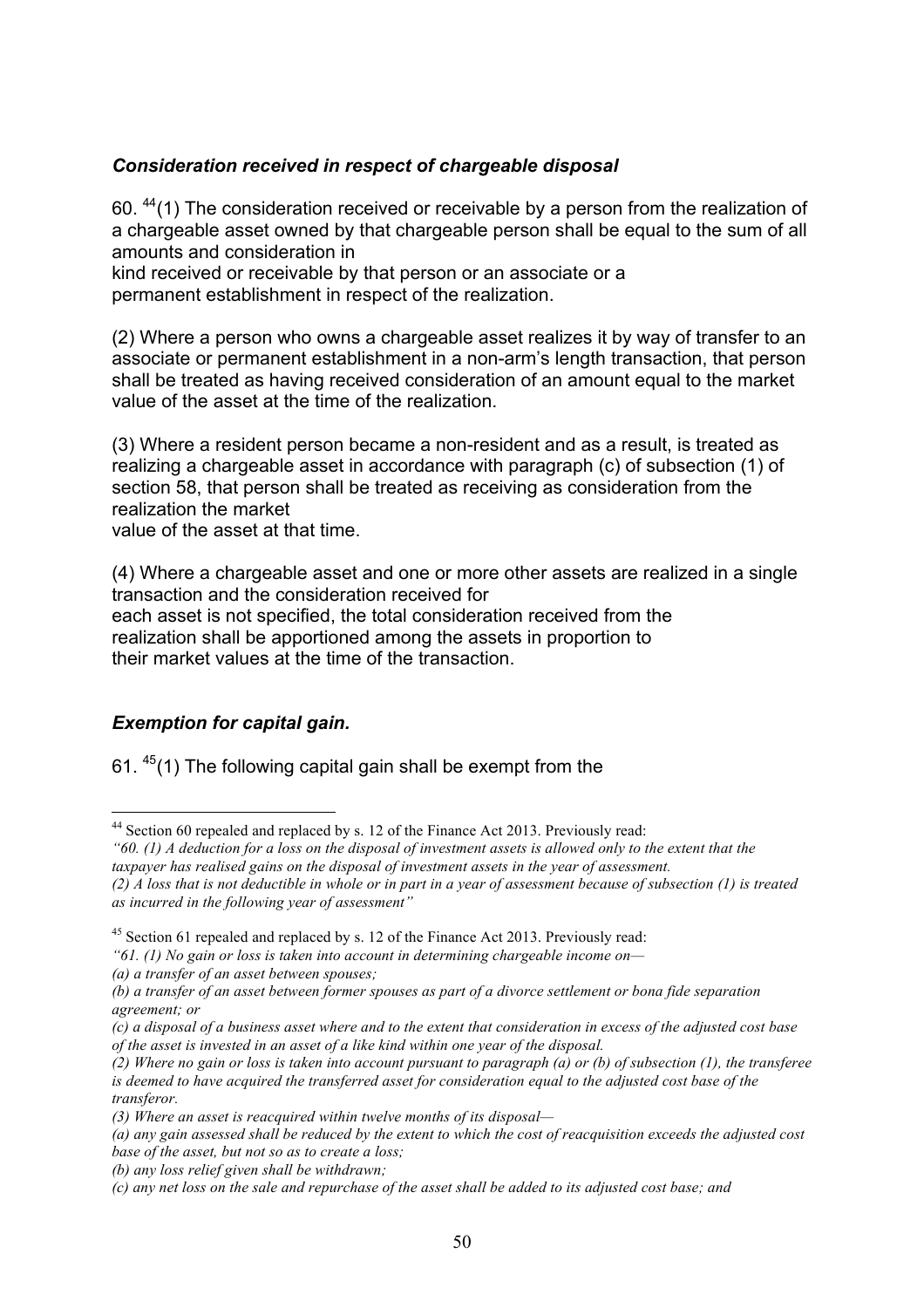realization of a chargeable asset–

- (a) capital gain of a person that is up to and under the minimum chargeable income of Le1,800,000 per annum or per transaction;
- (b) capital gain accruing to or derived by a company out of a merger, amalgamation or re-organization of the company where there is continuity of underlying ownership in the asset of at least one quarter.
- (c) capital gain resulting from a transfer of ownership of the asset by a person to that person's spouse, children, parent, brother or sister;
- (d) capital gain resulting from a transfer of ownership of the asset between former spouses as part of a divorce settlement or a genuine separation agreement;
- (e) capital gain where the amount received on realization is, within one year of realization, used to acquire a chargeable asset of the same nature (referred to as "replacement asset"); and
- (f) where part only of the amount received or realized is used in the manner referred to in paragraph (e), any part of the capital gain represented by the amount used to acquire the replacement asset is less than the cost base of the asset realized at the time of realization.

### *Filing of returns and payment of capital gains tax.*

61A.  $^{46}$ (1) Subject to subsection (3), a person who accrues or derives a capital gain from the realisation of a chargeable asset, shall within thirty days after the realization, submit to the Commissioner-General a return in writing together with payment of the capital gains tax containing the following information–

- (a)  $47a$  statement of the capital gain of a person that is within the minimum chargeable income of Le 3,600,000.00 per annum or per transaction.
- (b) the cost base of the asset immediately prior to the realization and how that cost base is calculated with supporting evidence approved by the Commissioner-General;
- (c) the consideration received by that person from the realization with supporting documentation approved by the Commissioner-General;

 $\overline{a}$ 

*<sup>(</sup>d) any net gain on the sale and repurchase of the asset exceeding the gain to be assessed before repurchase shall be deducted from its adjusted cost base.* 

*<sup>(4)</sup> In the case of a business asset in which proceeds of disposal of another asset have been reinvested, the cost base of the replacement asset is the cost of that asset less the excess referred to in paragraph (c) of subsection (1)"*

<sup>46</sup> Section 61A inserted by s. 13 of the Finance Act 2013 <sup>47</sup> Paragraph (a) repealed and replaced by s. 3(a) of the Finance Act 2015. Previously read*: "(a) the description and location of the chargeable asset"*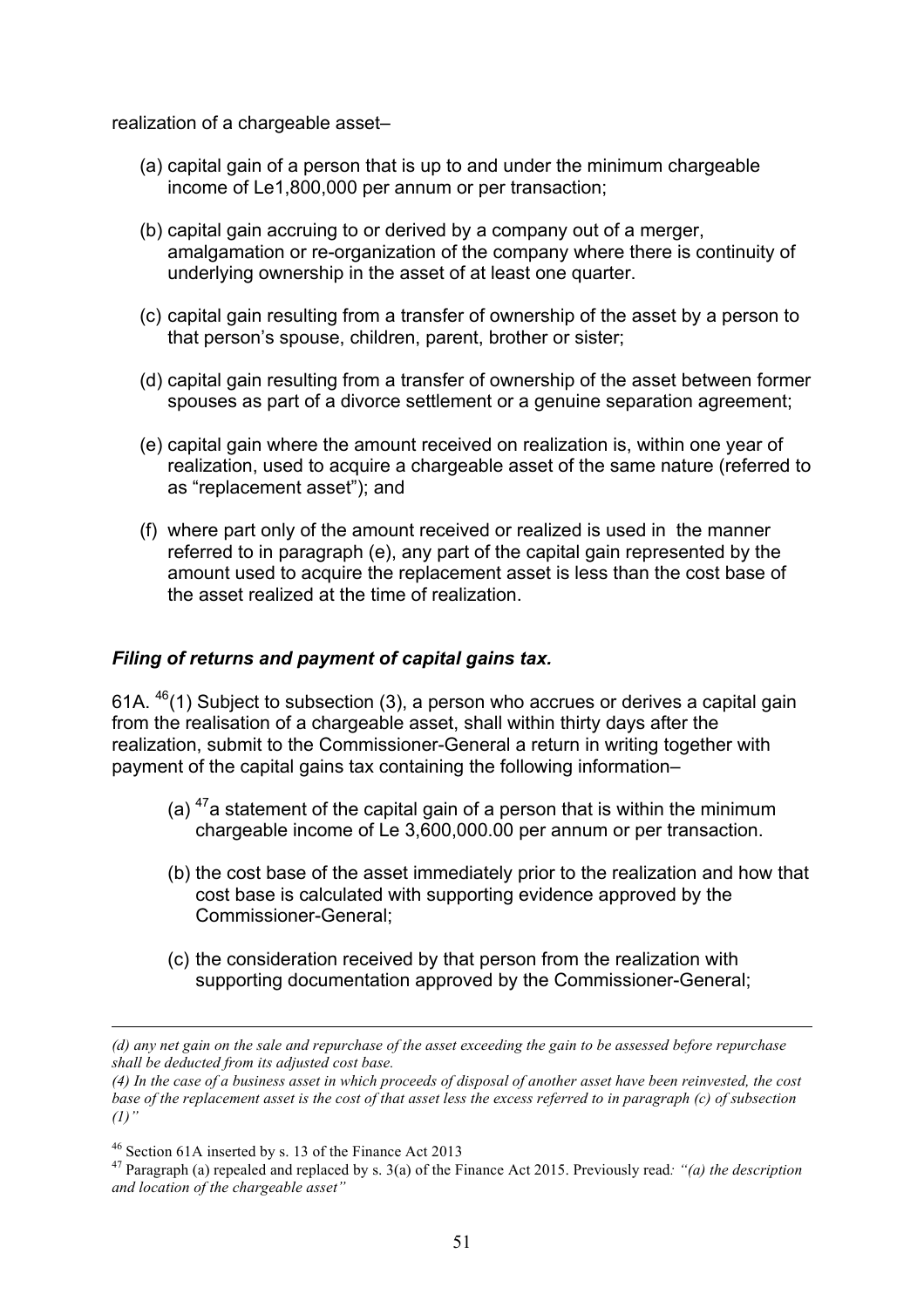- (d) the amount of any capital gain and tax payable with respect to that capital gain and the related tax;
- (e) the full name and address of the new owner of the asset; and
- (f) any other information as required by the Commissioner-General in order to ascertain the accuracy and completeness of the transaction.
- (g)  $^{48}$ capital gains resulting from a transfer of ownership of the asset by a person to a religious, charitable, educational organization which uses the asset for the benefit of the public or a section of the public and does not confer any personal or commercial benefit.

(2) A person who brings into or received in Sierra Leone a capital gain shall within thirty days, submit to the Commissioner-General a return in writing containing the following information–

- (a) the amount of the capital gain brought into or received in Sierra Leone and tax payable with respect to that amount; and
- (b) any other information as required by the Commissioner-General.

(3) Where a person is required to file a capital gains tax return under whatever circumstances, that person shall remit to the Commissioner- General the amount of tax calculated as payable and the payment of tax shall be due at the time of disposal.

## *Assessment collection and application of income tax procedure.*

61B. 49(1) Subject to subsection (3), the Commissioner-General shall, based on a person's return filed under section 61A and on any other information available, make an assessment of the amount of any capital gain of that person and the tax payable on that amount within thirty days from the date the return is filed.

(2) The Commissioner-General shall apply sections 95 and 96 in order to ascertain the actual base cost or consideration received in arriving at the chargeable gain of the person.

(3) Where section 104 applies to a person and that person files a return under section 61A, the Commissioner-General shall be deemed to have made an assessment of any capital gain of that person and the tax payable on that assessment, being those respective amounts shown in the return.

(4) The procedures for objection, enforcement and recovery of a capital gain tax including interest and penalty shall apply in accordance with this Act.

<sup>&</sup>lt;sup>48</sup> Paragraph (g) inserted by s. 3(b) of the Finance Act 2015<br><sup>49</sup> Section 61B inserted by s. 14 of the Finance Act 2013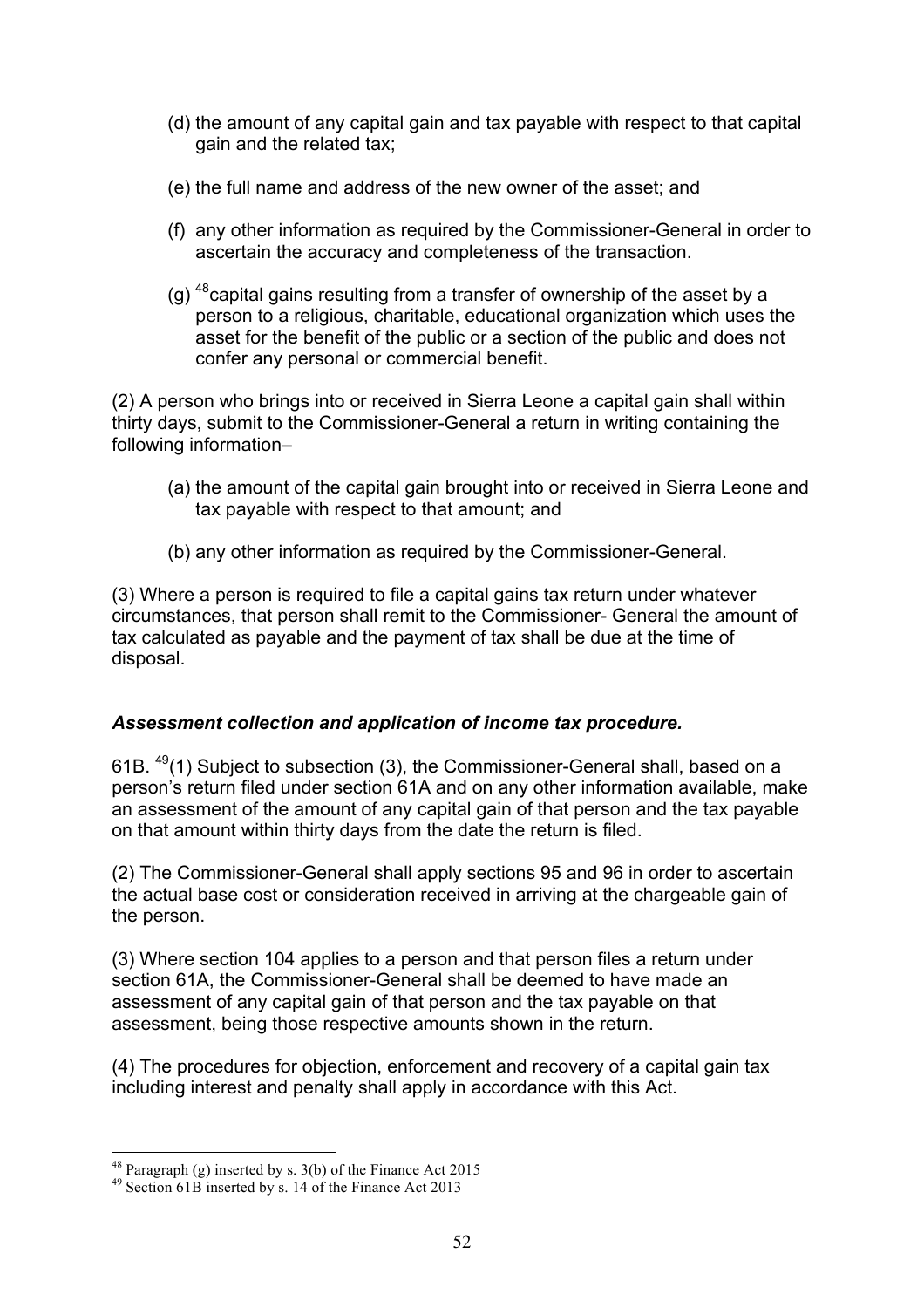## MISCELLANEOUS PRINCIPLES FOR DETERMINING CHARGEABLE INCOME

## *Income of joint owners.*

62. Income or deductions relating to jointly owned property are apportioned among the joint owners in proportion to their respective interests in the property.

### *Valuation.*

63. (1) Where the calculation of chargeable income involves a receipt, an outgoing or any other amount in the form of property, services or other benefit, its market value on the date taken into account for tax purposes is used in determining the chargeable income.

(2) The market value of property transferred to an employee or other provider of services is determined without regard to any restriction on transfer.

## CURRENCY CONVERSION

### *Currency conversion.*

64. (1) Chargeable income under this Act is calculated in leones, subject to any other law relating to the conversion of other currency into leones.

(2) Where the calculation of chargeable income involves an amount in a currency other than leones, the amount is converted at the exchange rate applying between the currency and leones on the date that the amount is paid, accrued or otherwise taken into account for tax purposes.

(3) With the prior written permission of the Commissioner, a taxpayer may use the average rate of exchange during the year of assessment or may keep books of account in a currency other than leones.

### *Indirect payments and benefits.*

65. (1) The income of a taxpayer includes—

- (a) a payment that directly or indirectly benefits the taxpayer; and
- (b) a payment dealt with as the taxpayer permits,

which would have been income of the taxpayer if the payment had been made directly to the taxpayer.

(2) The deductions of a taxpayer include a payment made on behalf of the taxpayer or as the taxpayer permits which would have been a deduction of the taxpayer if the payment had been made directly by the taxpayer.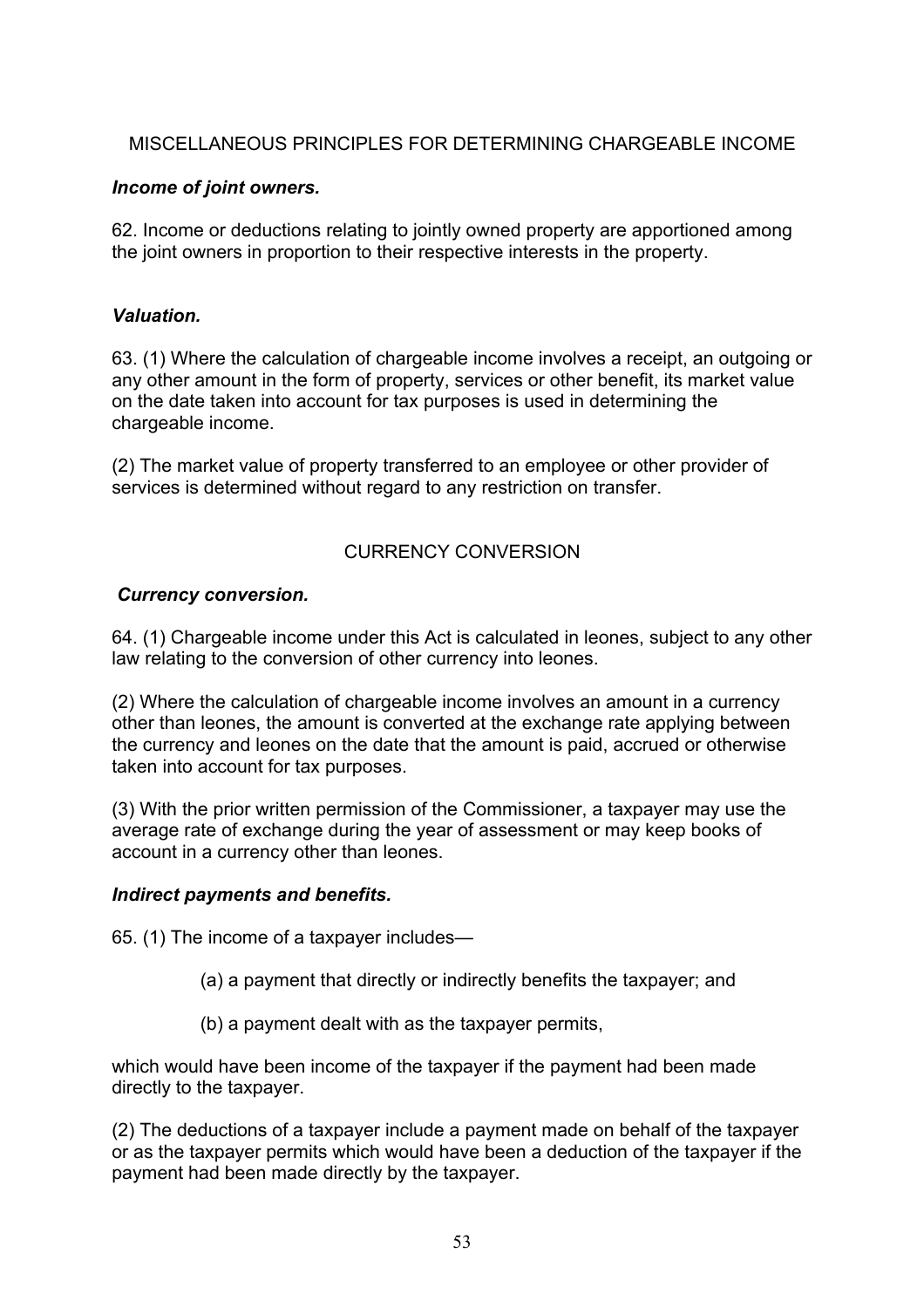### *Compensation receipts.*

66. Compensation payments received take the character of the thing that is compensated.

### *Recouped deductions.*

67. (1) Where a previously deducted expenditure, loss or bad debt claim is recovered, the amount recovered is income of the year of assessment in which it is recovered and takes the character of the income to which the deduction is related.

(2) For the purposes of subsection (1), a deduction is considered recovered on the occurrence of an event inconsistent with the basis for the deduction.

## **PART V – ALTERNATIVE CHARGEABLE BUSINESS INCOME AND DESIGNATED CHARGEABLE INCOME**

### *Ordinary chargeable business income.*

68. A taxpayer's chargeable income for the year of assessment as calculated without reference to sections 69 and 70 is known as the taxpayer's ordinary chargeable business income.

### *Alternative chargeable business income***.**

69. (1) Subject to (2) and (3) and notwithstanding any other provisions in this Act, a taxpayer's chargeable business income for the year of assessment is the higher of—

(a) the taxpayer's ordinary chargeable business income for the year of assessment; and

(b) twenty percent<sup>50</sup> of the turnover during the year of assessment.

(2) Where subsection (3) does not apply and where a taxpayer maintains in respect of a business proper books of accounts of all receipts obtained, expenses incurred, the matter to which such receipts and expenditures relate and all sales and purchases of goods and services made in respect of that business, notwithstanding any other provisions in this Act, the taxpayer's chargeable income for the year of assessment derived from the business for which the taxpayer has maintained proper books of accounts is the higher of—

 $50$  The words "twenty percent" were substituted for the words "fifteen percent" in paragraph (b) by s. 1(b)(i) of the Finance Act 2007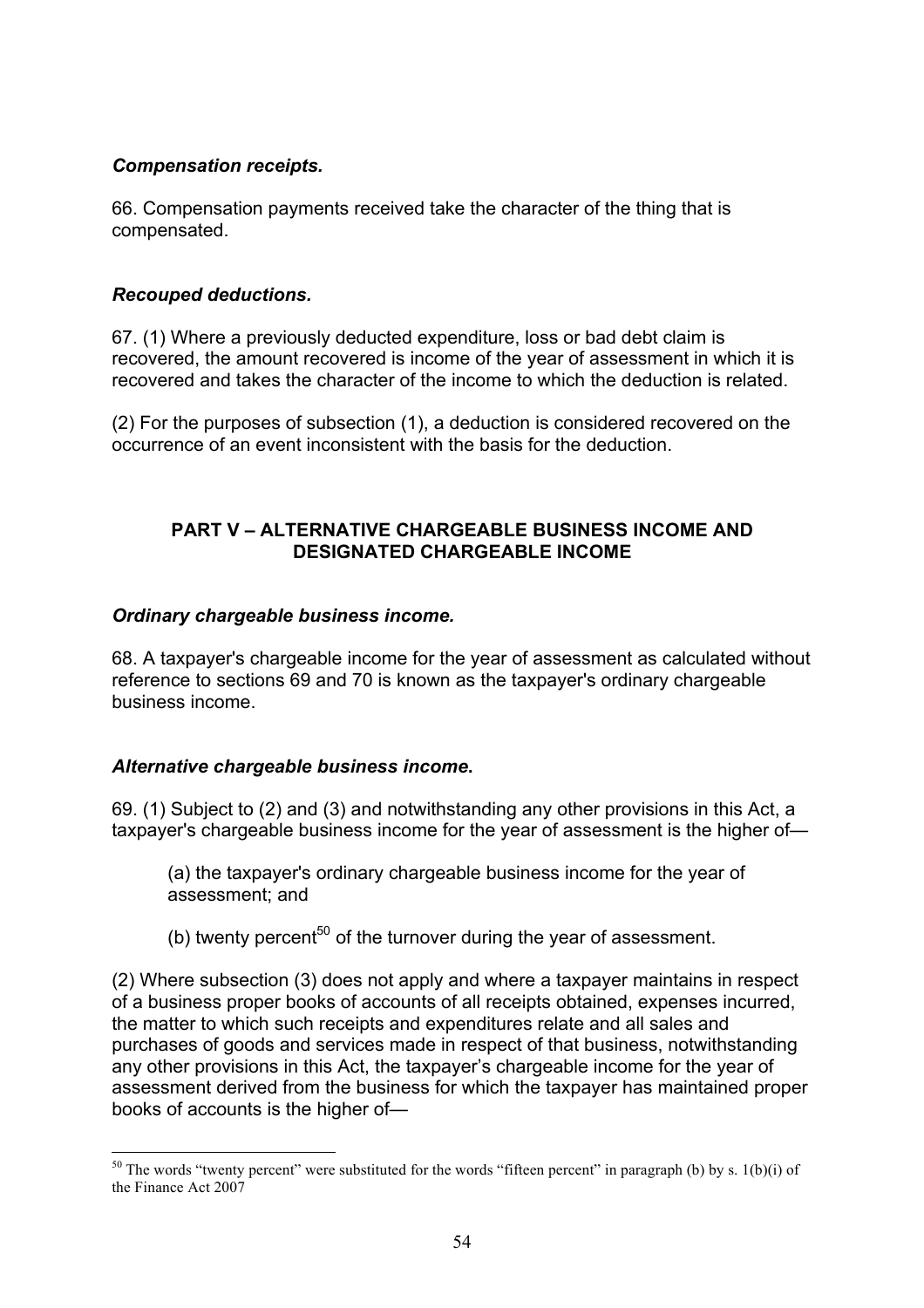(a) the taxpayer's ordinary chargeable business income attributable to such business for the year of assessment; and

(b) fifteen percent<sup>51</sup> of the turnover of the business during the year of assessment.

 $(3)$  Where  $-$ 

(a) a taxpayer maintains proper books of accounts of—

(i) all receipts obtained and expenses incurred by a business and the matter to which such receipts such receipts and expenditures relate; and

(ii) all sales and purchases of goods and services made by that business;

(b) those books of accounts have been audited by a recognised firm of accountants; and

(c) the Commissioner is satisfied, that complete and proper records have been kept and that there have been no false, artificial or fictitious transactions aimed at reducing the chargeable income of such business,

the taxpayers' chargeable business income attributable to such business for the year of assessment is the taxpayer's ordinary chargeable business income attributable to such business:

Provided that the Commissioner may conduct an audit of the books and accounts of the business within four years from the end of the year of assessment.

(4) For the purposes of subsection (3), where the Commissioner has not completed an audit within two years of the end of any year of assessment, any excess tax paid by the taxpayer under this section shall be repayable unless the delay in completion of the audit is caused by a failure of the taxpayer to provide information requested by the Commissioner.

 $(5)^{52}$  This section shall not apply to a taxpayer whose turnover is less than three hundred and fifty million Leones and has elected to be assessed under the turnover method specified in subsection (2) of section 4.

### *Designated chargeable income.*

70. Where-

 $51$  The words "fifteen percent" were substituted for the words "ten percent" in paragraph (b) by s. 1(b)(ii) of the Finance Act 2007<br> $52$  Subsection (5) inserted by s. 15 of the Finance Act 2013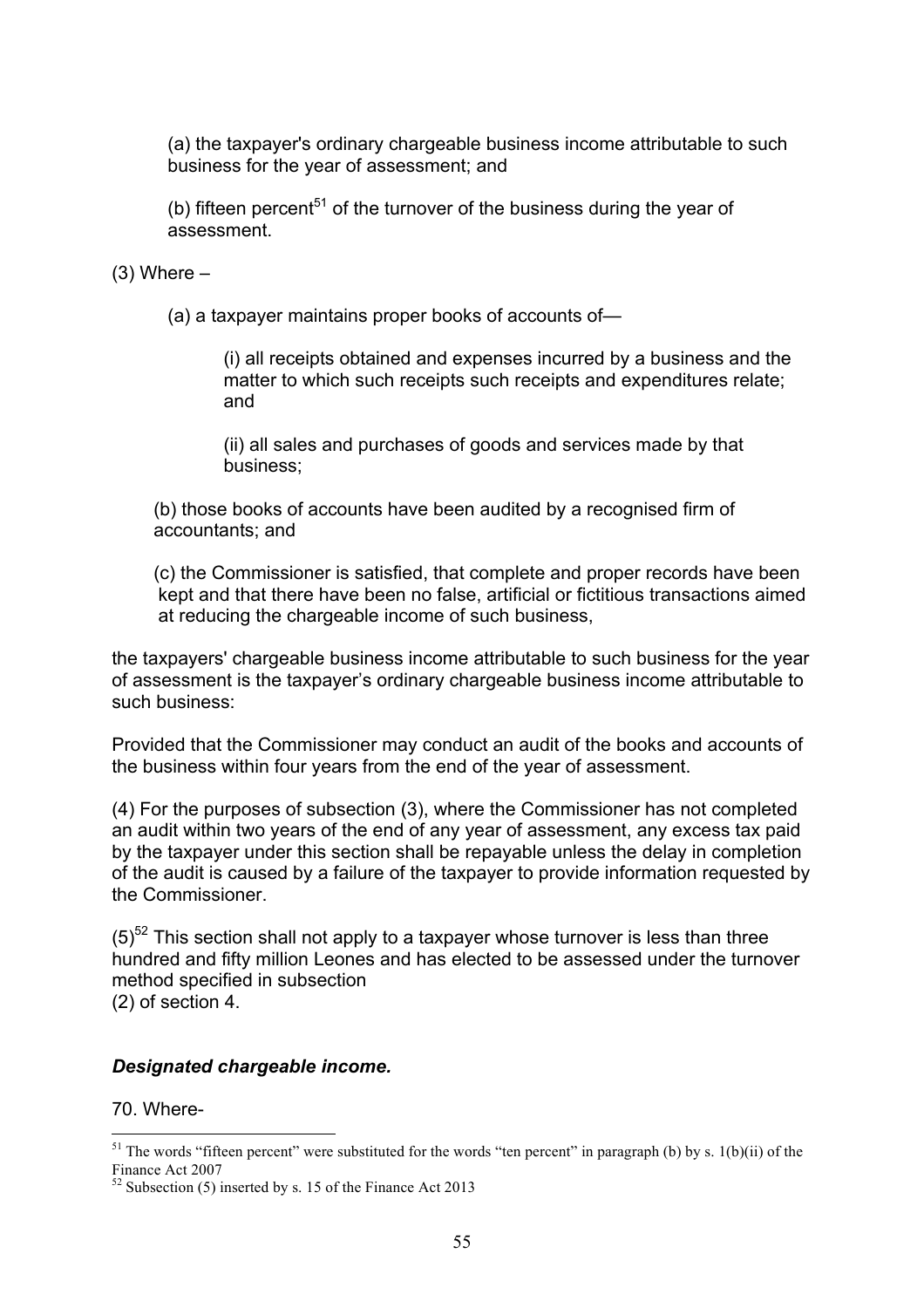(a) a person has not filed a return of income and the Commissioner is of the opinion that the taxpayer has derived chargeable income in the year of assessment; or

(b) the taxpayer has filed a return of income and the Commissioner is of the opinion that the information provided on the return of income does not correctly disclose the taxpayer's chargeable income for the year of assessment;

the Commissioner may, according to the best of his judgement, determine the amount of the chargeable income of the person.

## **PART VI - SPECIAL PRINCIPLES FOR INDIVIDUALS**

#### *Individual as tax unit.*

71. The chargeable income of each individual is determined separately.

### *Income splitting.*

72. (1) Where an individual taxpayer attempts to split income with another person, the Commissioner may adjust the chargeable income of the taxpayer and the other person to prevent any reduction in tax payable as a result of the income splitting.

(2) In determining whether the taxpayer is seeking to split income through a partnership or trust, the Commissioner shall consider the value given by the other party to the partnership or trust.

(3) In this section, "income splitting" means the transfer of income from one person to an associate or the diversion of income from one person to an associate where the reason or one of the reasons for the transfer or diversion is to lower the total tax payable upon the income of the transferor and the transferee.

### **PART VII - SPECIAL PRINCIPLES FOR PARTNERSHIPS**

### *Principles of taxation of partnerships.*

73. (1) The presence or absence of a written partnership agreement shall not determine if a partnership exists between persons.

(2) The partners rather than the partnership are taxed, but the partnership shall file a partnership return of income.

(3) An election, notice or statement required to be filed in relation to a partnership's activities shall be filed by the partnership.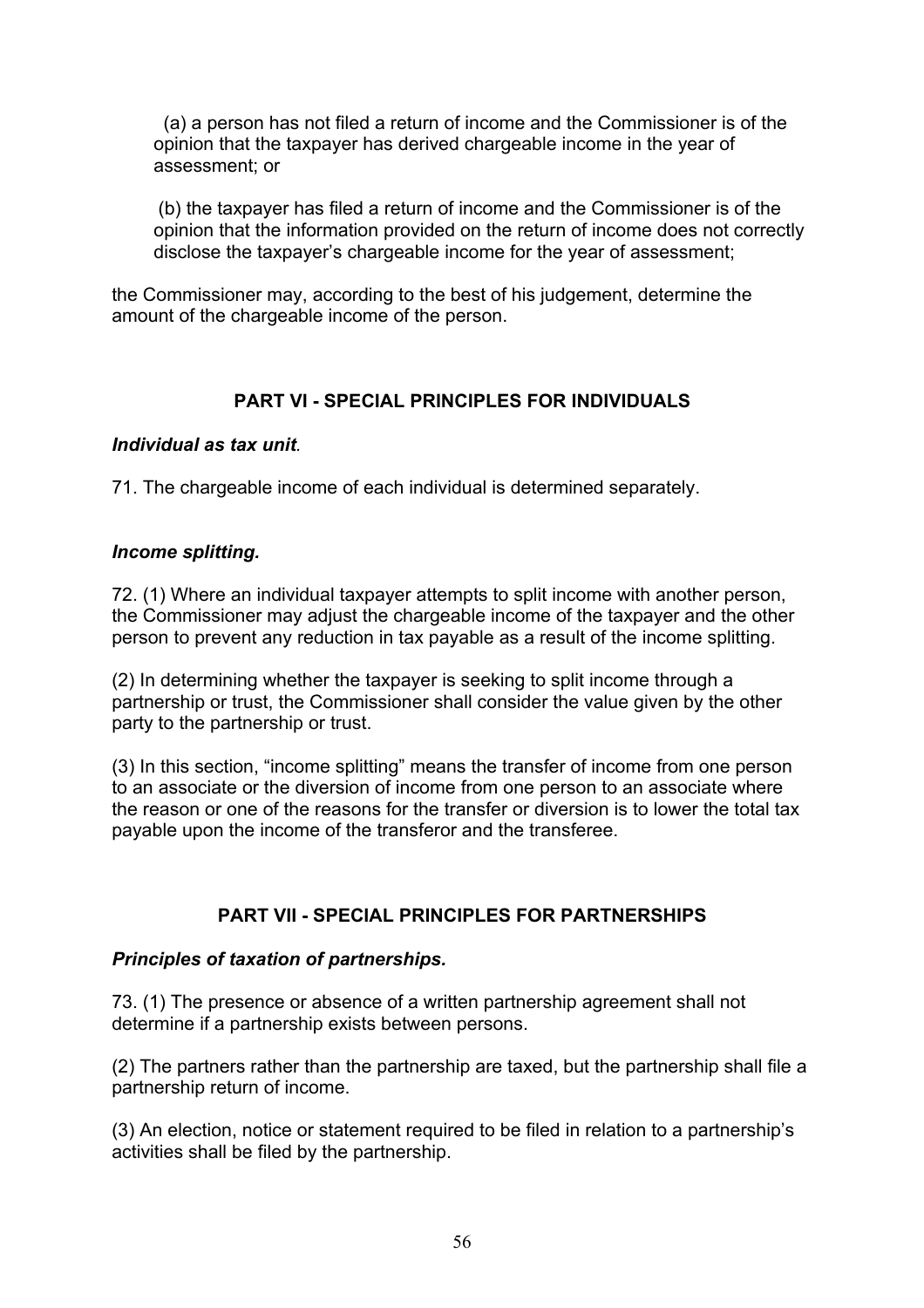## *Calculation of partnership income or loss.*

74. Partnership income or loss is calculated as if the partnership were a resident individual taxpayer but without reference to paragraph (b) of subsection (2) of section 32.

### *Taxation of partners***.**

75. (1) The assessable income of a resident partner includes the partner's share of partnership income for the year of assessment.

(2) The assessable income of a non-resident partner includes the partner's share of Sierra Leone – source partnership income for the year of assessment.

(3) A resident partner is allowed a deduction for the partner's share of partnership loss for the year of assessment.

(4) A non-resident partner is allowed a deduction for the partner's share of a partnership loss, but only to the extent that the activity giving rise to the loss would have given rise to income from a source in Sierra Leone if a loss had not been incurred.

(5) Income, expenses or losses derived or incurred by a partnership retain their character as to geographic source and type of income, expense or loss in the hands of the partners.

### *Disposals of property to and by a partnership.*

76. (1) A contribution to a partnership by a partner of an asset owned by the partner is treated as a disposal of the asset to the partnership.

(2) A partner's interest to a partnership is treated as a business asset of the partner for income tax purposes.

### *Cost base of partner's interest.*

77. The cost base of a partner's interest in a partnership includes any share of partnership income which has been included in the partner's assessable income in a previous year and any share of exempt income derived by the partnership which have not been distributed from the partnership.

### **PART VIII – SPECIAL PRINCIPLES FOR TRUSTS**

### *Definition of terms.*

78. For the purposes of sections 79 to 83—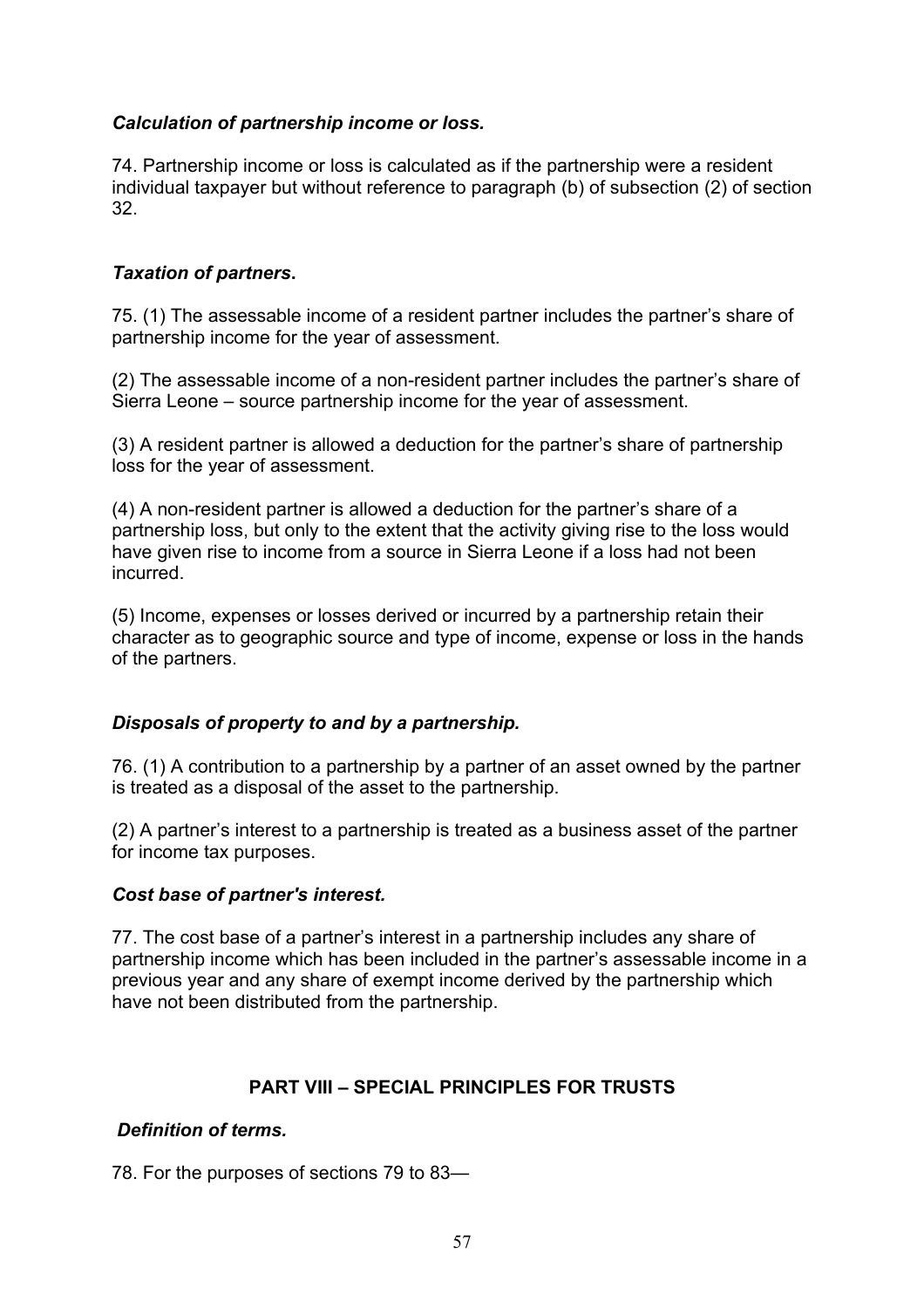"grantor" means a person who transfers property to or confers a benefit on a trust for no consideration or for a consideration less than its market value;

"grantor trust" means a trust in relation to a whole or part of which—

(a) the grantor has—

(i) the power to revoke or alter the trust so as to acquire a beneficial interest in the corpus or income; or

(ii) a reversionary interest in either the corpus or income; or

(b) the property or benefit conferred by the grantor benefits a minor;

"incapacitated person's trust" means a trust for the benefit of a person under a legal disability; and

"qualified beneficiary trust" means—

(a) a trust in relation to which a person has a power solely exercisable by that person to vest the corpus or income in that person; or

(b) a trust whose sole beneficiary is an individual or an individual's estate or appointees, but does not include an incapacitated person's trust.

### *Principles of taxation for trusts.*

79. (1) The chargeable income of a trust shall be taxed either on the trustee or on the beneficiaries of the trust in accordance with this Act.

(2) A grantor trust or a qualified beneficiary trust shall not be treated as an entity separate from the grantor or beneficiary respectively; and the chargeable income of a grantor trust or qualified beneficiary trust shall be taxed on the grantor or beneficiary and property owned by the trust shall be deemed to be owned by the grantor or beneficiary as the case may be.

(3) The chargeable income or allowable loss of a trust shall be calculated as if the trust were a resident individual taxpayer.

(4) Separate calculations of the chargeable income or allowable loss shall be made for separate trusts regardless of whether they have the same trustee.

(5) Income, expenses or losses derived or incurred by a trustee retain their character as to geographic source and type of income, expense or loss in the hands of the beneficiary.

(6) A trust shall file a return of income.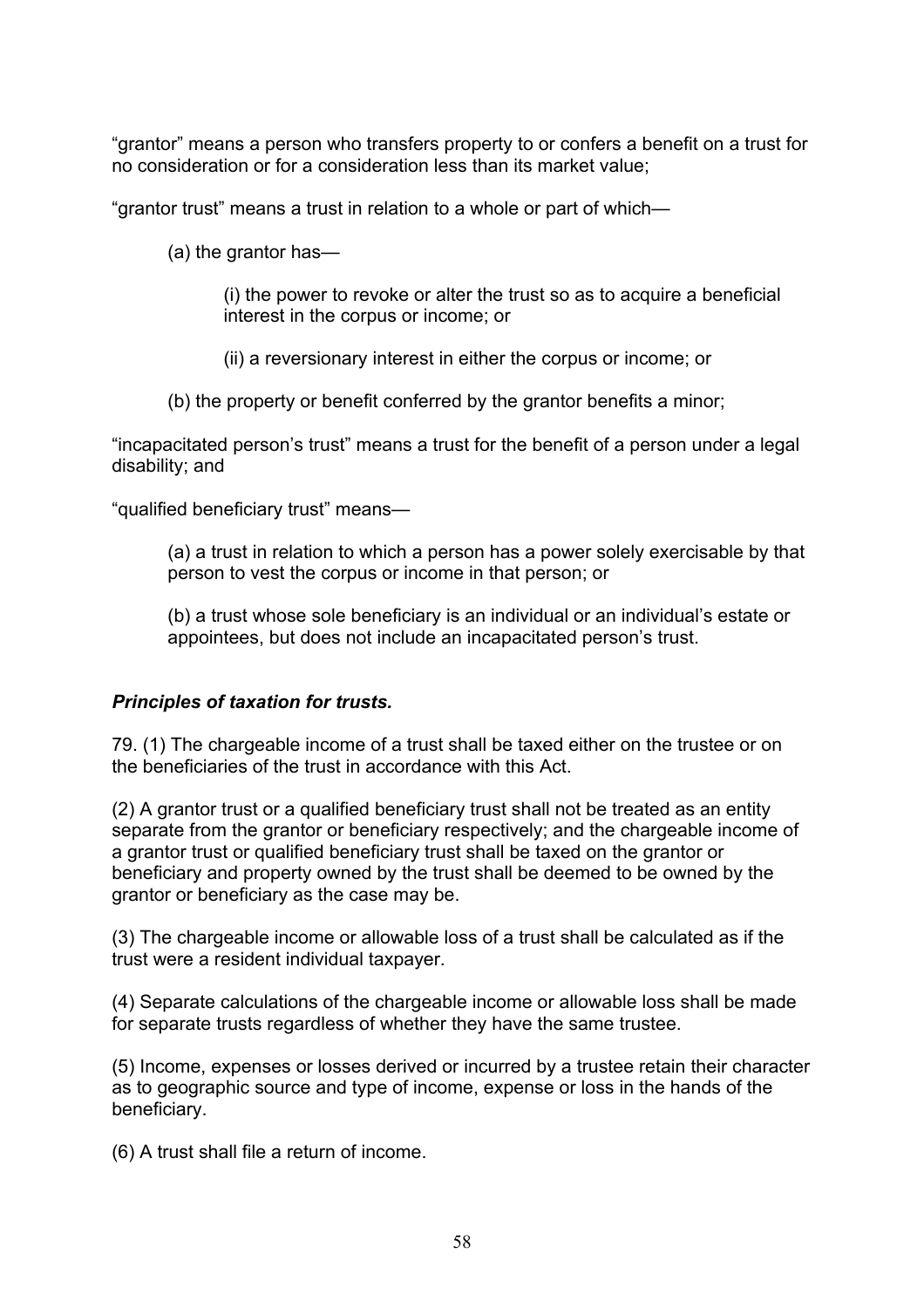## *Taxation of beneficiaries.*

80. (1) Subject to subsection (4) of section 83, the assessable income of a resident beneficiary under a trust includes the share of the chargeable income of the trust to which the beneficiary is absolutely entitled.

(2) Subject to subsection (4) of section 83, the assessable income of a non-resident beneficiary under a trust includes the Sierra Leone-source chargeable income of the trust to which the beneficiary is entitled.

(3) No beneficiary shall be allowed a deduction for a trust loss.

(4) Chargeable income that is subject to taxation under section 81, shall not be included in the assessable income of a beneficiary to whom it is subsequently distributed.

(5) For the purposes of this section and section 81, a beneficiary is deemed to be entitled to a share of the chargeable income of a trust in a year of assessment where the beneficiary becomes absolutely entitled to the income within thirty days of the end of the year of assessment.

### *Taxation of trustees***.**

81. (1) Subject to subsection (2), a trustee is liable for income tax on the chargeable income of the trust.

(2) For the purposes of subsection (1), the chargeable income of a trust for a year of assessment shall be calculated by subtracting from the chargeable income of the trust calculated without reference to this subsection, the amount included in the assessable income of any beneficiary under section 80.

(3) Trustees shall be jointly and severally liable for a tax liability arising from trust income that is not satisfied from trust assets, but any trustee required to meet such liability shall be entitled to a contribution from each of the other trustees.

## *Taxation of settlors.*

82. (1) The chargeable income as determined under section 81 of a non-resident trust other than a qualified beneficiary trust shall be included in the chargeable income of a resident person who has contributed value to the trust.

(2) If a person to whom subsection (1) applies is not able to ascertain the chargeable income of the non-resident trust, the person shall be deemed to have derived chargeable income equal to the amount of chargeable income that the person would have derived for the year of assessment with respect to the value contributed by the person to the trust, assuming a half yearly compounded net rate of return equal to six percent higher than the specified rate referred to in section 146.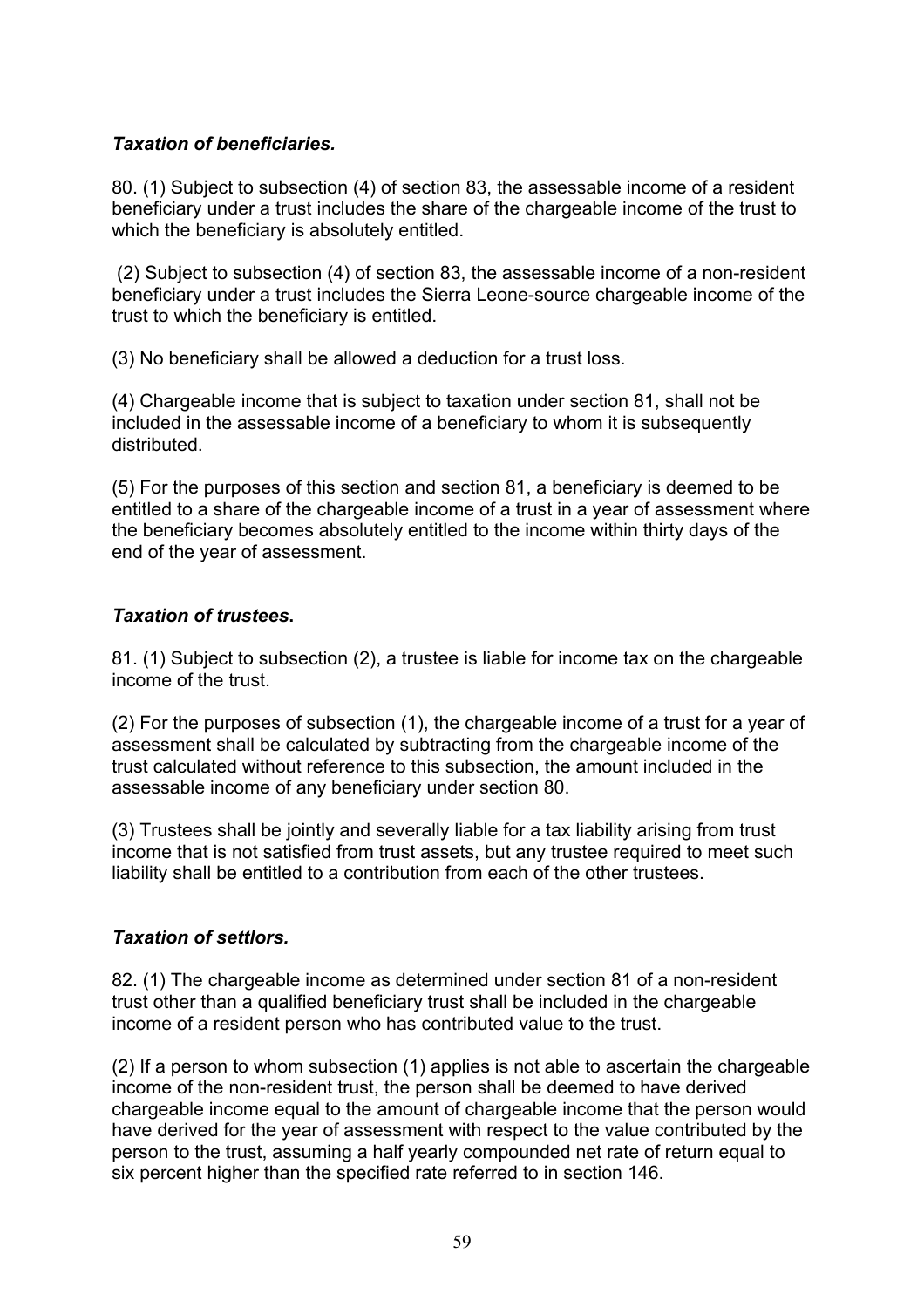(3) Where more than one person has contributed value to a trust to which subsection (1) applies, the chargeable income of the trust shall be attributed proportionally to each person who has contributed value with regard to the proportion of value contributed by the person.

(4) For the purposes of this section, a person contributes value to a non-resident trust where the person provides property or services to the trust for less than the market value.

## *Taxation of estates of deceased persons.*

83. (1) Where the provisions of this section are inconsistent with those of section 81, the provisions of this section prevail.

(2) Income accruing or received—

- (a) in the year of assessment in which a taxpayer dies, and
- (b) prior to the date of death,

which would but for the death of the taxpayer have been assessable to tax on the taxpayer for any year of assessment, shall be assessable on the executor or administrator of the deceased taxpayer for that year of assessment.

(3) Income—

(a) accruing or received after the date of death of a deceased taxpayer; and

(b) arising from an income-producing activity of the taxpayer before the taxpayer's death,

which would but for the death of the taxpayer have been assessable on the taxpayer for any year of assessment, shall be assessable on the executor or administrator of the deceased taxpayer for that year of assessment.

(4) For the years of assessment referred to in subsection (2) of section 6, the executor or administrator of a deceased taxpayer shall be taxed on income subject to subsections (2) and (3) for the year of assessment on the basis that no beneficiary is entitled to the income, and no beneficiary is taxed on that trust income.

(5) An executor or administrator of a deceased taxpayer shall be responsible for the tax liability of the taxpayer arising from any year of assessment prior to the year of assessment in which the taxpayer died.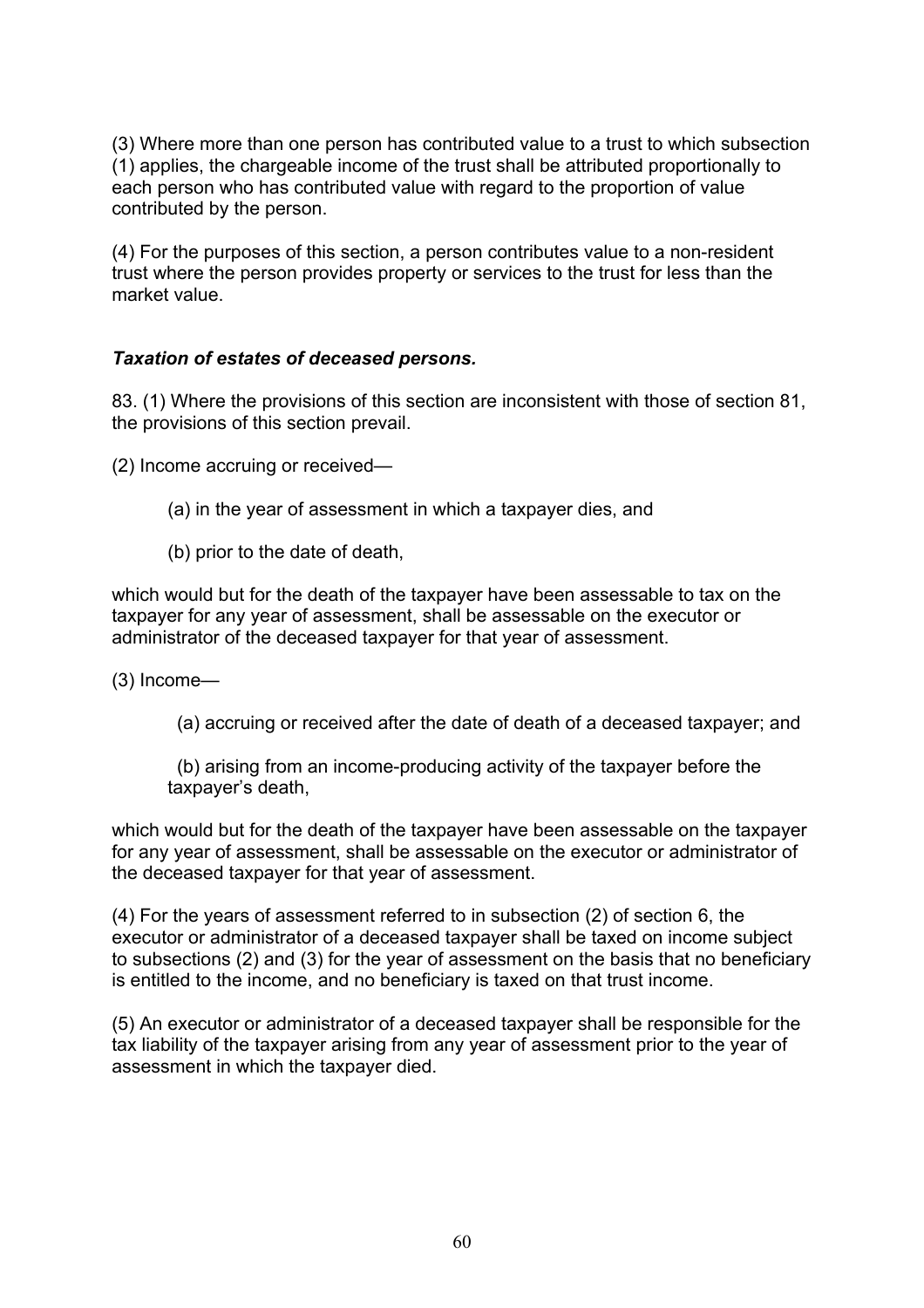## **PART IX - SPECIAL PRINCIPLES FOR COMPANIES**

#### *Principles of taxation for companies.*

84. (1) A company is liable to tax separately from its shareholders.

(2) Subject to subsection (3), a dividend received by a resident company from another resident company is exempt from taxation.

(3) Subsection (2) does not apply to a dividend received by a financial institution by virtue of its ownership of shares in the company paying the dividend.

#### *Deemed dividends.*

85. For the purpose of this Act, the following shall be treated as dividends paid by a company to a shareholder—

(a) the use or transfer of company property which confers a direct or indirect benefit on him or his associate; and

(b) interest expenses disallowed under subsection (3) of section 35.

#### *Share cancellations, redemptions and acquisitions.*

86. (1) Where—

(a) a company cancels or redeems a share or acquires a share from a shareholder other than in the course of a complete liquidation by the company: and

(b) the shareholder retains other shares in the company following the redemption, cancellation or acquisition,

the shareholder shall be treated as not having disposed of the share that was redeemed, cancelled or acquired by the company and the shareholder's adjusted cost base in the share shall be added to the adjusted cost base of shares in the company retained by the shareholder on a pro rate basis; and the shareholder shall be treated as having received a dividend in the amount transferred in redemption, cancellation or acquisition of the share.

(2) Where—

(a) a company cancels or redeems a share or acquires a share from a shareholder including in the course of a complete liquidation by the company; and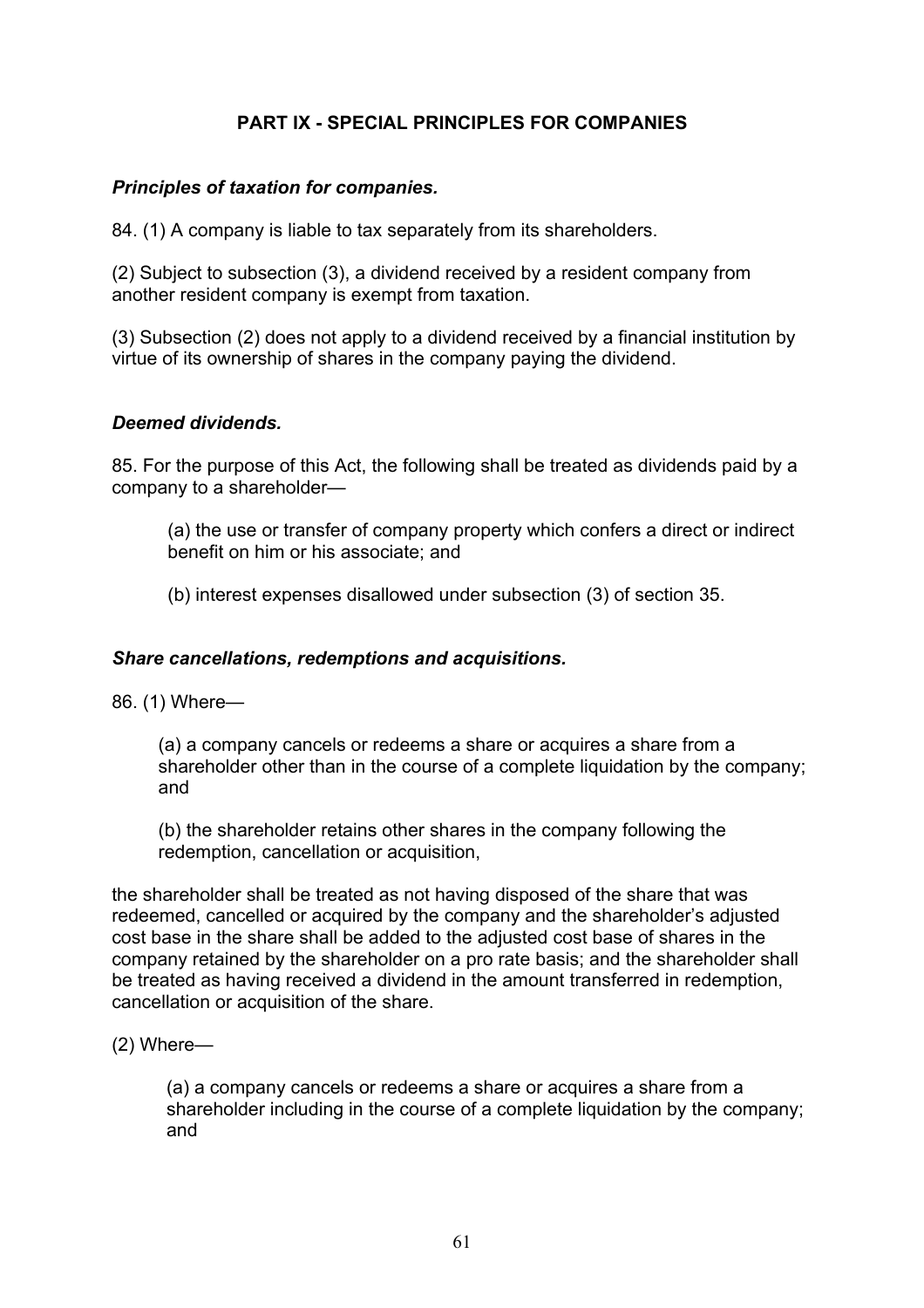(b) the shareholder retains no other shares in the company following the redemption or cancellation,

the proceeds derived by the shareholder shall be deemed not to be dividends.

(3) If a company in the course of a complete liquidation distributes assets in specie to a shareholder that is a resident company—

(a) no gain or loss shall, for the purposes of this Act be recognised by the distributing company as a result of the disposal, and

(b) the shareholder's cost base in the distributed property shall be the shareholder's cost base in the cancelled shares.

(4) Where a shareholder to which subsection (3) applies receives more than one asset in the course of a liquidation of a company in which it has shares, the proportion of the adjusted cost base of its shares that is attributed to an asset shall be the proportion of the market value of all assets received in respect of the liquidation that is attributable to the market value of the asset.

## *Incorporation roll-over.*

87. (1) Where—

(a) a person transfers an asset (with or without any liability not in excess of the adjusted cost base of the asset) to a company in exchange for a shareholder interest in the company; and

(b) the person has a fifty percent or greater shareholder interest in the company immediately after the exchange,

the transfer shall not be treated as a disposal of the asset by the transferor but shall be treated as an acquisition by the transferee.

(2) The transferee's cost base of an asset to which subsection (1) applies shall be the same as the transferor's adjusted cost base at the time of transfer.

(3) The cost base of a share received in an exchange described in subsection (1) shall be equal to the adjusted cost base of the asset transferred less any liability transferred.

### *Change in control of companies.*

88. Where there has been a change of fifty percent or more in the underlying ownership or control of a company, no deduction shall be allowed under paragraph (b) of subsection (2) of section 32 in year's of assessment following the change for losses suffered before the change unless the company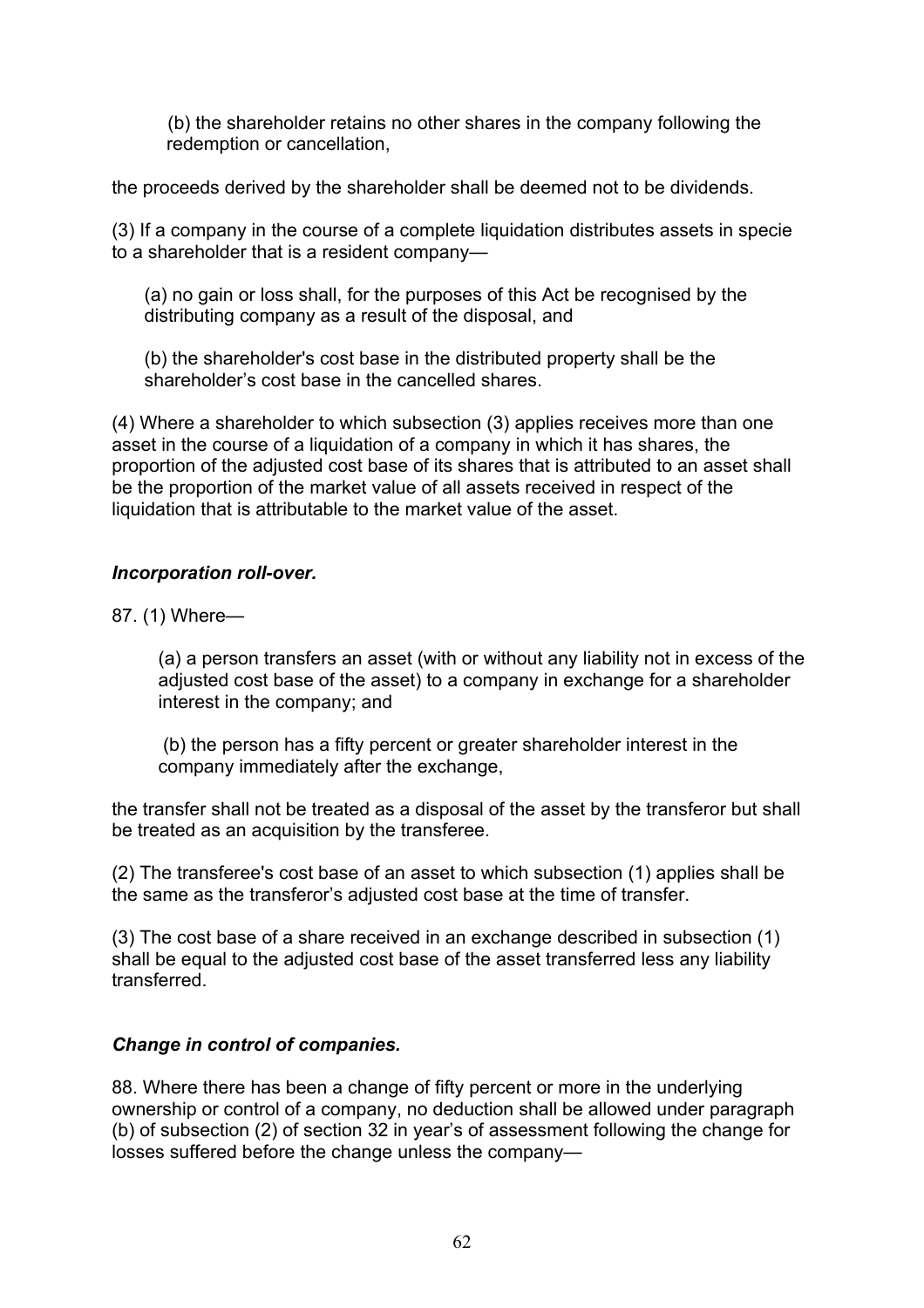(a) continues to conduct the same business; and

(b) does not engage in a new business or investment except with the approval of the Commissioner,

for a period of three years after the change.

### **PART X - INTERNATIONAL TAXATION**

### *Source of income.*

89. (1) Income is from a source in Sierra Leone if it is—

(a) derived from an activity which occurs in Sierra Leone;

 $(b)$ <sup>53</sup>derived in respect of employment exercised or services rendered in Sierra Leone whether or not the income is received in Sierra Leone;

(c) derived from real property located in Sierra Leone, including gains from the disposal of interest in such real property and from the disposal of shares in a company the property of which consists directly or indirectly principally of interests in such real property;

(d) derived from the disposal of a shareholder interest in a company resident in Sierra Leone;

(e) derived from the rental of personal property used in Sierra Leone;

(f) derived from the sale or license of industrial or intellectual property used in Sierra Leone;

(g) interest where—

(i) the debt is secured by real or personal property located in Sierra Leone;

(ii) the borrower is resident in Sierra Leone (other than a temporarily resident individual); or

(iii) the borrowing relates to a business carried on in Sierra Leone;

(h) a dividend, management fee or director's fee paid by a company resident in Sierra Leone;

 $53$  Paragraph (b) repealed and replaced by s. 16(a) of the Finance Act 2013. Previously read:

*<sup>&</sup>quot;(b) derived in respect of any employment exercised in Sierra Leone whether or not the gains or profits from such employment are received in Sierra Leone"*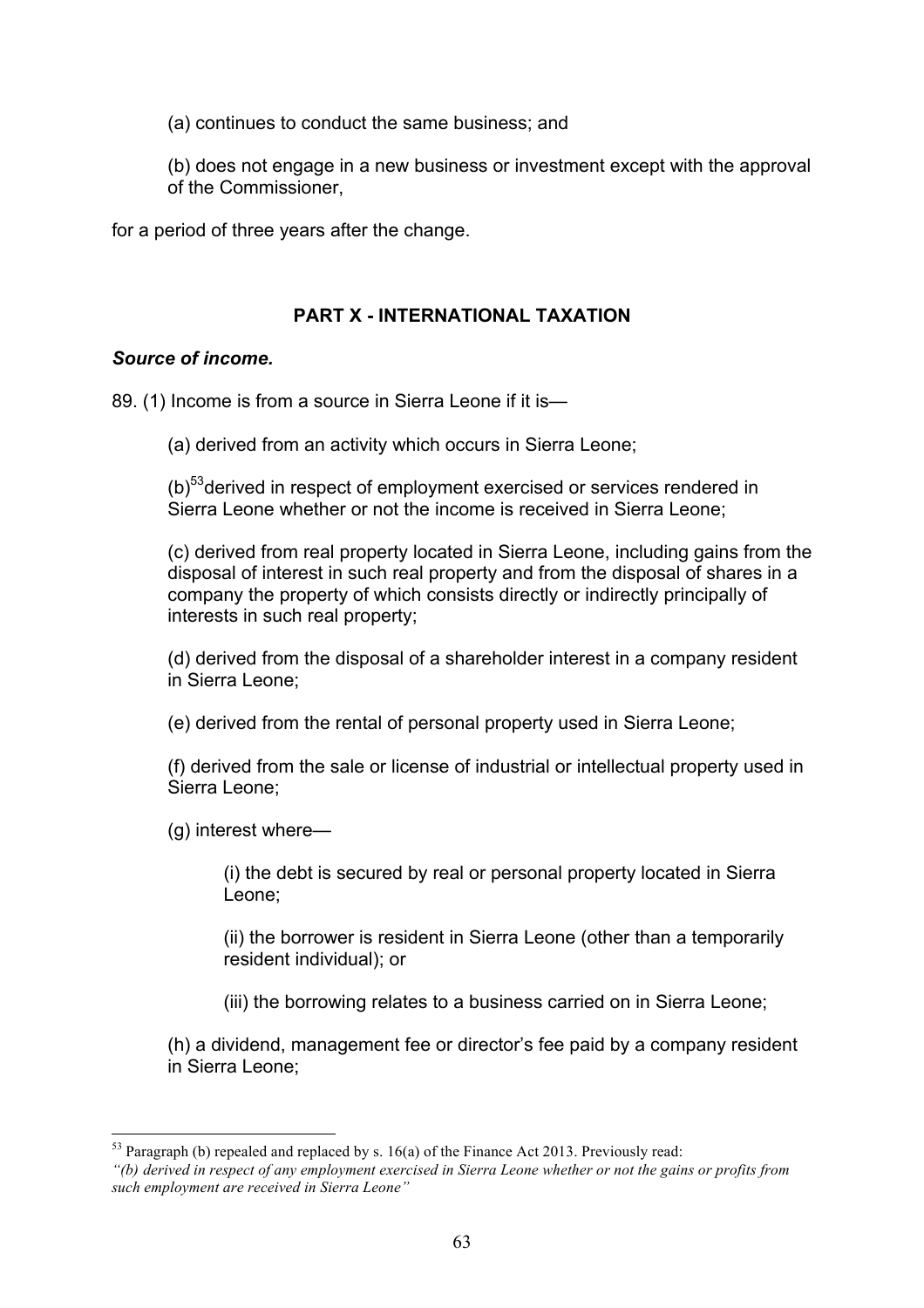(i) a pension or annuity where the pension or annuity is paid by the Sierra Leone Government or a resident of Sierra Leone;

(j) a natural resource payment for a natural resources taken from Sierra Leone.

 $(k)$ <sup>54</sup> a premium for a general insurance paid in respect of the insurance of any risk in Sierra Leone.

(2) Any income which is not from a source in Sierra Leone is foreign-source income.

# *Allowable foreign tax credit.*

90. (1) A resident taxpayer is entitled to an allowable tax credit in respect of foreign income tax borne by the taxpayer on assessable income derived from a foreign source.

(2) The allowable tax credit in respect of any foreign-source income may not exceed the Sierra Leone income tax on that foreign-source income, calculated by applying the average rate of Sierra Leone income tax to the foreign-source income reduced by any deduction properly allocated to that income.

(3) For the purposes of subsection (2), the allowable tax credit in respect of foreignsource income and the Sierra Leone income tax imposed on that income are calculated separately for each amount of foreign-source income derived by a taxpayer.

(4) For the purposes of subsection (2), foreign-source income derived by a foreign branch of a resident company is aggregated and considered a single receipt of income.

(5) Foreign income tax borne by—

(a) a partnership shall be treated as borne by the partners;

(b) a trustee shall be treated as borne by the beneficiary where the income on which the trustee was assessed in the foreign country is included in the assessable income of a beneficiary under this Act; and

(c) a beneficiary shall be treated as borne by the trustee where the income on which the beneficiary was assessed in the foreign country is included in the income of a trustee under this Act.

(6) For the purposes of this section—

(a) "average rate of Sierra Leone income tax" is the percentage that the taxpayer's Sierra Leone income tax calculated without reference to this

<sup>&</sup>lt;sup>54</sup> Paragraph (k) added by s. 16(b) of the Finance Act 2013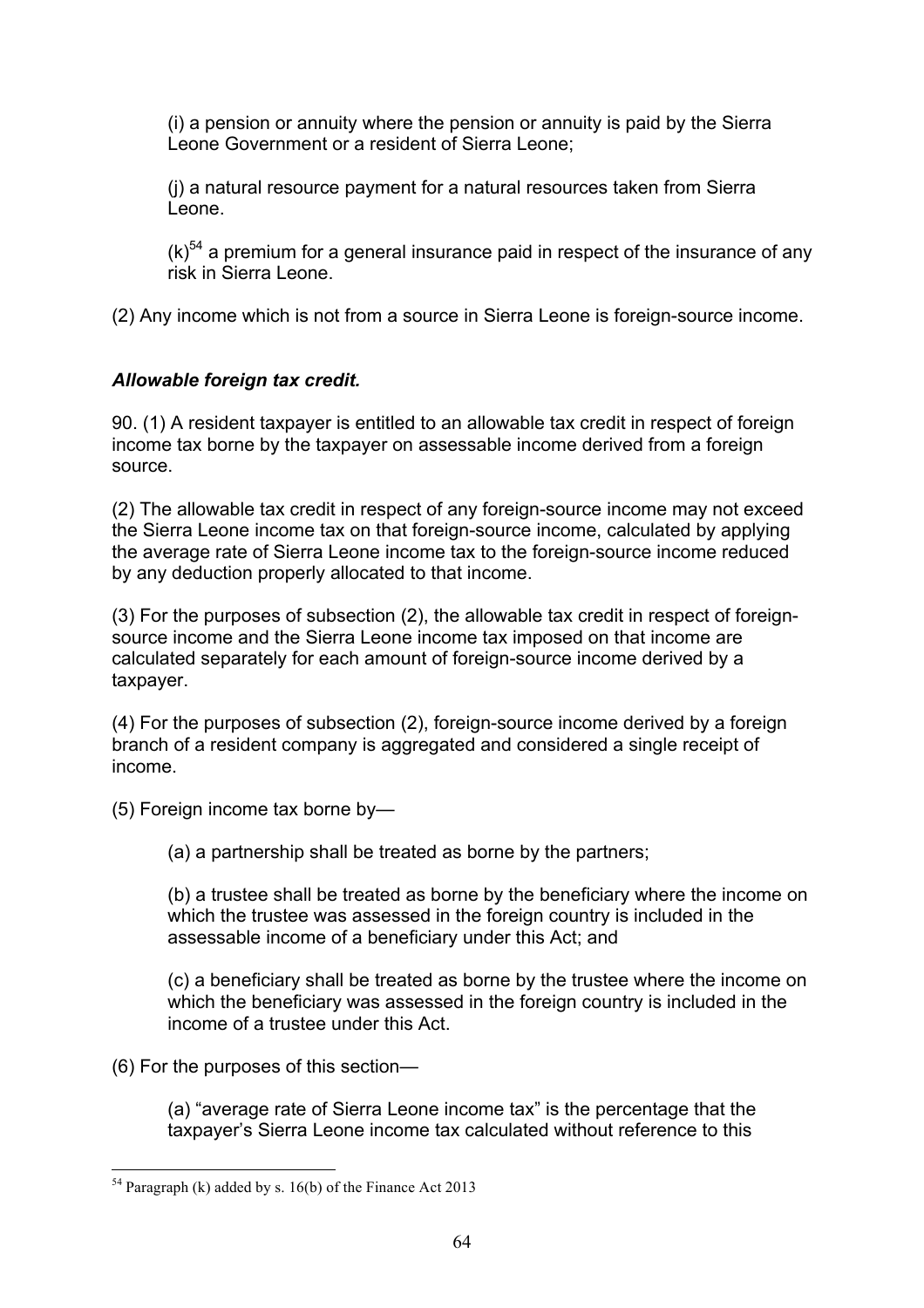section bears to the taxpayer's chargeable income for the year of assessment;

(b) "income" includes gains included in the chargeable income under this Act; and

(c) "income tax" includes tax on such gains.

(d)<sup>55</sup> Foreign permanent establishment " means a fixed place of business of a resident person situated in a foreign country where the business is conducted continuously for at least 183 days, but excludes any place at which only activities of a preparatory or auxiliary nature are conducted

### *Foreign employment income of residents***.**

91. Foreign-source employment income derived by a resident individual during a year of assessment from employment in a foreign country shall be exempt from income tax if the income is chargeable to tax in the foreign country.

## *Agents for non-residents.*

92. (1) Where—

(a) a non-resident person has failed to pay to the Commissioner tax which has been assessed; or

(b) the Commissioner believes a non-resident person may not pay tax that is expected to be assessed on income to be paid to the non-resident,

the Commissioner may require any person liable to make a payment to the nonresident to withhold an amount from the payment and remit the amount to the **Commissioner** 

(2) A person who has withheld tax under subsection (1) and remitted the withheld amount to thee Commissioner shall be treated as having paid the withheld amount to the non-resident person for the purposes of any claim by that person for payment of the withheld amount.

## *Taxation of branch profits.* <sup>56</sup>

93. (1) A branch in Sierra Leone of a non-resident company shall be subject to tax on repatriated income at the rate prescribed in Part II of the Second Schedule as though such income were a dividend taxable under section 118, this tax being in addition to income tax on the chargeable income of the branch.

<sup>55</sup> Paragraph (d) added by s. 17 of the Finance Act 2013<br><sup>56</sup> Note the definition of "branch" in section 2 was repealed by s. 2(a) of the Finance Act 2013 and all references to "branch" to be treated as references to "permanent establishment of a non-resident person in Sierra Leone"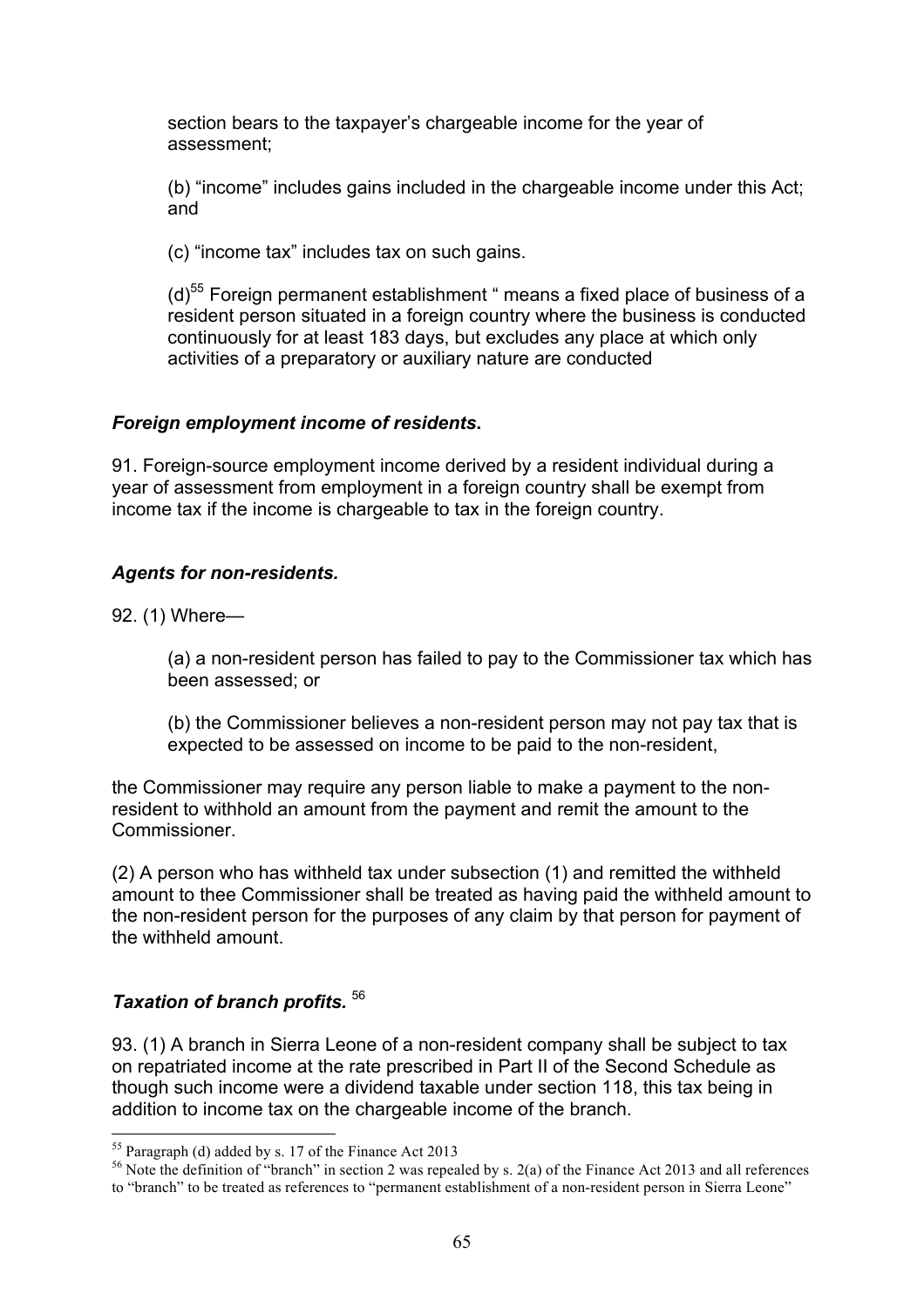- (2) Repatriated income is the higher of—
	- (a) funds repatriated in the year out of accumulated profits; and
	- (b) the chargeable income of the branch less—
		- (i) Sierra Leone income tax paid on that chargeable income; and
		- (ii) any profit reinvested or retained in the branch.

## *International agreements.*

94. (1) To the extent that the terms of an international agreement to which Sierra Leone is a party are inconsistent with the provisions of this Act other than sections 95 and 96, the terms of the international agreement prevail over the provisions of this Act.

(2) In this section ''international agreement" means an agreement between Sierra Leone and a foreign government.

# **PART XI - ANTI-AVOIDANCE**

## *Transfer pricing.*

95.  $57(1)$  Where an arrangement exists between associated persons, the persons shall calculate their income and tax payable according to the arms length standard.

(2) The arms length standard requires associated persons to qualify, characterize, apportion and allocate amounts to be included or deducted in calculating income to reflect arrangements that would

have been made between independent persons.

(3) The Commissioner-General may by Statutory Instrument prescribe conditions on the application of and exceptions to this section and international guidelines that must be followed in applying the arm's length standard.

 <sup>57</sup> Section 95 was repealed and replaced by s. 18 of the Finance Act 2013. Previously read:

*<sup>&</sup>quot;95. (1) In any transaction between persons who are associates, the Commissioner may distribute, apportion or allocate assessable income, deductions or credits between the persons as is necessary to reflect the chargeable income the persons would have realised in an arm's length transaction.*

*<sup>(2)</sup> The Commissioner may adjust the income arising in respect of any transfer or licence of intangible property between associates so that it is commensurate with the income attributable to the intangible property.* 

*<sup>(3)</sup> In making any adjustment under subsections (1) and (2), the Commissioner may recharacterise the source of income and the nature of any payment or loss as revenue, capital or otherwise"* 

Section 6(e) of the Finance Act 2010 previously amended subsection (1) by substituting the word "persons" for "taxpayers" wherever it occured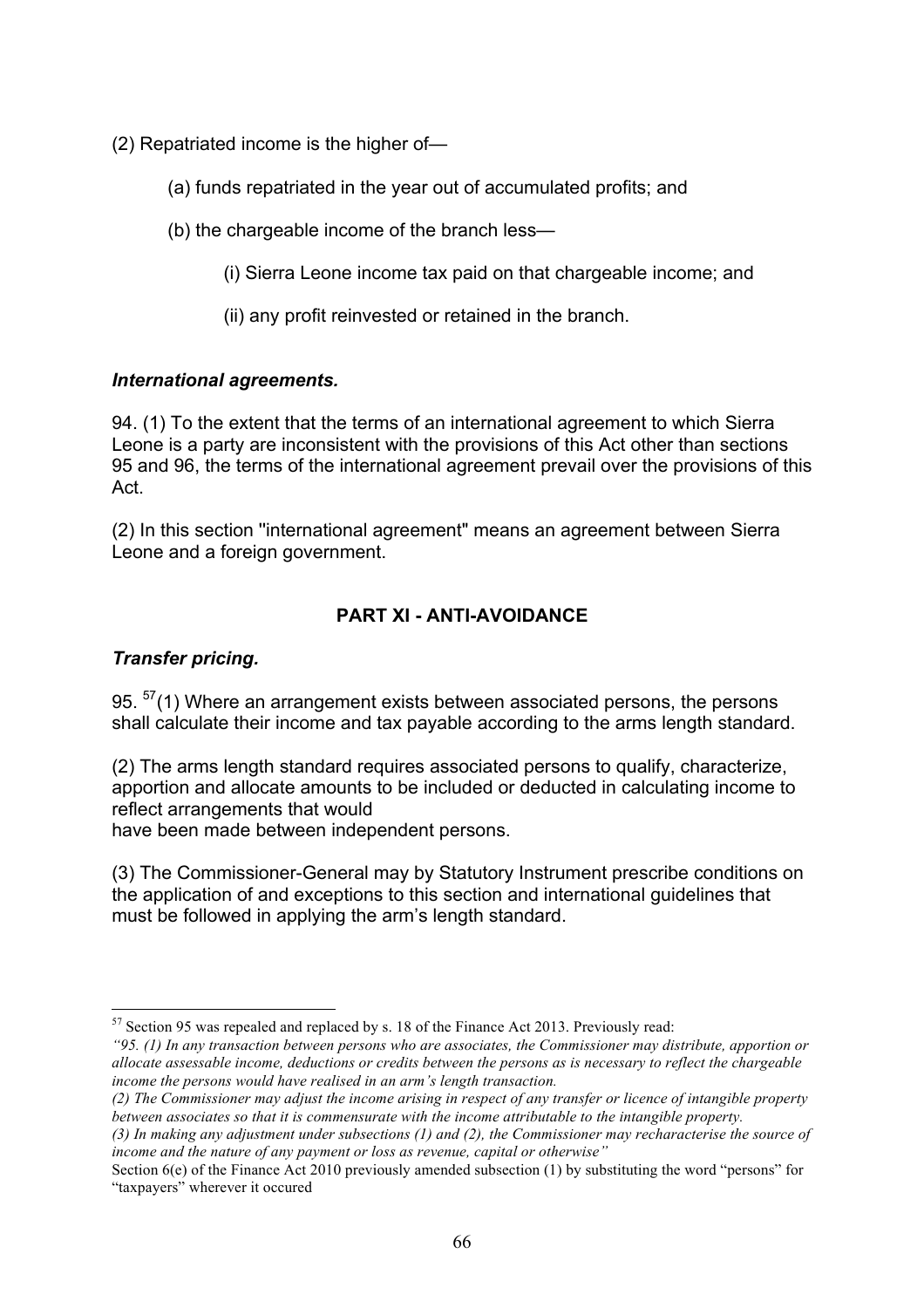(4) Where, in the opinion of the Commissioner-General, a person has failed to comply with subsection (1), the Commissioner-General may make adjustments consistent with subsection (1) and in doing so the Commissioner-General may–

(a) re-characterise an arrangement made between associated persons, including re-characterising debt financing as equity financing;

- (b) re-characterise the source and type of any income, loss, amount or payment; and
- (c) apportion and allocate expenditure based on turnover.

(5) This section shall apply to an arrangement between a permanent establishment in Sierra Leone and its non-resident owner.

(6) For the purpose of this section, "arrangement" means a transaction including a course of conduct, dealing or understanding, whether expressed or implied, whether or not enforceable by legal proceedings and whether unilateral or involving more than one person.

### *Recharacterisation of income and deductions.*

96. (1) For the purposes of determining liability to tax under this Act, the Commissioner may—

(a) recharacterise a transaction or an element of a transaction that was entered into as part of a tax avoidance scheme or which would result or has resulted in less income tax being paid;

(b) disregard a transaction that does not have substantial economic effect, or

(c) recharacterise a transaction the form of which does not reflect the substance.

(2) A "tax avoidance scheme'' in subsection (1) includes any transaction one of the main purposes of which is the avoidance or reduction of liability to tax.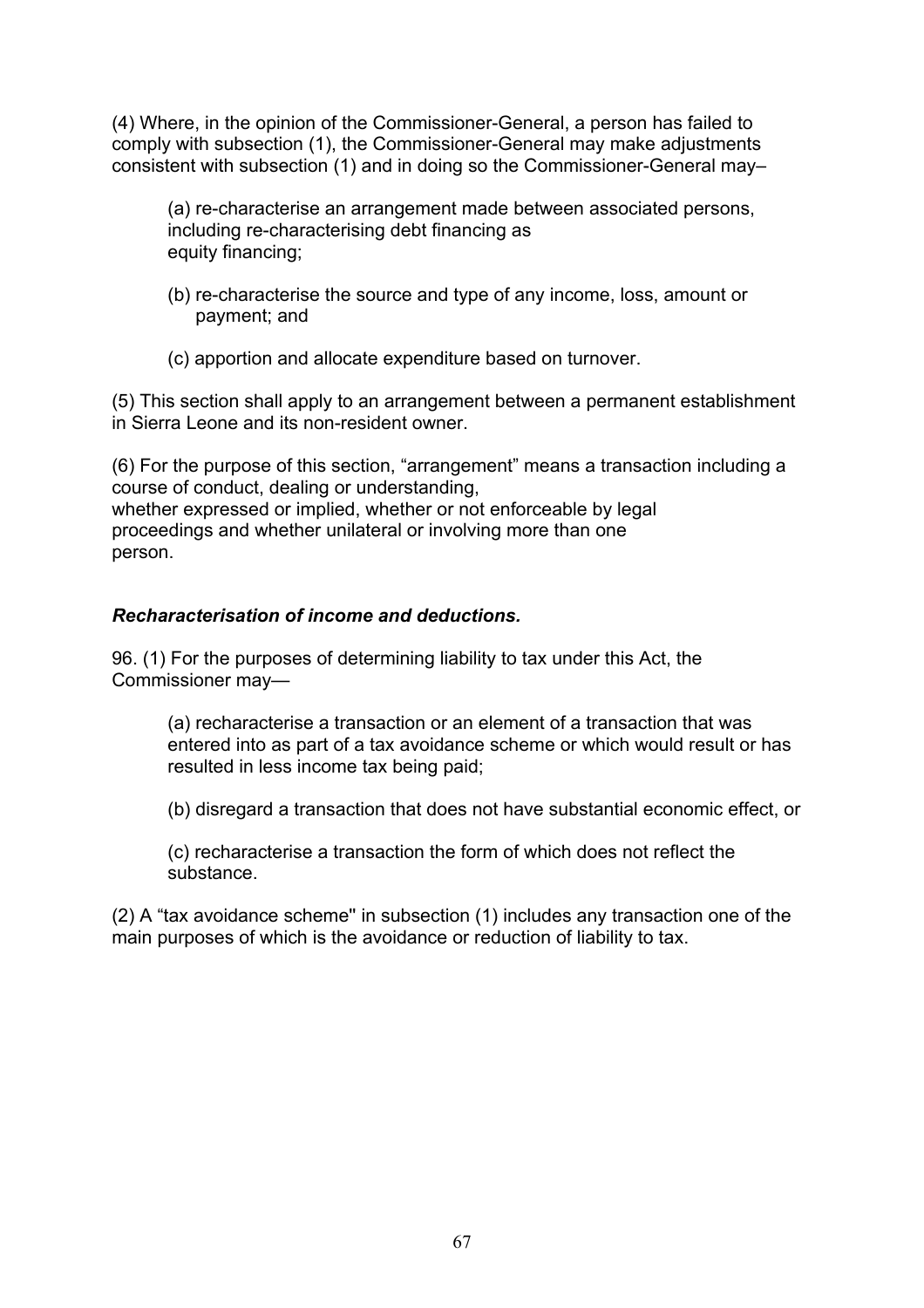## **PART XII – RETURNS**

#### *Filing of return of income.*

97. <sup>58</sup>(1) Subject to section 98, a taxpayer or nominated officer of a partnership or trust shall file a return of income for each year of assessment and make arrangements to pay any balance of tax thereon not later than one hundred and twenty days after the end of the year.

(2) The return of income shall-

- (a) be in the form;
- (b) state the information; and
- (c) be filed,

as prescribed by Commissioner-General.

(3)  $59$ The return of income tax shall be accompanied by-

(a) in the case of a person carrying on business in Sierra Leone with annual turnover of not less than three hundred and fifty million Leones, a set of accounts certified by a firm of chartered accountants recognized by the Institute of Chartered Accountants of Sierra Leone and accepted by the Commissioner-General;

- *(b) the amount of any tax paid or withheld in respect of that year.*
- *(3) The return of income shall—*

*"(3) The return of income shall be accompanied by-*

<sup>&</sup>lt;sup>58</sup> Subsection (1) repealed and replaced by s. 19(a) of the Finance Act 2013. Previously read:

*<sup>&</sup>quot;(1) Subject to section 98, a taxpayer or nominated officer of a partnership or trust, shall file a return of income for each year of assessment and make arrangements to pay any balance of tax thereon not later than ninety days after the end of that year"*

Section 97 was previously repealed and replaced by s. 3(d) of the Finance Act 2009. Previously read:

*<sup>&</sup>quot;97. (1) Subject to section 98, a taxpayer or nominated officer of a partnership or trust shall file a return of income for each year of assessment not later than ninety days after the end of that year.*

*<sup>(2)</sup> The return of income shall state—*

*<sup>(</sup>a) the total amount of chargeable income for the year of assessment; and* 

 *<sup>(</sup>a) be in the form,* 

 *<sup>(</sup>b) state the information; and* 

 *<sup>(</sup>c) be filed,* 

*as prescribed by the Commissioner".* 

 $59$  Subsection (3) repealed and replaced by s. 19(b) of the Finance Act 2013. Previously read:

*<sup>(</sup>a) in the case of a person carrying on business in Sierra Leone with annual turnover of not less than three hundred million leones, a set of accounts certified by a firm of chartered accountants recognized by the Institute of Chartered Accountants of Sierra Leone and accepted by the Commissioner-General;*

*<sup>(</sup>b) in the case of a non-governmental organization (NGO) or an exempt organization under section 9, annual accounts and withholding tax compliance returns;*

*<sup>(</sup>c) in the case of a person carrying on business in Sierra Leone with annual turnover of less than three hundred million leones but not less than two hundred million leones, copies of the annual accounts"*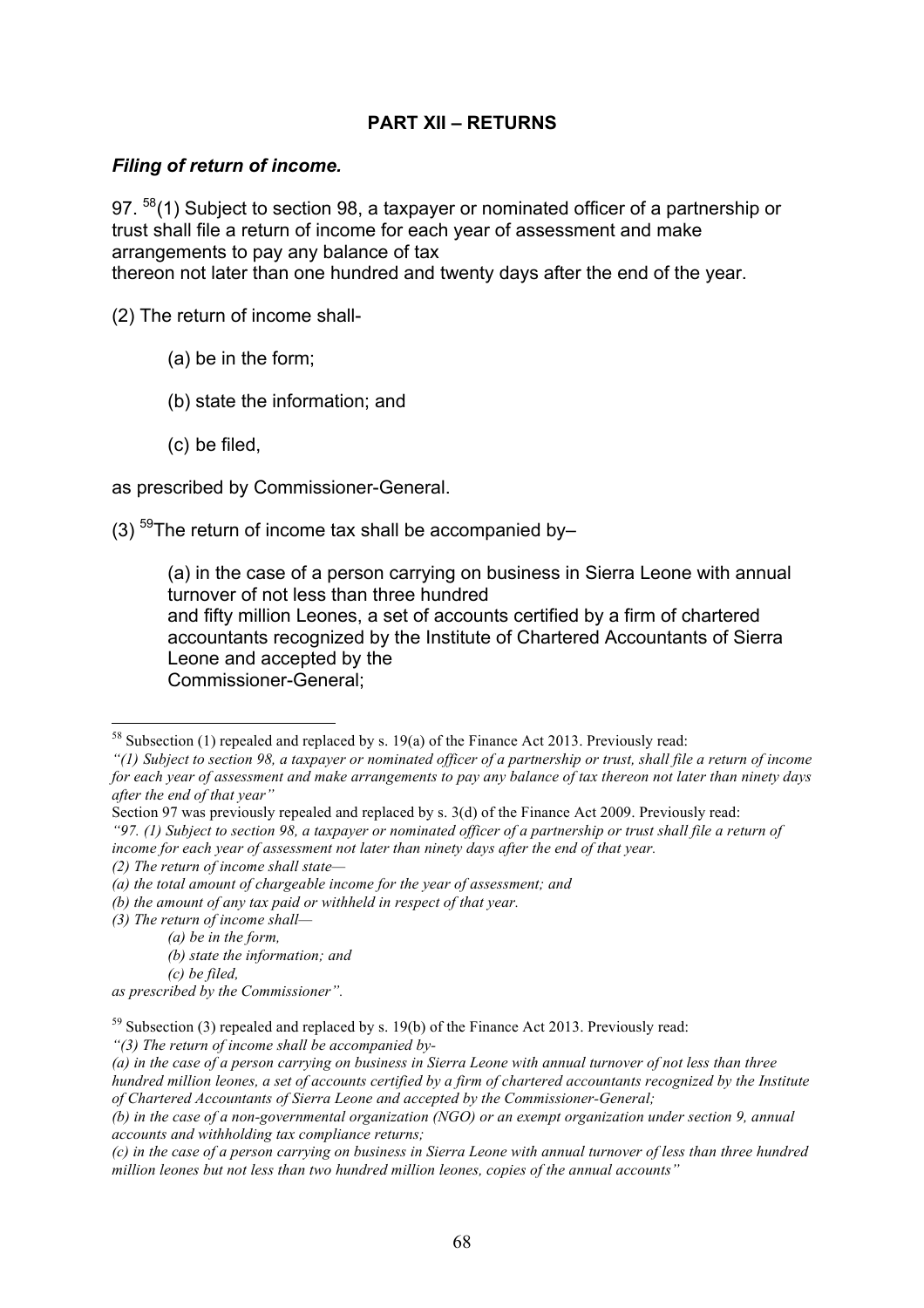(b) in the case of a non-governmental organization (NGO) or an exempt organization under section 9, annual accounts and withholding tax compliance returns;

(c) in the case of a person carrying on business in Sierra Leone with annual turnover of less than three hundred and

fifty million Leones but not less than two hundred million Leones, copies of the annual accounts;

 $(d)$ <sup>60</sup> in the case of a person who has opted to be taxed under the Small and Medium Taxpayer Regime, a simple return completed by an agent approved under a domestic preparer scheme for SMEs specified by the Commissioner-General; and

(e) in every other case the annual accounts and supporting documents as may be prescribed by the Commissioner-**General** 

(4) Where the taxpayer is about to cease activity in Sierra Leone or where the Commissioner otherwise considers it appropriate, the Commissioner may require a taxpayer to file a return of income covering a period of less than twelve months by service of a notice in writing which specifies the due date for the return of income.

(5) A return of income shall be signed by the taxpayer or, if the taxpayer is legally incapacitated, by the taxpayer's legal representative and shall contain a representation that the return is complete and accurate.

(6) A person who completes or contributes to the completion of a return for compensation shall also sign the return unless the person is an employee of the taxpayer.

 $(7)^{61}$  A taxpayer may file his income tax and other returns under this Act and make payment through an automated system administered by the National Revenue Authority.

### *Failure to file a return of income*

97A. <sup>62</sup>Any person who fails to file a return of income without reasonable excuse, as determined by the Commissioner- General, shall be liable on conviction to a fine not exceeding Le 5,000,000 or to imprisonment for a term not exceeding 2 years or to both.

<sup>&</sup>lt;sup>60</sup> Paragraph (d) inserted by s. 4(a) of the Finance Act 2015.<br><sup>61</sup> Subsection (7) added by s. 4(b) of the Finance Act 2015<br><sup>62</sup> Section 97A inserted by s. 2(a) of the Finance Act 2011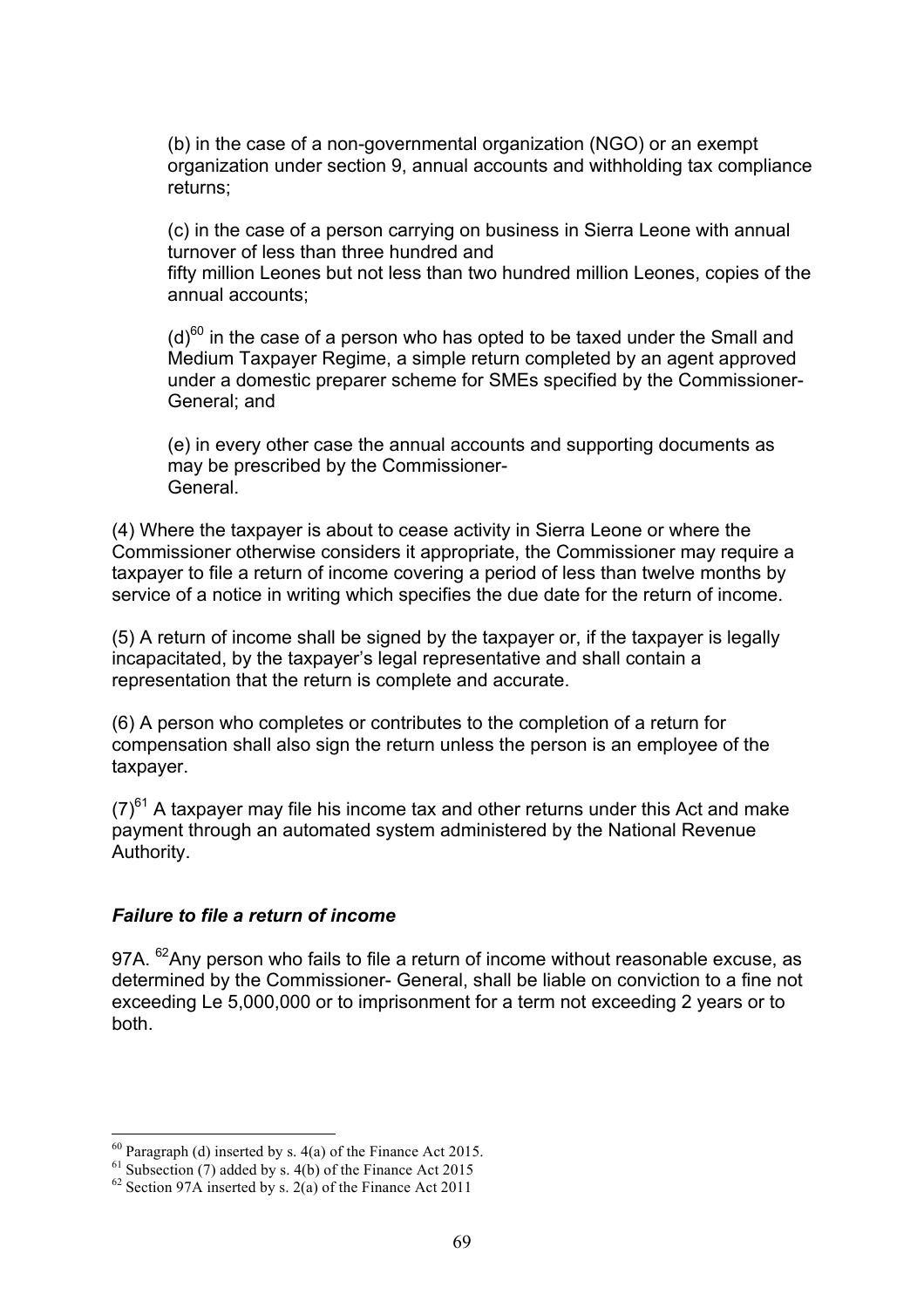## *Cases where return is not required.*

98. Unless expressly requested in writing by the Commissioner, no return of income is required under this Act from a resident individual—

- (a) whose chargeable income for the year of assessment is less than the amount specified to be taxed at nil percent in Part I of the First Schedule; or
- (b) whose chargeable income for the year of assessment (other than income subject to final withholding tax under this Act) consists only of—

(i) employment income derived from a single employer upon which tax has been fully withheld; or

(ii) a pension from which tax has been fully withheld.

### *Information returns.*

99. (1) Every person who makes payments of Sierra Leone-source interest, dividends, royalties, management fees, rent or other income as specified by the Commissioner shall make a return of such payments to the Commissioner within twenty eight days of the end of the year of assessment in which the payments were made, setting out—

(a) the name, address and, where appropriate, the taxpayer file number of each person to whom such payments were made;

- (b) the amount paid; and
- (c) such additional information as the Commissioner may require.

(2) Every employer shall make a return within twenty eight days of the end of the year of assessment setting out—

(a) the names and places of residence of all employees;

(b) the full mount of all employment income, in cash or otherwise, paid to such employees; and

(c) such additional information as the Commissioner may require.

(3) A person or organisation having responsibility to register the disposal by a third party of a business or investment asset shall, within fifteen days of the registration and at the latest within twenty eight days of the end of the year of assessment in which the disposal occurred, make a return to the Commissioner specifying—

(a) the assets sold;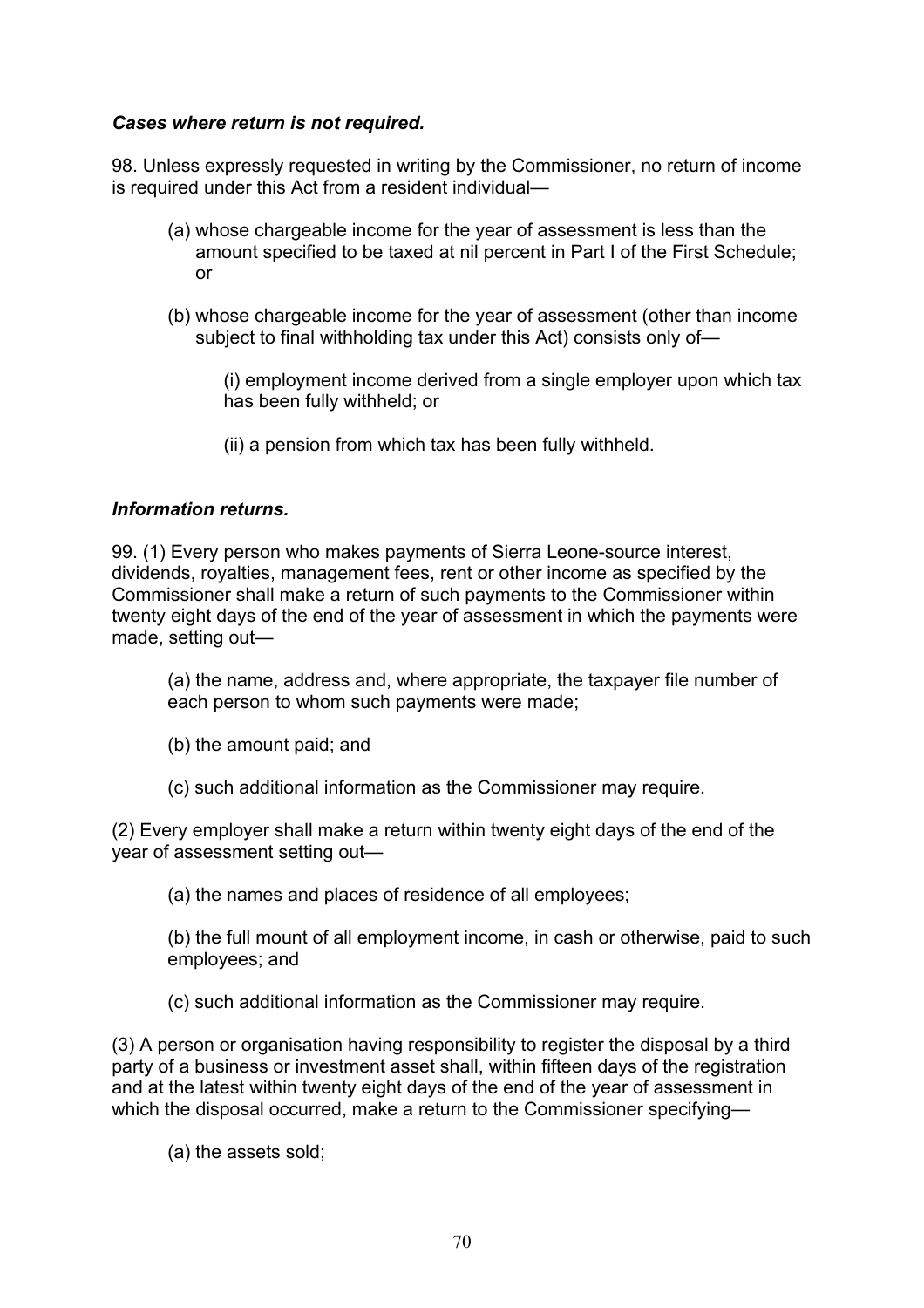(b) the date of sale;

(c) the gross consideration for the sale;

(d) the costs of sale;

(e) details of any set-offs or part-exchange; and

(f) the name, address and taxpayer file number of both the vendor and purchaser.

(4) A person or organisation referred to in subsection (3) includes a solicitor conveying land, the nominated officer of a company required to register changes in its membership and organisations exempt from income tax.

(5) The Commissioner may require additional information as part of the returns required by this section.

### *"Extension of time to file returns.*

100.  $^{63}(1)$  Upon application in writing by the taxpayer filed by the due date for a return, the Commissioner may extend the period in which a return of income is to be made by a maximum period of sixty days upon payment of a fee of Le 5,000,000 required under section 97 or an information return required under section 99 is to be made.

(2) A taxpayer who fails to file a return within the maximum period of sixty days prescribed in subsection (1), shall be liable to a surcharge consisting of the average treasury bill rate plus 3% both of the fee for every day that the failure continues.

(3) The granting of an extension of time under subsection (1) does not affect the due date for payment of income tax under section 105".

## **PART XIII – ASSESSMENTS**

### *Ordinary, deemed and special assessments***.**

101.  $^{64}(1)$  Subject to subsection (2) and section 104A, where a taxpayer has filed a return of income and the Commissioner-General has decided not to determine the

 $63$  Section 100 repealed and replaced by s. 2(b) of the Finance Act 2011. Previously read:

*<sup>&</sup>quot;100. (1) Upon application in writing by the taxpayer filed by the due date for a return, the Commissioner may extend the period in which a return of income required under section 97 or an information return required under section 99 is to be made.*

*<sup>(2)</sup> The granting of an extension of time under subsection (1) does not affect the due date for payment of income tax under section 105"*

 $64$  Subsection (1) repealed and replaced by s. 3(f) of the Finance Act 2009. Previously read: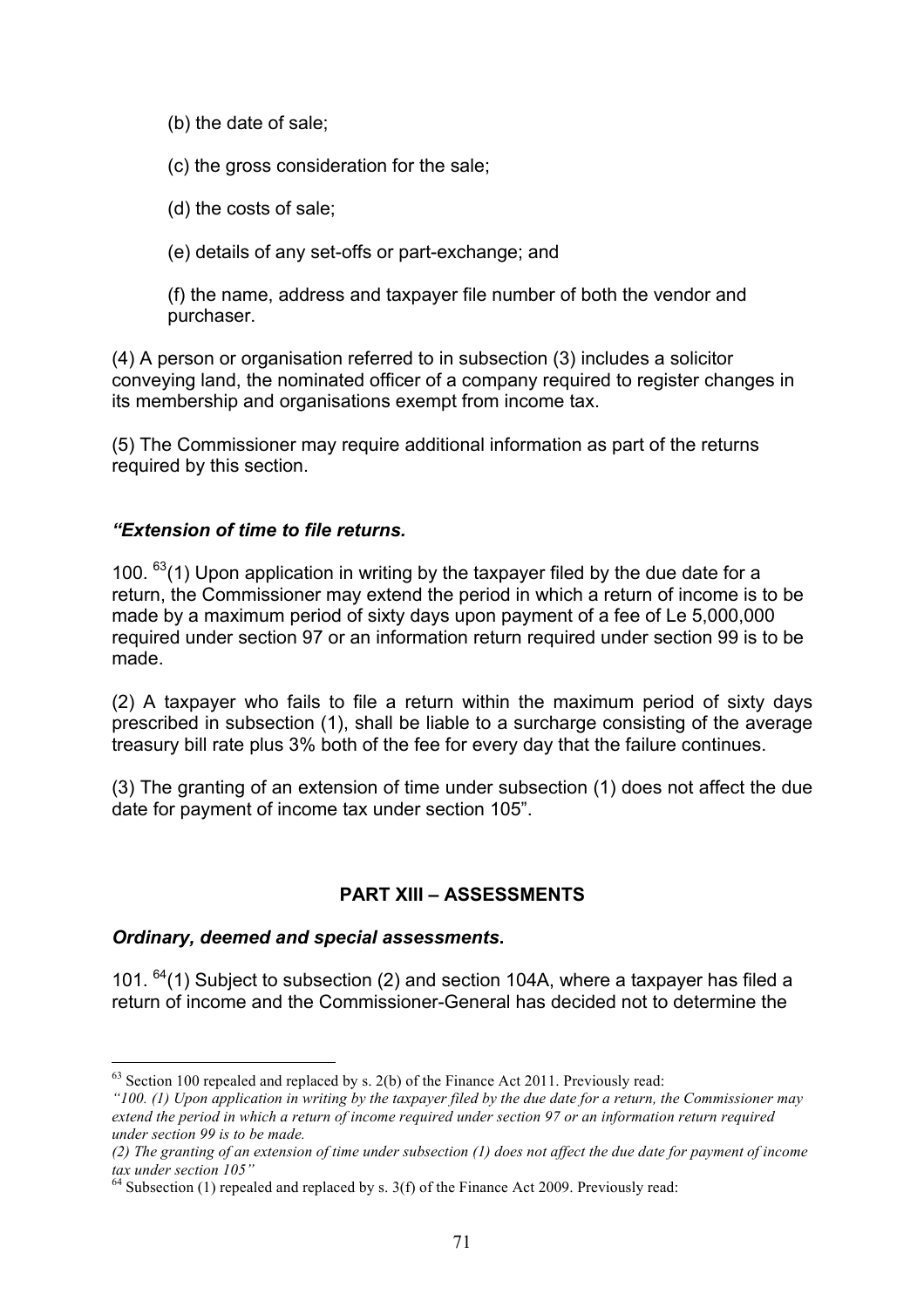amount of income in accordance with section 70, the Commissioner-General shall make an ordinary assessment of the tax payable and notify the taxpayer of any amount owed or overpaid.

(2) Where the Commissioner has determined the amount of a taxpayer's chargeable income in accordance with section 70, he is deemed to have made an assessment of the tax payable as the amount of any tax that has been paid or withheld during the year of assessment and may make a special assessment based on the chargeable income determined.

### *Jeopardy assessments.*

102. Where the Commissioner finds that the assessment or collection of tax is in jeopardy because the taxpayer is about to depart from Sierra Leone, to cease business or to transfer property, or is in jeopardy for any other reason, the Commissioner may at any time issue a notice of assessment for the current year of assessment, for a portion of the current year or for the preceding year of assessment.

### *Amended assessments.*

103. (1) Subject to subsection (2), the Commissioner may within six years after the date described in subsection (1) of subsection 97 (or if later, the date the return of income was filed) amend an assessment previously made or deemed to have been made.

(2) Where—

 $\overline{a}$ 

(a) a taxpayer with the intent of evading tax has failed to file a return; or

(b) fraud has been or may have been committed by or on behalf of the taxpayer in relation to income tax for a year of assessment,

the Commissioner may make or amend an assessment for that year at any time.

## *Provisional assessments***.**

104. (1) Where he is dissatisfied with a taxpayer's estimate of chargeable business income or the taxpayer fails to make an estimate under subsection (1) of section 113, the Commissioner may make a provisional assessment of the taxpayer's chargeable business income, which will serve as such estimates under subsection (1) of section 113 as the Commissioner decides.

*<sup>&</sup>quot;(1) Where a taxpayer has filed a return of income and the Commissioner has decided not to determine the amount of his income in accordance with section 70, the Commissioner shall make an ordinary assessment of the tax payable and notify the taxpayer of any amount owed or overpaid"*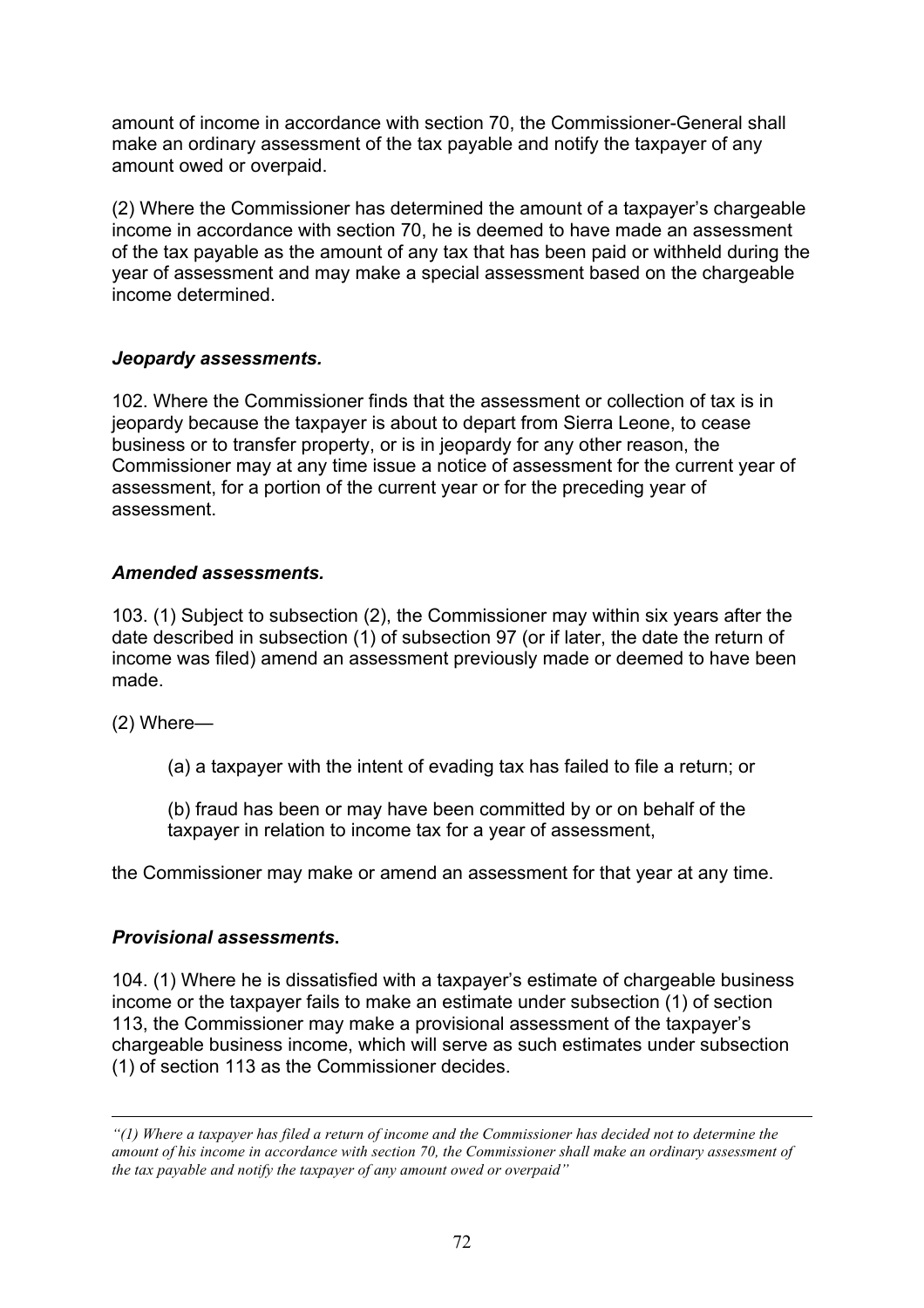(2) The taxpayer may appeal against a provisional assessment, where the Commissioner has disregarded an estimate made by him, and his appeal shall be treated as an appeal against an objection decision under section 137.

# *Self-assessment.*

104A.  $^{65}(1)$  A taxpayer has filed a self-assessment return of income for year of assessment, the Commissioner-General decided to use the return of income filed by him as notice of his tax liability for that year of assessment.

(2) Where a taxpayer has filed a self-assessment return of income for year of assessment, the Commissioner-General shall, by that return, be deemed to have made an assessment of the chargeable income of the taxpayer and the tax payable on that chargeable income for that year shall be the amounts shown respectively in the return.

(3) Where subsection (2) applies, the taxpayer's return of income is treated as a notice of an assessment served on the taxpayer by the Commissioner-General on the due date for filing the return or on the actual date the return was filed, whichever is the later.

(4) Notwithstanding subsection (2), the Commissioner-General may make an assessment under section 101 on a taxpayer in any case in which the Commissioner-General considers necessary.

(5) Where the Commissioner-General makes an assessment in accordance with subsection (4), the Commissioner-General shall include with the assessment a statement of reason as to why the Commissioner-General considers it necessary to make such an assessment.

# **PART XIV - COLLECTION AND REFUND OF TAX**

DUE DATE FOR PAYMENT

# *Due date for payment of income tax.*

105. (1) Subject to section 113 and subsections (2), (3) and (4), income tax assessed shall be due and payable twenty one days after service of the notice of assessment.

(2) The Commissioner shall specify the time at which income tax assessed pursuant to section 102 shall be due and payable.

<sup>&</sup>lt;sup>65</sup> Section 104A inserted by s.  $3(g)$  of the Finance Act 2009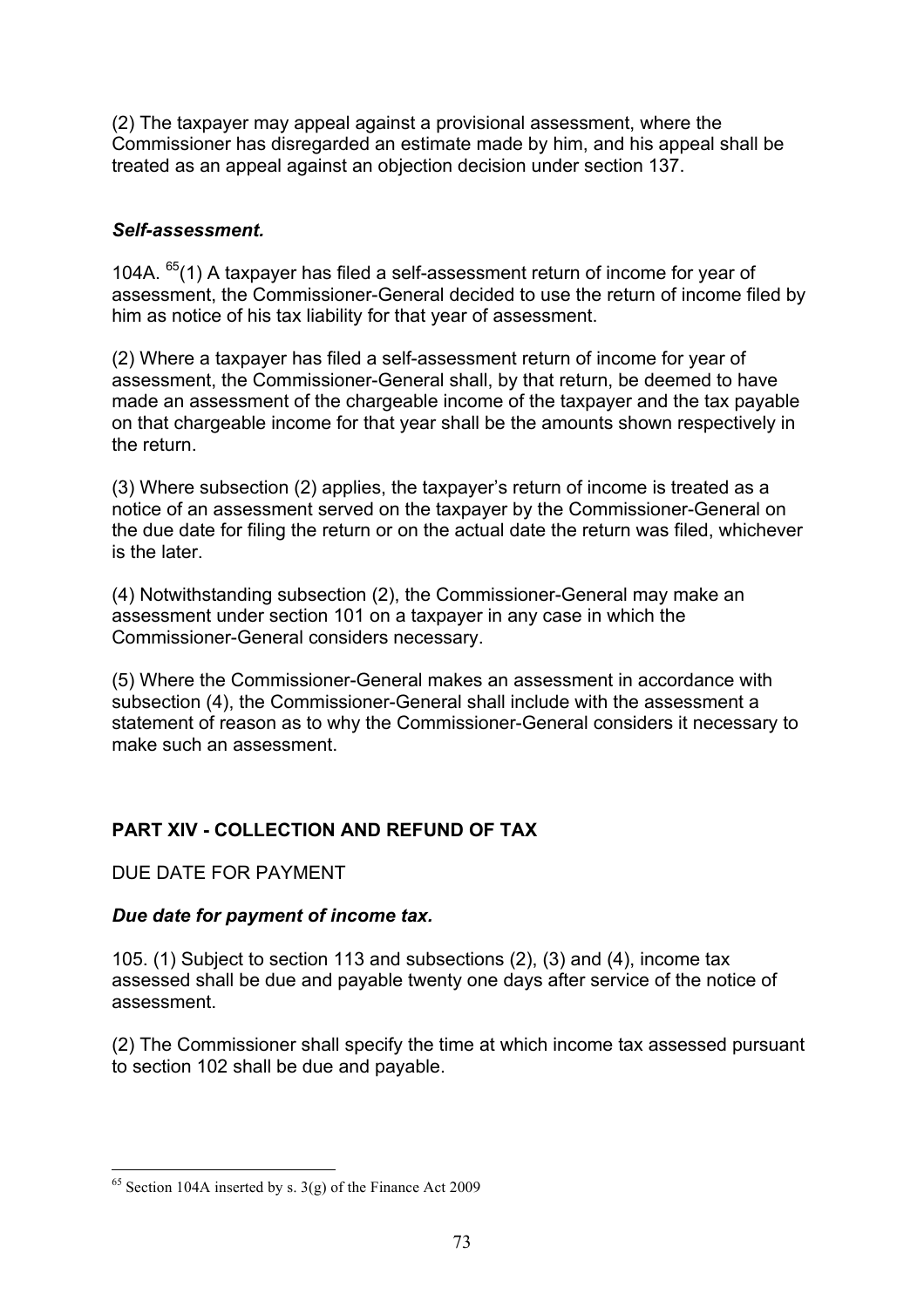(3) Where an objection to, notice of appeal against, or an application for amendment to, an assessment has been filed, and except as otherwise proved by an order of the Board or Court—

(a) the undisputed tax liability remains due and payable and may be recovered, notwithstanding the objection, appeal or application; and

(b) the due date for collection of any balance of tax assessed shall be deferred to the earlier of six months from the date of filing or the date the assessment became final;

 $\left( c \right)$   $^{66}$  a tax payer who files an objection to, notice of appeal against, or an application for an amendment to, an assessment which is not determined in his favour, shall pay as penalty 25% interest on the difference between that assessment and the undisputed tax liability.

(4) Upon written application by the taxpayer, the Commissioner may, where good cause is shown, extend the time for payment of income tax beyond the date on which it is required to be paid under subsection (1), (2) or (3) or make appropriate arrangements to ensure the payment of the income tax liability.

(5) If the Commissioner informs the Director of Immigration by letter that a person liable for assessed income tax has failed to pay the tax by the due date, and that he has reasonable grounds to believe that the person concerned is seeking to evade the payment of the assessed tax, the Director of Immigration shall prevent the person from leaving Sierra Leone for a period of five days $67$  from issuance of the letter, unless the person—

(a) makes payment in full; or

(b) makes an arrangement for the payment of the tax which is satisfactory to the Commissioner.

(6) Upon application by the Commissioner, the High Court may extend the period of five days $^{68}$  referred to in subsection (5).

(7) For the purposes of section 147—

(a) where the period of time in which a return of income is required under section 97 has been extended under subsection (1) of section 100, the due date for the payment of tax referred to in subsection (1) is one hundred and forty days after the year of assessment; or

(b) where a taxpayer has failed to file a return, the due date for the payment of tax is one hundred and forty days after the year of assessment.

<sup>&</sup>lt;sup>66</sup> Paragraph (c) inserted by s. 8(b)(i) of the Finance Act 2008<br><sup>67</sup> The words "five days" were substituted for the words "seventy-two hours" by s. 8(b)(ii) of the Finance Act 2008

<sup>&</sup>lt;sup>68</sup> The words "five days" were substituted for the words "seventy-two hours" by s. 8(b)(ii) of the Finance Act 2008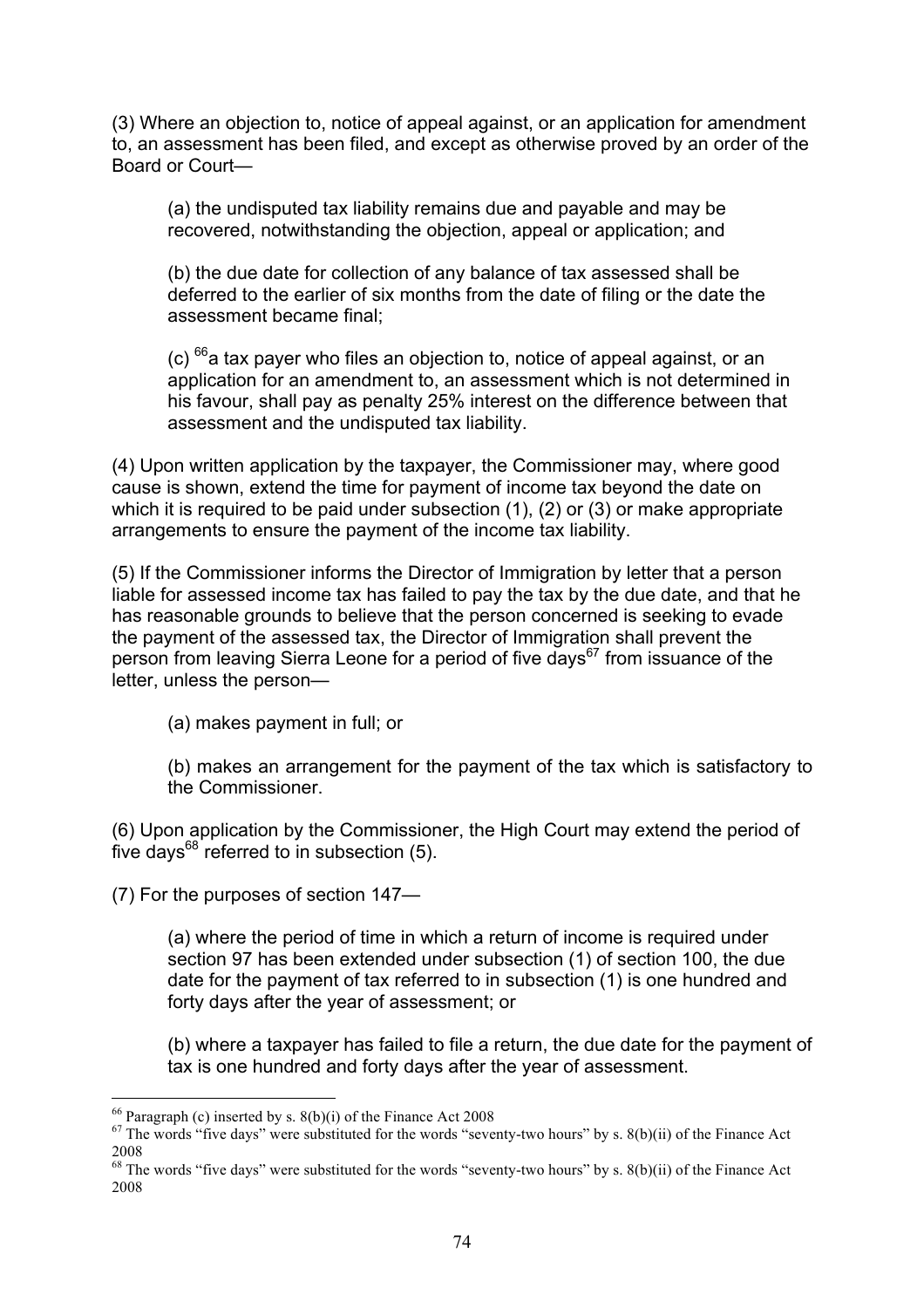# RECOVERY OF TAX

#### *Income tax as a debt due to Sierra Leone***.**

106. (1) Income tax that is due and payable is a debt owed to Sierra Leone and is payable to the Commissioner.

(2) For the purpose of enforcing payment of any liability under this Act, the Commissioner may publish in the Gazette or otherwise details of each defaulter and his debt.

(3) Tax that has not been paid when it is due and payable may be sued for and recovered in a court of competent jurisdiction by the Commissioner.

(4) In any suit under this section, production of a certificate signed by the Commissioner giving the name and address of the defendant and the amount of tax, interest and penalty due, shall be sufficient evidence of the amount of tax, interest and penalty owed by the defendant.

#### *Tax lien.*

107. (1) If a taxpayer fails to pay tax by the due date, the amount owing and interest (together with any costs of collection that may accrue) creates a lien in favour of the Commissioner on all property belonging to the taxpayer, and has priority as against all other rights except as otherwise provided in this section.

(2) The lien created by subsection (1), arises at 5 p.m. on the due date and continues until the liability is satisfied or becomes unenforceable by of lapse of time.

(3) The lien created by subsection (1) is not valid against the interest of a person who is a purchaser from the taxpayer, the holder of a security interest granted by the taxpayer or other lien holder prescribed by the Commissioner where the interest—

(a) arose in a bona fide arm's length transaction between the taxpayer and the other person referred to in this subsection;

(b) arose before such other person had actual knowledge of the lien; and

(c) arose before notice of the lien has been registered with the Registrar-General.

(4) The Commissioner may prescribe circumstances in which the lien created by this section is not valid against certain persons even though notice of the lien has been filed.

(5) The Commissioner may file a civil action in the High Court to enforce the lien created by this section.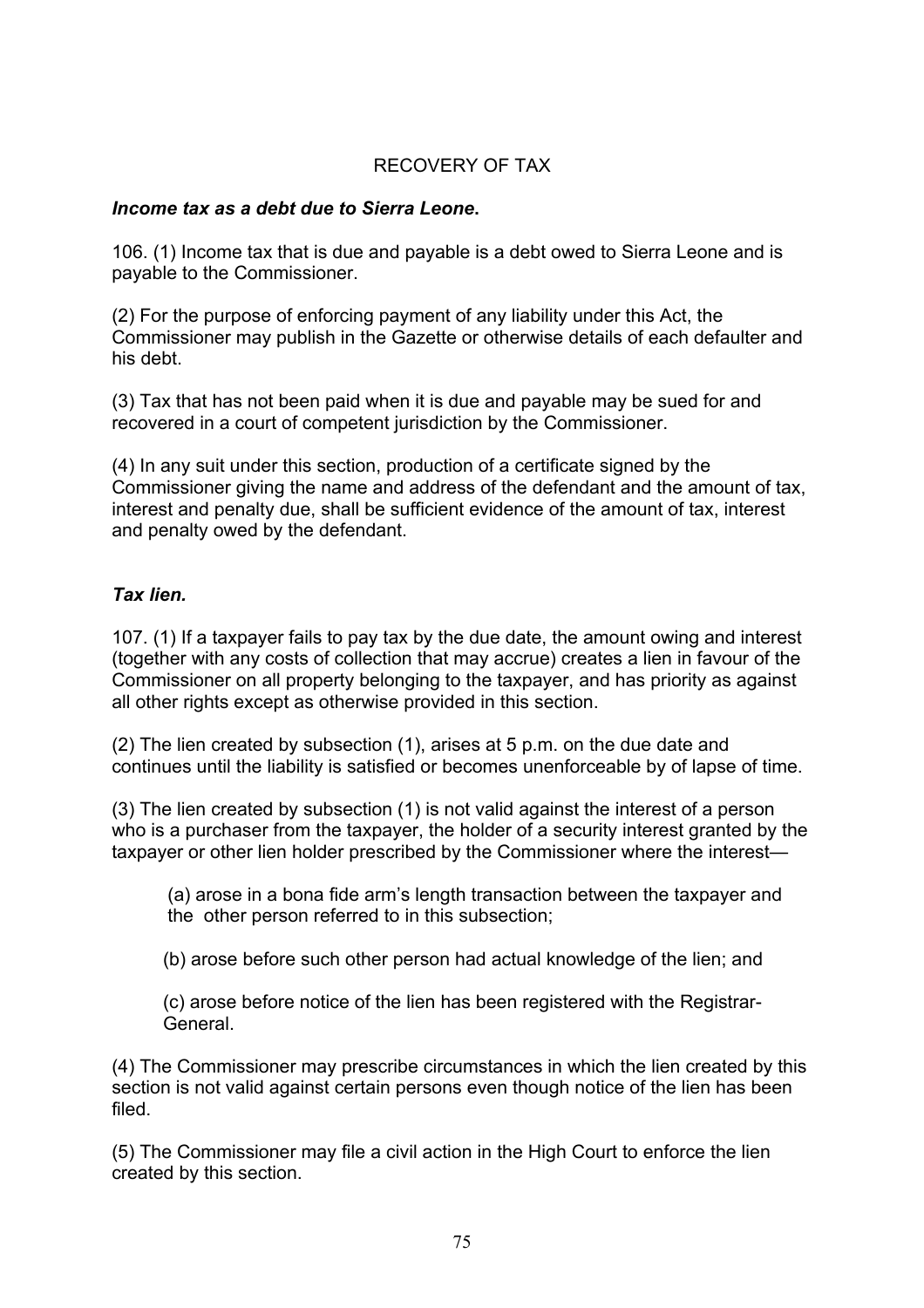### *Recovery from agent of non-resident.*

108. (1) The Commissioner may by notice in writing require any person who is in possession of assets belonging to a non-resident taxpayer to pay tax on behalf of the non-resident up to the amount of tax due.

(2) The master of any ship or the captain of any aircraft owned or chartered by a non-resident person shall be deemed to be in possession of the ship or aircraft respectively for the purposes of this section.

(3) The income from a partnership of any non-resident partner shall be assessable in the name of the partnership or of any partner resident in Sierra Leone and the tax may be recovered out of the assets of the partnership or from any such partner.

(4) A person making a payment of tax under this section shall be deemed to have been acting with the authority of the taxpayer and is hereby indemnified in respect of the payment.

### *Distress proceedings.*

109. (1) The Commissioner may recover unpaid income tax by distress proceedings against the property of the taxpayer by issuing to the Sheriff or Under-sheriff, Warrant in the form prescribed in the Tenth Schedule specifying the taxpayer against whose property the proceedings are authorised, the location of the property and the assessment to which the proceedings relate and may require a police officer to be present while the distress is being levied.

(2) A warrant under subsection (1) may only be issued after thirty days from the date the Commissioner notifies the taxpayer in writing of the Commissioner's intention to proceed with the distress.

(3) Subsection (2) does not apply if the Commissioner has reasonable grounds to believe that the collection of tax is in jeopardy.

(4) For the purpose of executing distress under subsection (1), the Commissioner or any public officer authorised by him may at any reasonable time enter any premises described in the warrant authorising the distress proceedings:

Provided that the Commissioner or any person authorised by him shall not enter any dwelling house except with the consent of the owner or occupier or on the authority of an order of a court.

(5) Property upon which a distress is levied under this section shall be kept for ten days either at the premises where the distress was levied or at such other place as the Commissioner may consider appropriate at the cost of the taxpayer whose tax liability is involved.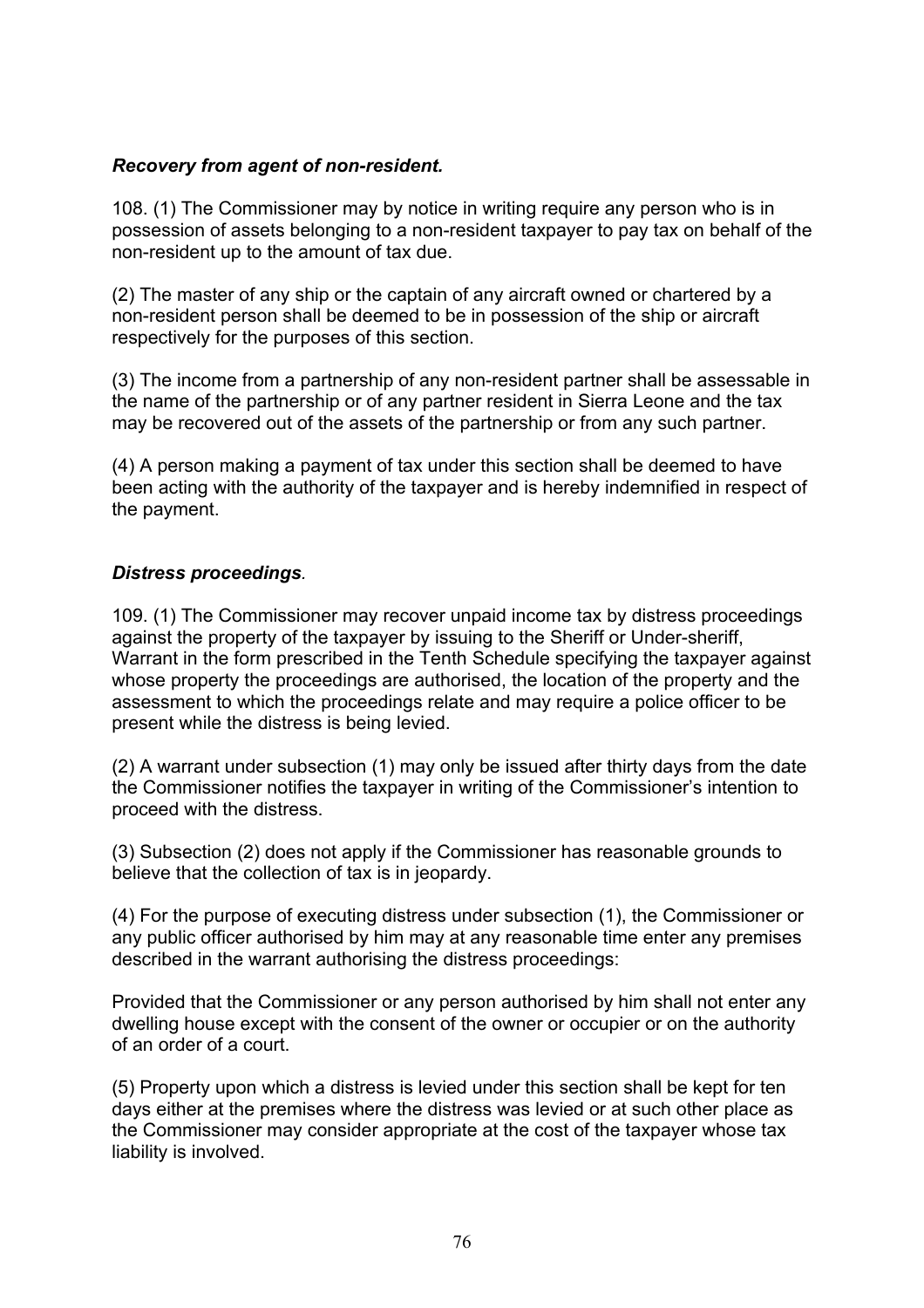(6) If the taxpayer does not pay the tax due together with the costs of the distress within ten days of the distress being levied, the property distrained upon may be sold by public auction or in such manner as the Commissioner may direct, the proceeds of sale being applied first towards the cost of taking, keeping and selling the property distrained upon and then towards the income tax due and payable, any remaining proceeds being restored to the owner of the property.

(7) Nothing in this section precludes the Commissioner from proceeding under section 107 for any balance owed if the proceeds of the distress are not sufficient to meet the costs thereof and the income tax due, but at any time before execution of the warrant or judgement of the Court the Commissioner may stay or compound proceedings thereunder.

(8) The period of ten days in subsections (5) and (6) does not apply to delay the sale of property which is subject to spoilage.

(9) In addition to any other powers of collection and recovery, where tax charged on the proprietor or his agent of a business of ship or aircraft owner or charterer is in default for mare than three months, the Commissioner may, by notice in writing, require the Comptroller of Customs to refuse clearance from any port in Sierra Leone of any craft owned or chartered wholly or in part by the defaulter until the debt has been satisfied; and

(a) the Comptroller of Customs is hereby indemnified against any proceedings in respect of a refusal of clearance under this section; and

(b) the owner, charterer or agent of the craft detained under this section shall remain liable to all dues and charges imposed by the port authority during the period of detention.

# *Recovery of tax from person owing money to the taxpayer.*

110. (1) The Commissioner may by notice in writing require any person—

(a) owing or who may owe money to the taxpayer;

(b) holding or who may subsequently hold money for or on account of the taxpayer; or

(c) having authority from some other person to pay money to the taxpayer;

to pay the money to the Commissioner on the date set out in the notice, up to the amount of tax due.

(2) The date specified in the notice under subsection (1) shall not be a date before the money becomes due to the taxpayer or is held on behalf of the taxpayer.

(3) A copy of a notice issued under subsection (1) shall be forwarded to the taxpayer.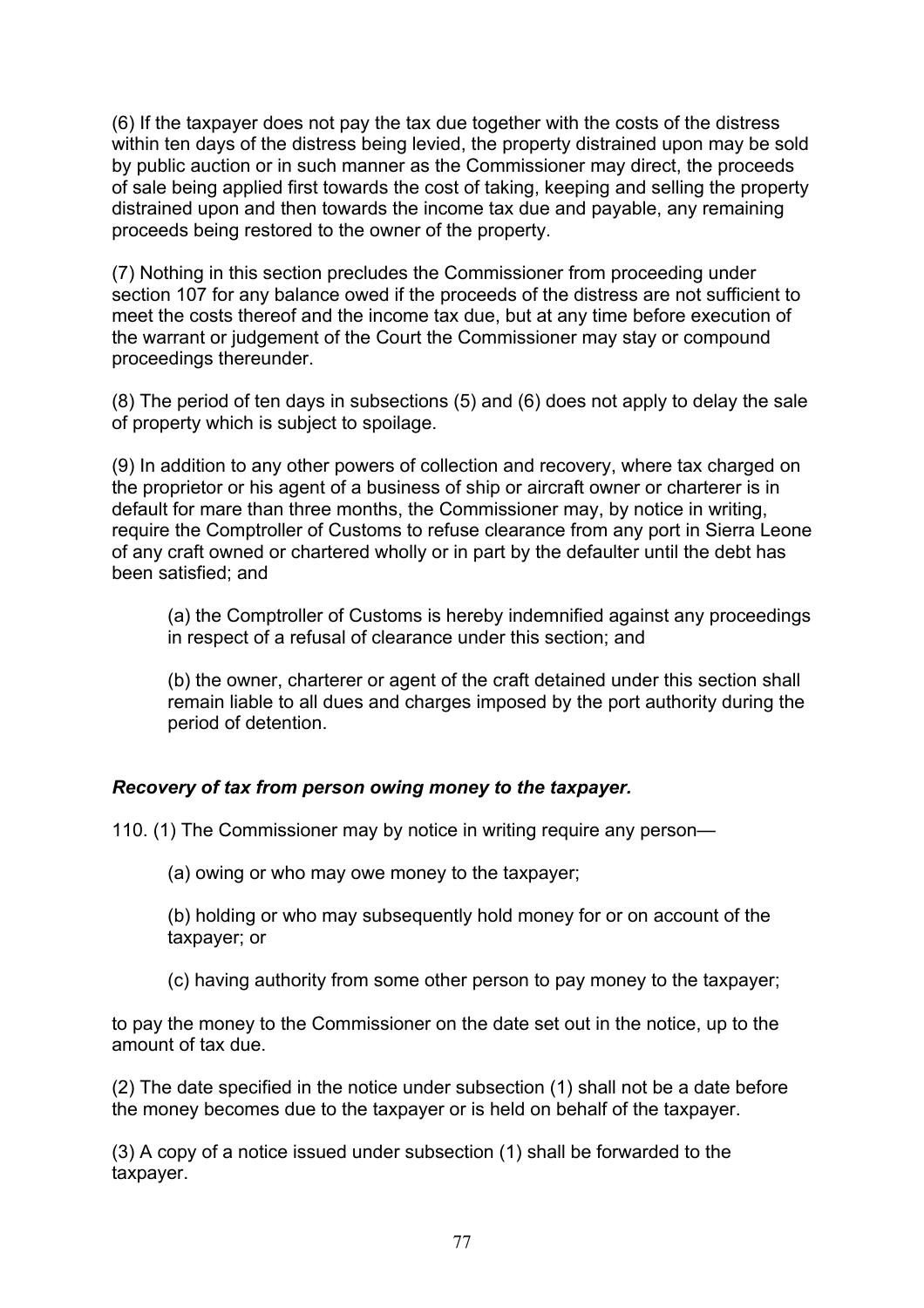(4) A person making a payment pursuant to a notice under subsection (1) is deemed to have been acting under the authority of the taxpayer and of all other persons concerned and is hereby indemnified in respect of the payment.

(5) Where the Commissioner is satisfied that the beneficial owner of an account held by any bank or other financial intermediary has failed to pay tax without lawful reason, he may apply for an order from a court of competent jurisdiction to suspend the operation of the account until the tax is paid.

### *Duties of receivers.*

111. (1) A receiver shall notify the Commissioner within fourteen days of his appointment to the position or of taking possession of an asset in Sierra Leone, whichever first occurs.

(2) The Commissioner may notify a receiver of the amount winch appears to the Commissioner to be sufficient to provide for any income tax including withholding tax which is or will become payable by the person whose assets are in the possession of the Commissioner.

(3) A receiver shall not dispose of any asset in Sierra Leone held in that capacity without the prior written permission of the Commissioner.

(4) A receiver—

(a) shall set aside out of the proceeds of sale of an asset the amount notified by the Commissioner under subsection (2) or such lesser amount as is agreed by the Commissioner;

(b) shall be liable to the extent of the amount set aside for the income tax of the person who owned the asset; and

(c) may pay any debt that has priority over the income tax referred to in this section notwithstanding any provision of this section.

(5) A receiver shall be personally liable to the extent of any amount required to be set aside under subsection (4) for the income tax referred to in subsection (2), if and to the extent that the receiver fails to comply with the requirements of this section.

(6) In this section, "receiver" means a person who with respect to an asset in Sierra Leone is—

- (a) a liquidator of a company;
- (b) a receiver appointed out of court or by a court;
- (c) a trustee for a bankrupt; or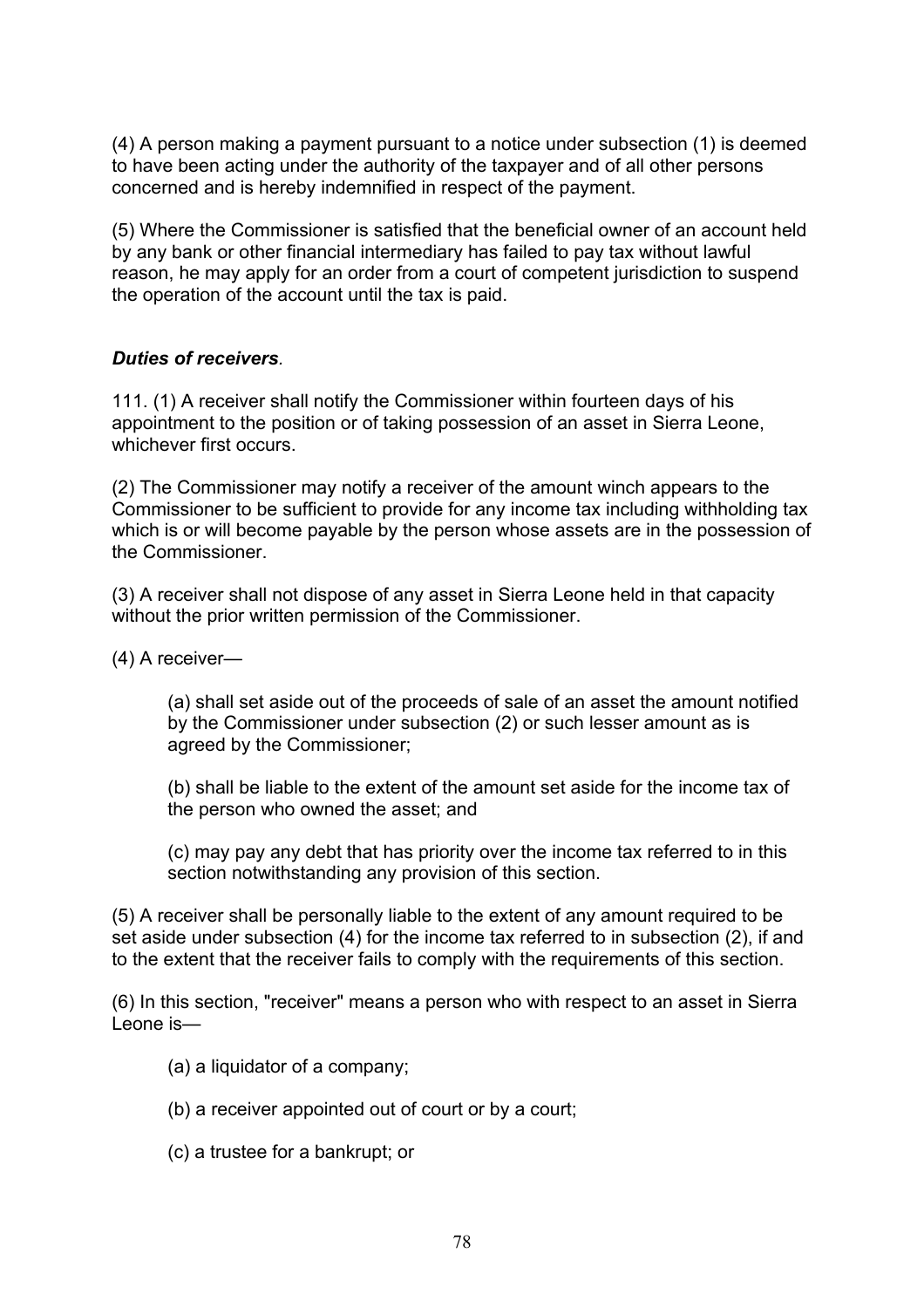(d) a mortgagee in possession.

### *Remission of irrecoverable tax***.**

112. (1) The Commissioner may by order in a statutory instrument, remit any liability under this Act up to the limit specified in paragraph 10 of the Ninth Schedule, on the ground of Poverty or other ground of inability to pay.

(2) Upon the recommendation of the Commissioner, the President with the approval of Cabinet, may by order in a statutory instrument, remit wholly or in part any liability under this Act where—

(a) the amount to be remitted is greater than the amount specified in paragraph 10 of the Ninth Schedule; and

(b) the Commissioner certifies in writing to the Minister responsible for finance that he is satisfied that the tax cannot effectively be collected.

### INSTALMENTS OF INCOME TAX

#### *Instalments of income tax.*

113. (1) A taxpayer who derives or expects to derive business income in a year of assessment shall make an estimate of chargeable business income and turnover—

(a) for the year of assessment on or before  $31<sup>st</sup>$  January<sup>69</sup>, of the year of assessment or, for a taxpayer using a substituted year of assessment, on or before the end of the first month of the substituted year of assessment;

(b) for the year of assessment on or before 31st July<sup>70</sup> or, for a taxpayer using a substituted year of assessment, on or before the end of the seventh month of the substituted year of assessment; and

(c) for the following year of assessment on or before 15th September<sup>71</sup> of the year of assessment.

(2) A taxpayer who derives business income in a year of assessment may review his estimates of chargeable business income and turnover for the year of assessment—

(a) on or before  $30<sup>th</sup>$  April<sup>72</sup> of the year of assessment or, for a taxpayer using a substituted year of assessment, on or before the end of the fourth month of the substituted year of assessment; and

<sup>&</sup>lt;sup>69</sup> The words "31<sup>st</sup> January" were substituted for the words "30<sup>th</sup> April" by s. 1(c) of the Finance Act 2007<br><sup>70</sup> The words "31<sup>st</sup> July" were substituted for the words "31<sup>st</sup> October" by s. 1(c) of the Finance Act 2 2007

 $\frac{72}{72}$  The words "30<sup>th</sup> April" were substituted for the words "31<sup>st</sup> July" by s. 1(c) of the Finance Act 2007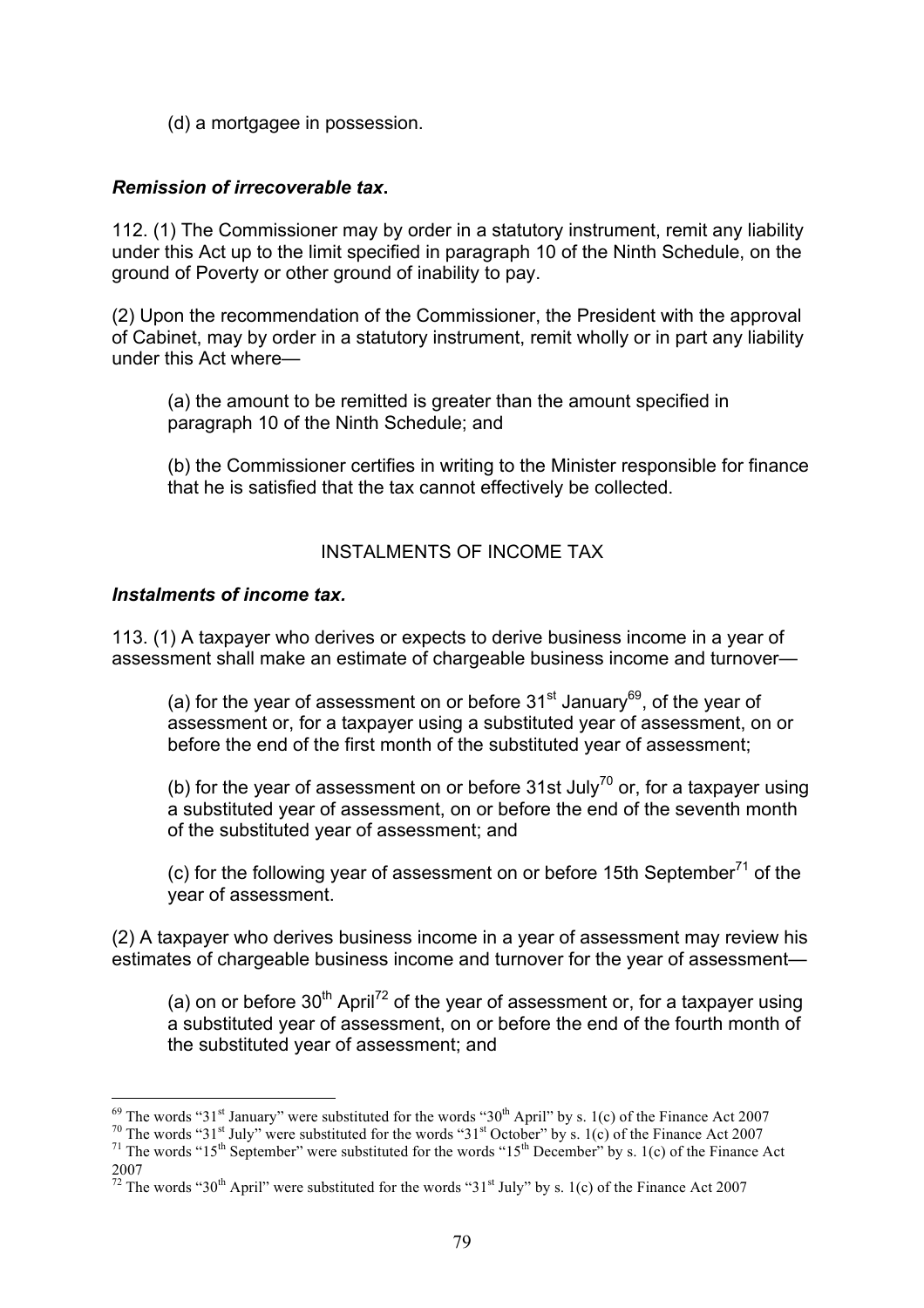(b) on or before  $30<sup>th</sup> October<sup>73</sup>$  of the year of assessment, or for a taxpayer using a substituted year of assessment, on or before the tenth month of the substituted year of assessment.

(3) A taxpayer required to make an estimate of chargeable business income under subsection (1) is liable to pay instalments of tax on account—

(a) for a taxpayer not using a substituted year of assessment, on 15th March, 15th June, 15th September and 15th December, and <sup>74</sup>

(b) for a taxpayer using a substituted year of assessment on the 15th day of the third, sixth, ninth and twelfth months of the substituted year of assessment.

(4) A copy of the estimates of chargeable business income and turnover made under subsections (1) and (2) shall be included with each instalment of tax paid.

(5) Subject to any provisional assessment under section 104—

(a) the amount of the first instalment due is twenty five percent of the tax payable on estimated chargeable business income;

(b) the amount of the second instalment due is fifty percent of the tax payable on estimated chargeable business income, less the amount of the first instalment due;

(c) the amount of the third instalment due is seventy five percent of the tax payable on estimated chargeable business income less the amount of the first and second instalments due; and

(d) the amount of the fourth instalment due is one hundred percent of the tax payable on estimated chargeable business income, less the amount of the first, second and third instalments due,

where chargeable business income is estimated in accordance with subsection (1) or, where the Commissioner agrees, under subsection (2).

(6) The amount of the final instalment due is the difference between the tax payable on the taxpayer's chargeable business income for the year of assessment and the total tax due under subsection (5), and is payable on the day the taxpayer is required to file a return of income for the year of assessment.

(7) A taxpayer may, with the approval of the Commissioner, reduce an instalment of tax due under this section by any tax withheld by a withholding agent from a payment made to the taxpayer during the year of assessment which is to be included in his business income.

<sup>&</sup>lt;sup>73</sup> The words "30<sup>th</sup> October" were substituted for the words "31<sup>st</sup> January" by s. 1(c) of the Finance Act 2007<br><sup>74</sup> Paragraph (a) amended by s. 1(c) of the Finance Act 2007. Previously read: "(a) for a taxpayer not us

*substituted year of assessment, on 15th June, 15th September, 15th December and 15th March, and"*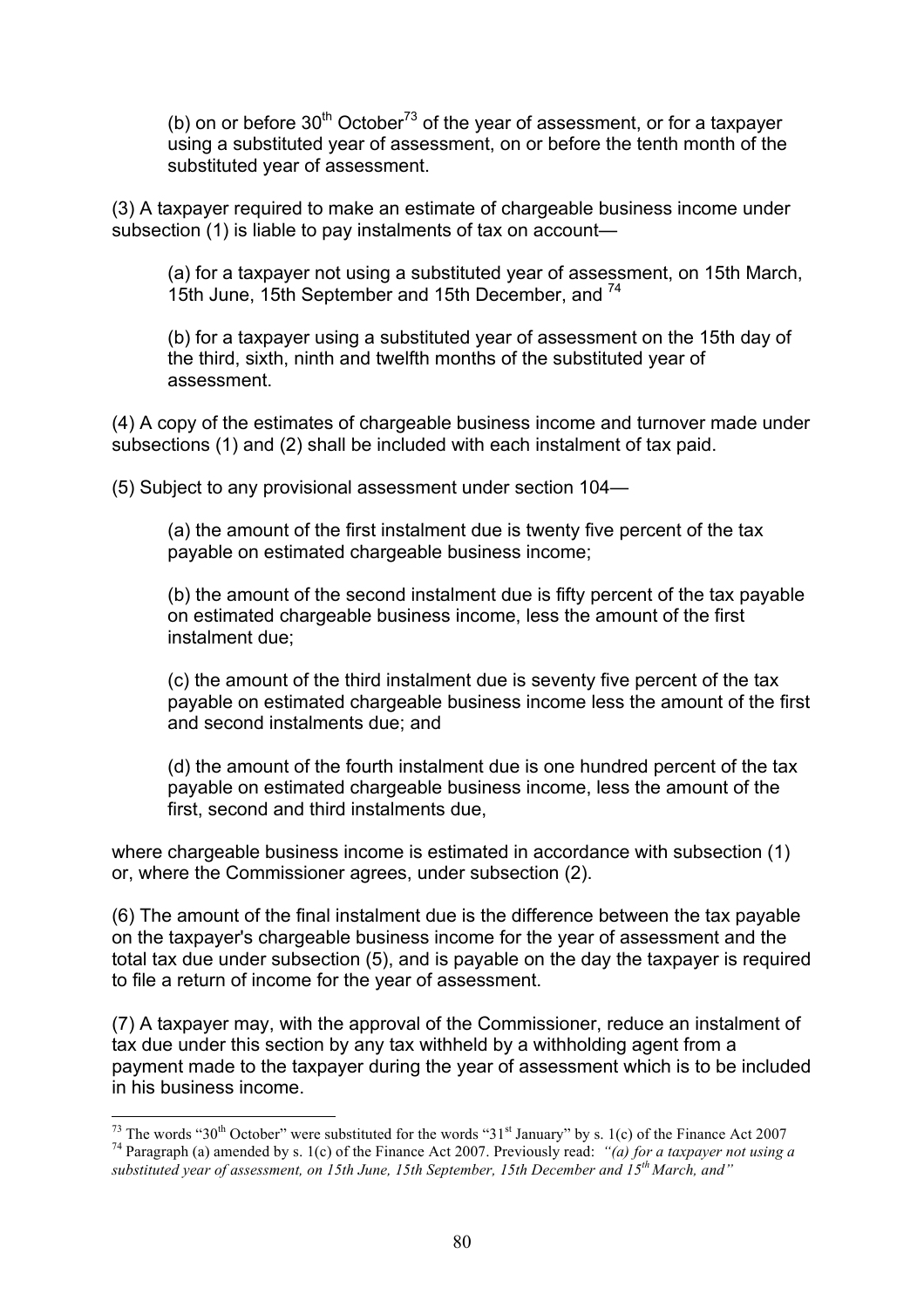(8) No tax paid by instalment shall be repayable until the final liability of the year has been agreed.

(9) For the purposes of subsection (5), the tax payable on estimated chargeable business income is the amount of tax payable if that income equals the taxpayer's chargeable income.

(10) The provisions of this Act relating to the collection and recovery of income tax apply to the collection and recovery of any instalment of tax.

PREPAYMENT OF INCOME TAX BASED ON CIF PRICE OF IMPORTS

### *Prepayment of income tax.*

114. (1) Subject to subsection (2), every taxpayer who imports goods into Sierra Leone for resale shall pay to the Commissioner an amount equal to the higher of—

- (a) three percent of the CIF value of the goods imported; or
- (b) three percent of the value of the goods imported as

assessed for the purpose of customs duty.

(2) Subsection (1) does not apply to a company taxpayer where—

(a) the taxpayer maintains proper books of accounts of—

(i) all receipts obtained and expenses incurred by a business and the matters to which such receipts and expenditures relate; and

(ii) all sales and purchases of goods and services made by that business;

(b) the books of accounts of the taxpayer have been audited in each of the preceding three years by a recognised firm of accountants; and

(c) the taxpayer is not in arrears with respect to the payment of tax for a previous year of assessment.

(3) Upon payment of the amount required under subsection (1) or satisfaction of the requirements of subsection (2), the Commissioner shall provide the taxpayer with a certificate to be called a customs income tax clearance certificate certifying that the tax has been paid.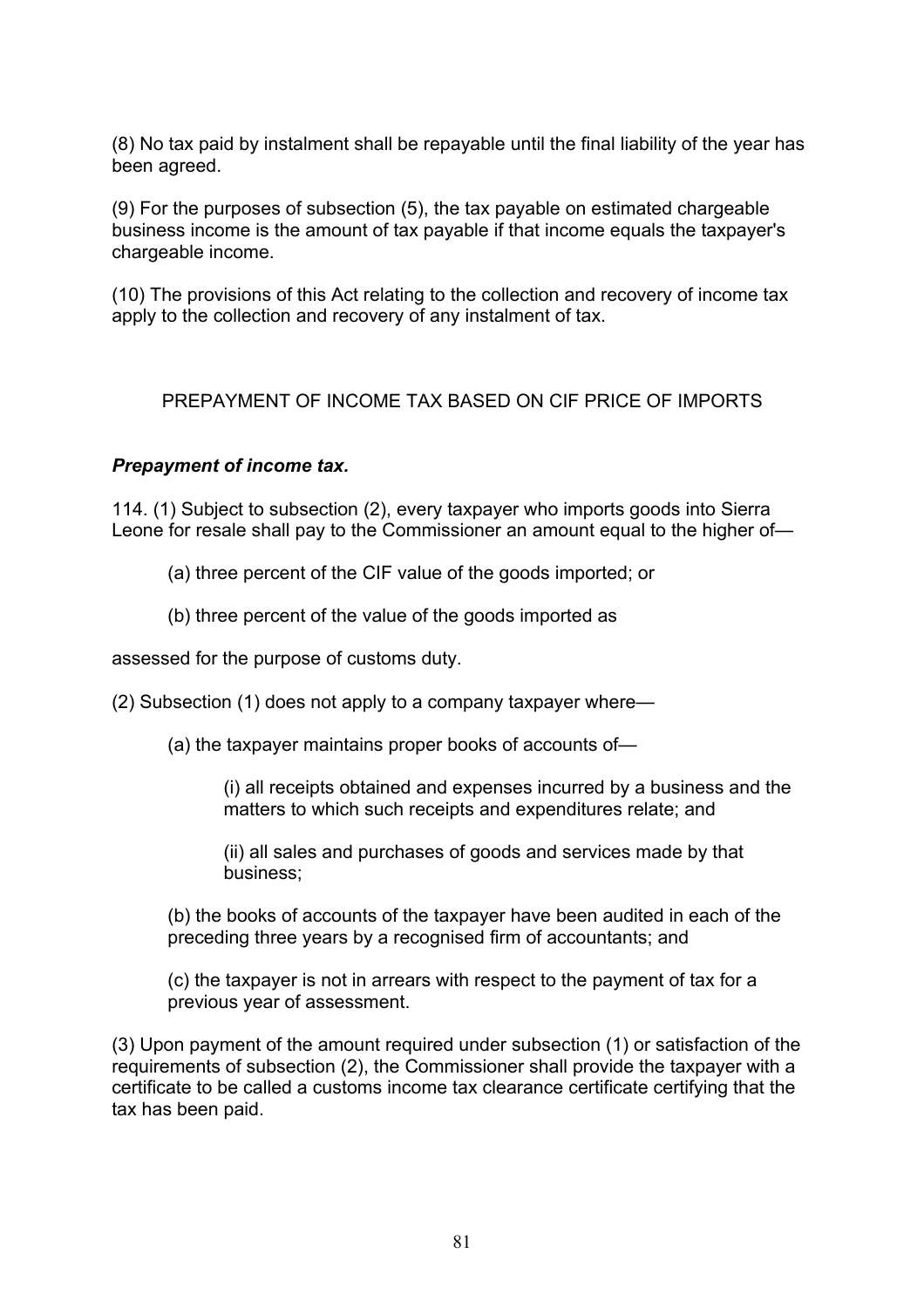(4) <sup>75</sup>The Commissioner-General shall not release any consignment of goods unless the consignee produces to the Commissioner-General,

(a) a customs income tax clearance certificate; and

(b) evidence that the consignee is not in arrears of any other tax collected by the National Revenue Authority which is applicable to the consignee.

(5) Any amount paid under this section shall be regarded as a payment of income tax in respect of the taxpayer's tax liability for the year of assessment in which the payment is made and any instalments of tax otherwise due for that year shall be reduced by the amount paid pursuant to this provision.

(6) <sup>76</sup>Notwithstanding the payment of the amount specified in subsection (1), the Commissioner-General may prevent the release of goods to the importer, where the importer is in arrears of other taxes collected by the National Revenue Authority which are applicable to him.

### REFUNDS OF TAX

### *Repayment of overpaid tax.*

115. (1) Where a taxpayer has for any year of assessment paid income tax by withholding instalments or otherwise in excess of the income tax liability assessed to the taxpayer in respect of that year, the excess way be applied—

(a) to pay the taxpayer's liability for other taxes collected by the Income Tax Department, if any; and

(b) if the taxpayer agrees, to pay the taxpayer's liability to make instalment payments during the year of assessment in which the notice of assessment is issued.

(2) Any excess tax not applied in the manner described in subsection (1) shall be refunded to the taxpayer.

(3) A claim for credit or refund under this section shall be made within the later of three years after—

(a) the date an which the Commissioner has served notice of the assessment; or

(b) the date on which the tax was paid.

<sup>&</sup>lt;sup>75</sup> Subsection (4) was repealed and replaced by s.  $8(c)(i)$  of the Finance Act 2008. Previously read:

*<sup>&</sup>quot;(4) The Comptroller of Customs shall not release any consignment of goods unless the consignee produces to the Comptroller a customs income tax clearance certificate"*

<sup>&</sup>lt;sup>76</sup> Subsection (6) was added by s.  $8(c)(ii)$  of the Finance Act 2008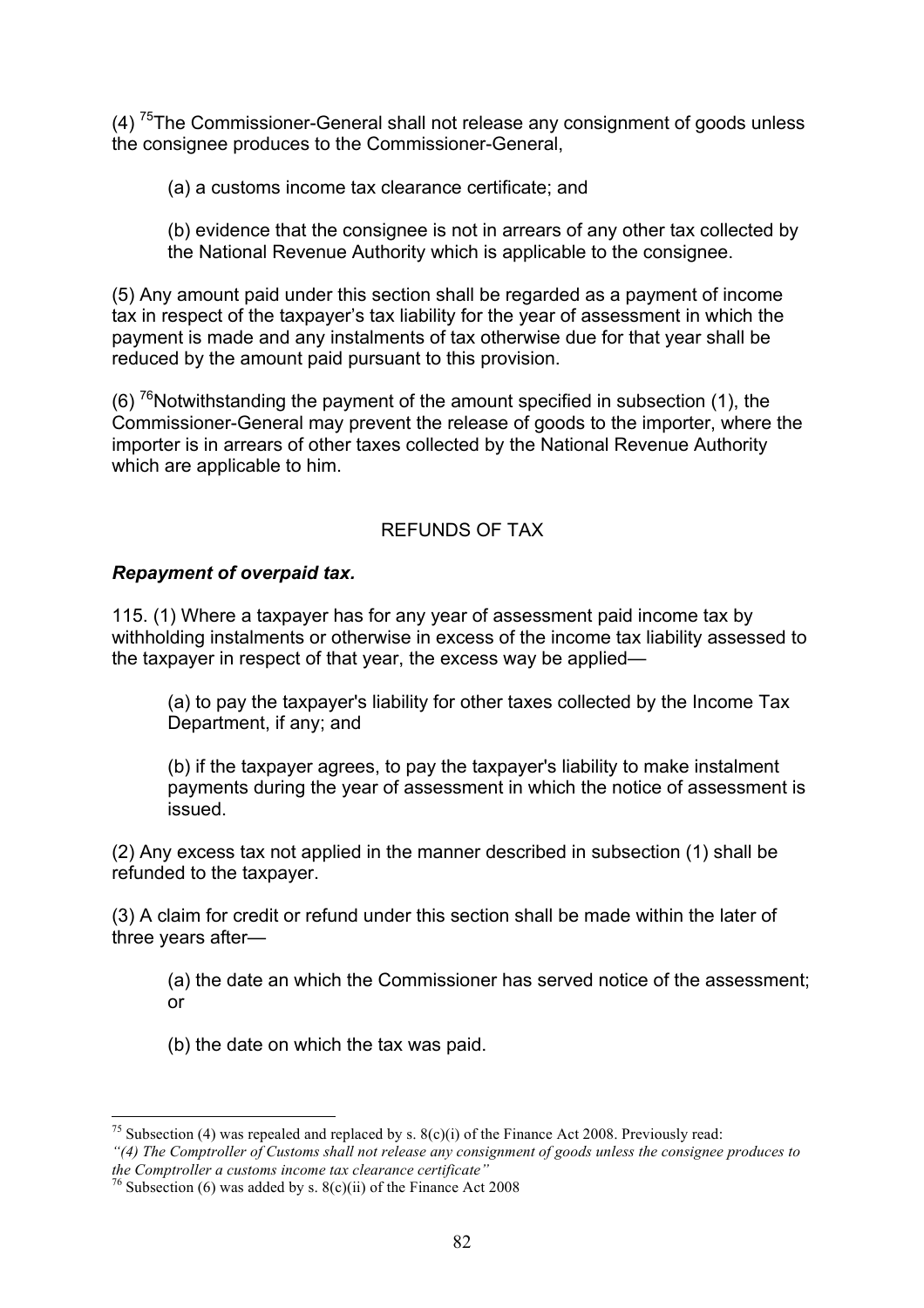# **PART XV - WITHHOLDING OF TAX AT SOURCE**

### WITHHOLDING OBLIGATIONS

#### *Withholding of tax by employers.*

116. (1) An employer shall withhold tax from employment income as instructed by the Commissioner—

(a) in the case of an employee who is resident or temporarily resident in Sierra Leone, at the rates prescribed in Part I of the First Schedule; or

(b) in the case of an employee who is not resident in Sierra Leone at the rate prescribed in Part II of the Second Schedule.

(2) The liability of an employer to withhold tax under subsection (1) is not abated or extinguished—

(a) because the employer has a right or is under an obligation to deduct and withhold any other amount from such payments; or

(b) because of any law providing that the amount of any such payment shall not be reduced or be subject to attachment.

#### *Payments to contractors***.**

# 117.  $^{77}(1)$  Where a person makes a payment referred to in

*(3) For the purposes of this section, payment to a contractor includes any charge or fee paid for the provision of management services, other than under an employment contract, and any payment for goods.* 

 <sup>77</sup> Section 117 was repealed and replaced by s. 20 of the Finance Act 2013. Previously read:

*<sup>&</sup>quot;117. (1) In this section, "contractor" means a person engaged—*

*<sup>(</sup>a) in the business of providing construction, transportation, management or any other service under a contract where the primary purpose of the contract is the performance of services whether or not goods are also provided under the contract; or* 

*<sup>(</sup>b) in the business of providing goods under a contract.* 

*<sup>(2)</sup> For the purposes of this section, any commission paid to a person in respect of services performed by that person is deemed to be a payment to a contractor by a person who has contracted with the contractor.* 

*<sup>(4)</sup> Subject to subsection (5), a person who contracts with a contractor for the provision of services to a business shall withhold tax on the gross amount of any payment to the contractor—*

*<sup>(</sup>a) in the case of a payment made to a contractor resident in Sierra Leone, at the rate prescribed in Part IV of the First Schedule; and* 

*<sup>(</sup>b) in the case of a payment made to a non-resident contractor, at the rate prescribed in Part II of the Second Schedule.* 

*<sup>(5)</sup> Subsection (4) does not apply to payments made by a person to a contractor during a month in which the person pays a total of Le 500,000 or less to the contractor.*

*<sup>(6)</sup> The tax otherwise payable by a contractor on income from which tax has been withheld under this section shall be reduced by the tax withheld under this section.*

*<sup>(7)</sup> Non-governmental organizations shall file annual withholding tax returns showing their full compliance with this section.*

Subsection (5) previously amended by substituting the amount "Le 500,000" for the amount "Le 50,000" by s. 2(b) of the Income Tax (Amendment) Act 2004.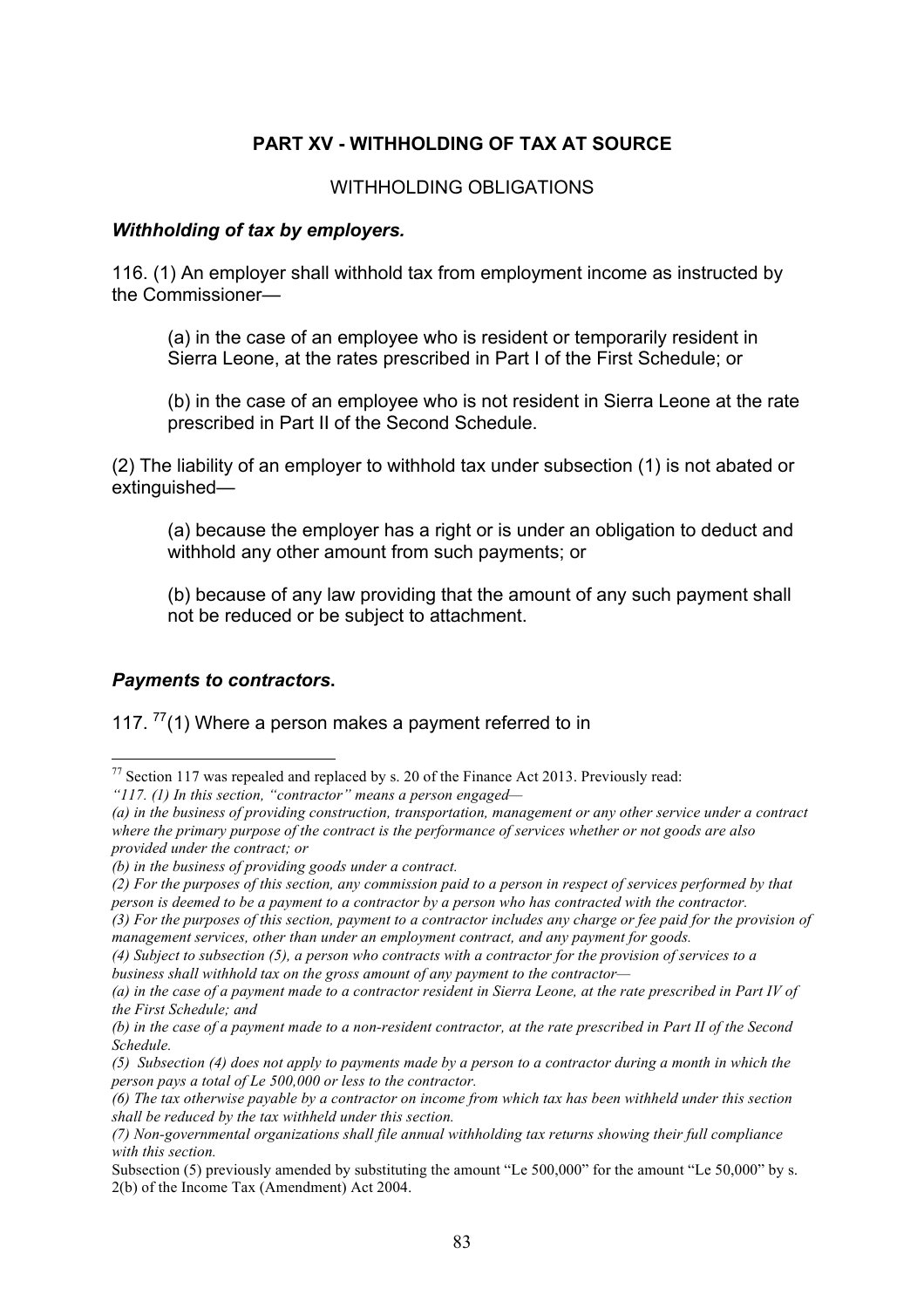subsection (2), the person shall withhold tax–

- (a) in the case of a payment to a resident of Sierra Leone, at the rate prescribed in Part IV of the First Schedule;
- (b) in the case of a payment to a nonresident, at the rate prescribed in Part II of the Second Schedule.
- (c)  $78$ Notwithstanding any law to the contrary, the obligation to withhold tax from payment to a contractor shall not be absolved or extinguished, because the service was rendered or other taxable event occurred outside Sierra Leone.

(2) The payments referred to in subsection (1) are –

- (a) service fees with a source in Sierra Leone irrespective of whether the recipients are resident or non-resident;
- (b) insurance premium with a source in Sierra Leone paid to a non-resident person;
- (c) other payments made under a contract including management fees and other remittances.

(3) The tax otherwise payable by a contractor on income from which tax has been withheld under this section shall be reduced by the tax withheld under this section.

(4) For the purpose of this section "service fee" means a payment to the extent to which, based on market values, it is reasonably attributable to services rendered by a business.

(5) Subsection (4) shall not apply to payments made by a person to a contractor during a month in which the person pays a total of Le 500,000 or less to the contractor.

(6) Subject to subsection (1) of section 130, all withholding agents shall submit monthly withholding tax returns including Pay As You Earn (PAYE) returns in the prescribed form showing details of the gross amount of payments and the related withholding taxes.

(7) A person who fails to file a Pay As You Earn (PAYE) and other withholding tax returns on the due date without the written approval of the Commissioner-General or an authorized official commits an offence and shall be liable to a fine not exceeding Le 1,000,000.00 or ten percent of the tax payable or whichever is the higher or upon conviction to imprisonment for a term not exceeding one year or to both such fine and imprisonment.

Subsection (7) previously added by s. 3(e) of the Finance Act 2009

 $78$  Paragraph (c) added by s. 5 of the Finance Act 2015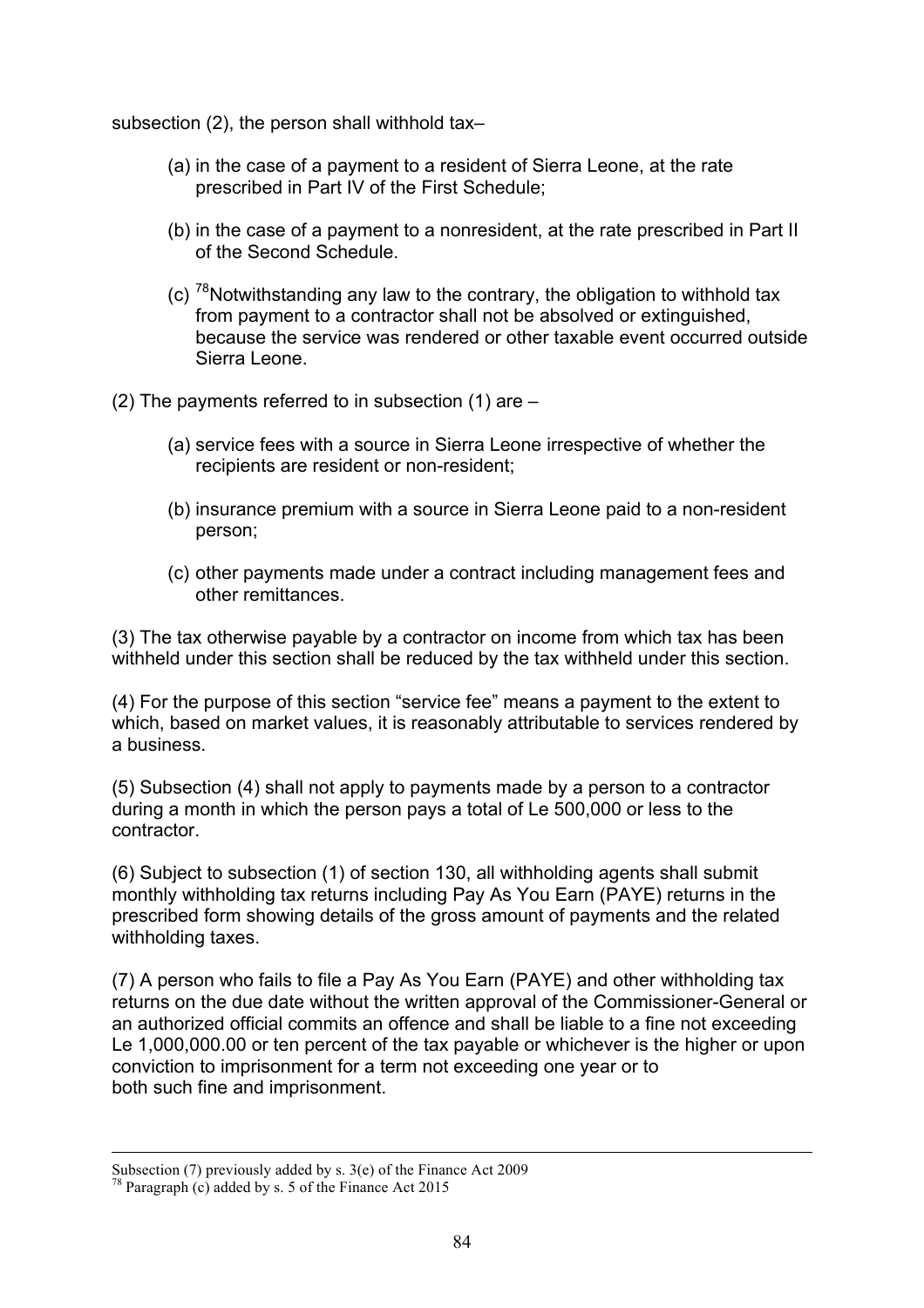## *Payments of dividends.*

118. (1) Subject to subsection (2) and the Sixth Schedule, a resident company that pays a dividend shall withhold tax on the gross amount of the payment—

(a) in the case of a payment made to a person resident in Sierra Leone, at the rate prescribed in part IV of the First Schedule, and

(b) in the case of a payment made to a non-resident person at the rate prescribed in Part II of the Second Schedule.

(2) Subsection (1) shall not apply to dividends paid—

- (a) to a resident company; or
- (b) to a complying retirement fund resident in Sierra Leone.

### *Payments of interest.*

119. (1) Subject to subsection (2) and the Sixth Schedule, a person resident in Sierra Leone who pays interest shall withhold tax on the gross amount of the payment—

(a) in the case of a payment made to a person resident in Sierra Leone, at the rate prescribed in Part IV of the First Schedule;

(b) in the case of a payment made to a non-resident person, at the raw prescribed in Part II of the Second Schedule; and

(c) in the case of a discount or premium referred to in section 55, at the time it is given or paid.

(2) This section shall not apply to—

(a) interest under paragraph (e) of section 24 if paid to a bank resident in Sierra Leone;

(b) interest paid on Government Development Stocks; and

(c) interest the payment of which the Commissioner certifies to be exempt from the requirements of this section.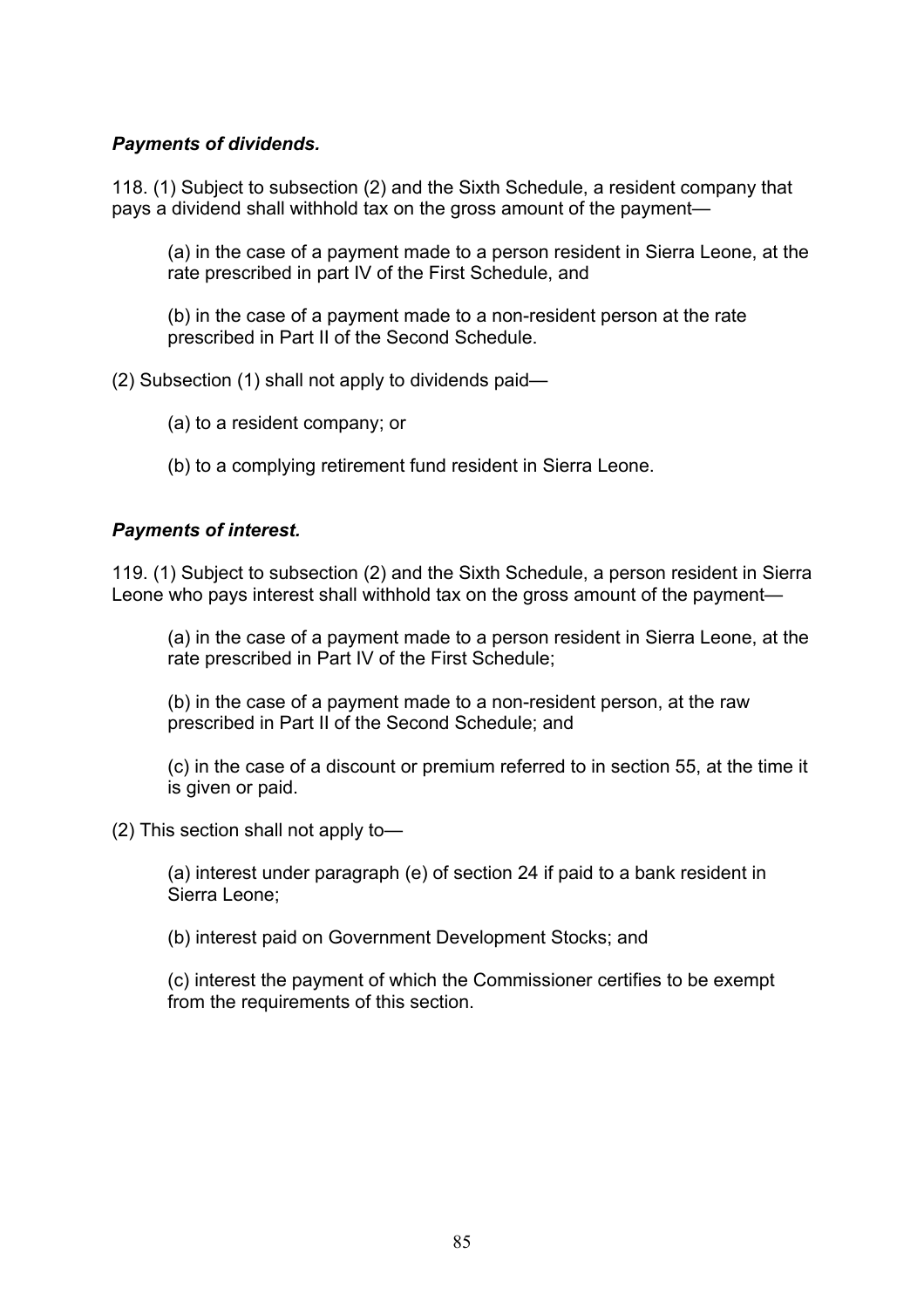# *Payments of royalties.* <sup>79</sup>

120 (1) Subject to subsection (2),  $(3)^{80}$ , a person resident in Sierra Leone who pays royalty shall withhold tax on the gross amount of the payment–

(a) in the case of a payment made to a person resident in Sierra Leone, at the rate prescribed in Part IV of the First Schedule<sup>81</sup>; and

(b) in the case of a payment made to a non-resident person, at the rate prescribed in Part II of the Second Schedule.

(c)  $^{82}$ in the case of a body corporate, a trust or an individual whose source of income is the holding and letting of properties, the amount withheld shall not be a final tax.

(2)  $83$ Subsection (1) shall not apply to royalties –

(a) in respect of a property owned by a person or organisation referred to in section 8 or 9;

(b) the payment of which the Commissioner-General certifies to be exempt from the requirements of this section.

(3) 84This section shall apply to rental income as follows:-

(a) the rate of tax on taxable rental income shall be 10% with the taxable rental income being arrived at by granting to the landlord-

(i)  $85$  non-taxable threshold of Le 3,600,000 in the aggregate; and

(ii) a tax deductible allowance of 20% of the gross rental income that is in excess of the non-taxable threshold.

(b) individual tenants shall withhold tax on rents payable to non-resident landlords but not on rents payable to resident landlords;

 $79$  The sub-title words "Payment of royalties" were substituted for the words "Payment of rents and royalties" by s. 2(a) of the Finance Act 2006<br><sup>80</sup> The words "and the Sixth Schedule" were deleted by s. 21(a) of the Finance Act 2013

 $81$  The words "the tax withheld on the rent payment shall be a final tax" (which had previously been added by s. 2(c) of the Income Tax (Amendment) Act 2004) were deleted from paragraph (a) by s. 2(a) of the Finance Act 2006. Previously read:

*<sup>&</sup>quot;(a) in the case of a payment made to a person resident in Sierra Leone, at the rate prescribed in Part IV of the First Schedule, and the tax withheld on the rent payment shall be a final tax;*<br><sup>82</sup> Paragraph (c) added by section 2(c) of the Income Tax (Amendment) Act 2004<br><sup>83</sup> Subsection (2) repealed and replaced by s. 2(a) of the

*<sup>&</sup>quot;(2) Subsection (1) shall not apply to rents or royalties—*

*<sup>(</sup>a) in respect of property owned by a person or organisation referred to in section 8 or 9;* 

*<sup>(</sup>b) where the monthly rental or its equivalent does not exceed Le 30,000; or* 

<sup>(</sup>c) the payment of which the Commissioner certifies to be exempt from the requirements of this section.<br>
<sup>84</sup> Subsection (3) was added by s. 2(a) of the Finance Act 2006<br>
<sup>85</sup> Sub-paragraph (i) was repealed and replaced b

*<sup>&</sup>quot;(i) non-taxable threshold of Le 1,500,000 in the aggregate;"*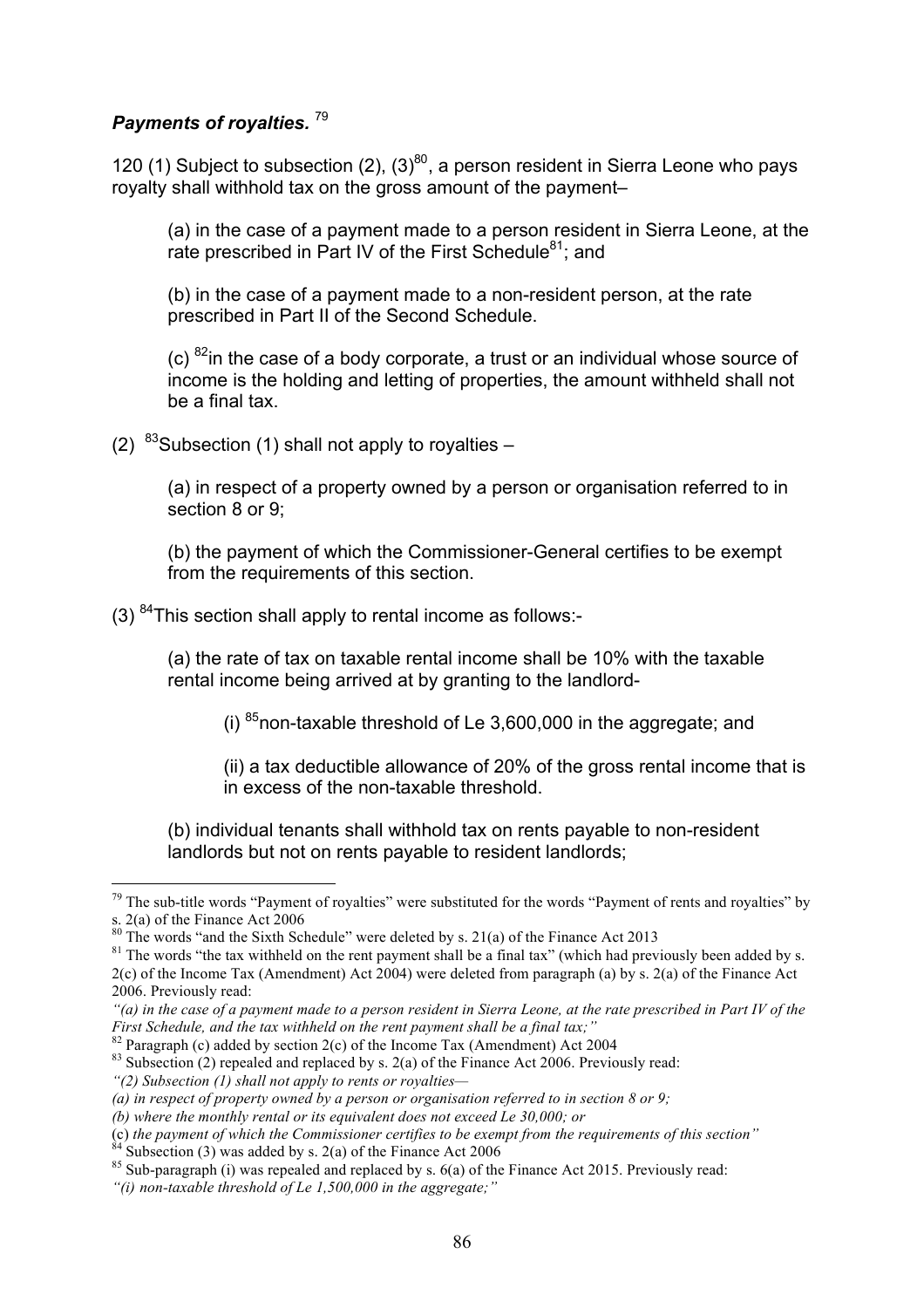(c)institutional tenants paying rent to either resident or non-resident landlords shall withhold tax on the rent payable;

(d)  $^{86}$ a landlord receiving rent above the non-taxable threshold shall submit a copy of the tenancy agreement to the National Revenue Authority not later than 90 days after concluding such agreement;

(e)  $87$  where rent is paid directly to an agent of the landlord, the tenant shall withhold the tax regardless of the residence status of the landlord.

(f) the due date for the payment of tax on rental income and the filing of the relevant returns shall be-

(i) the first day of each lease year (that is to say, the calendar day and month on which the lease or tenancy agreement came into force) with a grace period of 90 days;

(ii) in the case of a tenancy in respect of which there is no written agreement, the first day of January of each calendar year with a grace period of 90 days;

(g) any amount in respect of tax on rental income remaining unpaid beyond the grace period of 90 days shall attract interest at the rate of 35% per annum for as long as it remains unpaid;

(h) any profit accruing from a sub-lease or other sub-letting arrangement shall be taxed as if it were rental income.

 $(i)$ <sup>88</sup>The Commissioner-General may take or authorise an officer to take other enforcement measures, including sealing off the premises for which rental income tax remains unpaid beyond the grace period of 90 days.

#### *Payments of pensions and annuities***.**

121. (1) Subject to Subsection (2), a person resident in Sierra Leone who makes any payment by way of a pension or annuity, whether in a lump sum or by periodical payment, shall withhold tax on the gross amount of the payment—

 <sup>86</sup> Paragraph (d) was repealed and replaced by s. 6(b) of the Finance Act 2015. Previously read:

*<sup>&</sup>quot;(d) a landlord receiving rent above the non-taxable threshold shall provide details of the tenancy agreement to the National Revenue Authority not later than 90 days after the conclusion of the agreement, failing which he shall be liable to the prescribed penalty;"*

<sup>&</sup>lt;sup>87</sup> Paragraph (e) was added by s. 21(b) of the Finance Act 2013. The previous paragraphs (e) to (h) have been renamed as paragraphs (f) to (i)

<sup>88</sup> Paragraph (i) added as paragraph (h) but renamed as per previous footnote by s. 6(c) of the Finance Act 2015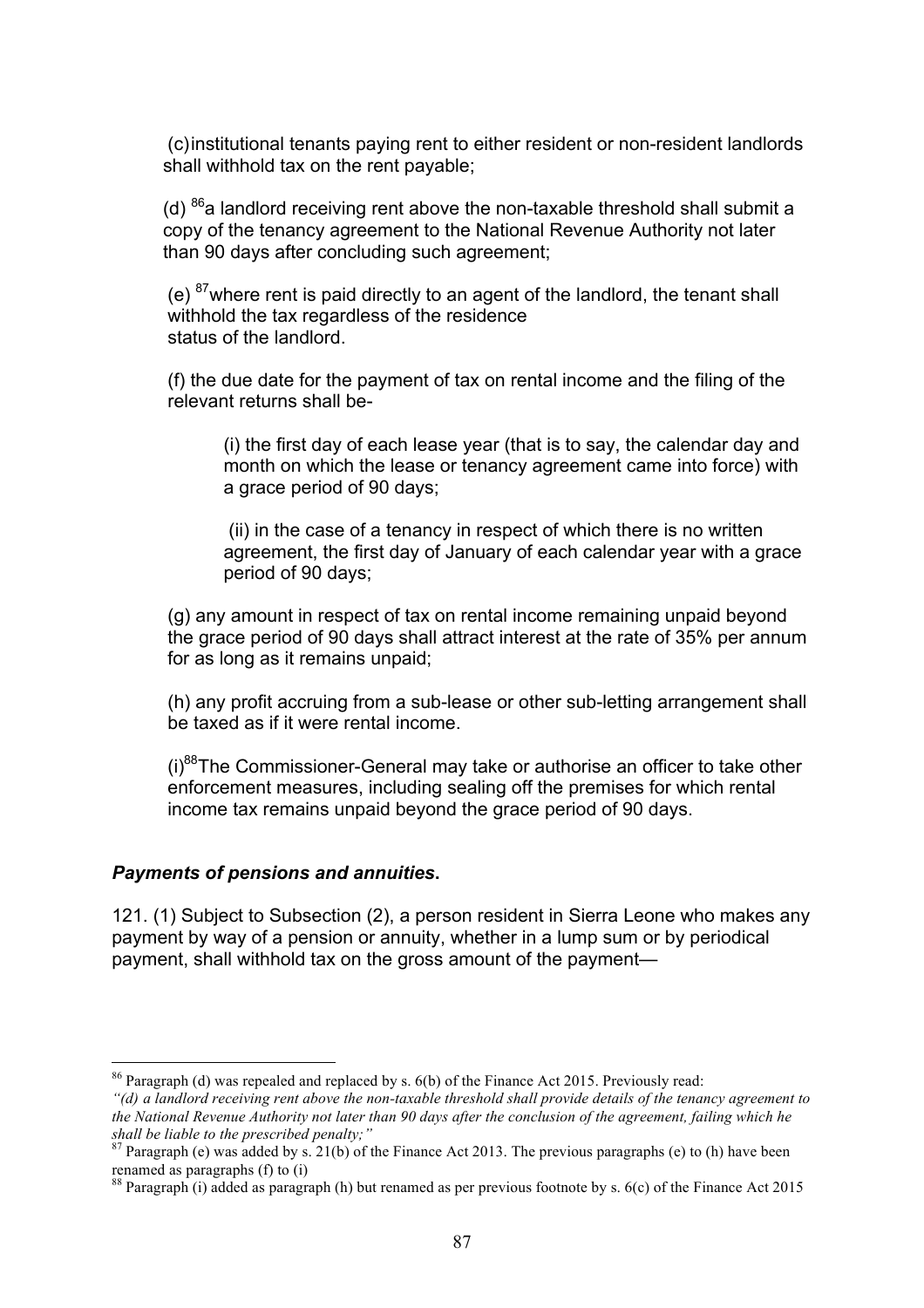(a) in the case of a payment to a person resident in Sierra Leone, at the rate prescribed in Part I of the First Schedule; or

(b) in the case of a payment to a non-resident person at the rate prescribed in Part II of the Second Schedule.

(2) Payments arising from contributions to which subsection (3) of section 38 applies shall be subject to withholding tax on the taxable element determined in accordance with paragraph 4 of the Ninth Schedule—

(a) in the case of a payment to a person resident in Sierra Leone at the rate prescribed in Part IV of the First Schedule; or

(b) in the case of a payment to a non-resident person at the rate prescribed in Part II of the Second Schedule for interest payments within section 119.

### *Natural resource payments.*

122. <sup>89</sup>(1) A person who makes any Sierra Leone source natural resource payment to a person not resident in Sierra Leone shall withhold tax at the rate specified in Part IV of the First Schedule and Part II of the Second Schedule.

(2) Where the payment is made to a person resident in Sierra Leone, tax shall be withheld at the rate specified in Part IV of the First Schedule.

### *Payments to non-resident beneficiaries of trusts.*

123. *(Repealed)*<sup>90</sup>

### *Purchase of real property.*

123A. *(Repealed)*<sup>91</sup>

<sup>&</sup>lt;sup>89</sup> Section 122 was repealed and replaced by s. 22 of the Finance Act 2013. Previously read:

*<sup>&</sup>quot;122. (1) Subject to the Sixth Schedule, a person who makes any Sierra Leone-source natural resource payment to a person not resident in Sierra Leone shall withhold tax at the rate specified in Part II of the Second Schedule.* 

*<sup>(2)</sup> Where the payment is made to a person resident in Sierra Leone, tax shall be withheld at the rate specified in Part IV of the First Schedule"*

 $90$  Section 123 repealed by s. 23 of the Finance Act 2013. Previously read:

*<sup>&</sup>quot;123. A person resident in Sierra Leone who distributes income of a trust to a non-resident beneficiary or applies income of a trust for the benefit of a non-resident beneficiary shall withhold tax at the rate prescribed m Part II of the Second Schedule"*

 $91$  Section 123A (as inserted by s. 3(d) of the Finance Act 2007) repealed by s.24 of the Finance Act 2013. Previously read:

*<sup>&</sup>quot;123A. The purchaser of real property shall withhold tax at the rate specified in Part IV of the First Schedule which is hereby amended by the insertion of the following at the end thereof:-*

*<sup>(</sup>i) under "Type of payment" insert "real property" and* 

*<sup>(</sup>ii) under "Rate" insert 10%"*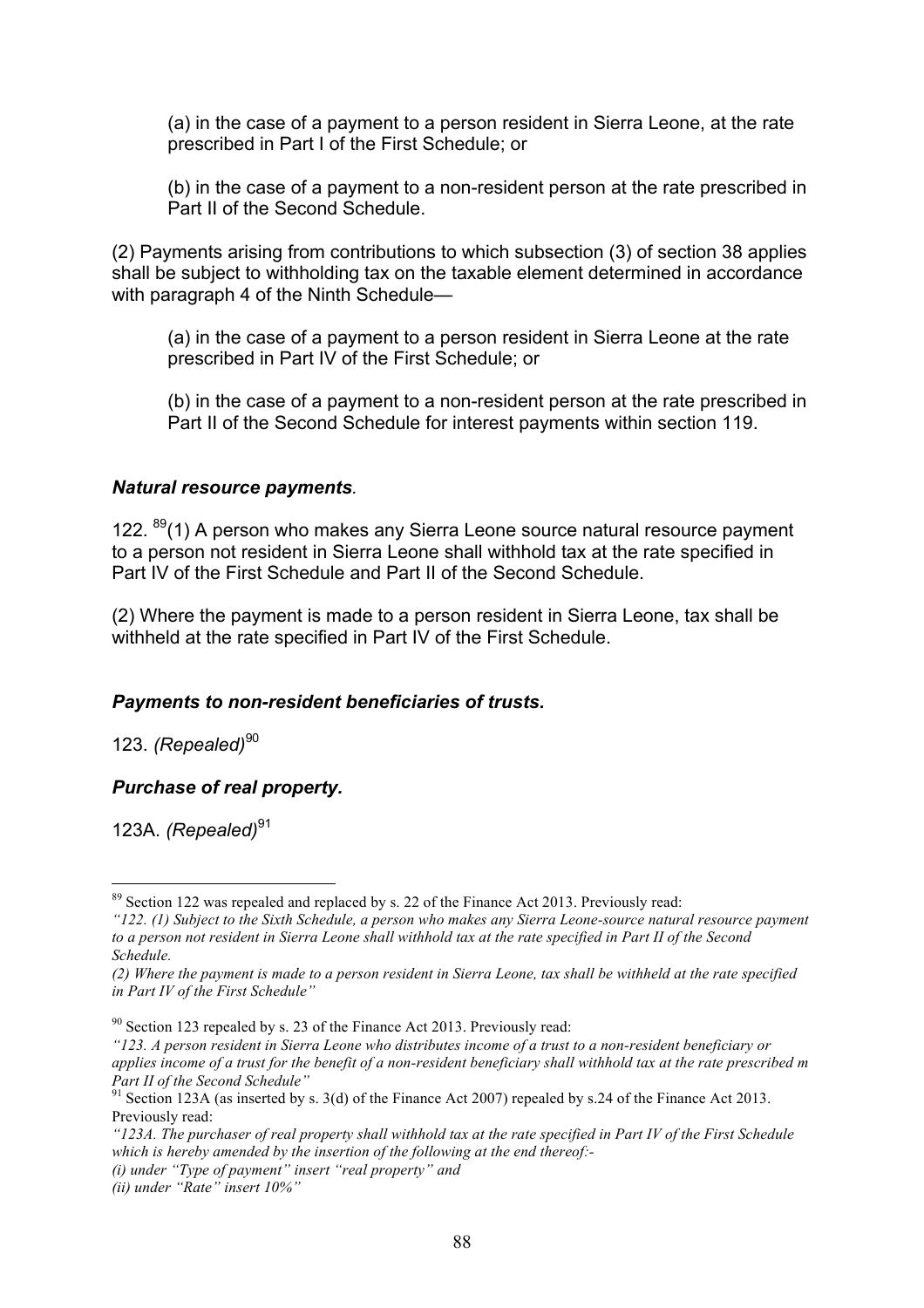# *Final withholding tax on dividend and interest payments to residents*

124. Where a resident taxpayer receives a dividend payment from which tax has been withheld under sections 118 and 119 the tax withheld is a final tax and—

(a) no further tax liability shall be imposed upon the taxpayer in respect of it;

(b) that income shall not be aggregated with other income of the taxpayer for the purpose of ascertaining chargeable income; and

(c) no refund of tax shall be made in respect of it.

#### *Final withholding tax on payments to non-residents.*

125. Where a payment is made to a non-resident taxpayer and tax is withheld under section 116, 118, 119. 120, 121, 122 or 123, that tax is a final tax and—

(a) no further tax liability shall be imposed upon the taxpayer, in respect of the income to which the tax relates;

(b) that income shall not be aggregated with other income of the taxpayer for the purpose of ascertaining chargeable income; and

(c) no refund of tax shall be made in respect of it.

### GENERAL PROVISIONS RELATING TO WITHHOLDING OF TAX AT SOURCE

#### *Definition of term.*

126. For the purposes of sections 127 to 132, "payee" means a person receiving or entitled to payments from which tax is required to be withheld by a withholding agent.

### *Tax withholding certificates***.**

127. (1) A withholding agent shall deliver to the payee a tax withholding certificate setting out the amount of payments made, the address of the taxpayer and any tax withheld during the year of assessment.

(2) A tax withholding certificate shall be delivered—

(a) in the case of an employee, within twenty eight days of the end of the year of assessment, or where an employee has ceased employment during the year of assessment, within seven days of the date on which employment ceased;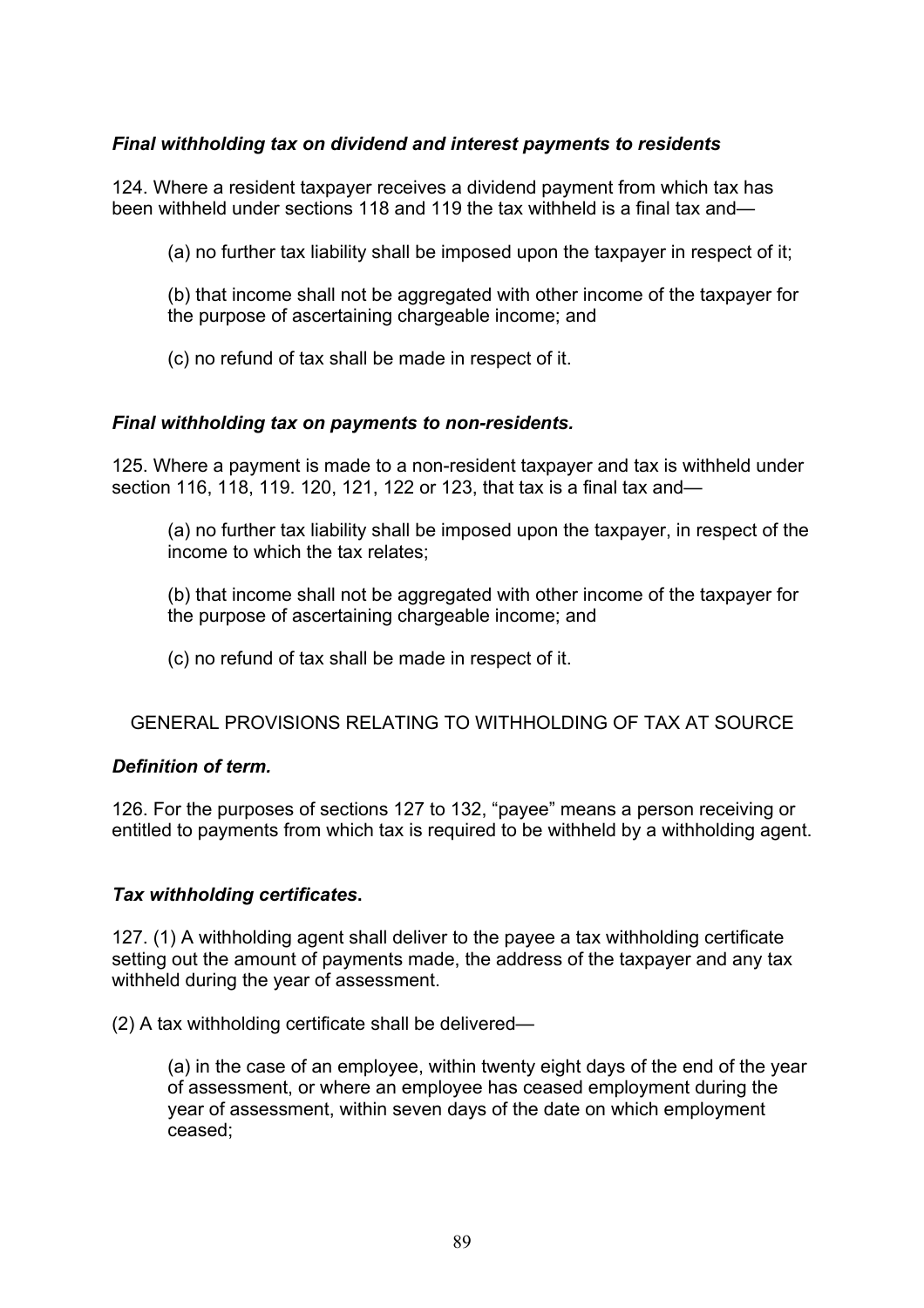(b) in the case of rent or interest payments, within twenty eight days of—

(i) the end of the year of assessment; or

(ii) where a debt obligation has been redeemed or lease terminated, the date on which the obligation was redeemed or lease terminated.

(3) A payee who is required to file a return of income shall attach to the return the tax withholding certificates which relate to the year of assessment for which the return is filed.

# *Record of payments and tax withheld***.**

128. (1) A withholding agent shall maintain and keep available for inspection by the Commissioner records showing in relation to each year of assessment—

- (a) payments made to each payee; and
- (b) tax withheld from those payments.

(2) A withholding agent shall, within twenty eight days after the end of the year of assessment or such further time as the Commissioner may allow, file with the Commissioner a statement in the prescribed form specifying—

- (a) the name and address of each payee;
- (b) the amounts paid or payable to each payee;
- (c) the amounts of any tax withheld; and
- (d) any other information that the Commissioner may require.

(3) The statement shall be signed by the withholding agent or, if he is legally incapacitated, by his legal representative and shall contain a representation that the statement is true and correct.

(4) <sup>92</sup> Without prejudice to section 129, where a withholding agent  $-$ 

(a) fails to withhold tax under subsection (1) of that section; or

(b) fails to pay to the Commissioner-General any tax that has been withheld; or

(c) fails to file to the Commissioner-General the statement required by subsection (2); and

(d) has filed the statement required by subsection (2) but the Commissioner-

 $92$  Subsection (4) added by s. 3(e) of the Finance Act 2007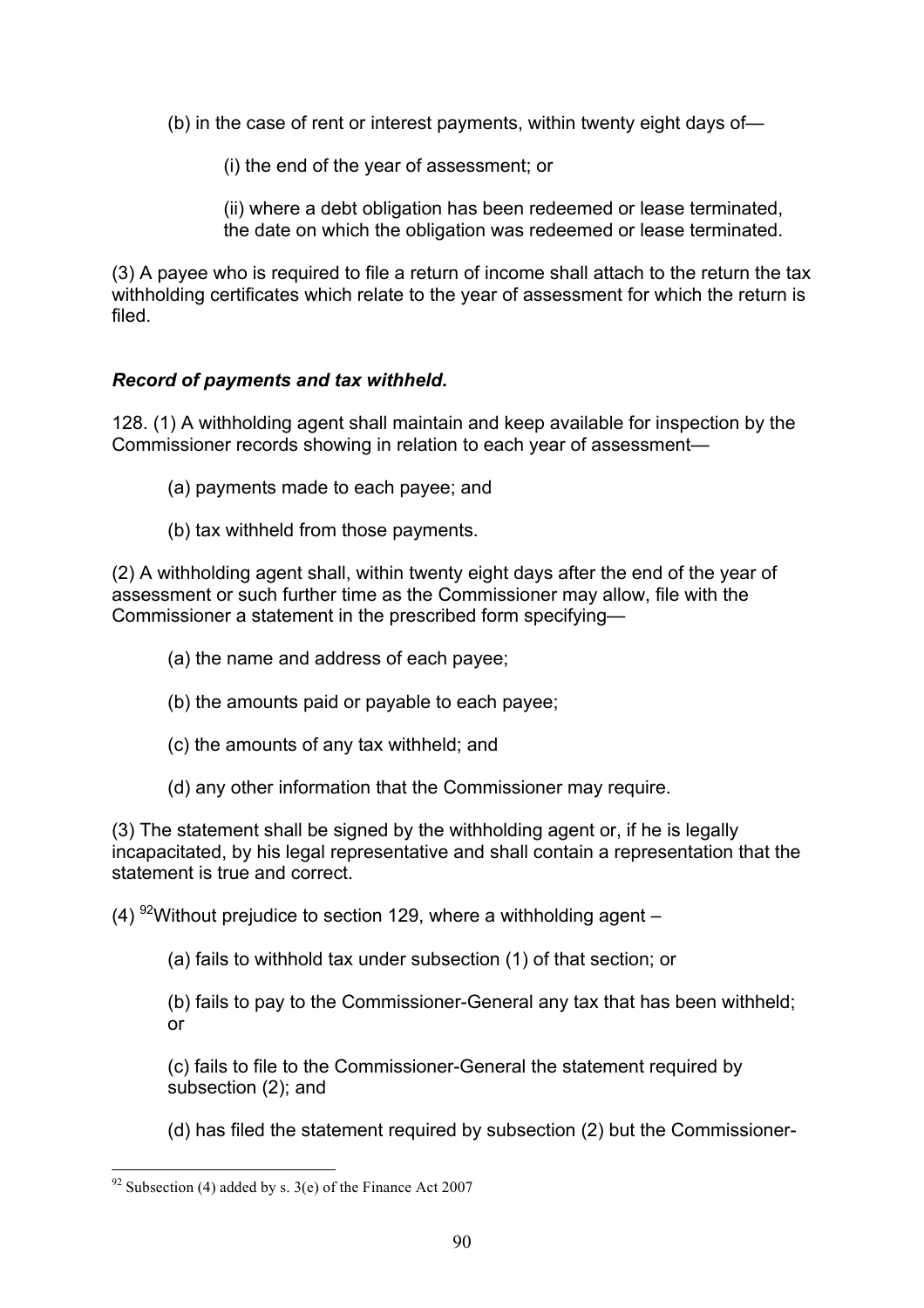General is of the opinion that the information provided in that statement does not correctly disclose the amount of tax that should have been withheld, the Commissioner-General may, according to the best of his judgment, determine the amount of tax payable and may then make an assessment accordingly.

 $(5)$  <sup>93</sup>The provisions of Part XVII relating to objections and appeals shall apply to any determination or assessment made under subsection (4).

### *Failure to withhold tax.*

129. (1) Subject to subsection (2), a withholding agent who fails to withhold tax as required by this Act shall be personally liable to pay to the Commissioner the amount of tax which has not been so withheld, but the withholding agent shall be entitled to recover that amount from the payee.

(2) The provisions of this Act relating to the collection and recovery of tax apply to the liability imposed by subsection (1).

(3) An employer shall not be entitled to recover from the employee tax which he should have withheld, but the Commissioner may proceed against the employee for the amount of the tax and any penalty which remain due from the employer by virtue of the liability imposed by subsection (1).

 $(4)$  <sup>94</sup>Without prejudice to any action available to the National Revenue Authority to recover the tax due from the payer or payee, where a person has failed to deduct withholding tax from any payment from which tax should have been withheld, such payment shall not be allowed as an expense for the purpose of ascertaining the income of that person.

### *Payment of tax withheld.*

130. (1) Any tax that has been withheld or should have been withheld by a withholding agent shall be paid by such agent to the Commissioner within fifteen days of the end of the month in which it was or should have been withheld.

(2) The provisions of this Act relating to the collection and recovery of tax apply to any amount required to be paid under subsection (1).

 $(3)$  <sup>95</sup>Where a withholding agent–

- (a) fails to file the statement required by section 128;
- (b) fails to withhold tax as required by this Act;
- (c) fails to pay to the Commissioner-General any tax that has been withheld; or

<sup>&</sup>lt;sup>93</sup> Subsection (5) added by s. 3(e) of the Finance Act 2007<br><sup>94</sup> Subsection (4) added by s. 2(b) of the Finance Act 2006<br><sup>95</sup> Subsection (3) added by s. 25 of the Finance Act 2013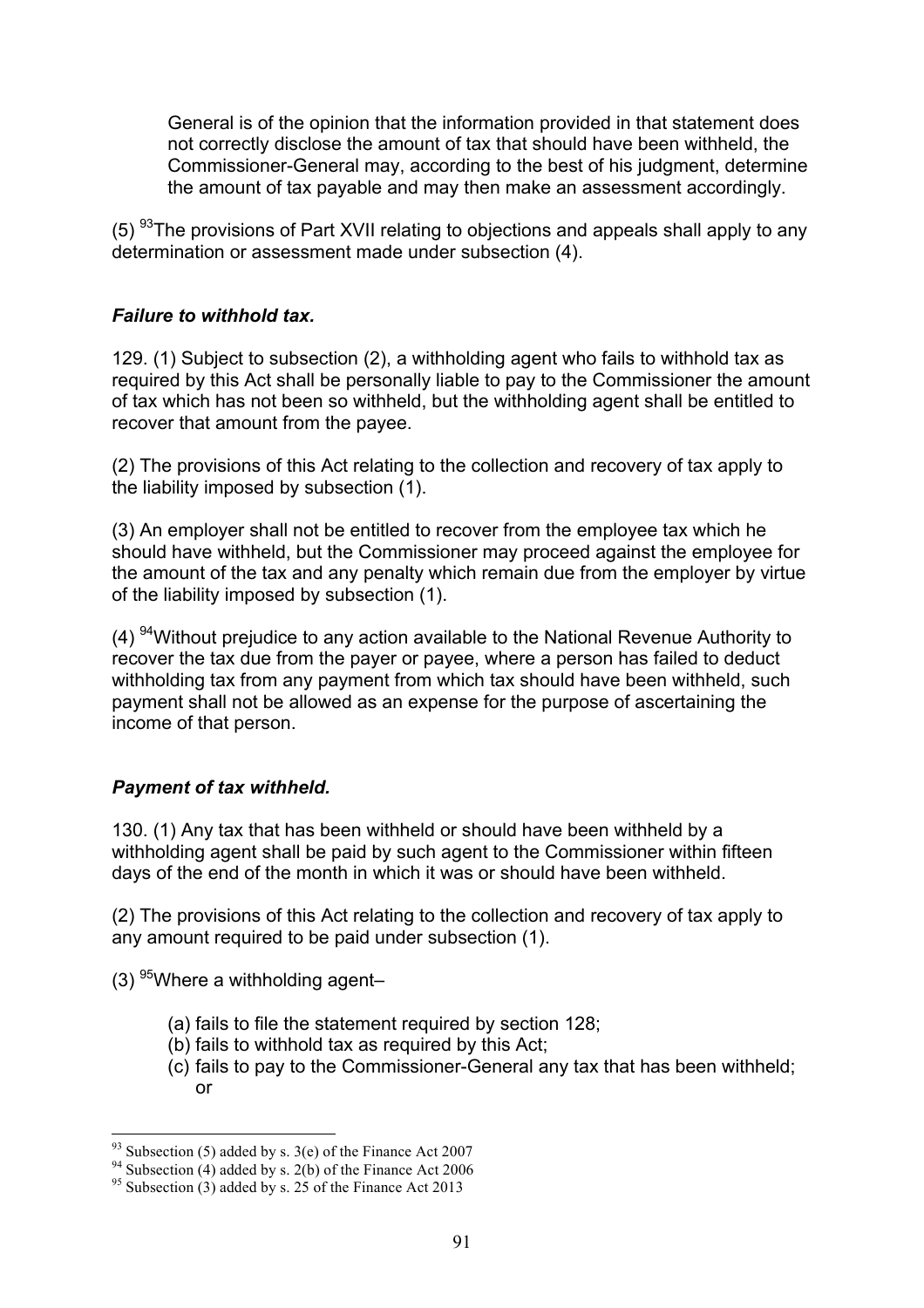(d) has filed the statement required by section 128 and the Commissioner-General is of the opinion that the information provided in the statement does not correctly disclose the amount of the tax that should have been withheld, the Commissioner-General may, according to his best judgment, determine the amount of the tax payable and may make an assessment accordingly.

 $(4)$ <sup>96</sup>A withholding agent may file with the Commissioner-General an objection to any assessment made by the Commissioner-General under subsection (3) and Part XVII relating to objections and appeals shall, with the necessary modifications, apply to the

determination of the objection filed.

### *Commissioner-General may reassess tax withheld*

130A 97

# *Priority of tax withheld.*

131. (1) Tax withheld by a withholding agent—

(a) is held in trust for the Republic of Sierra Leone; and

(b) is not subject to attachment in respect of a debt or liability of the withholding agent,

and in the event of any liquidation, assignment or bankruptcy of the withholding agent, any amount withheld under this Act does not form part of the estate in liquidation, assignment or bankruptcy and shall be paid in full to the Commissioner before any distribution of property is made.

(2) Every sum which a withholding agent is required under this Part to withhold from a payment is—

(a) a first charge on that payment; and

(b) withheld prior to any other deduction which the withholding agent may be required to make by virtue of any other law or of an order of a court.

<sup>&</sup>lt;sup>96</sup> Subsection (4) added by s. 25 of the Finance Act 2013<br><sup>97</sup> Refer to Section 30A and its footnote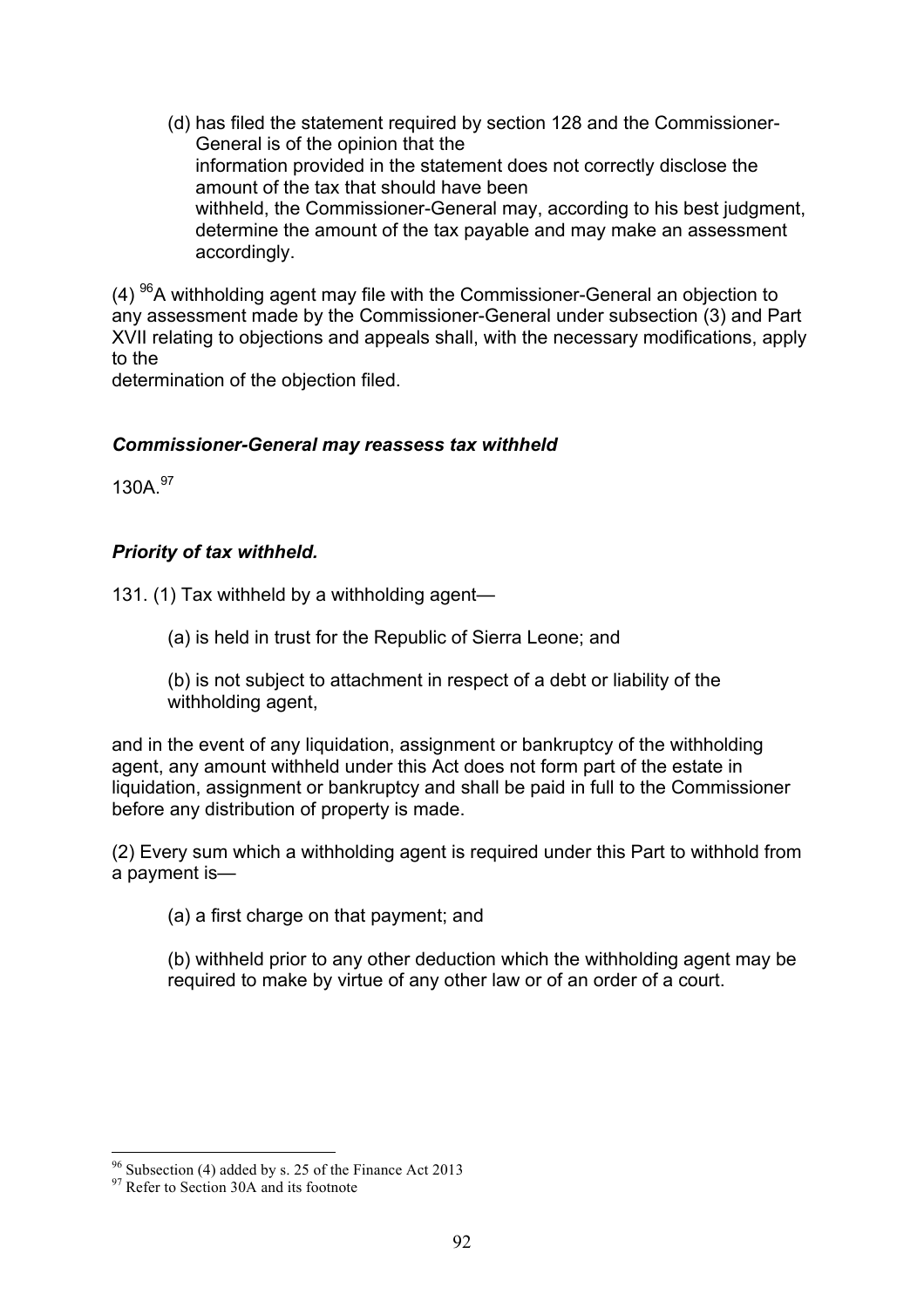# *Adjustment on assessment and withholder's indemnity*

132. (1) Tax withheld under this Act shall be treated as received by the payee at the time it was withheld and the income and liability of the payee shall be calculated accordingly.

(2) A person who has withheld tax under this Act and remitted the withheld amount to the Commissioner shall be treated as having paid the withheld amount to the person deriving income from which tax has been withheld, for the purposes of any claim by that person for payment of the withheld amount.

(3) Tax withheld from a payment as required by this Act shall be deemed to have been paid by the person to whom the payment is due.

(4) Except in the case of a tax that is a final tax by virtue of section 124 or section 125, where tax withheld under this Act exceeds the income tax liability assessed on the taxpayer to whom the payment is due, the excess may be applied in reduction of any other tax due from the taxpayer and any further excess shall be refunded to the taxpayer.

# **PART XVI - RECORDS AND INVESTIGATION POWERS**<sup>98</sup>

# *Accounts and records.*

133. (1) Unless otherwise authorised by the Commissioner, a taxpayer shall maintain in the English language and in Sierra Leone such records as may be necessary for the accurate determination of the tax payable by the taxpayer.

(2) The Commissioner may disallow a claim for a deduction if the taxpayer is unable, without reasonable excuse, to produce a receipt or other record of the transaction or to produce evidence relating to the circumstances giving rise to the claim.

(3) The record or evidence referred to in subsection (1) or (2) shall be retained by the taxpayer for the greater of six years or as long as it remains material to an audit commenced within that period.

# *Access to books, records and computers.*

134. (1) Subject to subsection (2), the Commissioner or any officer authorised by the Commissioner in writing for that purpose—

(a) shall have at all times and without any prior notice full and free access to any premises, other than a dwelling house, place, book, record or computer;

 <sup>98</sup> The heading words "PART XVI" were substituted for "PART VI" by s. 1(f) of the Finance Act 2007*.*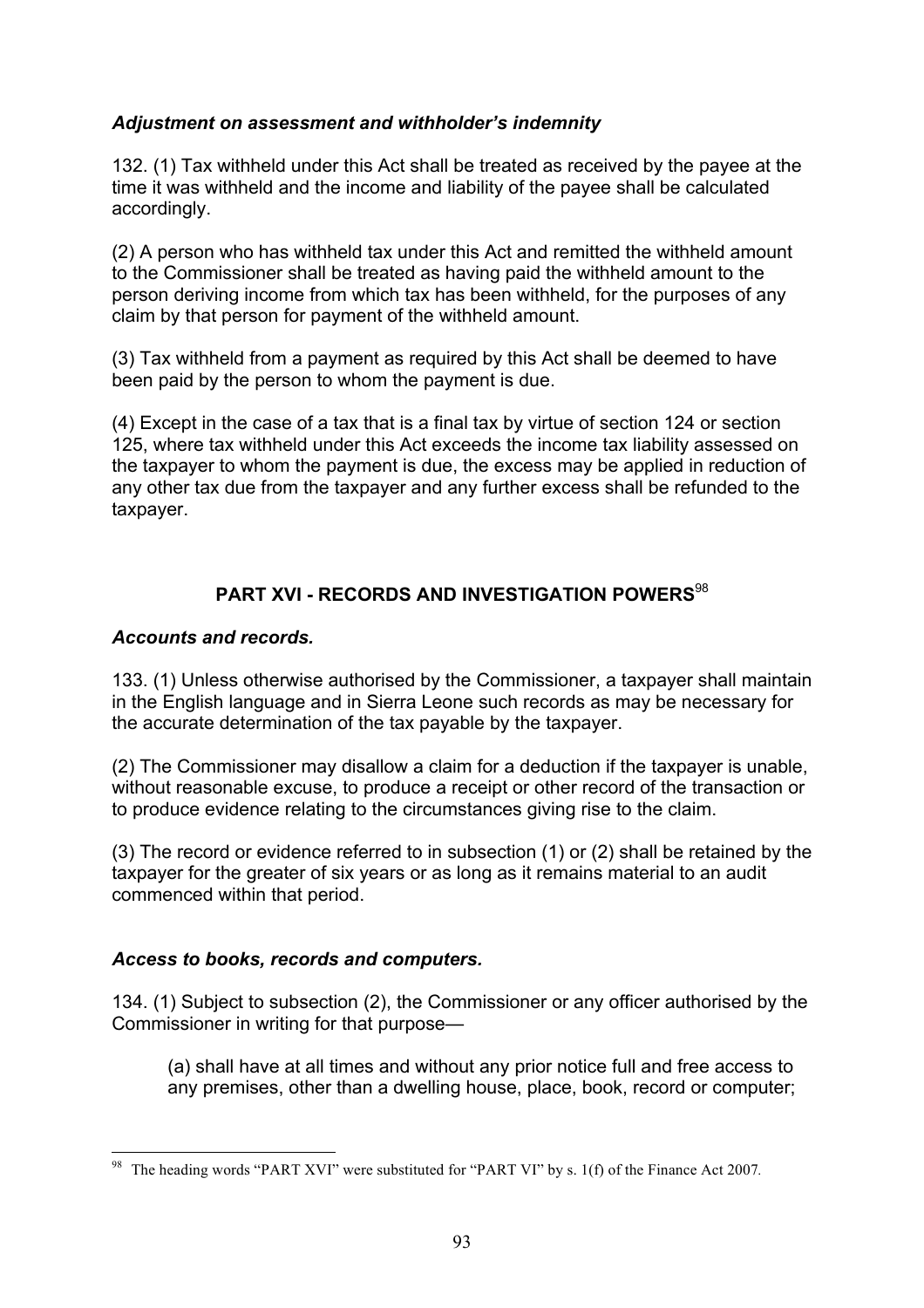(b) may make an extract or copy from any book, record or computer-stored information to which access is obtained under paragraph (a);

(c) may seize any book or record that, in the opinion of the Commissioner or an officer authorised by him, affords evidence which may be material in determining the liability of any person to tax or a penalty under this Act;

(d) may retain any book or record seized under paragraph (c) for as long as it may be required for determining a person's liability or for any proceeding under this Act; and

(e) may, where a hard copy or computer disk of information stored on a computer is not provided, seize and retain the computer for as long as is necessary to copy the information required.

(2) The powers authorised by subsection (1) may be exercised only during ordinary business hours unless the Commissioner determines that the collection of tax is in jeopardy and that their exercise outside ordinary business hours is necessary to protect the collection of the tax.

(3) An officer who attempts to exercise a power under subsection (1) on behalf of the Commissioner shall not be entitled to enter or remain on any premises or place if, upon being requested by the occupier of the premises or place, he does not produce an authorisation in writing from the Commissioner to the effect that he is authorised to exercise that power under this section.

(4) The owner, manager or any other person on the premises or place entered or proposed to be- entered under this section shall provide all reasonable facilities and assistance for the effective exercise of power under this section.

(5) A person whose books, records or computer have been removed and retained under subsection (1) may examine them and make copies or extracts from them during regular office hours under such supervision as the Commissioner may determine.

(6)  $99$ The Commissioner-General or any person authorised by him may, in the performance of any duties require and receive from any person as he may think necessary, all information that is pertinent to the establishment of a tax liability and may conduct investigations for the purpose of gathering evidence of a possible criminal offence.

### *Notice to obtain information or evidence.*

135. (1) In this section, "authorised purpose" means—

 <sup>99</sup> Subsection (6) added by s. 26 of the Finance Act 2013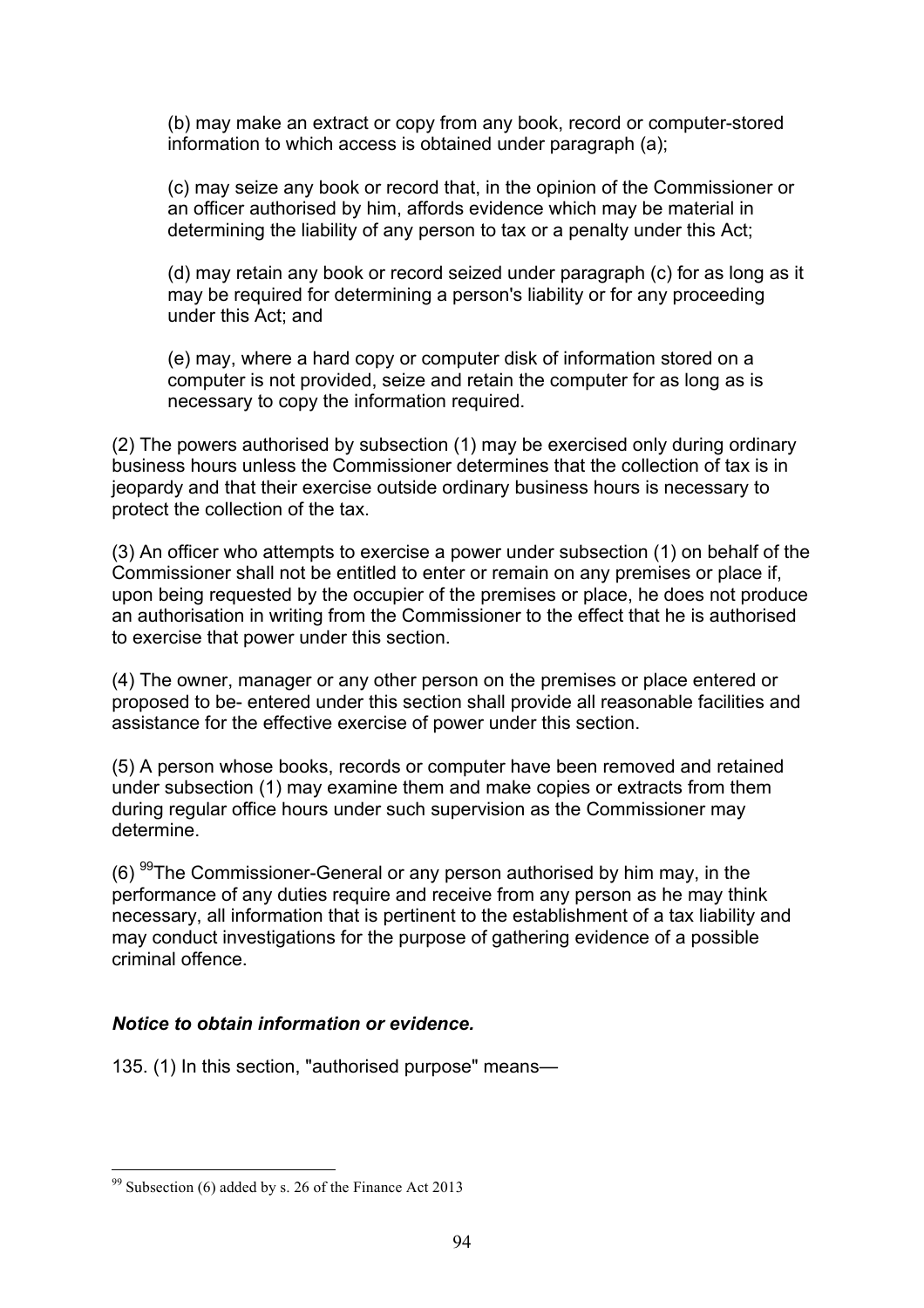(a) the collection of information for the purpose of determining the liability of any specific person for a tax; or

(b) the collection of information required for the collection of tax from a specific person:

(c)  $100$  the collection of information for the purposes of criminal prosecution.

Provided that this section shall not apply to any person unless the Commissioner has reasonable grounds to believe that that person possesses the information required.

 $(2)$  <sup>101</sup>In respect of an authorized purpose, the Commissioner-General may by notice in writing require a person, whether a tax

payer or not, to furnish information required by the notice within one month or such other extended time not exceeding three months as the Commissioner-General may determine.

(3) In respect of an authorised purpose, the Commissioner may, by notice in writing, require a person, whether a taxpayer or not, to attend at the time and place designated in the notice for the purpose of being examined on oath before the Commissioner or any officer authorised by the Commissioner for that purpose concerning the income tax liability of that person or any other person, and for that purpose require such person to produce any book, record or computer-stored information in the control of that person.

(4) Where the notice requires the production of documents or other records, it is sufficient if such documents or other records are described with reasonable certainty.

# *Books and records not in the English language.*

136. Where any book or record referred to in section 133, 134 or 135 is not in the English language, the Commissioner may by notice in writing require the person keeping the book or record to provide, at the taxpayer's expense, a translation into the English language by a translator approved by the Commissioner for that purpose.

<sup>&</sup>lt;sup>100</sup> Paragraph (c) inserted by s. 27(a) of the Finance Act 2013<br><sup>101</sup> Subsection (2) repealed and replaced by s. 27(b) of the Finance Act 2013. Previously read:

*<sup>&</sup>quot;(2) In respect of an authorised purpose, the Commissioner may, by notice in writing, require a person, whether a taxpayer or not, to furnish such information as may be required by the notice"*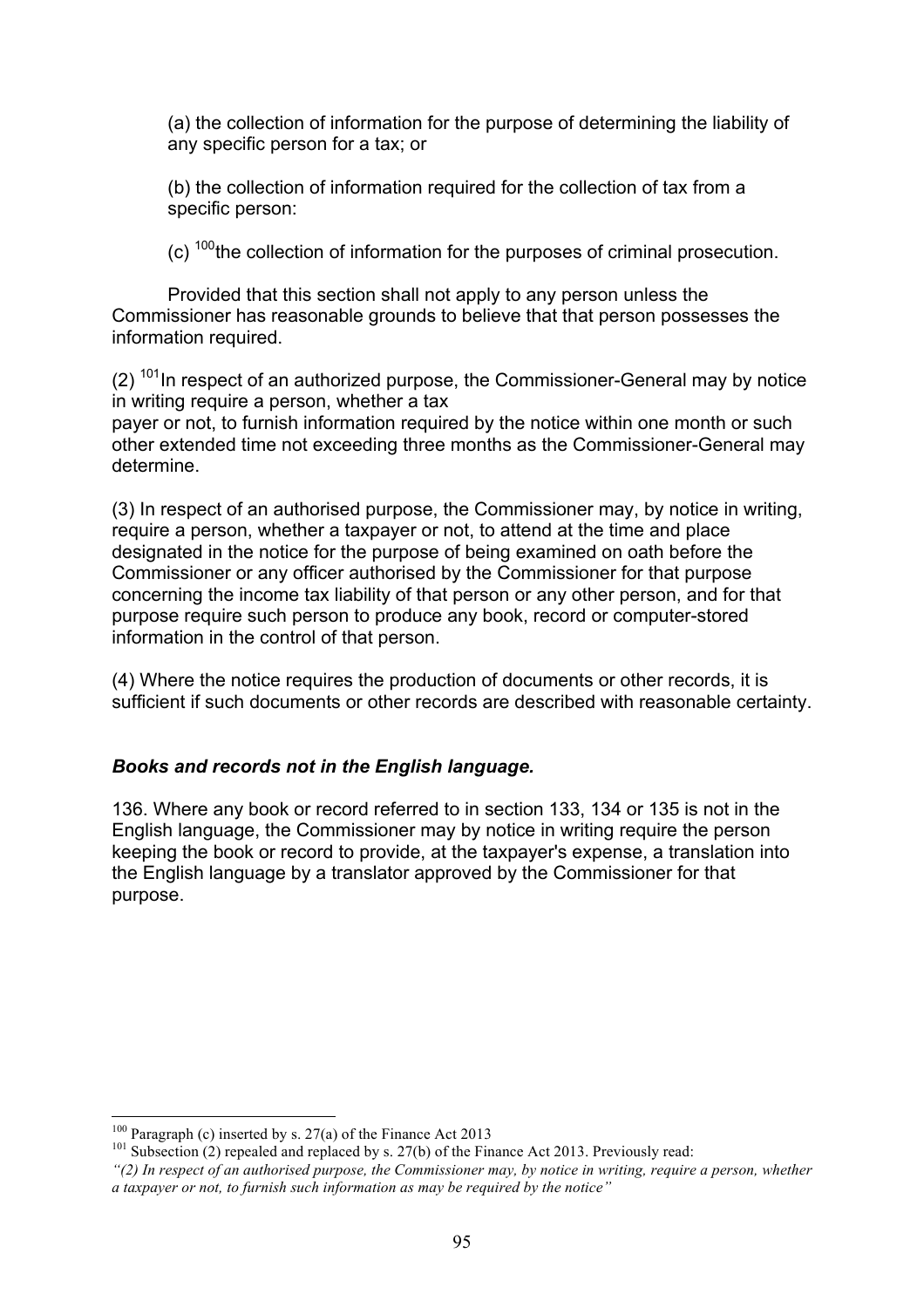# **PART XVII - OBJECTIONS AND APPEALS**

### **OBJECTIONS**

#### *Objection to assessment***.**

137. (1) A taxpayer who is dissatisfied with an assessment may file an objection to the assessment with the Commissioner within thirty days of service of the notice of assessment.

(2) The objection shall be in writing and shall specify the grounds upon which it is made, the facts, any point of law at issue and the amount which the taxpayer believes should be assessed on him.

(3) In considering the objection, the Commissioner may require to be produced any books and records and examine any person in accordance with sections 134 and 135.

(4) The Commissioner may allow the objection in whole or in part and amend the assessment accordingly or disallow the objection, and the Commissioner's decision shall hereinafter be referred to as an "objection decision".

(5) The Commissioner shall serve the taxpayer with a copy of the objection decision.

(6)  $102$ Where an objection decision has not been made by the Commissioner-General within ninety days after the taxpayer has filed the objection with the Commissioner-General, the taxpayer may, by notice in writing to the Commissioner-General, elect to treat the Commissioner-General as having made decision to allow the objection.

 $(6A)$ <sup>103</sup>Where a taxpayer has filed an objection and the Commissioner-General has made an objection decision to allow the objection, the Commissioner-General shall amend such assessment in accordance with the objection decision made.

(7) A taxpayer who fails to file an objection within the period specified in subsection (1) may—

(a) on payment of the fee specified in paragraph 11 of the Ninth Schedule; and

(b) on production of an affidavit specifying the reasons for the delay,

file with the Commissioner a late objection to an assessment not later than one year after the end of end of the year of assessment or three months after the notice of assessment, if later.

 $102$  Subsection (6) repealed and replaced by s. 3(h) of the Finance Act 2009. Previously read:

*<sup>&</sup>quot;(6) If the Commissioner has not made an objection decision within ninety days of the objection being filed, the taxpayer may give notice in writing to the Commissioner that from the date of the notice he will proceed under subsection (9) as if the Commissioner had disallowed the objection"* <sup>103</sup> Subsection (6A) added by s. 3(h) of the Finance Act 2009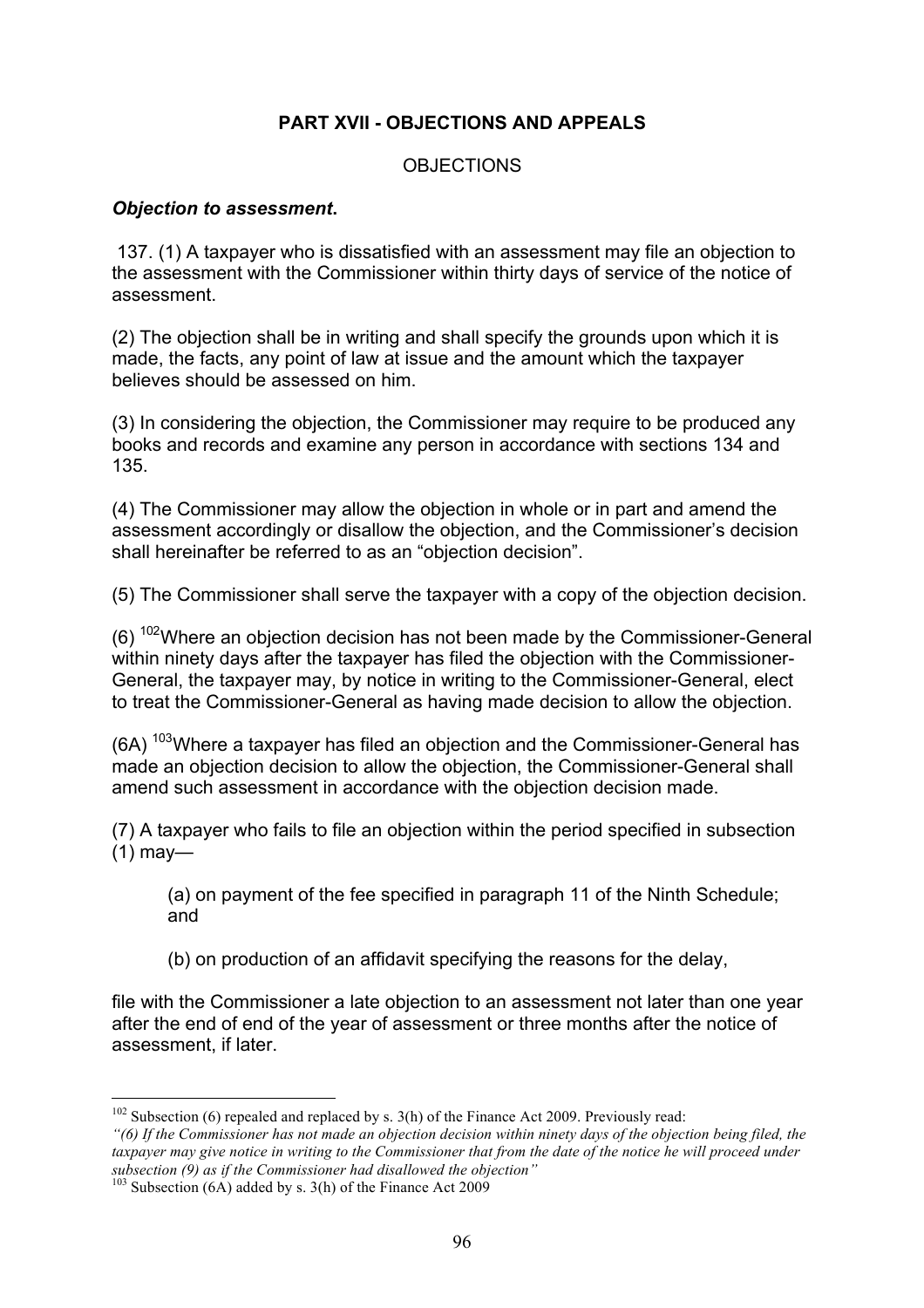(8) The Commissioner shall either treat a late objection for all purposes of this Act as if it were made within subsection (1) or issue to the taxpayer his refusal of the late objection.

(9) A taxpayer may, within thirty days of being served with a notice of refusal, file with the Board established under subsection (1) of section 138, a notice of appeal against the refusal and shall serve a copy of such notice on the Commissioner.

# INCOME TAX BOARD OF APPELLATE COMMISSIONERS

# *Board of Appellate Commissioners.*

138. (1) There is hereby established a body to be known as the Income Tax Board of Appellate Commissioners (hereinafter referred to as "the Board").

(2) The Board shall consist of not more than ten persons none of whom is a public officer, but at least one of whom shall be a legal practitioner.

(3) Members of the Board shall be appointed by the President and shall hold office for a term of three years and shall be eligible for re-appointment.

(4) Any appointment under subsection (3) shall be published by Government Notice.

(5) Members of the Board shall receive such remuneration as Parliament may determine.

(6) The Board shall appoint one of its members who is a legal practitioner to be its chairman.

(7) No action, suit, prosecution or any other proceeding may be brought or instituted personally against a person who is or was a member of the Board in respect of any act done or omitted to be done in good faith in the discharge of any function under this Act.

(8) A member of the Board who has a material, pecuniary or other interest which may be in conflict with the proper performance of the member's functions shall disclose that interest and shall not take part in any hearing of the Board which may be in conflict with such interest unless both parties to the proceeding agree on the member taking part in the hearing.

# *Secretary to Board.*

139. (1) The Board shall have a secretary Appointed by the chairman from among the members of the Board.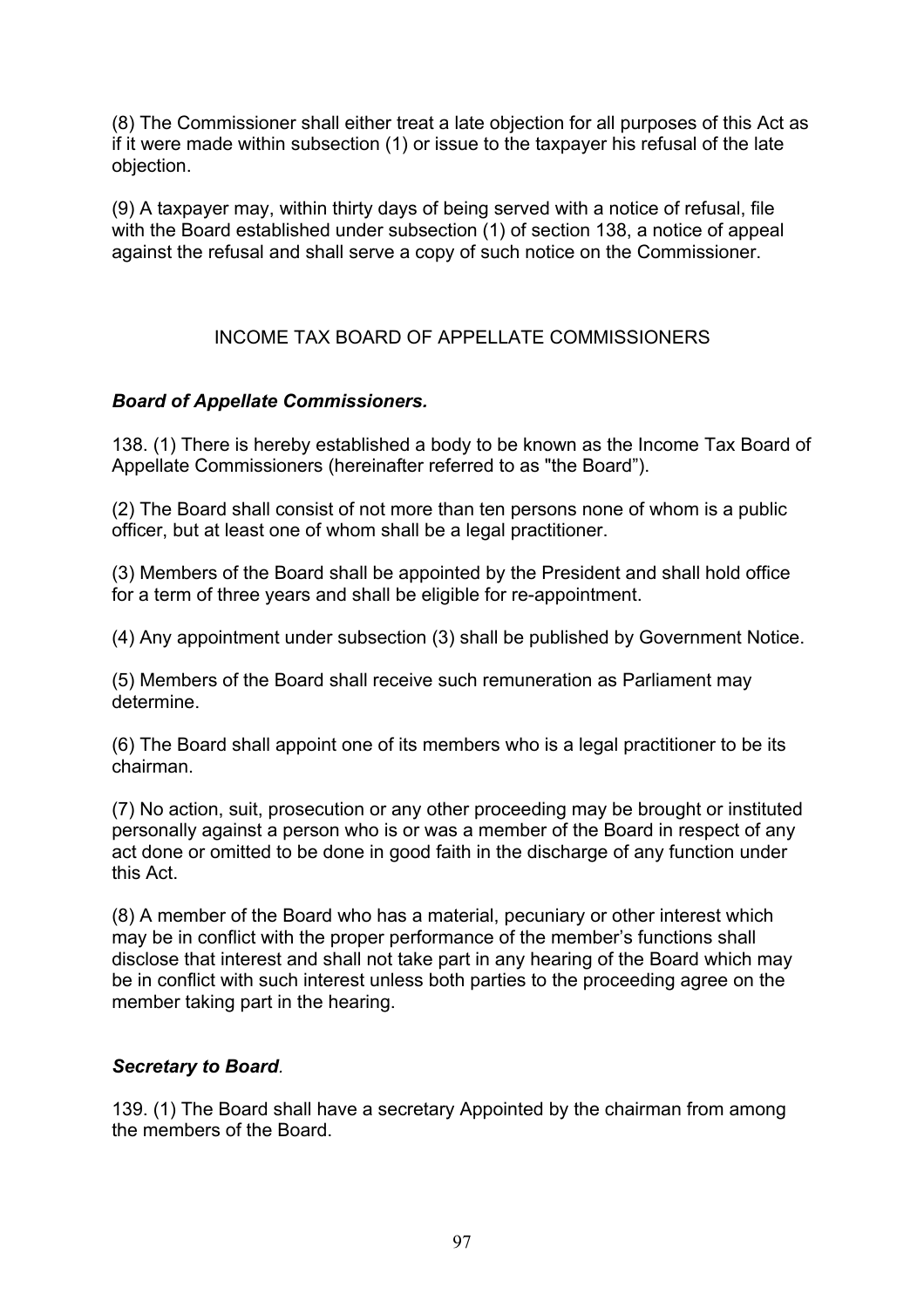(2) The secretary shall perform such functions as are provided in this Act or as the chairman of the Board way direct.

# *Board to hear appeals.*

140. (1) The Board shall hear and determine appeals from taxpayers with respect to objection decisions.

(2) An appeal shall be heard by not less than three members of the Board, who shall be nominated by the chairman.

(3) The chairman of the Board shall preside or shall nominate a member of the Board to preside over any hearing.

(4) Subject to sections 141 and 142, the Minister responsible for finance may, by statutory instrument, make rules prescribing the procedure to be followed in an appeal to the Board.

# *Procedure of Board.*

141. (1) The times and places of the hearings of the Board shall be specified by the chairman so as to secure a reasonable opportunity for taxpayers to appear before the Board with as little inconvenience and expense as is practicable.

(2) The proceedings of the Board shall be conducted in accordance with the Eighth Schedule and such further rules of practice and procedure as the chairman may specify.

(3) The Board in carrying out its functions under this Act, shall have the powers of the High Court in respect off summoning witnesses, compelling the production of documents, the examination of witnesses abroad and for contempt.

### *Hearings and decisions.*

142. (1) Proceedings of the Board shall be in public unless the chairman directs otherwise.

(2) In all proceedings before the Board, the taxpayer and the Commissioner may be represented by a solicitor or an accountant.

(3) A decision on an appeal shall be made as quickly as practicable and notified to the parties in writing.

(4) A decision of the Board shall be by simple majority and in the event of equality of votes the chairman or other person presiding shall have a casting vote.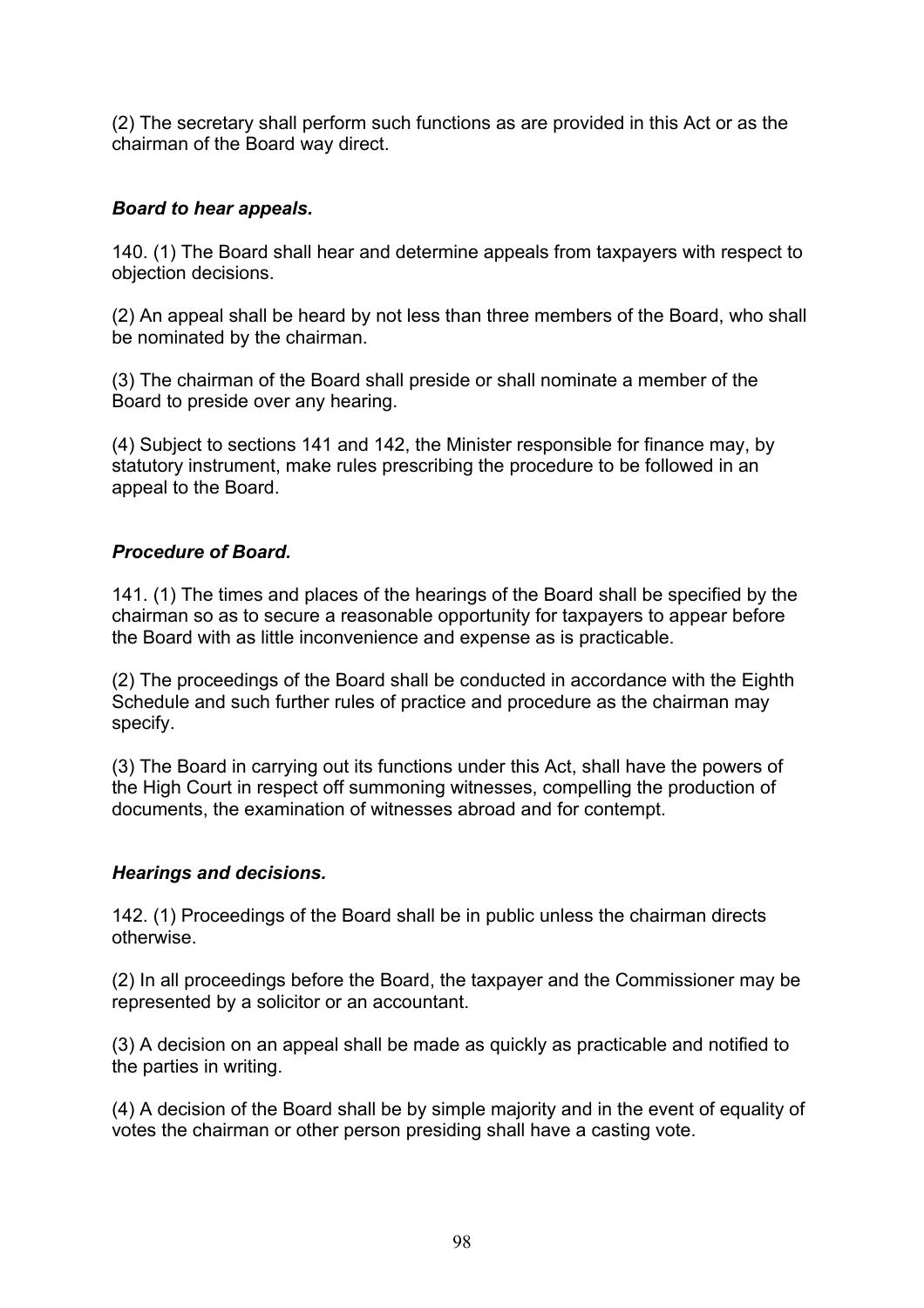(5) The written decision of the Board, including its findings of fact, shall be signed by the chairman or other member of the Board who presided over the hearing.

(6) Subject to subsection (8), the decision of the Board and evidence received by it, including a transcript of the report of the hearings, shall be open to the inspection of the public.

(7) The Board shall provide for the publication of its decisions in such form and manner as may be adapted for public information and use and such authorised publication shall be evidence of the decisions of the Board in all courts of Sierra Leone without any further proof or authentication.

(8) A person who has appealed to the Board may request that documents released under subsection (6) be amended to conceal—

(a) the person's name; or

(b) aspects of the person's business or affairs that might reveal the person's identity.

### APPEALS

### *Appeal to Board.*

143. (1) A taxpayer dissatisfied with an objection decision may within thirty days of being served with notice of the objection decision file a notice of appeal with the Board and shall serve a copy of the notice of appeal on the Commissioner.

(2) The secretary shall give not less than fifteen days notice to the parties of the date fixed for hearing of the appeal.

(3) In an appeal to the Board against an objection decision, the taxpayer shall be limited to the grounds of objection set out in his notice of objection, unless the Board grants the taxpayer leave to add new grounds, in which case the Commissioner shall, if he so requests, be granted an adjournment of not less than fifteen days.

(4) In deciding an appeal, the Board may make an order—

(a) affirming, reducing, increasing or varying the assessment under appeal; or

(b) remitting the assessment for reconsideration by the Commissioner in accordance with the directions or recommendations of the Board.

(5) An order made under subsection (4) may be based on the Board's conclusions regarding a question of fact or a question of law relevant to the assessment and shall state what those conclusions are.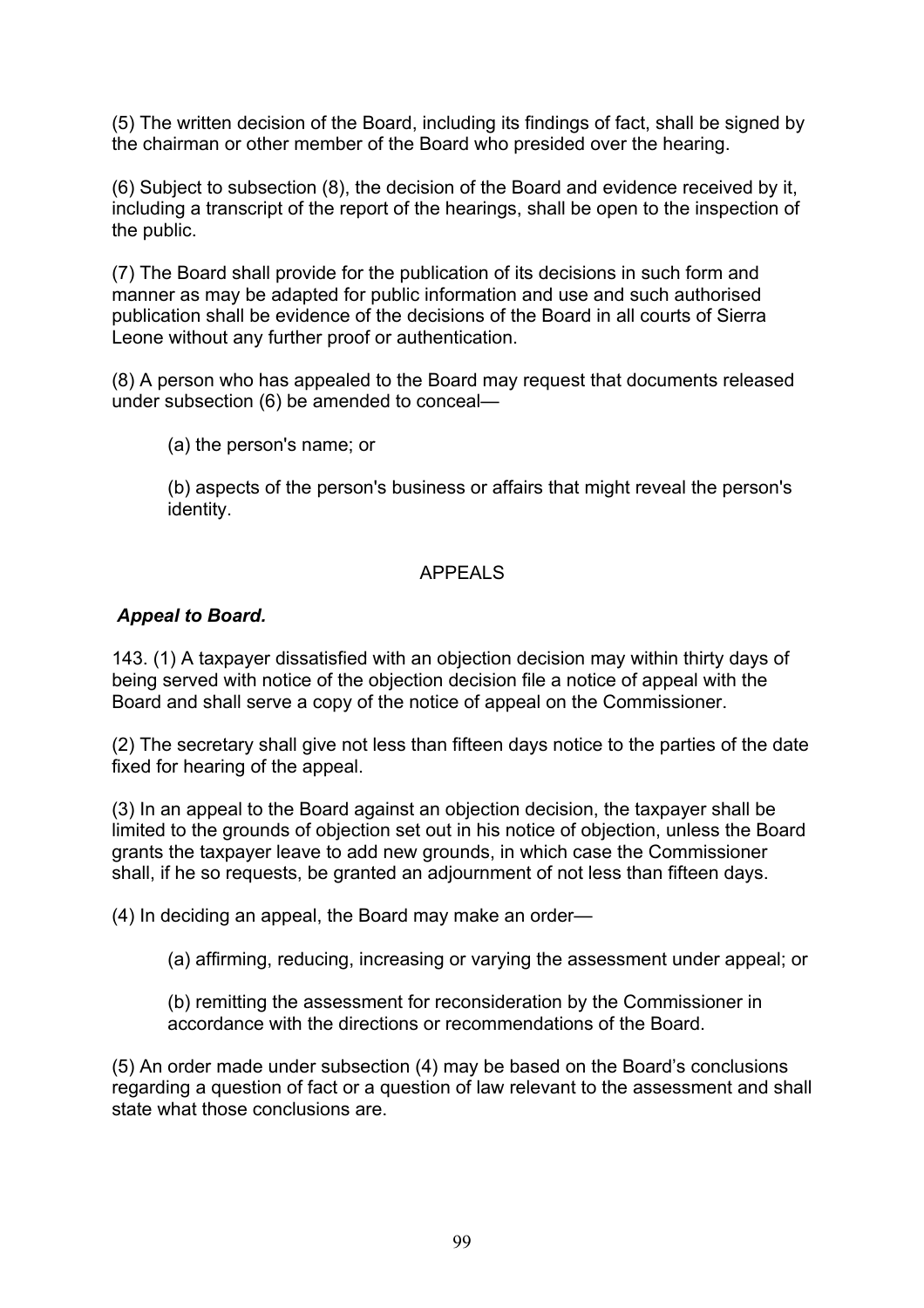(6) Subject to the right of the Commissioner to issue an amended assessment under section 103, where no notice of appeal is served within the time permitted by subsection (1), the assessment shall be deemed to be final.

# *Appeal to High Court.*

144. A party to a proceeding before the Board who is dissatisfied with decision of the Board may, within sixty days of the decision, appeal to the High Court.

# *Onus on taxpayer.*

145. In any objection to an assessment or appeal from an objection decision, the onus shall be on the taxpayer to prove on the balance of probabilities the extent to which the assessment made by the Commissioner does not correctly reflect the taxpayer's chargeable income for the year of assessment.

# **PART XVIII - INTEREST AND PENALTIES**

# INTEREST

### *Specified rate of interest.*

146. For the purposes of sections 147 and 148, "specified rate" means the rate of interest as published from time to time by the Commissioner based on the rate of interest paid on Treasury Bills.

### *Interest on tax not paid when due.*

147.  $104(1)$  Subject to subsection (5), a person who fails to pay tax or a penalty after the first seven days on which such payment was due under this Act, shall be liable to pay interest at a rate equal to three percent higher than the specified rate on the amount due, calculated from the due date to the date the payment is actually made.

(2) Where the Commissioner has extended the time for payment of income tax under subsection (4) of section 105, interest shall be calculated upon the unpaid tax from the date payment should have been made had the extension not been granted.

(3) If interest is paid under subsection (1), to the extent that the tax to which it relates is found not to have been due and payable, it shall be refunded.

(4) Where tax that has not been paid as a result of an extension granted under subsection (4) of section 105 subsequently becomes due and payable, interest at a rate equal to three percent higher than the specified rate, shall be levied on that tax

 $104$  Subsection (1) repealed and replaced by s. 7(a) of the Finance Act 2015. Previously read:

*<sup>&</sup>quot;(1) Subject to subsection (5), a person who fails to pay tax or a penalty as required by this Act on or before the date on which such payment is due, shall be liable to pay interest at a rate equal to three percent higher than the specified rate on the deficiency calculated from the date on which the payment is made"*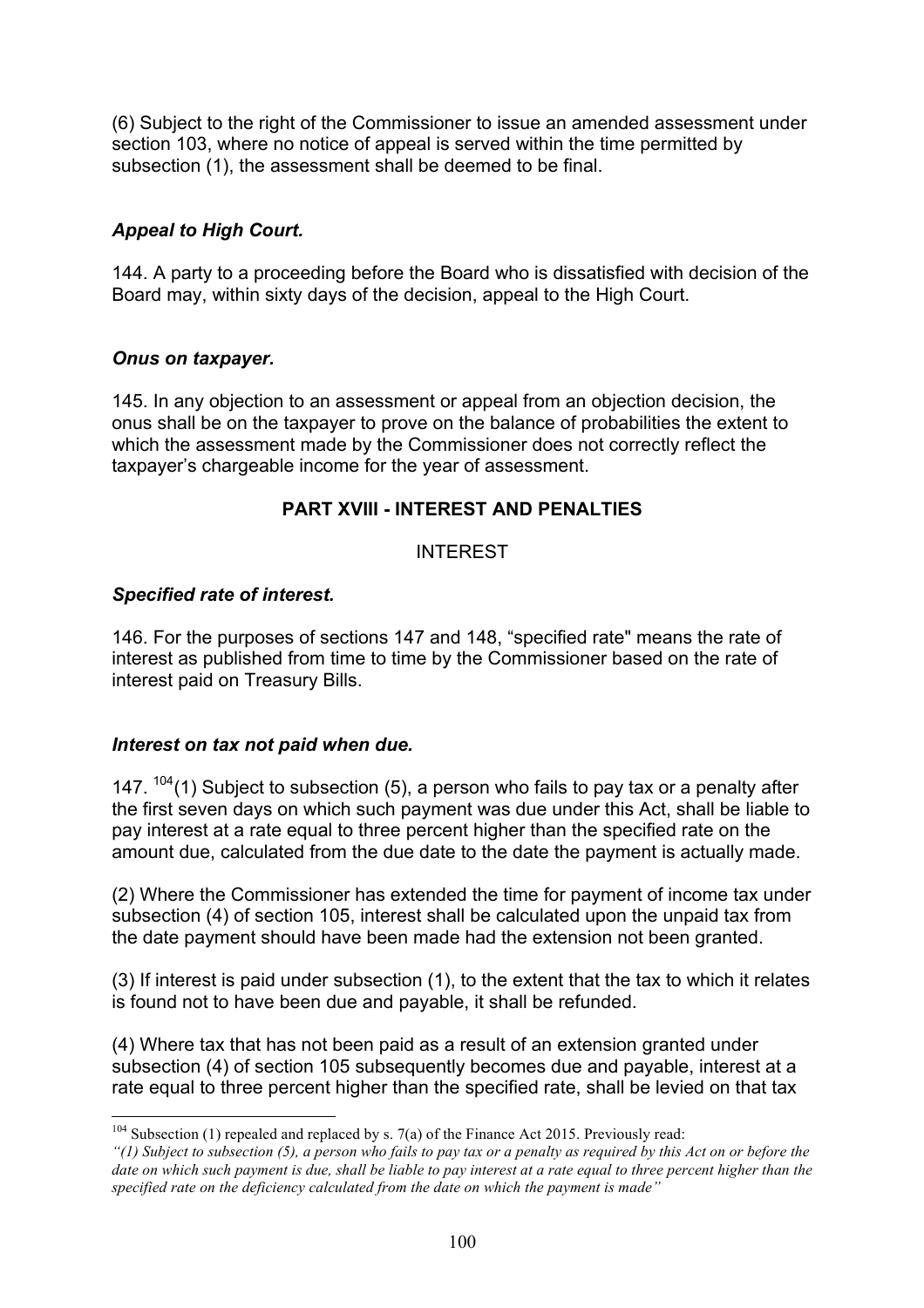calculated from the date on which the payment would have been due but for subsection (4) of section 105 until the date on which payment is made.

(5) The Commissioner may waive a taxpayer's liability to pay interest under this section—

- (a) where the tax was not paid on the due date pursuant to subsection (4) of section 105, if the taxpayer's objection or appeal is withdrawn or settled prior to the making of an objection decision or an appeal on such decision, as the case may be; and
- (b) in any other case, if the tax is paid within sixty days of the due date.
- $(c)$  <sup>105</sup>Where good cause is shown and accepted by the Commissioner-General;
- (d)  $106$  For the purposes of paragraph (c) of subsection (5) of section 147 and subsection (2) of section 152A "good cause" refers to circumstances beyond the control of the taxpayer, which includes but is not limited to, death in the family, illness, imprisonment, and an act of God.

(6) Interest charged in respect of failure to comply with subsection (1) of section 130 shall be borne personally by the withholding agent and no part thereof shall be recoverable from the person who received the payment from which tax was or should have been withheld.

(7) Interest charged under this section shall be compounded on a six-monthly basis.

# *Interest on overpayment of tax***.**

148. (1) Where in consequence of an objection, appeal or application a taxpayer is entitled to a refund of tax or a refund of a penalty, the taxpayer shall be entitled to interest at the specified rate on the amount of the refund.

(2) Subject to subsection (3), interest payable under subsection (1) shall be calculated from the date the refunded amount was originally paid to the Commissioner until the date it was refunded.

(3) Where a refund to which a taxpayer is entitled under subsection (2) of section 115 is not refunded at the time the notice of assessment is issued, the taxpayer shall be entitled to interest on the refunded amount calculated from—

(a) the later of  $-$ 

(i) the date on which the taxpayer's return of income was filed with the Commissioner; and

<sup>&</sup>lt;sup>105</sup> Paragraph (c) added by s. 7(b) of the Finance Act 2015<br><sup>106</sup> Paragraph (d) added by s. 7(b) of the Finance Act 2015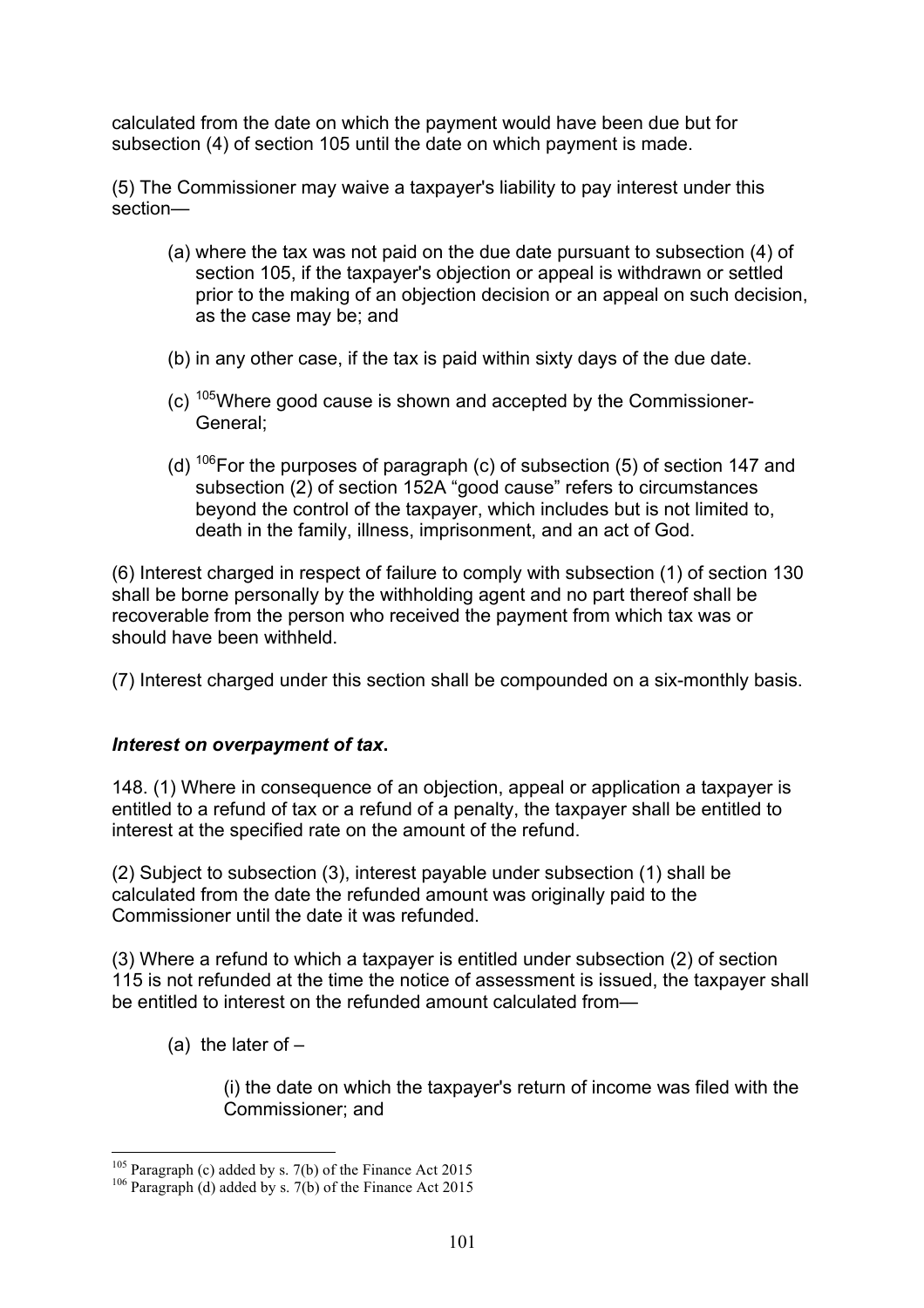- (ii) the date of service of the notice of assessment, until
- (b) the date the excess tax in refunded.

(4) Where a taxpayer has been assessed on alternative minimum chargeable business income under subsection (1) or (2) of section 69 and is subsequently entitled to a refund of tax paid as a result of the application of subsection (3) of section 69, the taxpayer shall be entitled to interest at the specified rate on the amount of the refund from the date on which tax was paid until the date on which a refund was made.

# PENALTIES

### *Recovery of penalty.*

149. (1) The provisions of this Act relating to the collection and recovery of income tax shall apply to any penalty imposed.

(2) The imposition of a penalty shall be in addition to any interest charged under section 147 and any penalty imposed as a result of a conviction for any offence under this Act.

(3) A penalty imposed under sections 150, 151 or 152 shall be calculated separately and compounded on a six-monthly basis.

### *Penalty for failure to file correct return***.**

150.  $107(1)$  A taxpayer who, without reasonable excuse fails to file a return of income within the time required shall be liable to a penalty of–

- (a) Le 5,000,000;
- (b) ten percent of the tax payable; and

(2) A taxpayer who, without reasonable excuse files a return, of income incorrectly stating his chargeable income, shall be liable to a penalty of twenty five percent of the difference between the amount of tax payable for the year of assessment and the

Paragraph (a) previously repealed and replaced by s. 3(k) of the Finance Act 2009. Previously read:

 $107$  Subsection (1) repealed and replaced by s. 28(a) of the Finance Act 2013. Previously read:

*<sup>&</sup>quot;(1) A taxpayer who, without reasonable excuse, fails to file a return of income within the time required, shall be liable to a penalty of—*

*<sup>(</sup>a) Le 2,000,000, plus*

*<sup>(</sup>b) ten percent of the tax payable"*

*<sup>&</sup>quot;(a) the amount specified in paragraph 12 of the Ninth Schedule, plus"*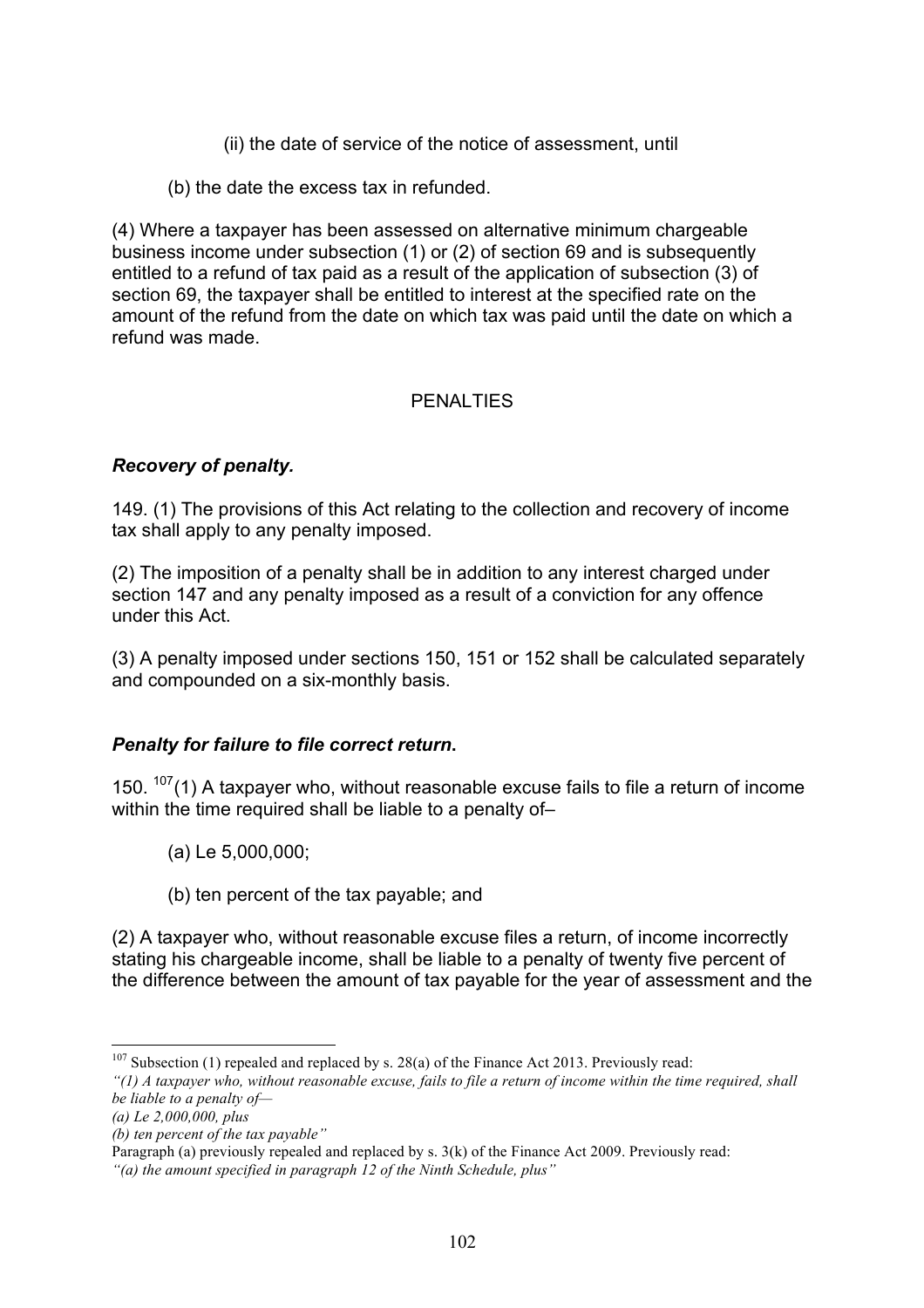amount that would have been payable if the tax payable had been calculated by reference to the incorrect return.

(3)  $108$ This section shall not apply to tax payers who have opted for the small and micro enterprises regime as stipulated under section 4.

# *Penalty for underestimation of tax payable.*

151. (1) Where the amount of any instalment payment under section 113 is—

- (a) for the first and second instalments less than sixty percent; or
- (b) for the third and fourth instalments, less than ninety percent,

of the tax which would have been payable if the estimated chargeable business income had been equal to the actual chargeable business income, the taxpayer shall be liable to a penalty calculated at the rate of three percent above the specified rate of interest on the difference between the instalment payment and that tax.

(2) The penalty shall be calculated from the date the instalment should have been paid to the earlier of—

- (a) the due date of the next instalment payable for the year of assessment, or
- (b) the date on which the final instalment is due.

(3) The penalty imposed under this section shall be due on the day an which a taxpayer is required to file a return of income under section 97.

(4) For the purpose of calculating a taxpayer's liability to a penalty under this section, amounts of tax withheld taken into account for purposes of reducing an instalment under subsection (7) of section 113 are treated as having been paid by the taxpayer as part of such instalments.

# *Penalty in relation to tax withheld under Part XV.*

152. (1) A withholding agent liable under section 129 for failing to withhold tax shall be liable to a penalty of ten percent of the amount of tax not withheld.

(2) A withholding agent who fails to comply with section 130 shall be liable to a penalty of—

(a) ten percent of the tax, if the tax which that person has failed to pay to the Commissioner is paid within less than thirty days from the date on which the tax should have been paid;

 <sup>108</sup> Subsection (3) added by s. 28(b) of the Finance Act 2013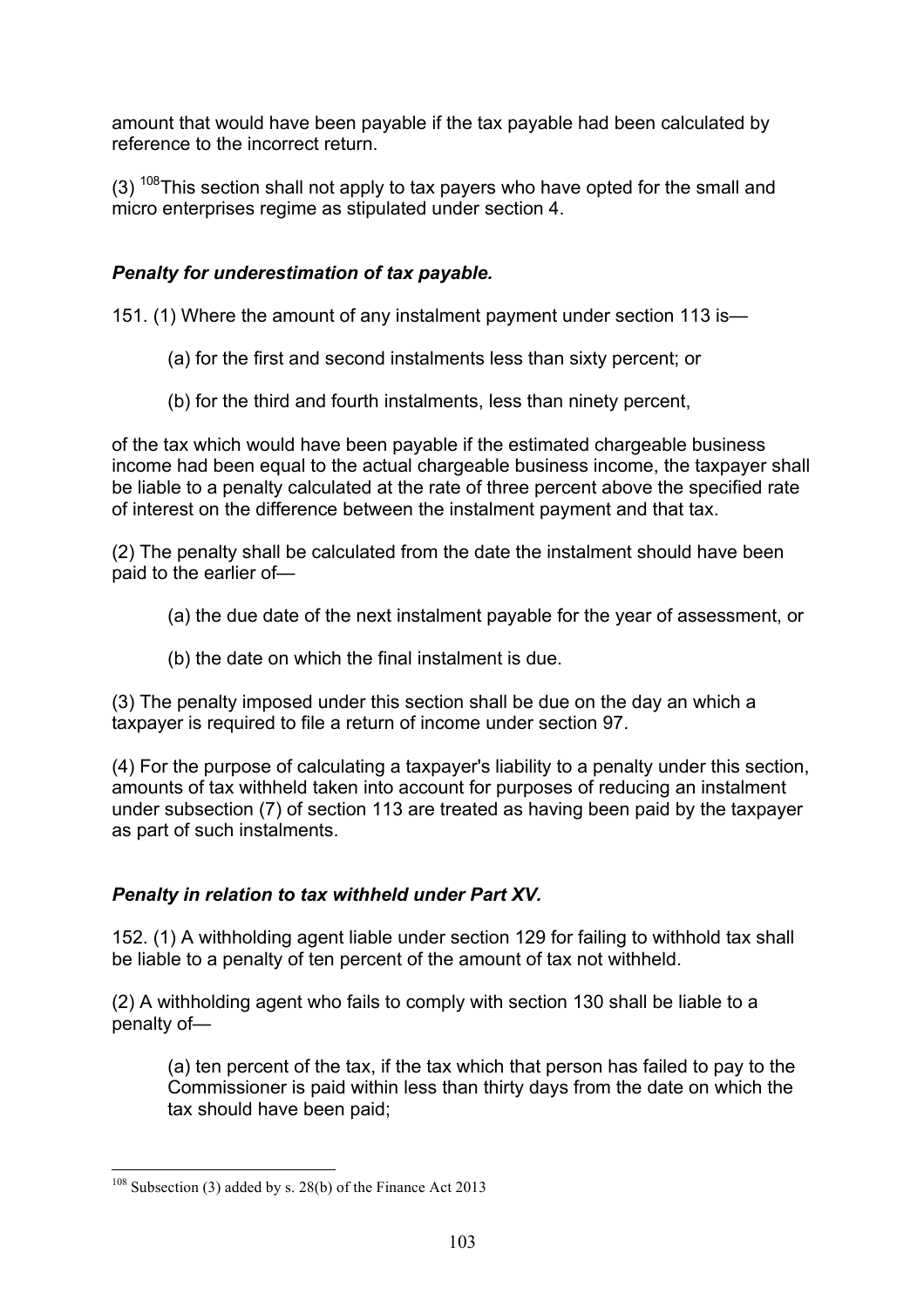(b) fifteen percent of the tax, if the tax which that person has failed to pay to the Commissioner is paid thirty or more days after the due date on which the tax should have been paid but less than ninety days after the due date;

(c) twenty percent of the tax, if the tax which that person has failed to pay to the Commissioner is paid ninety or more days after the due date on which the tax should have been paid, but less than one hundred and eighty days after the due date; and

(d) twenty five percent of the tax, if the tax which that person has failed to pay to the Commissioner is paid one hundred and eighty or more days after the date on which the tax should have been paid.

(3) A penalty recoverable under subsection (1) or (2) shall be borne personally by the withholding agent, and no part thereof shall be recoverable from the person who received the payment from which tax should have been withheld.

### *Penalty for failure to pay after due date.*

152A.  $109(1)$  Subject to section 149, a person who fails to pay income tax seven days after payment is due under this Act is liable to a penalty-

- (a) where the failure is for a period of not more than 30 days, to a sum equal to 10% of the tax payable in addition to the unpaid tax;
- (b) where the failure is for a period of more than 30 days and up to 90 days, to a sum equal to 15% of the tax payable;
- (c) where the failure is for a period of more than 90 days, to a sum equal to 25% of the tax payable.

(2) The Commissioner-General may waive the penalty due, where he has reasonable grounds to believe that a delay in the payment of income tax is due to circumstances beyond the taxpayer's control and good cause is shown by application in writing by the taxpayer to the satisfaction of the Commissioner-General.

### **OFFENCES**

### *Transfer to Director of Public Prosecution.*

153. The Commissioner may transfer information on a person to the Director of Public Prosecutions to enable the Director to bring charges against the person in respect of an offence provided for in this Act.

<sup>&</sup>lt;sup>109</sup> Section 152A added by s. 8 of the Finance Act 2015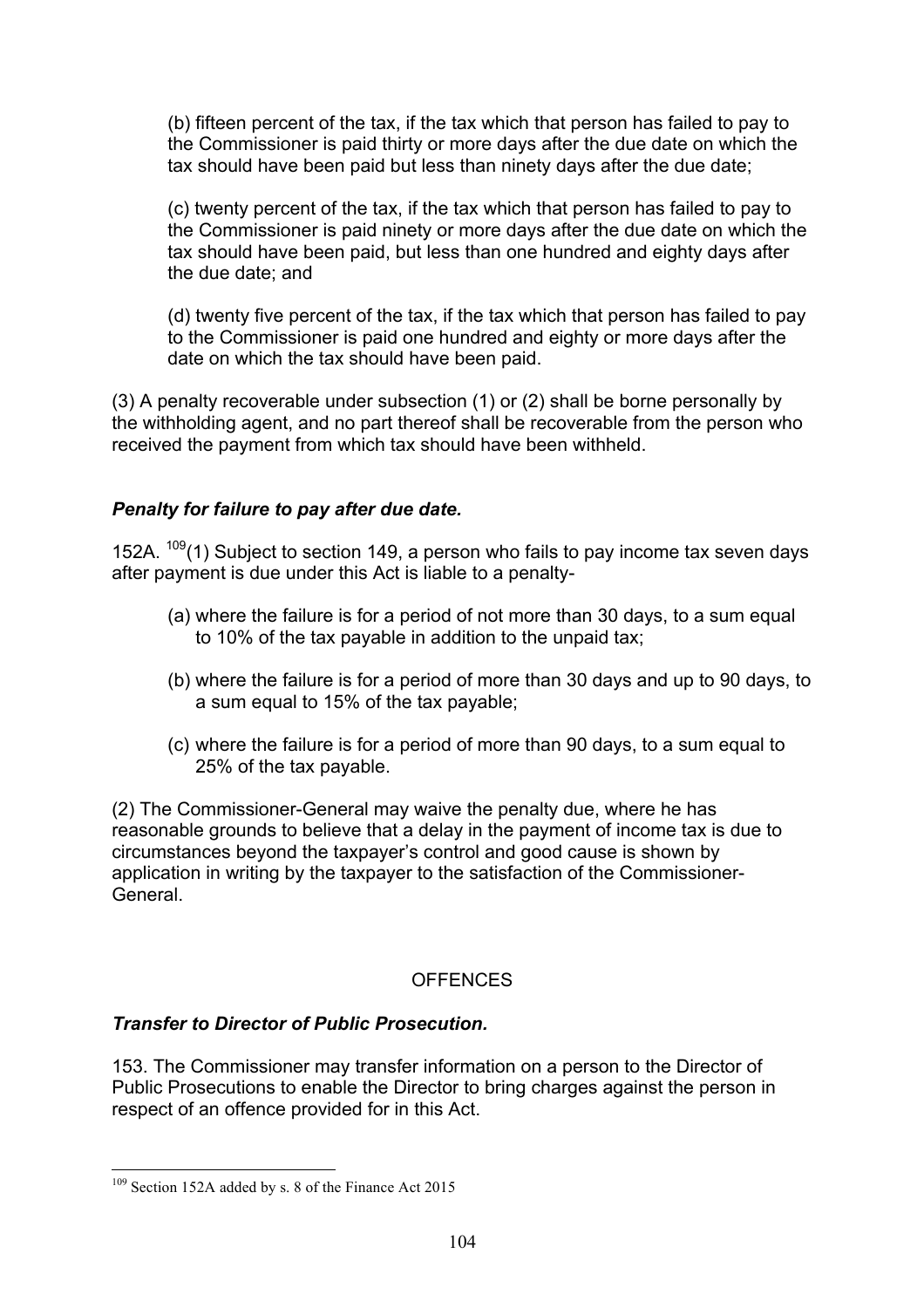### *Tax evasion***.**

154. <sup>110</sup>A person who willfully evades or defeats or attempts to evade or defeat tax imposed by this Act either by, among other things, physically or otherwise preventing the tax officer from access to tax information or the business premises of the taxpayer

during normal working hours or the payment and collection of such tax, commits an offence and, in addition to any penalty otherwise provided, shall be liable, on conviction, to a fine not exceeding the

amount specified in paragraph 12 of the Ninth Schedule or to a term of imprisonment not exceeding five years, or both.

### *Impeding tax administration***.**

155. A person who in any manner impedes or attempts to impede the administration of this Act commits an offence and, in addition to any penalty otherwise provided, shall be liable on conviction to a fine not exceeding the amount specified in paragraph 12 of the Ninth Schedule or to a term of imprisonment not exceeding one year, or both.

### *Breaking sealed premises.*

155A.  $111(1)$  Where a person liable to income tax fails to pay such tax within the time required, the Commissioner-General may, instead of issuing the warrant referred to in subsection (1) of section 109, seal the business premises of that person and, thereafter the goods or chattels in those premises shall be deemed to be attached and at the disposal of the Commissioner-General.

(2) The Commissioner-General or any person designated by him in that behalf, may make an inventory of all goods and other property in the premises attached under subsection (1).

(3) Any person who without the authority of the Commissioner-General breaks the seal on any premises sealed under this section or removes any goods or chattels therefrom, commits an offence and is liable on conviction to a fine of not less than Le 10,000,000.00 or to a term of imprisonment not exceeding one year or to both.

<sup>&</sup>lt;sup>110</sup> Section 154 repealed and replaced by s.  $6(g)(i)$  of the Finance Act 2010. Previously read:

*<sup>&</sup>quot;154. A person who wilfully evades or defeats or attempts to evade or defeat tax imposed by this Act or the payment or collecti*on *of such tax commits an offence and, in addition to any penalty otherwise provided, shall be liable, on conviction, to a fine not exceeding the amount specified in paragraph 12 of the Ninth Schedule or to a term of imprisonment not exceeding five years, or both".*

<sup>&</sup>lt;sup>111</sup> Section 155A added by s.  $8(e)$  of the Finance Act 2008. Subsection (1) was amended and subsections (2) and (3) were added by s. 3(j) of the Finance Act 2009. Section 155A previously read:

*<sup>&</sup>quot;155A. Any person who breaks the seal on any sealed premises without the authority of the Commissioner-General commits an offence and is liable on conviction to a fine of not less than Le 5,000,000 or to a term of imprisonment not exceeding 6 months or to both"*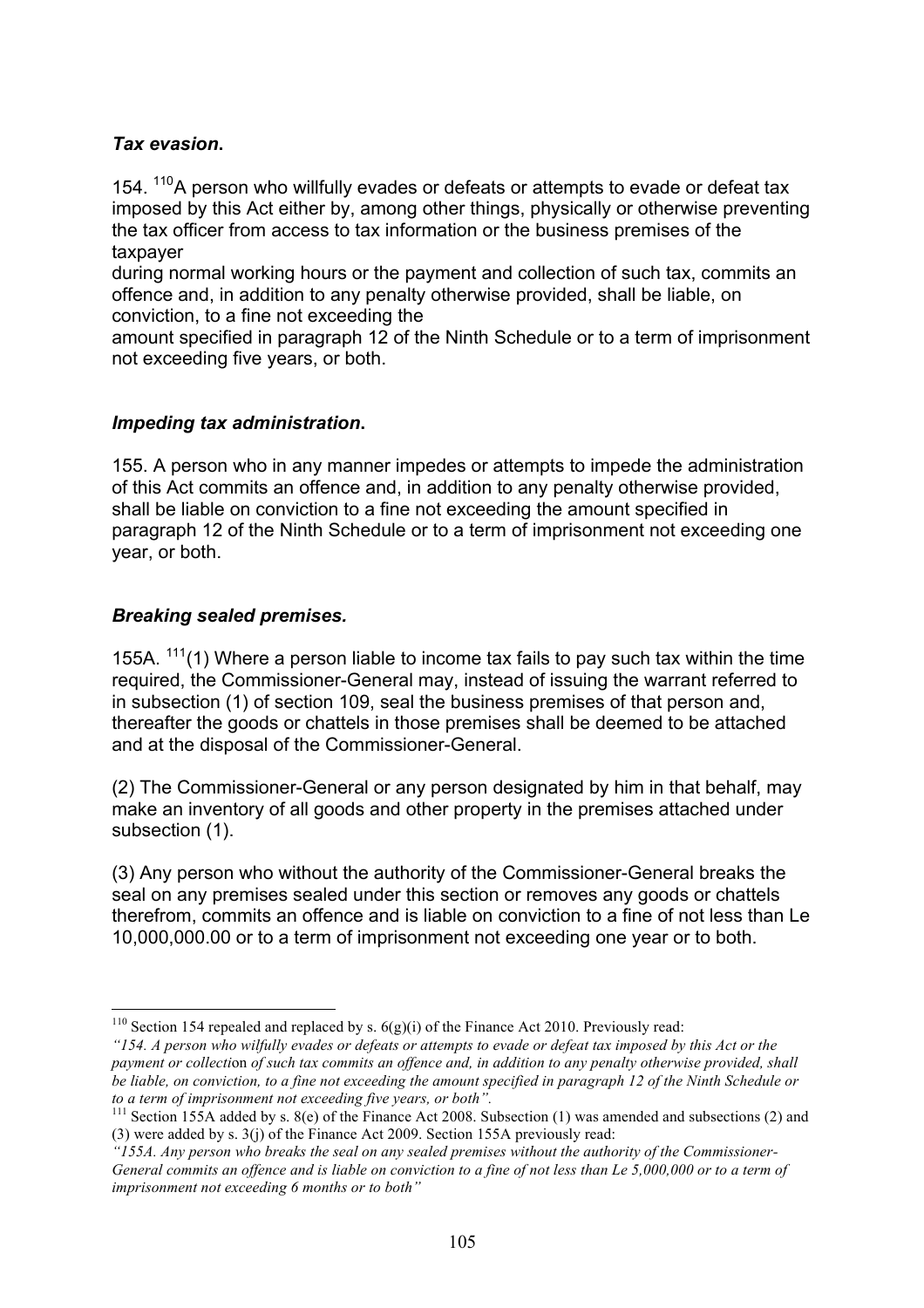### *Failure to preserve secrecy.*

156. A person who contravenes subsection (1) of section 165 commits an offence and shall be liable on conviction to a fine not exceeding the amount specified in paragraph 12 of the Ninth Schedule or to a term of imprisonment not exceeding six months, or both.

### *Contempt of Board.*

157. A person who contravenes subsection (3) of section 141 commits an offence and shall be liable on conviction to a fine not exceeding the amount specified in paragraph 12 of the Ninth Schedule or to a term of imprisonment not exceeding six months, or both.

### *Making false or misleading statements.*

158. A person who knowingly or recklessly—

(a) makes a statement in a tax return or to a tax official that is false or misleading in a material particular; or

(b) omits from a statement in a tax return or made to a tax official any matter or thing without which the statement is misleading in a material particular,

commits an offence and, in addition to any penalty otherwise provided, shall be liable on conviction to a fine not exceeding the amount specified in paragraph 12 of the Ninth Schedule or to a term of imprisonment not exceeding six months, or both.

# *Failure to maintain proper records.*

159. (1) A taxpayer which is—

- (a) a company;
- (b) a member of a partnership;
- (c) an importer;
- (d) an exporter; or

(e) an individual or trustee required under subsection (3) of section 48 to account for business income on an accrual basis,

and who fails to maintain proper records of income from any source in accordance with the requirements of this Act commits an offence and shall be liable, on conviction, to a fine not exceeding the higher of ten percent of the annual turnover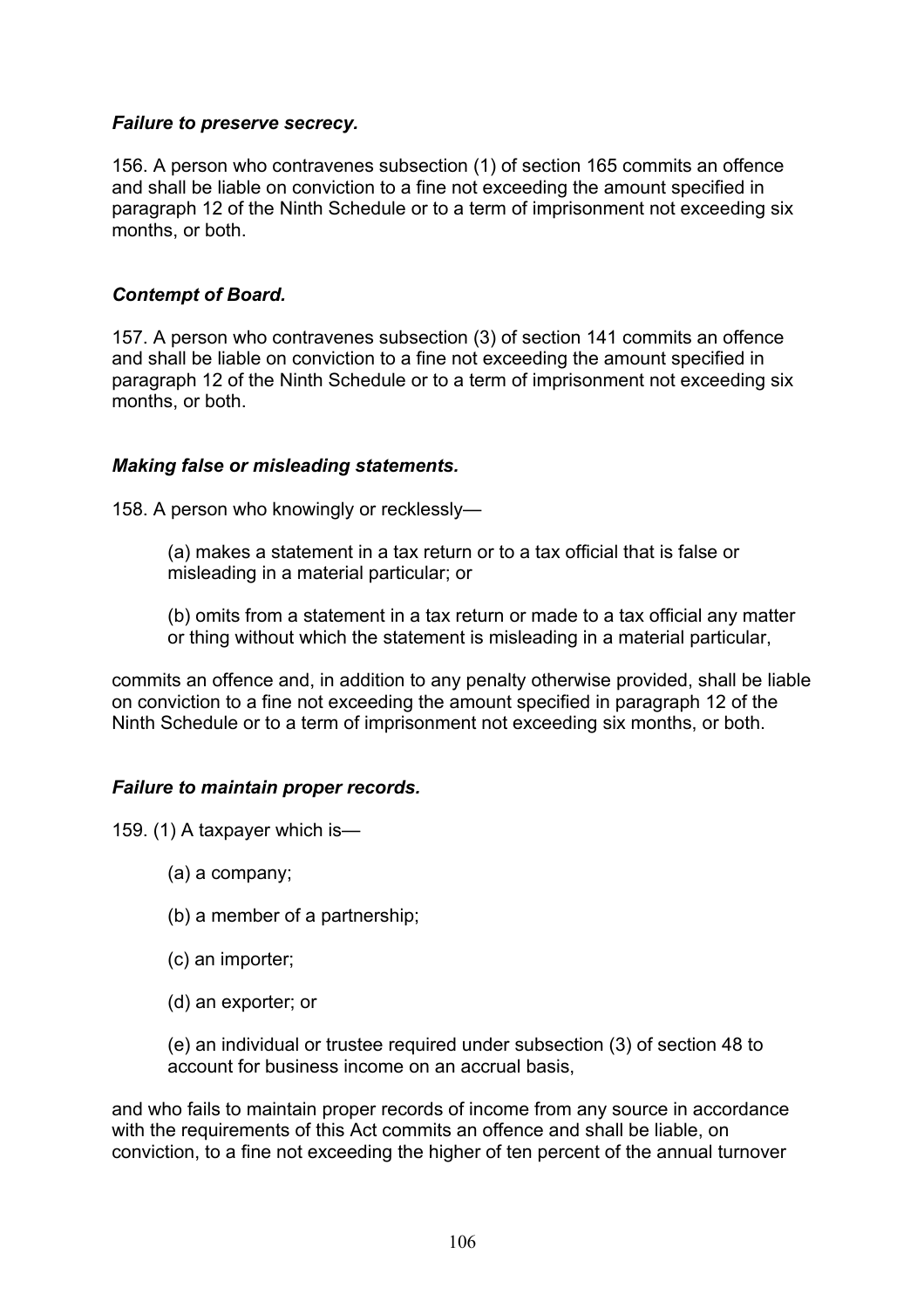from that source and Le 50,000,000 or imprisonment for a term not exceeding one year or both<sup>112</sup>.

(2) Where the taxpayer is a company, every director or officer of the company who fails to ensure that proper records are kept shall be deemed to have committed the offence.

(3) Where the taxpayer is a partnership, every partner shall be deemed to have committed the offence.

### *Failure to comply with notice.*

160. Any person who, without reasonable excuse, fails to produce books or records or furnish information requested by the Commissioner under section 134 or 135, commits an offence and shall be liable, on conviction, to a fine not exceeding the amount specified in paragraph 12 of the Ninth Schedule.

### *Aiding or abetting.*

161. Any person who aids or abets a person to commit an offence under this subpart or counsels or induces another person to commit such an offence shall be liable on conviction to the same penalty as if he had committed the offence.

### *Offences by tax officials.*

162. Any person who, being a person appointed for the due administration of this Act or any assistant employed in connection with the assessment and collection of income tax levied under this Act—

(a) demands from any person an amount in excess of the authorised assessment of the tax;

(b) withholds for his own use or otherwise any portion of the amount of tax collected;

(c) renders a false return whether verbal or in writing of the amounts of tax collected or received by him;

(d) defrauds any person, embezzles any money or otherwise uses his position so as to deal wrongfully either with the Commissioner or any other individual; or

(e) not being authorised under this Act to do so, collects or attempts to collect tax under this Act,

<sup>&</sup>lt;sup>112</sup> The words "the higher of ten percent of the annual turnover from that source and Le 50,000,000 or imprisonment for a term not exceeding one year or both" were substituted for the words "ten percent of the taxpayer's chargeable income from that source" by s. 2(e) of the Finance Act 2011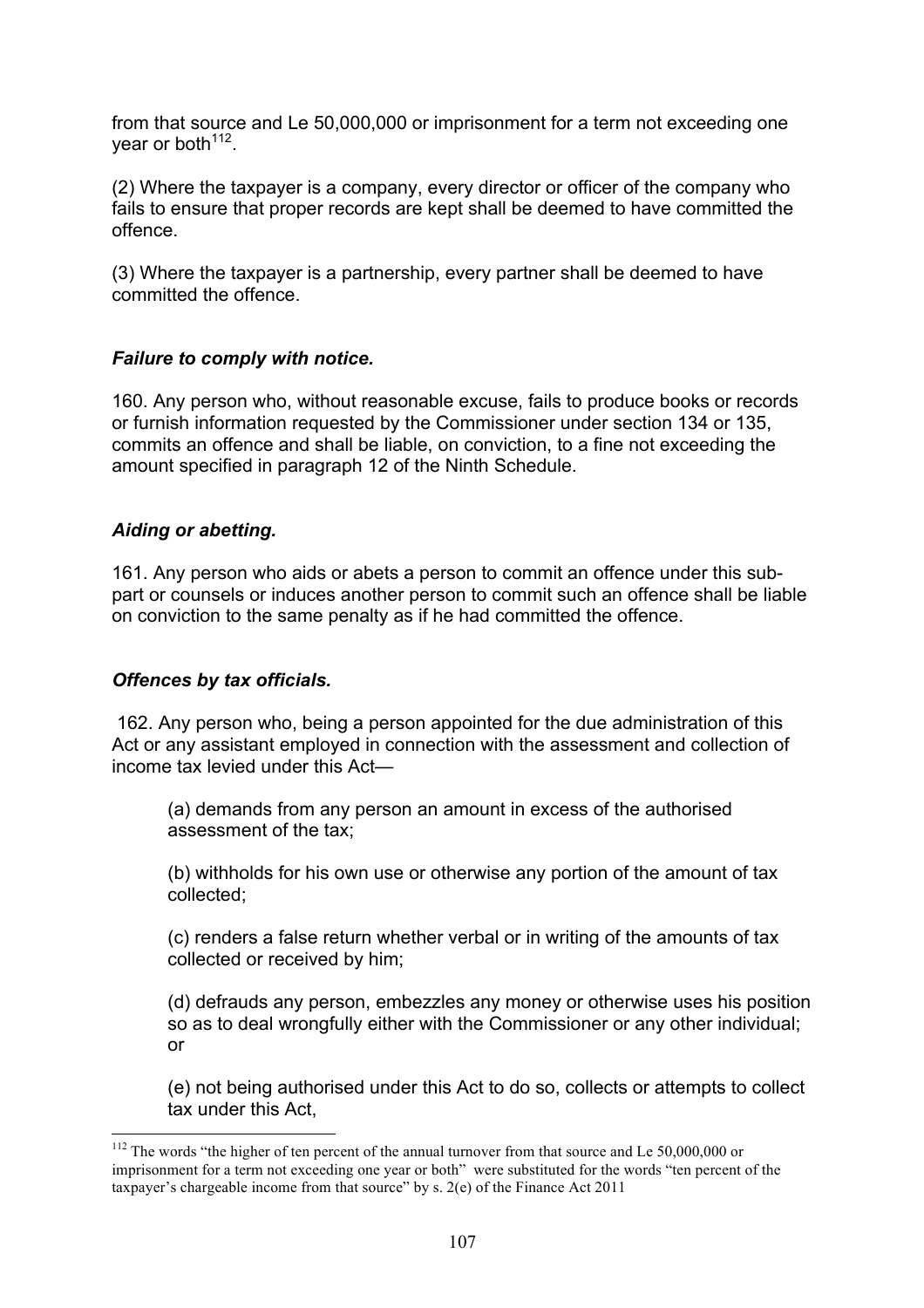commits an offence and shall be liable on conviction to a fine not exceeding the amount specified in paragraph 12 of the Ninth Schedule or to a term of imprisonment exceeding three years, or both.

# **PART XIX - ADMINISTRATION**

### OFFICE OF THE COMMISSIONER OF INCOME TAX

### *Appointment of Commissioner of Income Tax, Deputy Commissioners and other officers.*

163. *(Repealed)*<sup>113</sup>

### *Delegation.*

164. (1) The Commissioner may delegate to any officer of the Department of Income Tax or any person authorised in writing any power or duty conferred or imposed on the Commissioner by this Act, other than—

- (a) this power of delegation; or
- (b) the power authorised by section 153.

(2) Subject to such conditions as the Commissioner may specify, the Commissioner may direct that any information, return or document required to be supplied, forwarded or given to the Commissioner shall be supplied to such other person as the Commissioner may nominate.

*(2) Any appointment made under subsection (1), shall be published by Government Notice.*

<sup>&</sup>lt;sup>113</sup> Section 163 was repealed by s. 23 of the National Revenue Authority Act 2002. Previously read:

*<sup>&</sup>quot;163. (1) For the administration of this Act, there shall be appointed,, subject to section 152 of the* 

*Constitution, a Commissioner of Income Tax and Deputy Commissioners of Income Tax.* 

*<sup>(3)</sup> The Commissioner has the general administration of this Act.*

*<sup>(4)</sup> Deputy Commissioners shall, under the direction of the Commissioner, perform such general official duties as are required by this Act, and in the case of the illness, absence or temporary incapacity of the Commissioner, one of them shall be appointed by the Public Service Commission to act as Commissioner"*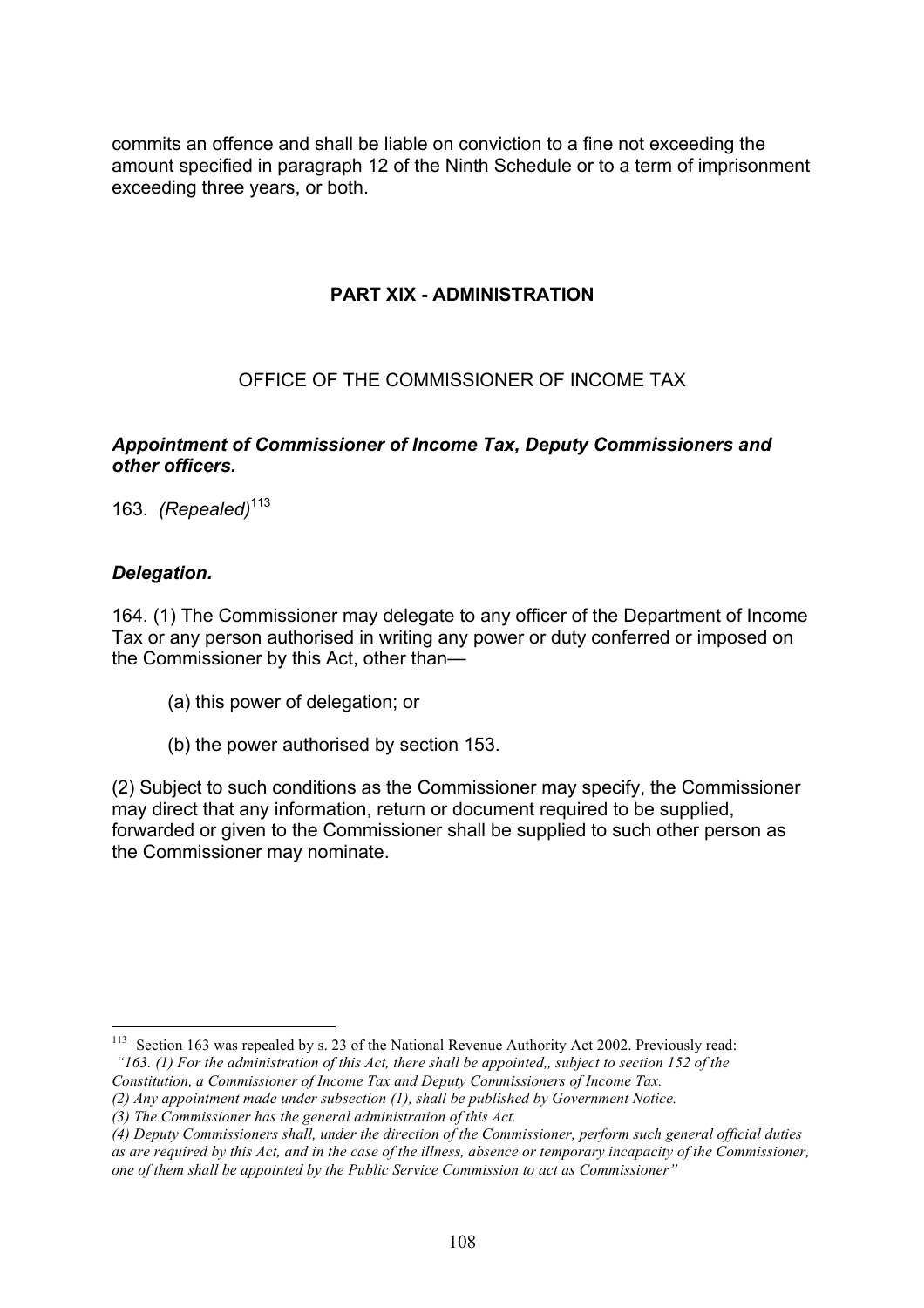## **SECRECY**

#### *Secrecy.*

165. (1) Subject to subsections (3), (4) and (5), a person appointed under this Act shall preserve secrecy with regard to all information or documents which may come to the person's knowledge in an official capacity and shall not communicate such information or the contents of such documents to any other person except in the performance of his duties under this Act or by order of a competent court for the purpose of carrying into effect the provisions of this Act, or in order to institute a prosecution or in the course of a prosecution for any offence committed in relation to income tax.

(2) A person appointed to audit the assessment and accounts of the Commissioner shall be deemed for the purposes of this section to be a person appointed under this Act

(3) Subsection (1) does not prohibit the disclosure of information or documents to—

(a) the Minister responsible for finance or any other person where such disclosure is necessary for the purposes of this Act;

(b) the Auditor-General or the Director of the Central Statistics Office or any officer duly authorised by either of them to have such access to any records or documents as may be necessary for the performance of their official duties;

(c) the competent authority of the government of a country with which an agreement for the avoidance of double taxation exists, to the extent permitted under that agreement; or

(d) the Comptroller of Customs.

(4) Information obtained by the Commissioner in the performance of his duties under this Act may be used by the Commissioner or by the Comptroller of Customs for purposes of any other legislation administered by the Commissioner or by the Comptroller of Customs.

(5) Information concerning a taxpayer may be disclosed to another person with the taxpayer's written consent.

(6) Persons receiving information under this section are deemed, for the purposes of this section, to be persons appointed under this Act.

(7) No officer or employee of the Department of Income Tax shall enter upon his or her duties unless he has first taken before the Commissioner and subscribed to the prescribed oath of secrecy.

(8) Proceedings for an offence against this section may only be taken with the consent of the Attorney-General and Minister of Justice.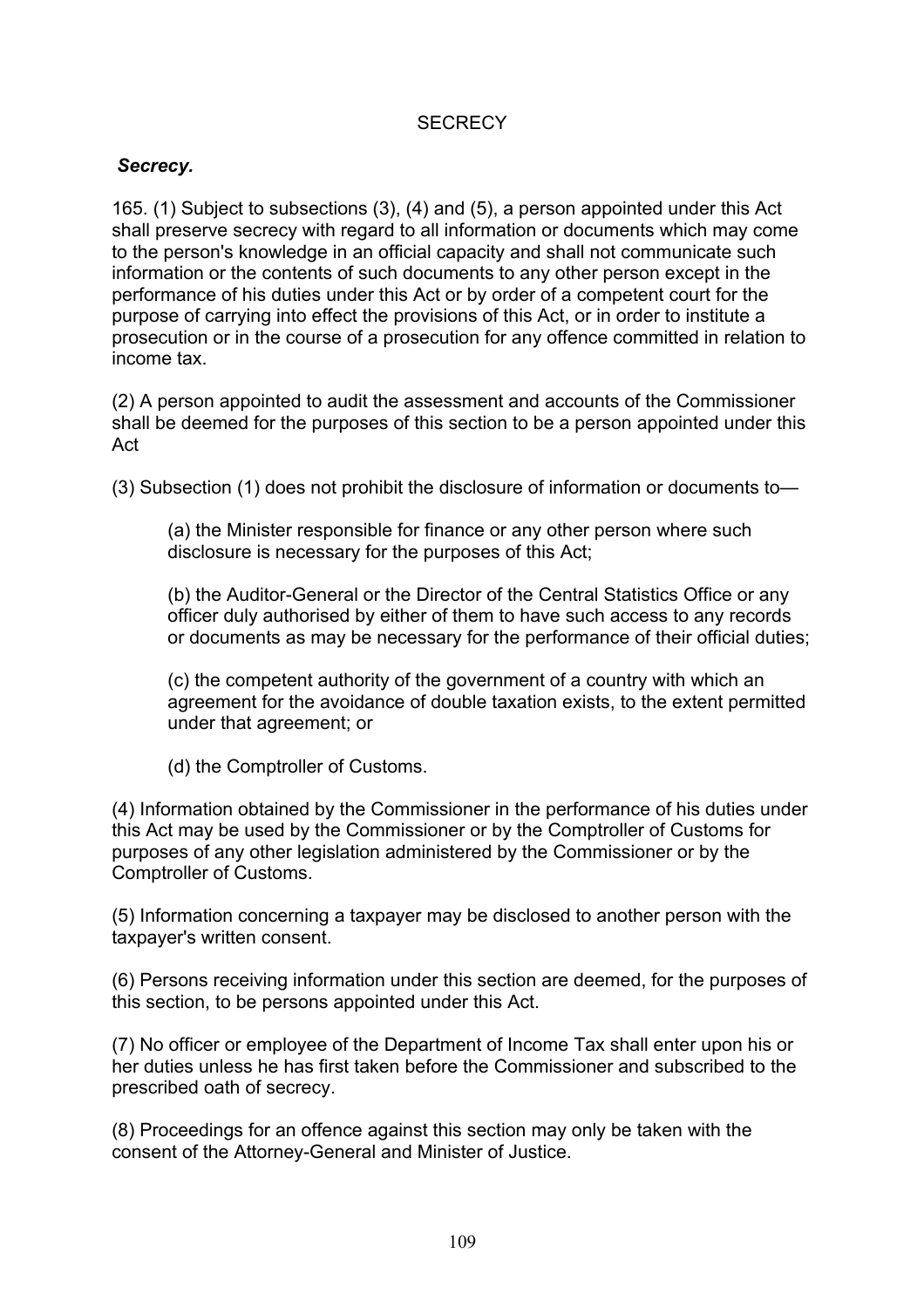# REGULATIONS, PUBLIC GUIDELINES AND RULINGS

#### *Regulations.*

166. The Minister responsible for finance may, by statutory instrument, make—

(a) an order to amend, repeal or replace any provision of the First and Second Schedules; and

(b) such rules or regulations as may be necessary or expedient for carrying into effect the purposes of this Act.

#### *Commissioner to issue public guidelines.*

167. (1) The Commissioner may issue opinions to be known as Public Guidelines, setting out the Commissioner's interpretation of this Act for the purpose of achieving consistency in the administration of this Act and to provide guidance to taxpayers and officers of the Income Tax Department.

(2) A public guideline is binding on the Commissioner until revoked.

(3) A public guideline is not binding on a taxpayer.

# *Private rulings.*

168. (1) The Commissioner may, under procedures prescribed in paragraph 13 of the Ninth Schedule, issue to a taxpayer a private ruling setting out the Commissioner's position regarding the application of this Act to a transaction proposed by the taxpayer.

(2) Where the taxpayer has made a full and true disclosure of the nature of all aspects of the transaction relevant to the ruling and the transaction proceeds in all material respects as described in the taxpayer's application for the ruling, the ruling shall be binding on the Commissioner and the taxpayer with respect to the law as it stood at the time of the ruling.

- (3)  $114A$  ruling issued under subsection (1) may-
	- (a) in addition to income tax, deal with any other type of tax or revenue collectible by the National Revenue Authority.
	- (b) apply to multiple transactions, whether concluded in the same year or proposed to be concluded over a number of years; and

 <sup>114</sup> Subsection (3) added by s. 29 of the Finance Act 2013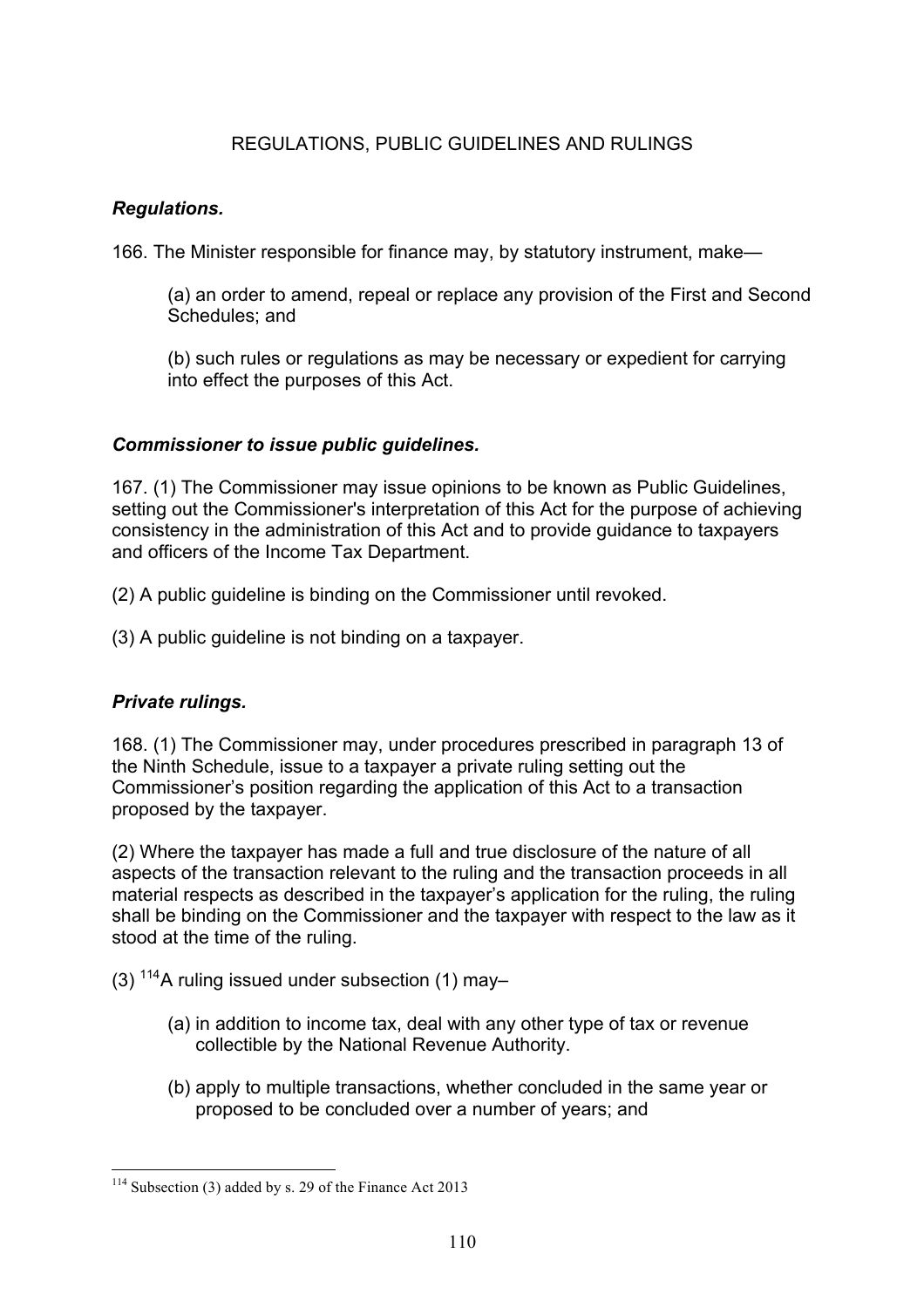(c) take the form of an agreement with the taxpayer as to the appropriate pricing of the arrangement according to the arm's length standard under section 95.

#### *Non-binding statements***.**

169. With the exception of a notice of assessment issued under section 101, 102, 103 or 104 and a private ruling issued under section 168, no statement or agreement concerning a taxpayer's tax liability made or purported to be made by an officer of the Income Tax Department is binding on the Commissioner unless it is a written statement personally signed by the Commissioner or by a delegate of the Commissioner authorised to do so by a delegation order.

#### FORMS AND NOTICES

#### *Forms and notices.*

170. (1) Forms, notices, returns, statements, tables and other documents prescribed or published by the Commissioner shall be in such form as the Commissioner may determine.

(2) The Commissioner shall make such documents available to the public at the office of the Income Tax Department and at such other locations, or by mail, as the Commissioner may determine.

#### *Service and sufficiency of notices and other documents.*

171. (1) A notice or other document required or authorised by this Act to be served upon a person other than a company is considered sufficiently served if it is—

(a) personally served upon that person;

(b) delivered to the person's usual or last known place of abode, office or place of business; or

(c) sent by registered post to such place of abode, office or place of business or to the person's usual or last known address.

(2) A notice or other document to be served upon a company pursuant to this Act is considered sufficiently served if it is—

(a) personally served on the nominated officer of the company;

(b) delivered to the registered office of the company or the company's address for service of notices under this Act; or

(c) where there is no such office or address, delivered to or sent by registered post to any office or place of business of the company in Sierra Leone.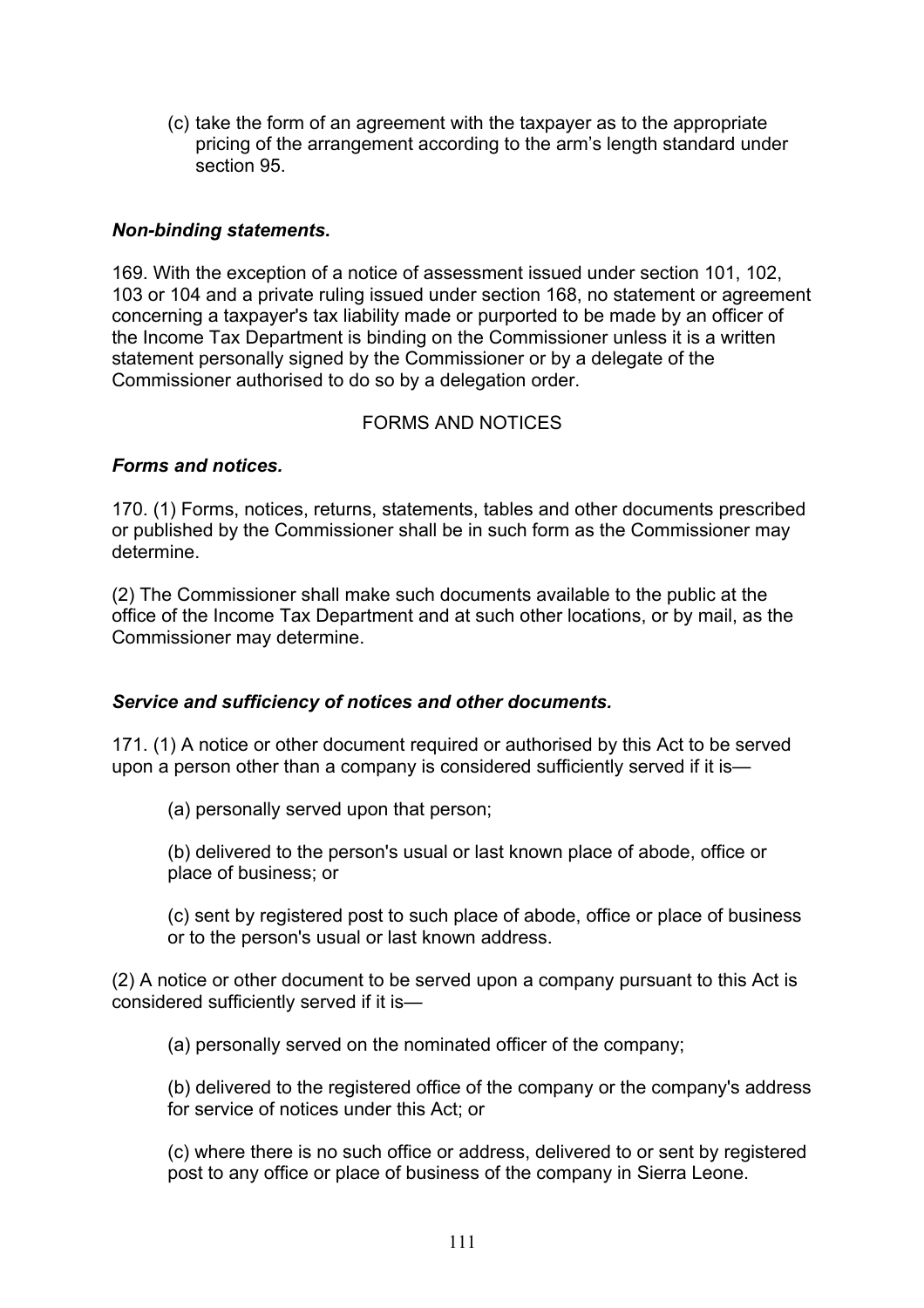(3) A notice or other document issued, served or given by the Commissioner under this Act is sufficiently authenticated if the name or title of the Commissioner, or authorised officer, is printed, stamped or written on the document.

(4) No notice of assessment or other document issued under this Act shall be considered invalid or affected by reason of defects if—

(a) it is, in substance and effect, in conformity with this Act; and

(b) the person assessed or intended to be assessed or affected by the document is designated in it according to common understanding or accepts it.

# NOMINATED OFFICERS

#### *Notification of nominated officers.*

172. (1) Every partnership, trust or company which carries on business in Sierra Leone or derives income from a source in Sierra Leone (other than income subject to a final tax under section 125) shall have a nominated officer for tax purposes.

(2) In the case of—

(a) a partnership with a resident partner, the nominated officer shall be a resident partner;

(b) a trust (other than a provident fund or superannuation fund) with a resident trustee, the nominated officer shall be a resident trustee;

(c) a provident fund or superannuation fund with a resident trustee or fund manager, the nominated officer shall be a resident trustee or, if there is no trustee, a resident person who manages the fund; or

(d) a company with a resident officer, the nominated officer shall be a company officer resident in Sierra Leone.

(3) The name of the nominated officer shall be notified to the Commissioner in the first year of assessment in which the partnership, trust, provident fund, superannuation fund or company satisfies subsection (1).

(4) Where a partnership, trust, superannuation fund or company fails to comply with subsection (3), the nominated officer shall be the person specified by the **Commissioner** 

(5) Subject to subsection (2), partnership, trust, provident fund, superannuation fund or company may, by notice in writing, change the nominated officer.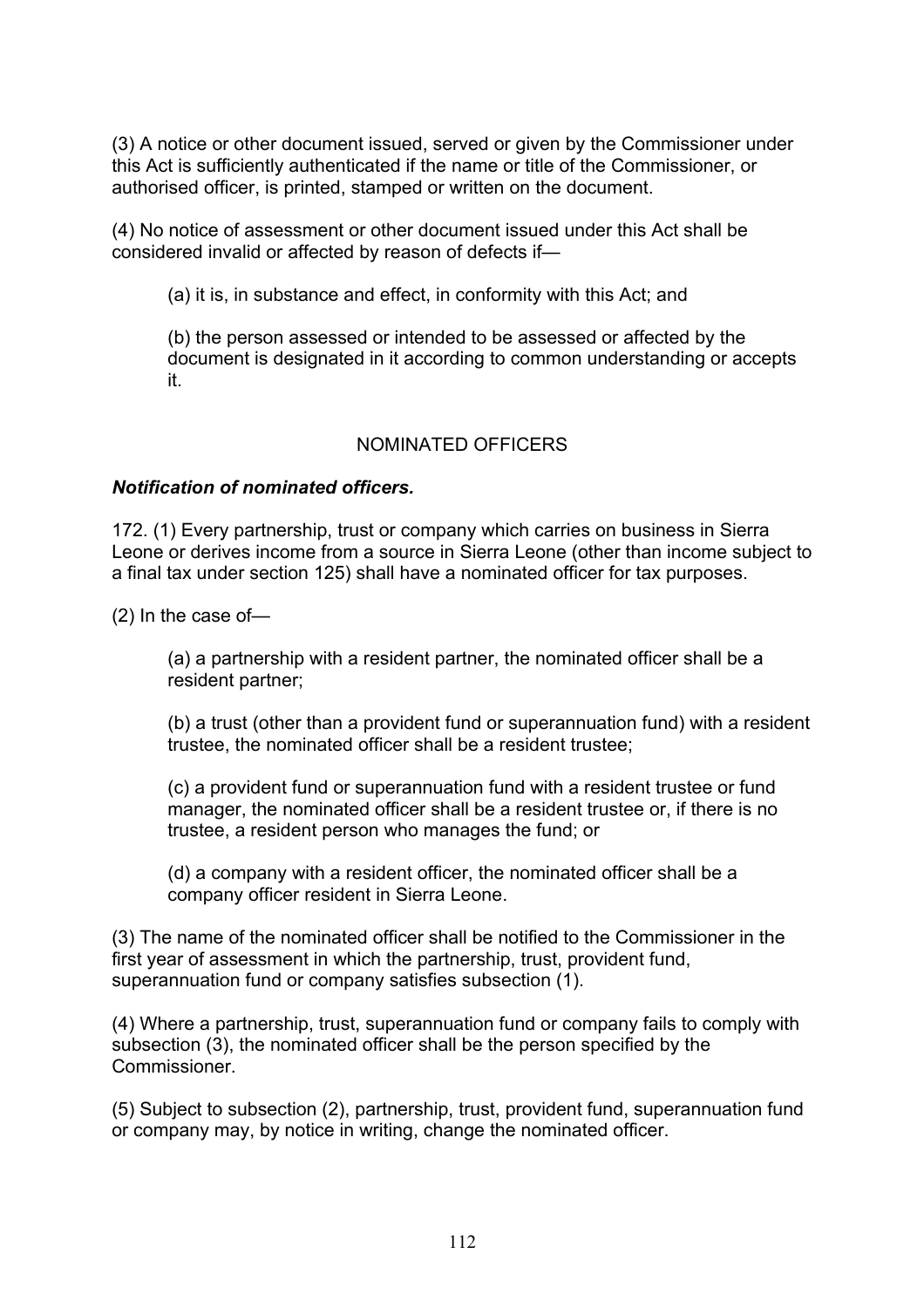(6) The nominated officer shall be responsible for any obligation imposed on the partnership, trust, provident fund, superannuation fund or company under this Act and shall notify the Commissioner of the identity of any non-resident partners, beneficiaries or shareholders, as the may be.

# TAXPAYER FILE NUMBER AND TAX CLEARANCE CERTIFICATE

# *Taxpayer file number.*

173. (1) The Commissioner shall prepare or cause to be prepared a register (hereinafter referred to as the "taxpayer-file number register") of all persons assessable or liable to be assessed to tax and such register shall contain such particulars and information as the Commissioner may deem necessary.

(2) The Commissioner shall notify every person so registered in writing of the taxpayer-file number assigned to him.

(3) Every registered person shall give his taxpayer-file number to any person who requests it for the purpose of complying with this Act.

(4) The Commissioner may require a taxpayer to include the taxpayer-file number issued by the Commissioner to that taxpayer in any return, notice or other document used for the purposes of this Act.

(5) The Commissioner may release any taxpayer-file number to any person or organisation for official purposes.

# *Tax clearance certificate***.**

174. (1) Where under any enactment a person or authority is empowered to issue a licence, permit, registration certificate or other similar document, the document shall not be issued unless the person applying for the document produces a valid certificate of tax clearance issued by the Commissioner or by some other person authorised by the Commissioner on payment of the fee prescribed in paragraph 14 of the Ninth Schedule.

(2)  $115$ The certificate of tax clearance referred to in subsection (1), shall not be issued unless the applicant therefore produces to the satisfaction of the Commissioner-General or such officer deputed in that behalf by the Commissioner-General, evidence that he has discharged such other tax and non-tax liability arising under any of the enactments specified in the First and Second Schedules to the National Revenue Authority Act, 2002, as applicable.

 <sup>115</sup> Subsection (2) was added by s. 2(c) of the Finance Act 2006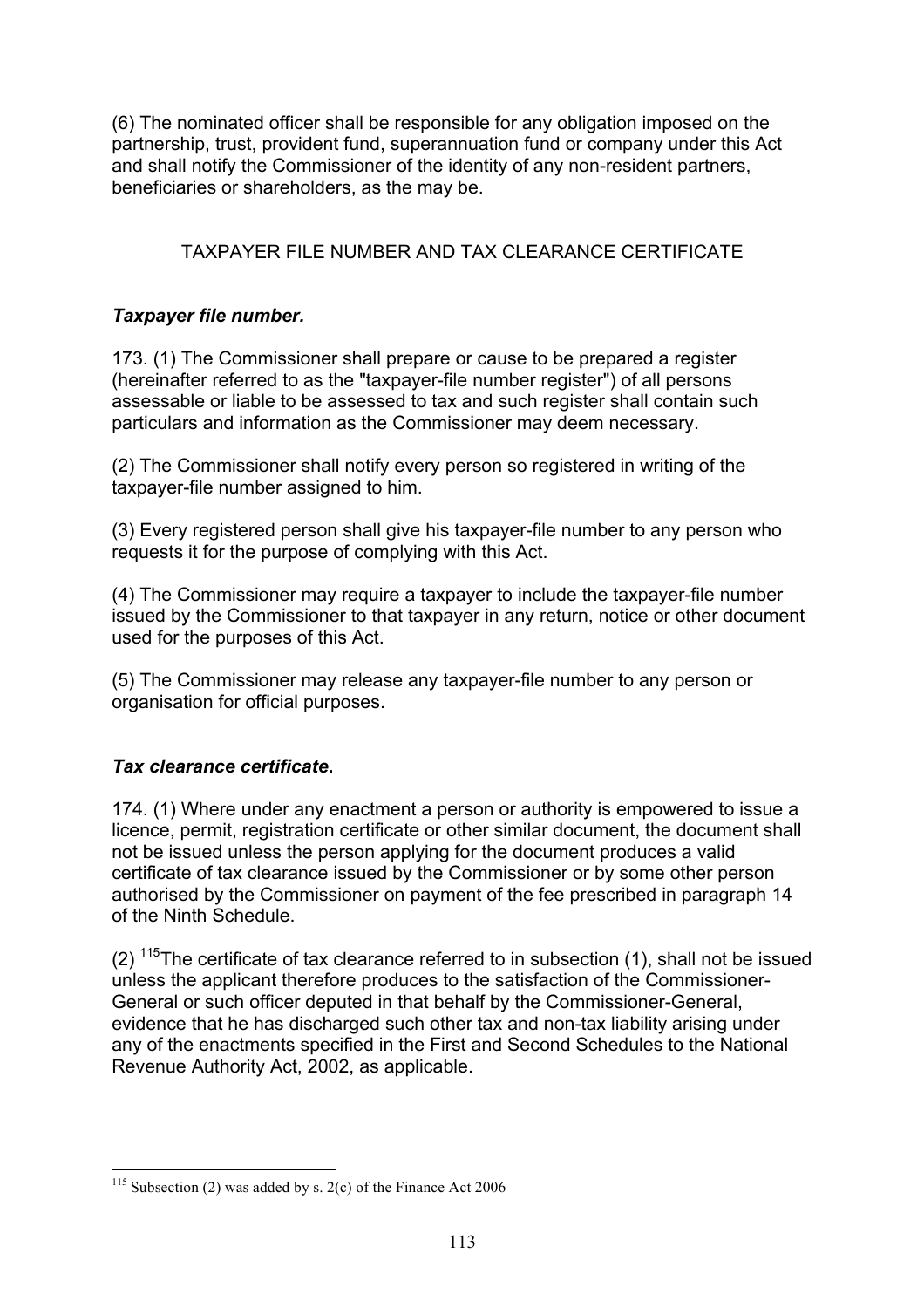# **PART XX - REPEALS AND TRANSITIONAL PROVISIONS**

## *Repeal.*

175. (1) The following enactments (hereinafter referred to as the "repealed legislation") are hereby repealed—

- (a) The Income Tax Act;
- (b) The Surtax (Temporary Imposition) Act;
- (c) The Income Tax (Clearance) Act.

(2) Notwithstanding the repeal effected by subsection (1), any Order, Rules, Notice or Regulations made under the repealed legislation and in force immediately before the commencement of this Act shall, unless revoked, continue in force.

#### *Transitional provisions***.**

176. (1) All appointments made under the repealed legislation and subsisting at the date of commencement of this Act shall be deemed to be appointments made under this Act and an oath of secrecy taken under the repealed legislation shall be deemed to have been taken under this Act.

(2) A double taxation agreement made under the repealed legislation and in force at the commencement of this Act, shall continue to have effect under this Act.

(3) All forms and documents used in relation to the repealed legislation may be used under this Act and all references in those forms and documents to provisions of and expressions appropriate to the repealed legislation shall be deemed to refer to the corresponding provisions of and expressions used in this Act.

(4) A reference in this Act to a previous year of assessment includes, unless the context otherwise requires, a reference to a year of assessment under the repealed legislation and a reference in this Act to this Act or to a provision of this Act includes a reference to the repealed legislation or corresponding provision of the repealed legislation respectively.

(5) The book value for income tax purposes of all depreciable assets held by the taxpayer at the time this Act comes into operation shall be added to the appropriate pool and no further capital allowance shall be allowed in respect of those assets except as provided for under section 39.

(6) Subject to section 46, where a taxpayer has used an accounting period as a basis period for a year of assessment under the repealed Income Tax Act he may continue to use that period under this Act.

(7) For the purposes of section (4) of section 20 of the repealed Income Tax Act, unincorporated businesses continuing beyond 31st March, 1999 shall be deemed to have ceased trading on that date and to have immediately recommenced on the 1st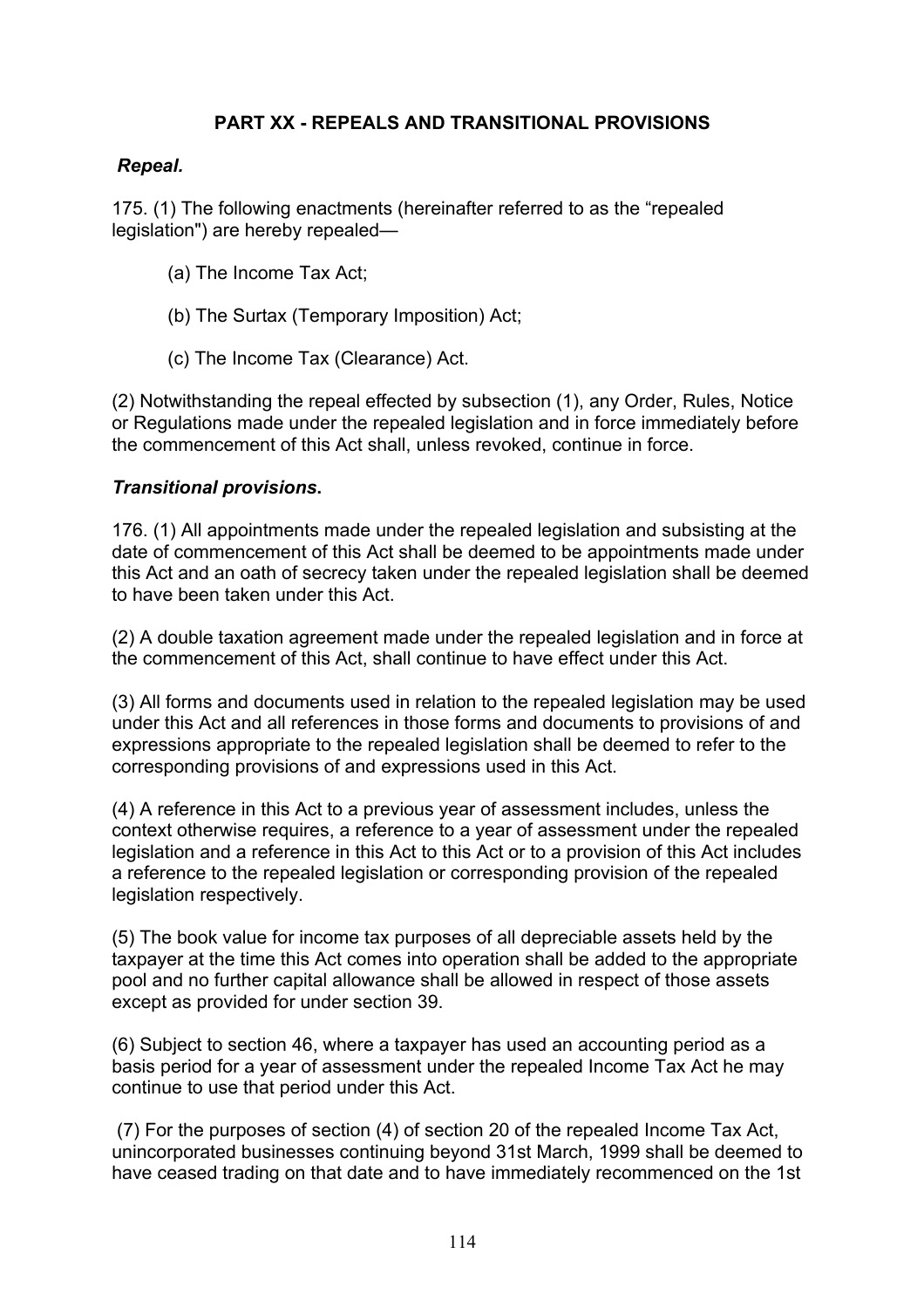April, 1999; and profits to the 31st March shall be apportioned from accounts straddling that date as determined in accordance with this Act, but all other provisions of the repealed Income Tax Act shall apply as though accounts are drawn to 31st March, 1999.

(8) Businesses having an accounting date other than March under the repealed Income Tax Act shall have both a transitional and a substituted year of assessment for 1999/2000; and—

(a) in the case of unincorporated businesses, the rate of tax for the transitional year of assessment shall be the rate in force in 1999/2000; and

(b) in the case of incorporated businesses, the rate of tax for the transitional year of assessment shall be forty five percent and for the substituted year of assessment shall be forty percent.

(9) The taxable value of certain benefits in section 23 shall, for the year of assessment indicated, be the lower of the values described in paragraphs (a), (b), (c) and (d) of subsection (2) of section 23 and the values in the following Table—

| Year      | Housing<br><b>Benefit</b><br>Le | Vehicle<br><b>Benefit</b><br>Le | <b>Utilities</b><br><b>Benefit</b><br>Le | <b>Benefit</b><br>Per Servant<br>Le |         |
|-----------|---------------------------------|---------------------------------|------------------------------------------|-------------------------------------|---------|
| 2000/2001 | 2,000,000                       |                                 | 1,000,000                                | 500,000                             | 250,000 |
| 2001/2002 | 4,000,000                       |                                 | 2,000,000                                | 1,000,000                           | 350,000 |
| 2002/2003 | 6,000,000                       |                                 | 3,000,000                                | 1,500,000                           | 450,000 |
| 2003/2004 | 8,000,000                       |                                 | 4,000,000                                | 2,000,000                           | 600,000 |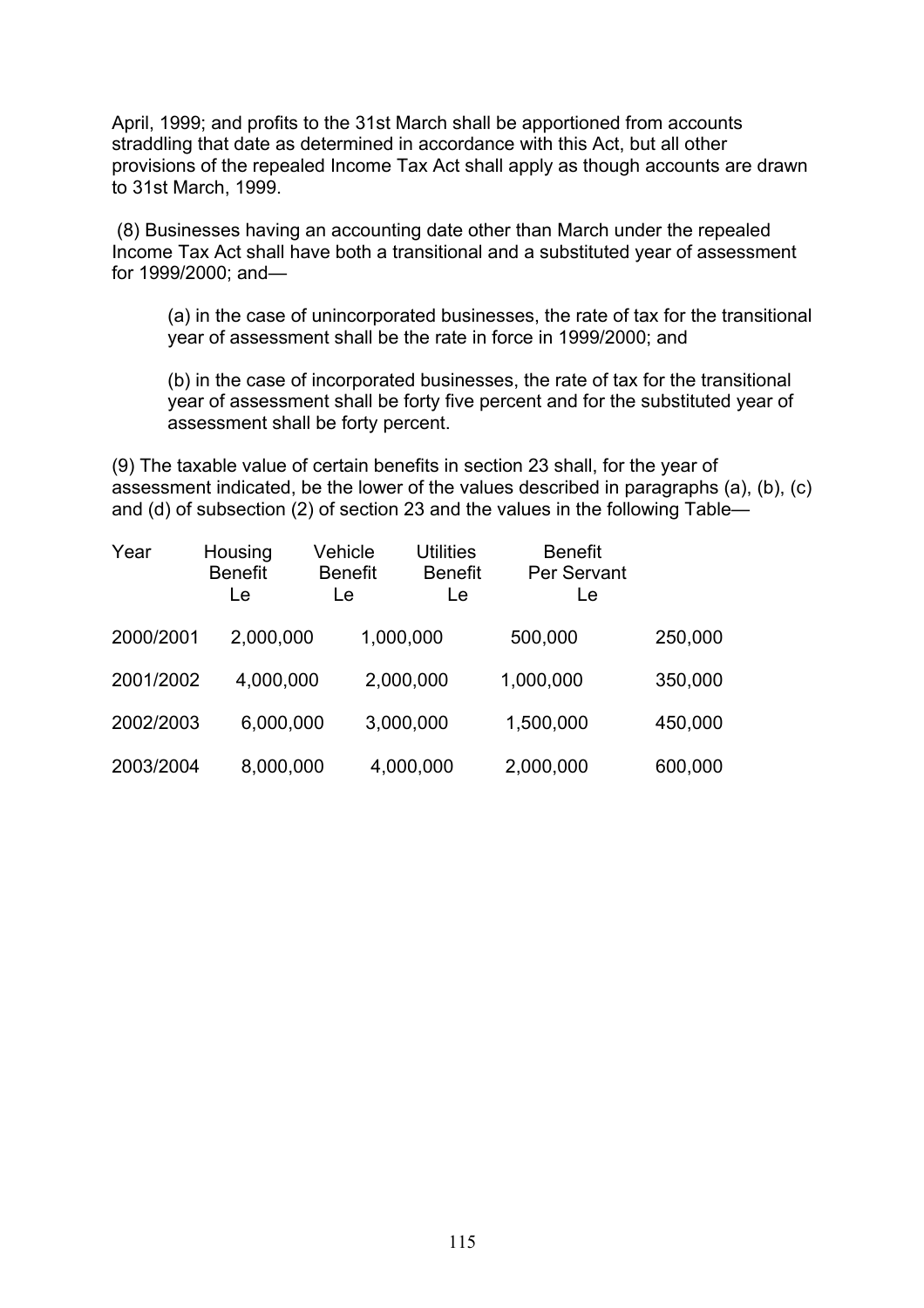#### **FIRST SCHEDULE**

#### PART I

#### *(Section 4(1))*

Rates of tax applicable to individuals resident in Sierra Leone for the year of assessment commencing 1st January, 2014 and each succeeding year of assessment<sup>116</sup>

| <b>Chargeable income</b>                   | <b>Taxable rate</b> |
|--------------------------------------------|---------------------|
| Below Le 3,600,001.00 per annum            | Nil                 |
| Le 3,600,001.00 to Le 7,200,000 per annum  | 15%                 |
| Le 7,200,001.00 to Le 10,800,000 per annum | 20%                 |
| Over 10,800,001.00                         | 30%                 |

Rates that applied for the years from 1 January 2011 and from 1 January 2012 were established by s. 2(c) of the Finance Act 2011 as:

If chargeable income is: The tax is:

| Not over Le 1,800,000                    | Nil |
|------------------------------------------|-----|
| Over Le 1,800,000 but not over 3,600,000 | 15% |
| Over Le 3,600,000 but not over 9,000,000 | 25% |
| Over Le 9,000,000                        | 30% |

From 1 January 2009 the "nil" tax rate threshold was raised from Le 1,500,000 to Le 1,800,000 by s. 3(i) of the Finance Act 2009. Previous rates were:

| If chargeable income is:                 | The tax is: |
|------------------------------------------|-------------|
| Not over Le 1,500,000                    | Nil         |
| Over Le 1,500,000 but not over 4,500,000 | 20%         |
| Over Le 4,500,000 but not over 7,500,000 | 25%         |
| Over Le 7,500,000                        | 30%         |

Rates for prior years were provided by the Income Tax (Amendment of First Schedule) Orders of 2005 and 2003. Their details are not included in this publication.

<sup>&</sup>lt;sup>116</sup> Part I repealed and replaced by s. 9 of the Finance Act 2015 and provided rates that have applied from 1 January 2014.

 $117$  Rates that applied for the year from 1 January 2013 were the same as those that applied for the 2011 and 2012 years (as below) except that the "25%" tax rate was reduced to "20%" as per s. 30 of the Finance Act 2013.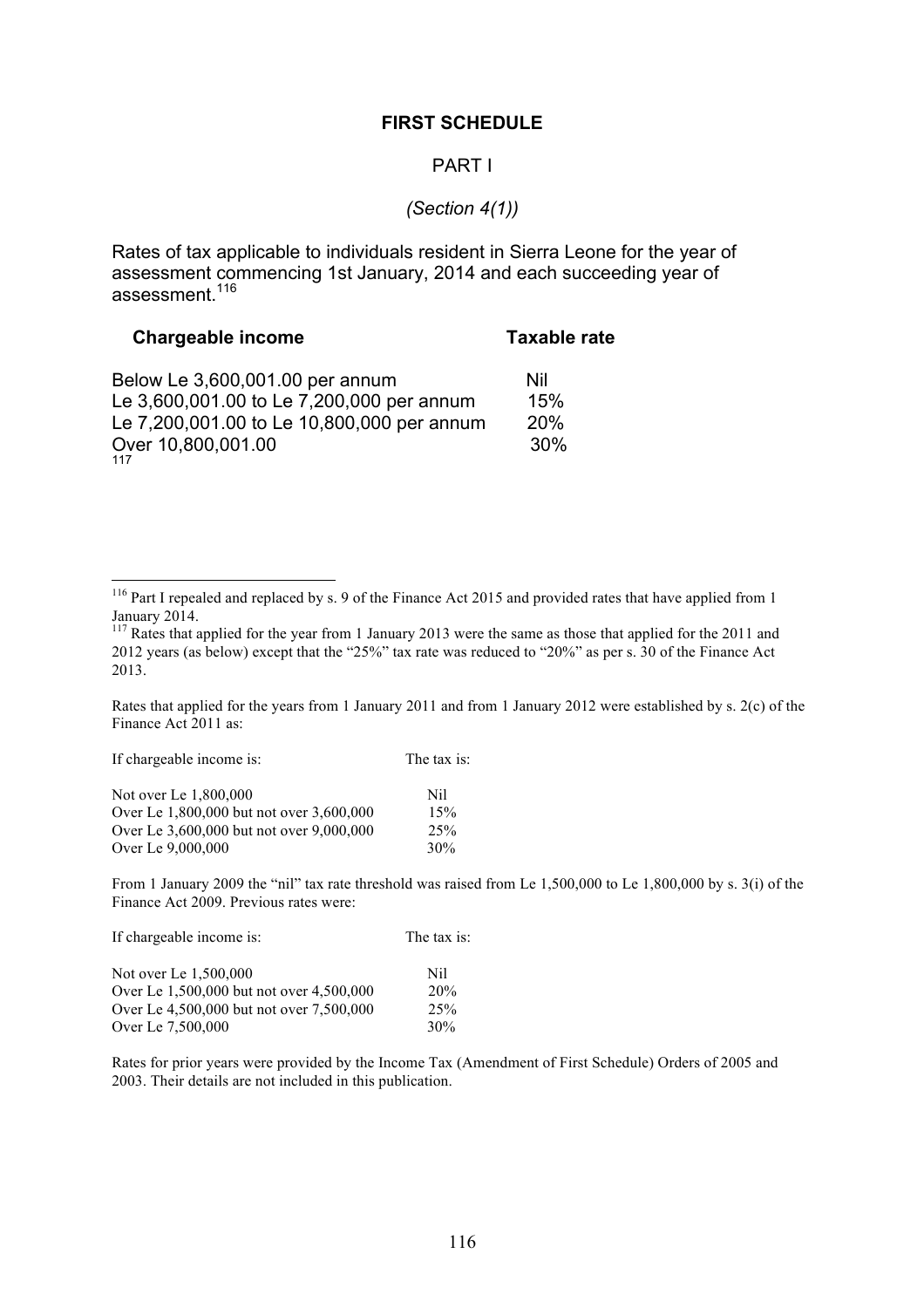# PART II

# *(Section 4(4))*

Rates of tax applicable to chargeable property income of minors resident in Sierra Leone for the year of assessment commencing 1st April, 2000 and each succeeding year of assessment.

*If chargeable income is: The tax is:* 

Not over Le360,000 Nil

Over Le360,000 40% of the excess

over Le360,000

# PART III *(Sections 5 and 6)*

Rate of tax applicable to companies, other than companies under section 21, resident in Sierra Leone for a year of assessment commencing on or after 1st April, 1999 and to trust income of a trustee for the year of assessment commencing on or after 1st April, 2000 and each succeeding year of assessment.

Rates of Tax 30%<sup>118</sup>

#### PART IV (*Sections 117, 118, 119, 120 and 121)*

#### **Rates of tax to be withheld from payments made to residents**

#### **Type of payment Rate**

| Payments to contractors (section 117)       | 5%  |
|---------------------------------------------|-----|
| Dividends (section 118)                     | 10% |
| Interests (section 119)                     | 15% |
| Rents                                       | 10% |
| Royalties (section 120)                     | 25% |
| Pensions and annuities (section 121(2) (a)) | 15% |
| Natural resource payments (122)             | 25% |
| Real property(section 123)                  | 10% |
| Winnings of Le 500,000 and above from       |     |
| any lottery<br>119                          | 10% |

<sup>&</sup>lt;sup>118</sup> The Income Tax (Amendment of First Schedule) Order 2003 changed the rate of tax to 30% with effect from 29 November 2002. Prior to the amendment, the rate was 35%.

<sup>119</sup> Part IV repealed and replaced by s. 31 of the Finance Act 2013. Previously read: *"Rates of tax to be withhold from payments made to persons resident in Sierra Leone.*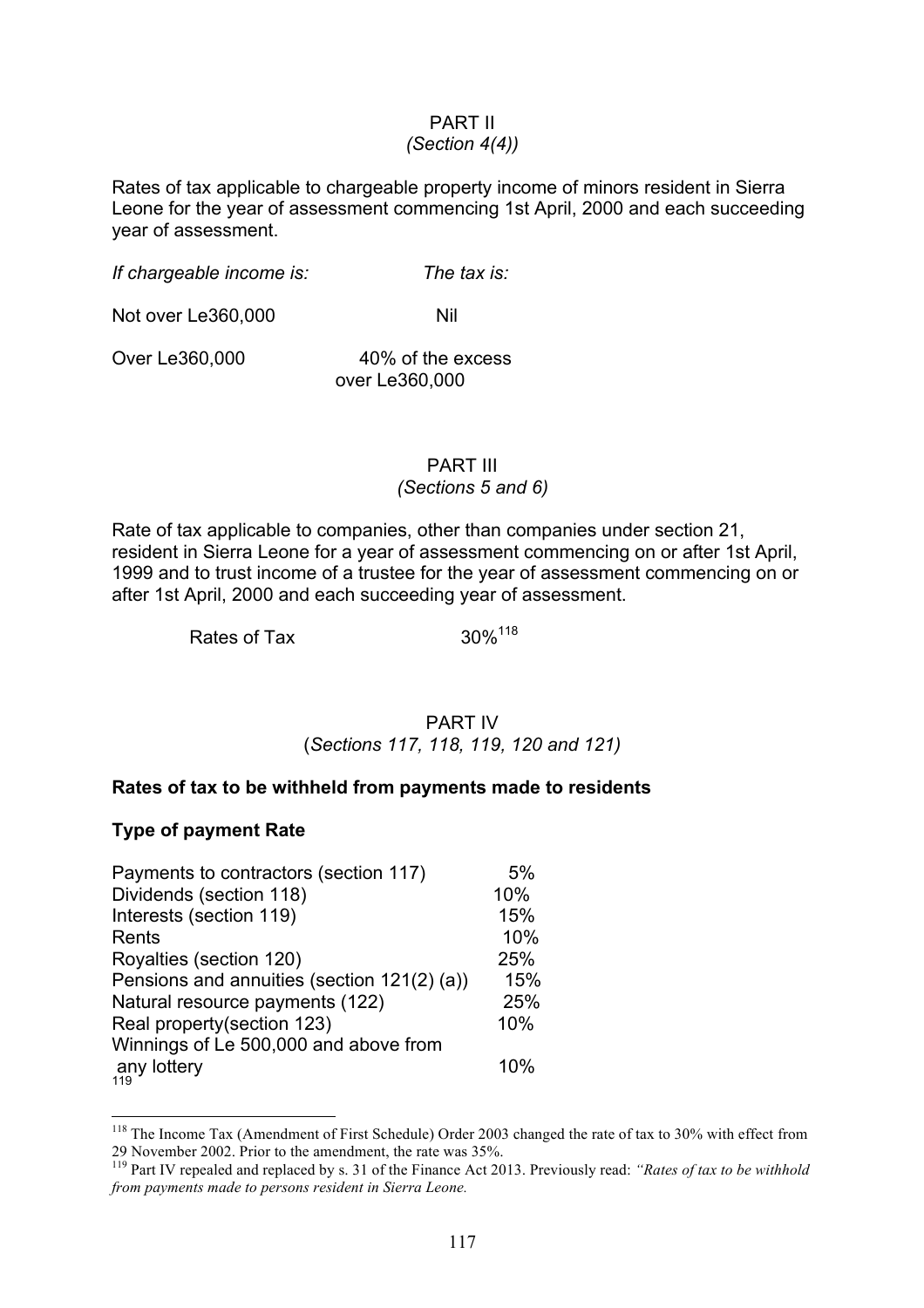#### PART V *(Section 4(2))*

## **Small and micro tax payer regime**

| <b>Turnover</b>                       | Income tax payable in Leones                         |
|---------------------------------------|------------------------------------------------------|
| 1. under 10,000,000                   | Nil                                                  |
| 2.10,000,001-20,000,000               | 100,000 plus 2% of the amount<br>above 10,000,000    |
| 3.20,000,001-100,000,000              | 300,000 plus 4% of the amount<br>above 20,000,000    |
| 4.100,000,001-200,000,000             | 3,500,000 plus 5% of the amount<br>above 100,000,000 |
| 5.200,000,000-350,000,000<br>120      | 8,500,000 plus 6% of the amount<br>above 200,000,000 |
| Type of payment                       | Rate                                                 |
| Payments to contractors (section 117) | 5%                                                   |
| Dividends (section 118)               | 10%                                                  |
|                                       |                                                      |

| Type of payment                               | Rate. |
|-----------------------------------------------|-------|
| Payments to contractors (section 117)         | 5%    |
| Dividends (section 118)                       | 10%   |
| Interest (section 119)                        | 15%   |
| Rents (section 120)                           | 10%   |
| Royalties (section 120)                       | 25%   |
| Pensions and annuities (section $121(2)(a)$ ) | 15%   |
| Natural resource payments (122)               | 25%   |
| Real property (section 123A)                  | 10%   |
| Winnings of Le 500,000 and above from         |       |
| any lottery                                   |       |
|                                               |       |

<sup>120</sup> Part V repealed and replaced by s. 32 of the Finance Act 2013. Previously read: *"Standard Assessment for Certain Types of Business and Property Income* 

*Every Individual belonging to a class or description of persons as specified in this Part shall be liable in respect of the person's business or property income to a standard assessment of a minimum tax applicable to the class or description of persons to which that person belongs.* 

#### *Item Class or description Minimum tax payable Minimum tax payable of persons by standard assessment by standard assessment in the Western Area in the Provinces*

|                  |                                                     | Tax $(Le)$ | $\textit{Tax}(Le)$ |
|------------------|-----------------------------------------------------|------------|--------------------|
| $\mathcal{I}$ .  | Goldsmiths other than those<br>described in item 2  | 60.000     |                    |
| 2.               | Goldsmiths Makeni, Makali,<br>Magburaka and Kono    |            | 48,000             |
| 3.               | Blacksmiths, tinsmiths, persons<br>in allied trades | 60.000     | 48.000             |
| $\overline{4}$ . | Money lenders                                       | 60,000     | 48,000             |
| 5.               | Auctioneers                                         | 90.000     | 60.000             |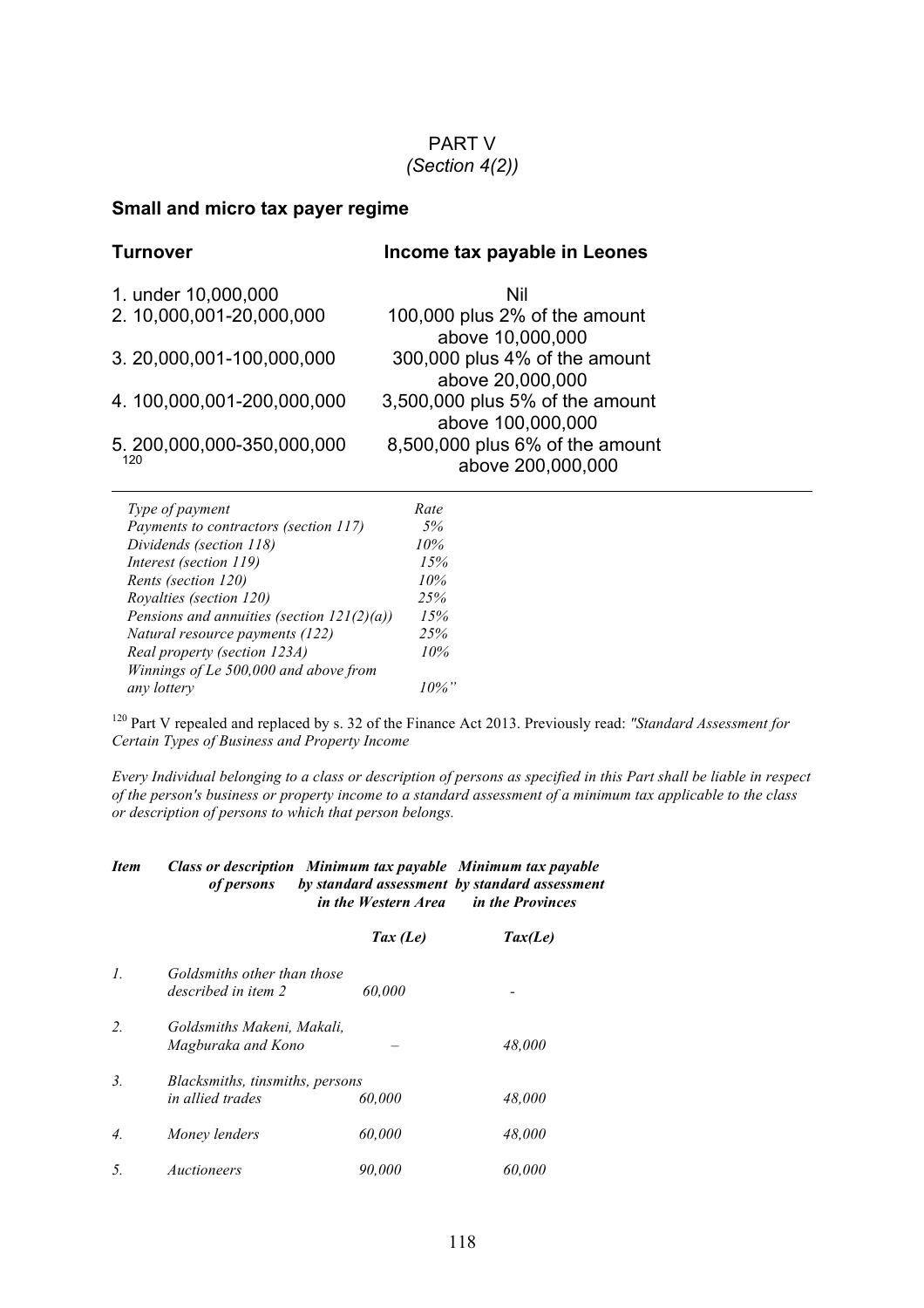| 6.  | Wine and Beer Sellers                                                   | 60,000  | 48,000  |
|-----|-------------------------------------------------------------------------|---------|---------|
| 7.  | <i>Surveyors</i>                                                        | 180,000 | 60,000  |
| 8.  | Druggist and Midwives                                                   | 96,000  | 60,000  |
| 9.  | Owners of Furniture and<br><b>Upholstery Shops</b>                      | 180,000 | 144,000 |
| 10. | Motor Mechanics and<br>fitters                                          | 180,000 | 144,000 |
| 11. | Tailors                                                                 | 276,000 | 144,000 |
| 12. | Seamstresses                                                            | 180,000 | 96,000  |
| 13. | Hairdressers                                                            | 180,000 | 96,000  |
| 14. | <b>Barbers</b>                                                          | 60,000  | 48,000  |
| 15. | <b>Cattle Dealers</b>                                                   | 180,000 | 144,000 |
| 16. | <b>Butchers</b>                                                         | 96,000  | 48,000  |
| 17. | Electricians                                                            | 180,000 | 60,000  |
| 18. | Refrigeration and Air<br><b>Conditioning Engineers</b>                  | 276,000 | 144,000 |
| 19. | Radio and T.V. Mechanics                                                | 180,000 | 60,000  |
| 20. | <b>Shoemakers and Repairs</b>                                           | 60,000  | 48,000  |
| 21. | <b>Book Sellers</b>                                                     | 60,000  | 48,000  |
| 22. | Hawkers in general                                                      | 60,000  | 48,000  |
| 23. | <b>Watch Repairs</b>                                                    | 60,000  | 48,000  |
| 24. | Second and clothes dealers                                              | 144,000 | 72,000  |
| 25. | Second hand vehicle part<br>dealers                                     | 180,000 | 96,000  |
| 26. | Cafes and Cookery Shops                                                 | 60,000  | 48,000  |
| 27. | <b>Petrol Peddlers</b>                                                  | 60,000  | 48,000  |
| 28. | <b>Mill Operators</b>                                                   | 60,000  | 48,000  |
| 29. | Tax Operators                                                           | 96,000  | 96,000  |
| 30. | Lorry and Tipper Operators<br>carrying passengers for<br>hire or reward | 276,000 | 276,000 |
| 31. | Omni buses and Mini buses<br>carrying over 20 passengers                | 360,000 | 360,000 |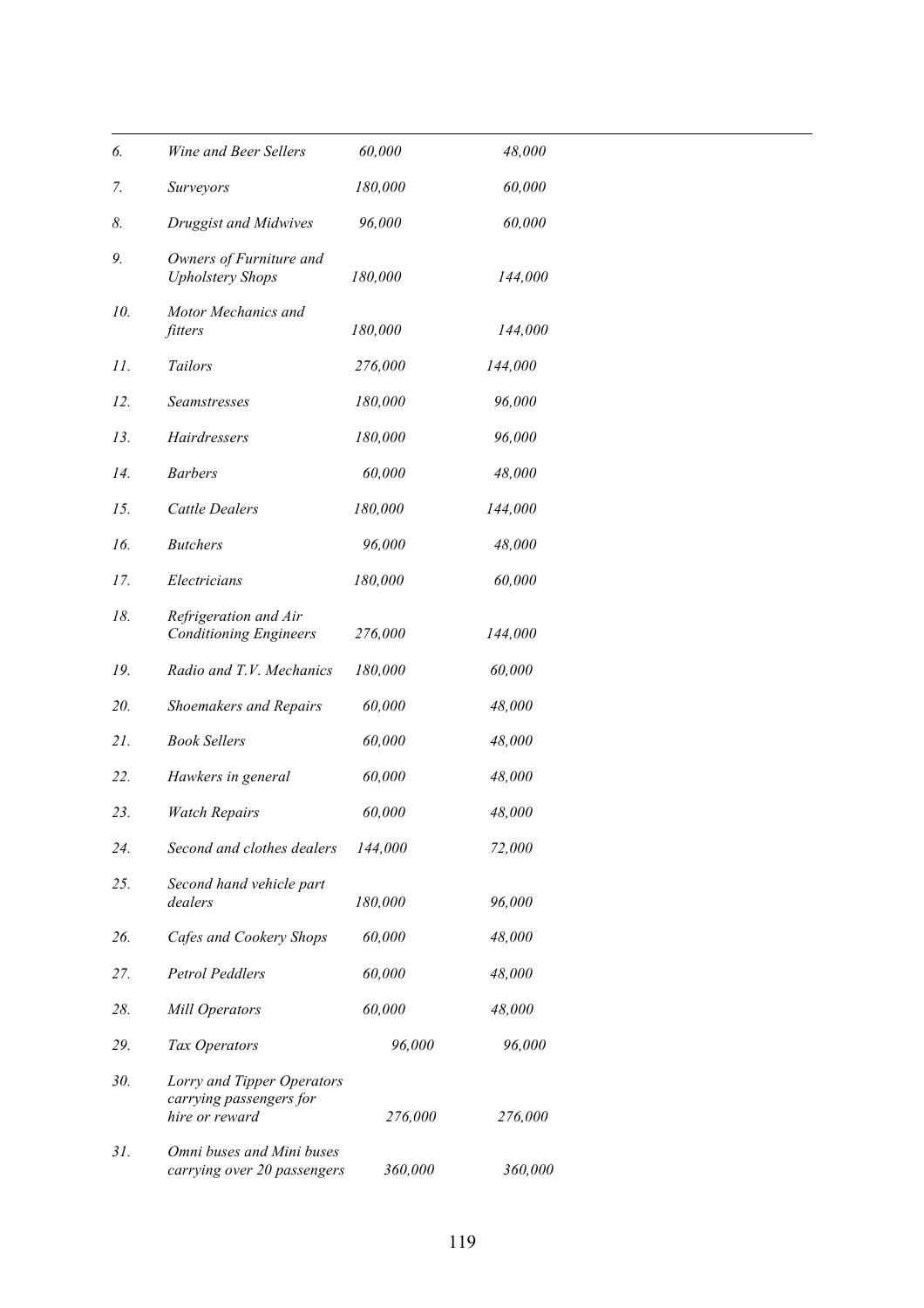| 32. | Omni buses and Mini buses<br>carrying up to 20 passengers | 276,000   | 276,000        |
|-----|-----------------------------------------------------------|-----------|----------------|
| 33. | Rice dealers                                              | 180,000   | 180,000        |
| 34. | Newspaper Vendors                                         | 48,000    | 36,000         |
| 35. | Photographers                                             | 60,000    | 48,000         |
| 36. | <b>Bakers and Caterers</b>                                | 120,000   | 96,000         |
| 37. | <i>Florists</i>                                           | 60,000    | 48,000         |
| 38. | Local fishing without engine                              | 60,000    | 48,000         |
| 39. | Local fisherman using draw<br>chain                       | 108,000   | 60,000         |
| 40. | Local fishing boats with engine                           | 180,000   | 96,000         |
| 41. | Foreign trawlers                                          | 2,400,000 | 2,400,000      |
| 42. | <b>Local Trawlers</b>                                     | 800,000   | 800,000        |
| 43. | Petty traders with table or baffa                         | 60,000    | 48,000         |
| 44. | Trailers (single or double)                               | 240,000   | 240,000        |
| 45. | Diamond exporters (percentage<br>of the export value)     | 3%        | 3%             |
| 46. | Exporter's agent                                          | 1,200,000 | 1,200,000      |
| 47. | Diamond dealers                                           | 600,000   | 600,000        |
| 48. | Alluvial diamond miners<br>(per licence issued)           | 96,000    | 96,000         |
| 49. | Gold miners<br>(per licence issued)                       | 60,000    | 60,000         |
| 50. | Gold dealers                                              | 360,000   | 360,000        |
| 51. | Gold exporters                                            | 600,000   | 600,000        |
| 52. | Diamond dealer's agent                                    | 180,000   | 180,000        |
| 53. | Tele centre operators                                     | 120,000   | 96,000         |
| 54. | Video centre operators                                    | 120,000   | 96,000         |
| 55. | Motor bike operators                                      | Nil       | $48,000^{120}$ |

*Note: Company diamond exporters shall be liable to standard assessment of a minimum tax at rate of 2.0% of export value"*

Details of earlier rates as provided by the Income Tax (Amendment of First Schedule) Orders of 2004 and 2003 are not contained in this publication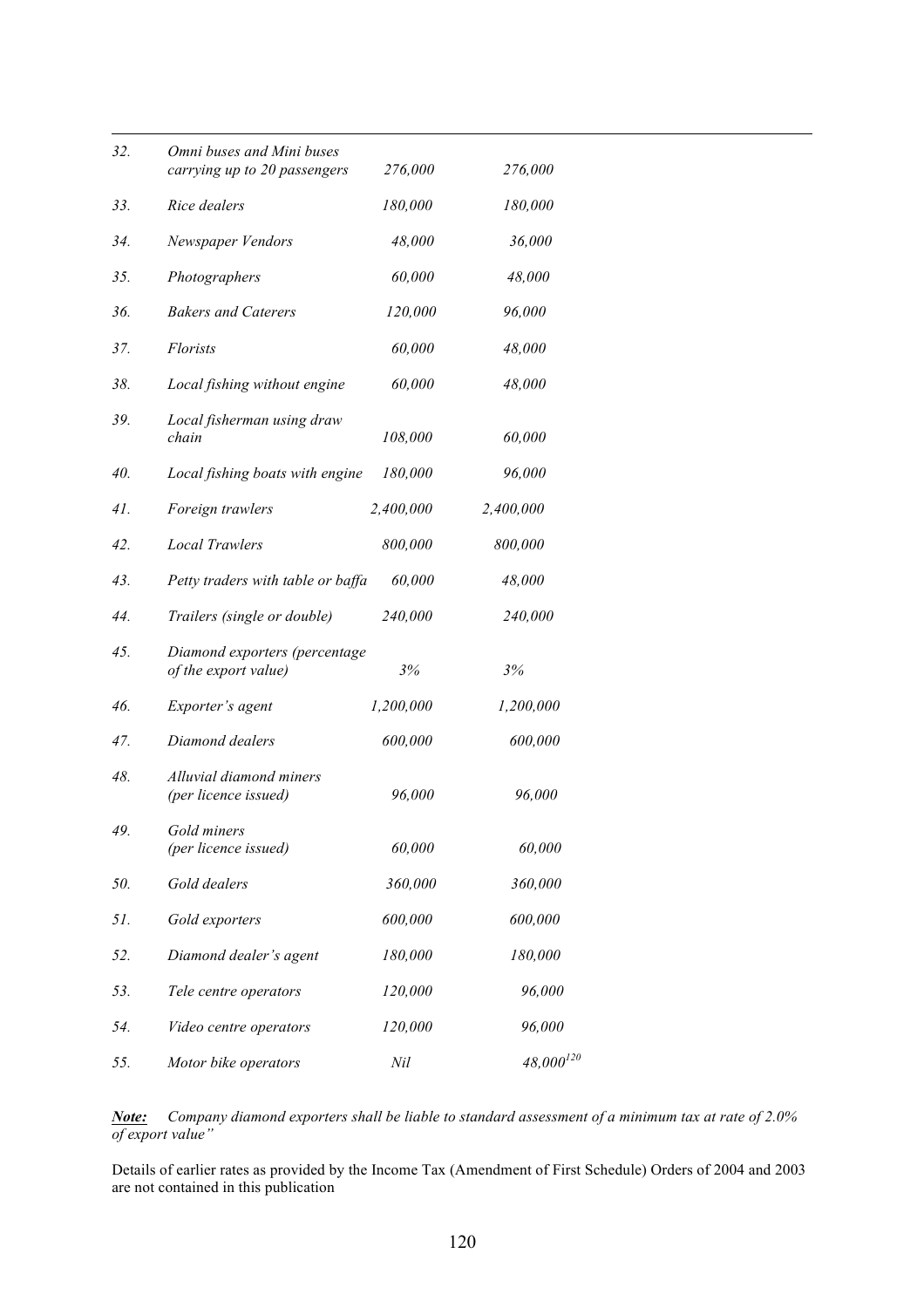#### **SECOND SCHEDULE** PART I *(Section 7)*

Rates of tax on chargeable income of non-resident other than income to which Part II applies: 25%

#### PART II

*(Sections 116, 117, 118, 119, 120, 121, 122 and 123)*

#### **Rates of tax to be withheld from payments made to non-residents:**

| Employment income (section 116)                 | 25% |
|-------------------------------------------------|-----|
| Payments to contractors (section117)            | 10% |
| Dividends (section 118)                         | 10% |
| Interest (section 119)                          | 15% |
| Rents and royalties (section 120)               | 25% |
| Pensions and annuities (section 121)            | 25% |
| Natural resource payments (section 122)         | 25% |
| Payments to or applications for the benefit of  |     |
| non-resident beneficiaries (section 123)<br>121 | 25% |

## **THIRD SCHEDULE**

*(Section 2)*

#### COMPLYING RETIREMENT FUNDS

#### **1. Rules for approval of retirement funds**

(1) An application for approval of a fund shall be made in writing to the Commissioner by the trustees of the fund and shall be—

| <sup>121</sup> Part II repealed and replaced by s. 33 of the Finance Act 2013. Previously read: |  |  |
|-------------------------------------------------------------------------------------------------|--|--|

| "Employment income (section 116)            | 25%      |
|---------------------------------------------|----------|
| Payment to contractors (section 117)        | 10%      |
| Dividends (section 11                       | 10%      |
| Interest (section 119)                      | 15%      |
| Rents (section 120)                         | 10%      |
| Royalties (section 120)                     | 25%      |
| Pensions and annuities (section 121)        | 25%      |
| Natural resource payments (section 122)     | 25%      |
| Payments to or applications for the benefit |          |
| of non-resident beneficiaries (section 123) | $25\%$ " |

Prior rates such as those provided by the Income Tax (Amendment) Act 2004 are not included in this publication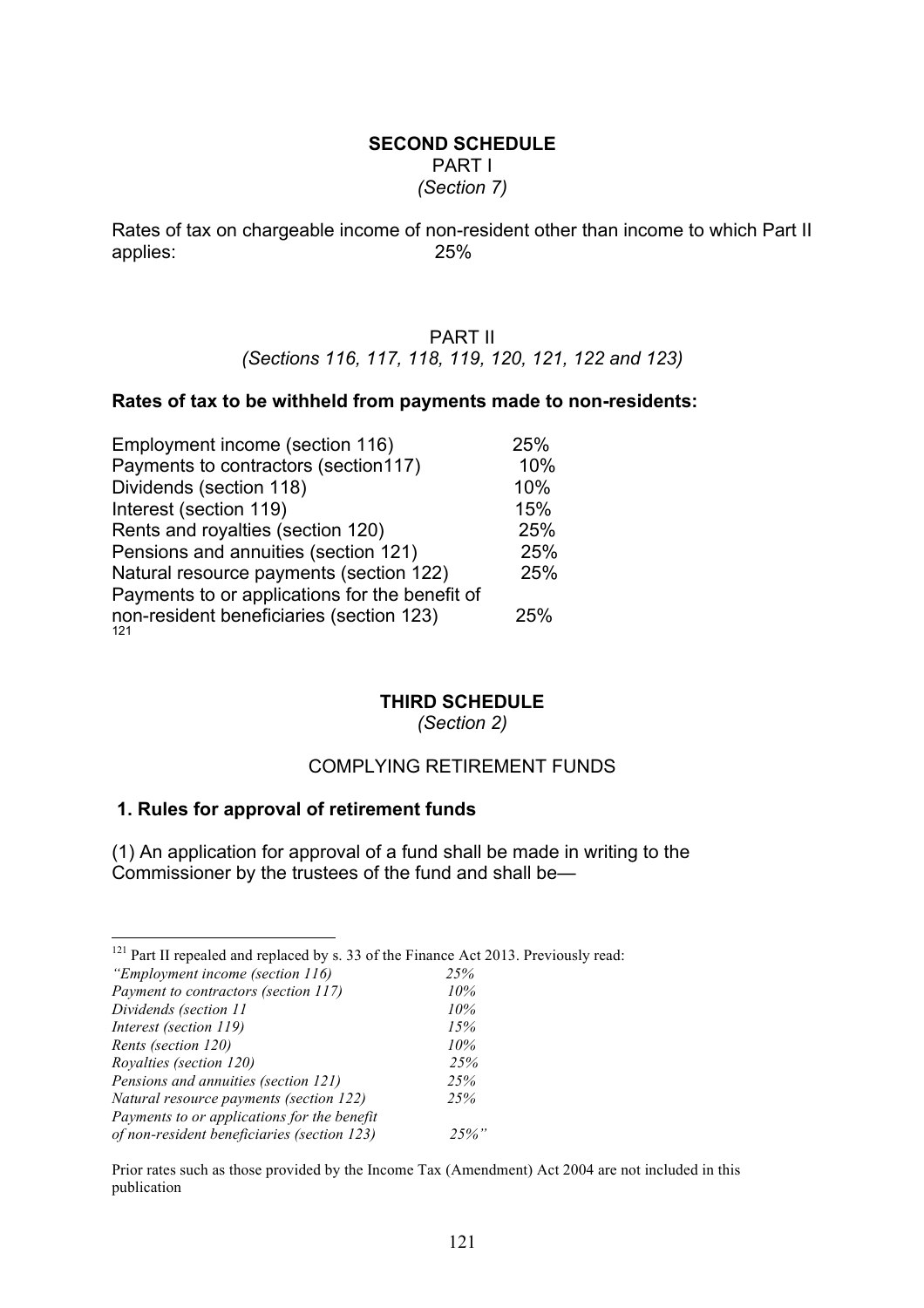(a) accompanied by a copy of the instrument by which the fund is established, two copies of the rules or regulations of the fund, and two copies of the accounts of the fund for its last financial year;

(b) supported by such further information as the Commissioner may require.

(2) An application for approval of a fund shall be made for any year of assessment before the end of that year of assessment.

(3) An application to alter the rules, regulations, constitution, objects or conditions of an approved fund shall be made in writing to the Commissioner by the trustees of the fund and shall be –

(a) accompanied by a copy of the proposed alteration and two copies of the accounts of the fund for its last financial year;

(b) supported by such further information as the Commissioner may require.

(4) The Commissioner may approve—

(a) as a complying retirement fund; or

(b) as an alteration to the rules, regulations, constitution, objects or conditions of an approved fund,

any fund or proposed alternation which complies with paragraph 2 of this Schedule and shall give to the applicant a notice either of his approval of the application, from a date specified in the notice, or of his refusal of it.

(5) The Commissioner may at any time withdraw his approval of a fund which, in his opinion no longer complies with paragraph 2 this Schedule, and shall give to the applicant a notice of withdrawal of his approval from the date specified in the notice.

(6) Where the Commissioner gives notice of withdrawal of his approval, or refuses an application for approval or for an alteration to the rules, regulations, constitution, objects or conditions of an approved fund, he shall advise the applicant of the reasons for his decision, and if within six months the applicant gives notice of an acceptable alteration of the rules, regulations, constitution, objects or conditions of a fund, the Commissioner may rescind his withdrawal or refusal.

(7) The trustees of any fund may request the Commissioner to withdraw his approval of the fund, but subject to the Commissioner giving notice of withdrawal, his approval shall stand for all succeeding Years of assessment.

(8) A fund approved under The Income Tax (Pension and Provident Fund) Rules shall be deemed to have been approved under this Schedule.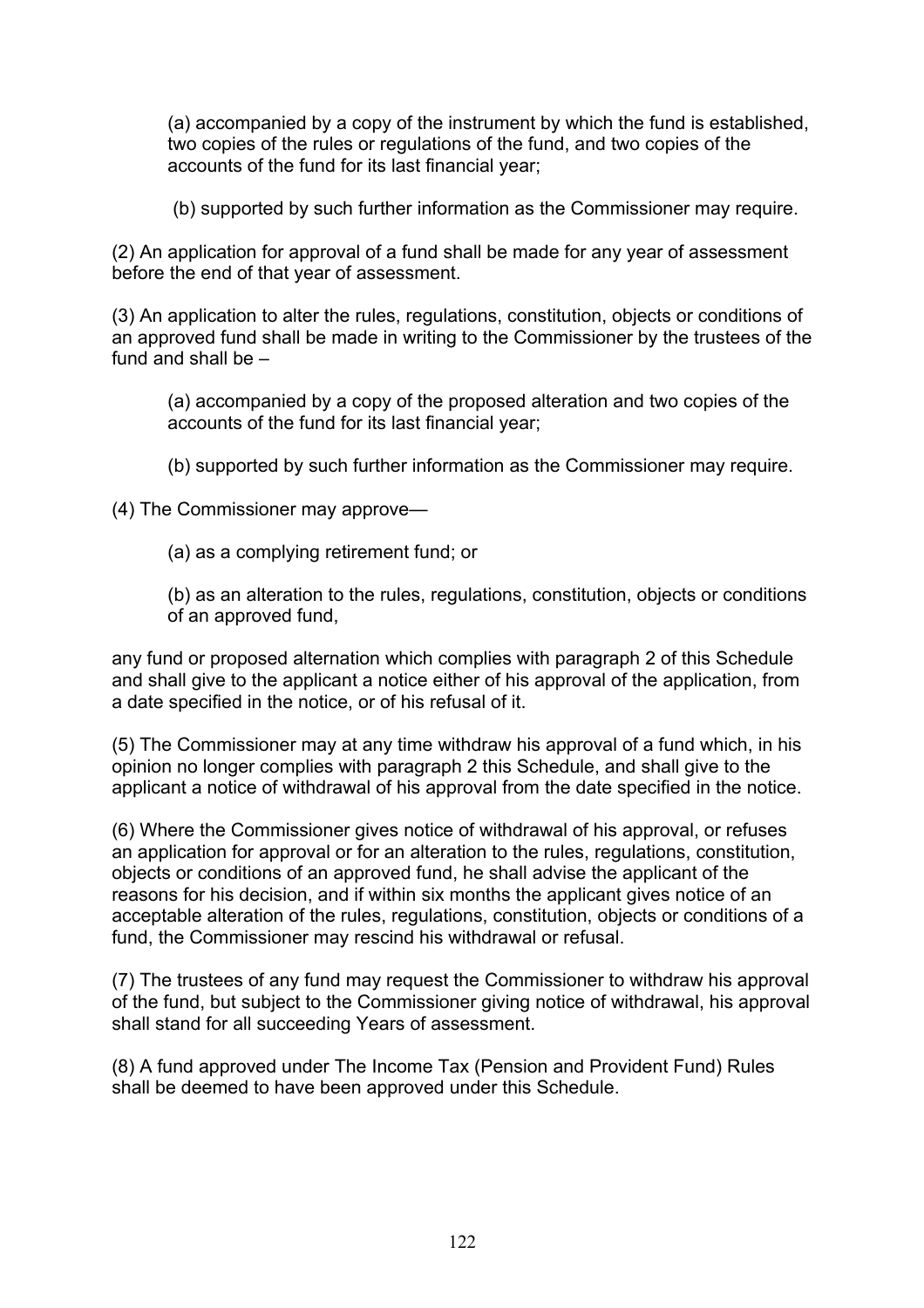# **2. Conditions for a fund to be a complying retirement fund**

(1) Assets of the fund shall be vested in three or more trustees under an irrevocable trust.

(2) The fund shall have as its sole purpose the accumulation of funds 'by provision of pensions, annuities or other sums—

(a) for the benefit of individuals by reason of retirement at age fifty five years or above as specified in the rules of the fund, or retirement by reason of ill health, of which not more than thirty percent may be commuted to a lump sum; or

(b) for the benefit of an individual's named dependants by reason of the death of the individual, of which up to one hundred percent may be commuted to a lump sum.

(3) The assets of the fund may comprise contributions from employers and individuals, any investment income and capital accretions arising from such contributions, and any donations received by the trustees.

(4) The assets and income of the fund shall be so invested that they are not available to a contributor or any associate of his, nor to a potential beneficiary or any associate of his, other than under subparagraph (2) or on termination of the fund.

(5) Assets of the fund representing at least fifty percent of the contributions and income derived therefrom shall be invested in Sierra Leone.

(6) No contributor to or potential beneficiary of the fund shall have a lien on or right of recourse to any assets of the fund nor be entitled to use the assets of the fund as security for any loan.

(7) Contributions by an employer to the fund in respect of an employee shall be directly proportional to the benefits the employee is entitled to draw in respect of those contributions, and that proportion shall apply to all beneficiaries of the fund in similar circumstances.

(8) The trustees shall account to the members of the fund each year for the contributions and other income received by the fund, its investments and its disbursements, and shall account to the Commissioner in such form and with such frequency as the Commissioner may prescribe to enable him to monitor the fund's compliance with this Schedule and the provisions of this Act.

(9) All disbursements from the fund shall be taxed as employment income under paragraph (f) of subsection (1) of section 23 except that—

(a) where a lump sum is paid under subparagraph (a) of paragraph (2), it shall be treated as a redundancy or termination payment under paragraph (h) of subsection (3) of' section 23; and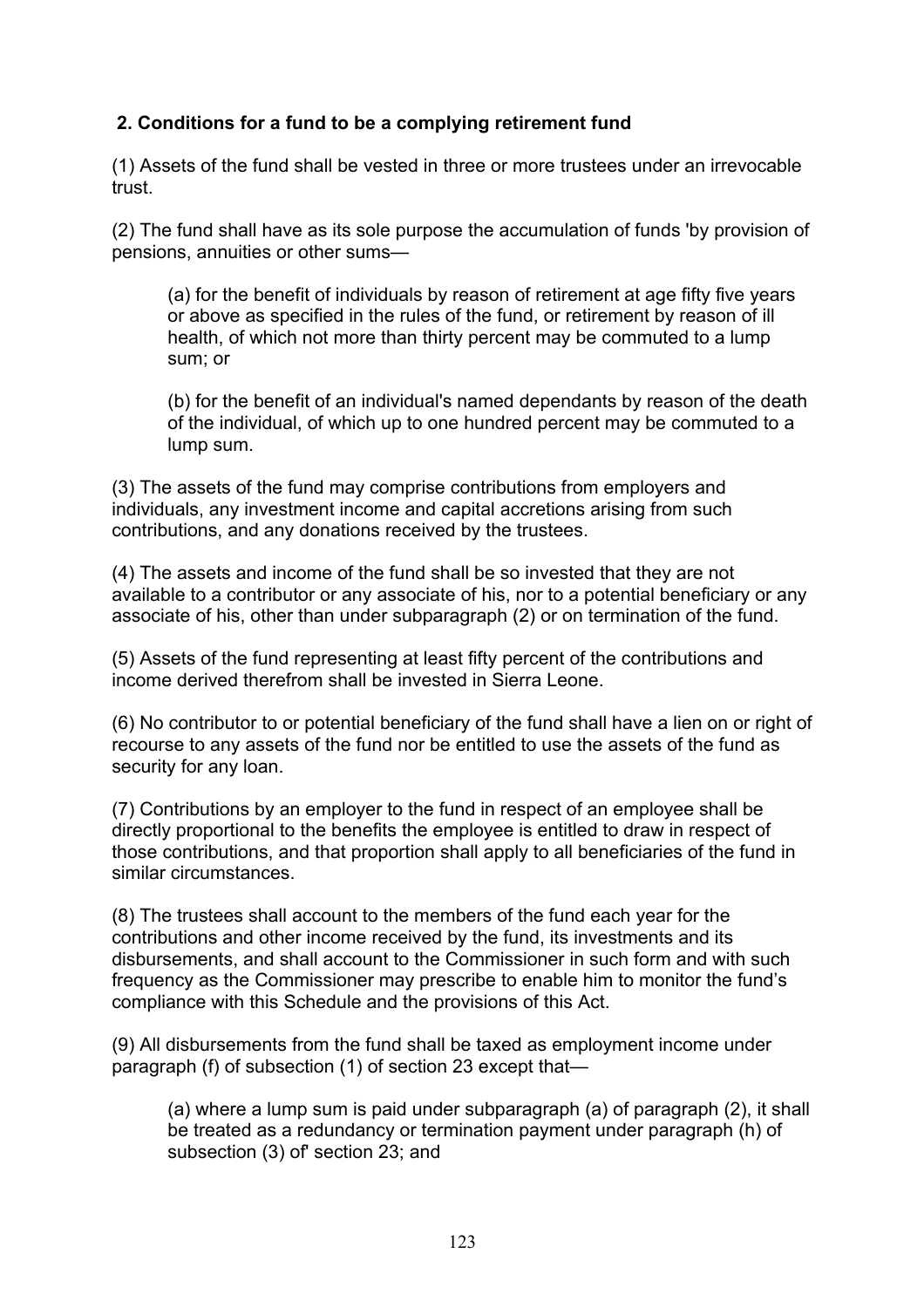(b) where a lump sum is paid under subparagraph (b) of subparagraph (2) it shall be treated as exempt from tax.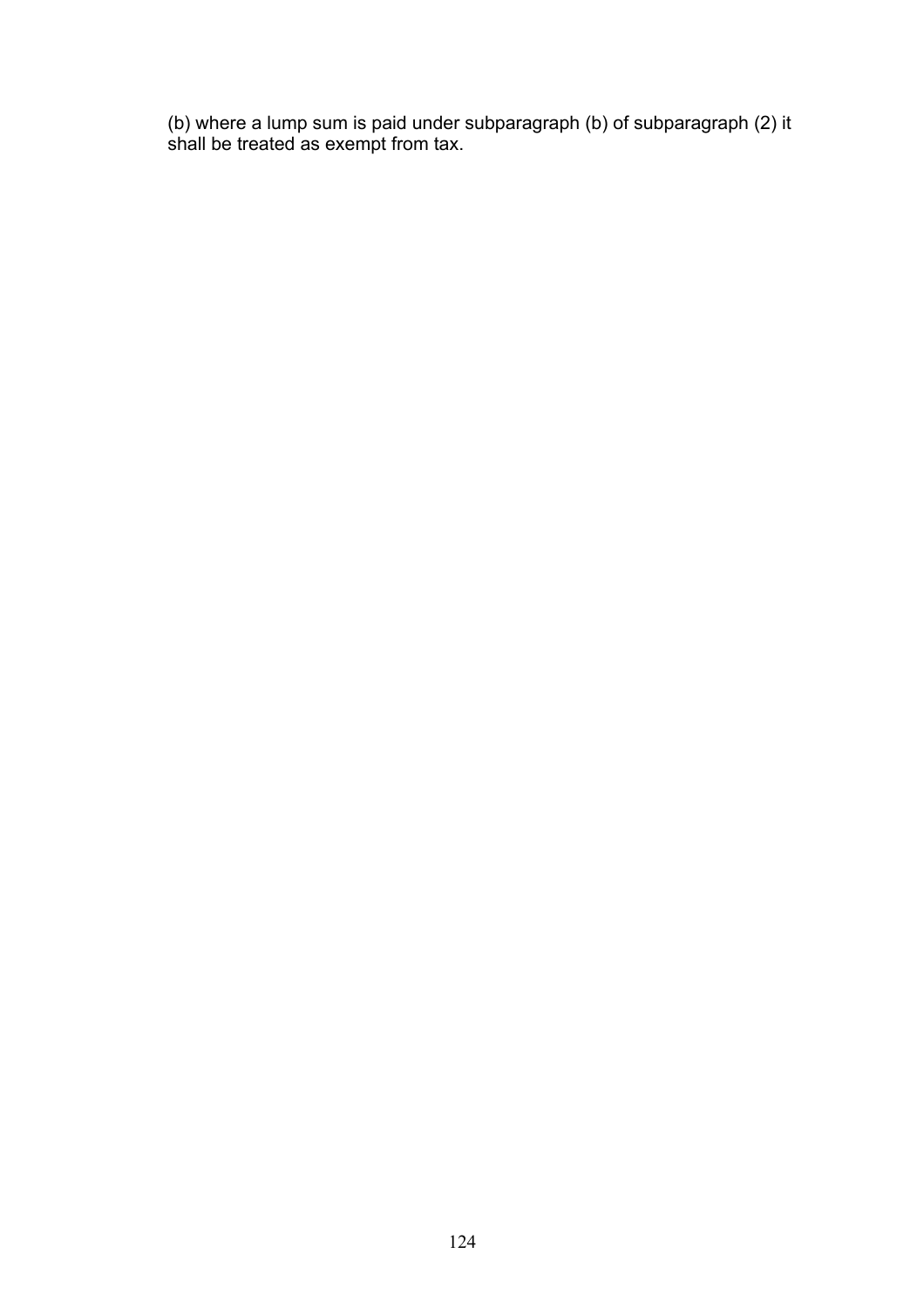# **FOURTH SCHEDULE** (Section 19)

# CHARGEABLE INCOME OF COMPANY CARRYING ON INSURANCE BUSINESS IN SIERRA LEONE

## **1. Insurance companies (other than life insurance companies)**

In the case of an insurance company, whether mutual or proprietary (other than a life insurance company), where the gains or profits accrue in part outside Sierra Leone, the gains or profits on which tax is payable shall be ascertained by taking the gross premiums and interest and other income received or receivable in Sierra Leone (less any premiums returned to the insured and premiums paid on re-insurances), and deducting from the balance so arrived at a reserve for unexpired risks at the percentage adopted by the company in relation to its operations as a whole for such risks at the end of the period for which the gains or profits are being ascertained (but not in excess of a reasonable reserve as determined by the Commissioner), and adding to it a reserve similarly calculated for unexpired risks outstanding at the commencement of such period, and from the net amount so arrived at, deducting the actual losses (less the amount recovered in respect thereof under re-insurance), the agency expenses in Sierra Leone and a fair proportion of the expenses of the head office of the company.

#### **2. Life insurance companies**

(1) Subject to subparagraphs (2) and (3), in the case of a life insurance company, whether mutual or proprietary, the gains or profits on which tax is payable shall be the investment income less the management expenses (including commission).

(2) Where a life insurance company received premiums outside Sierra Leone, the gains or profits shall be the same proportion of the total investment income of the company as the premiums received in Sierra Leone bore to the total premiums received in Leone bore to the total premiums received after deducting from the amount so arrived at the agency expenses in Sierra Leone and a fair proportion of the expenses of the head office of the Company.

(3) In the case of a life insurance company having its head office outside Sierra Leone, the Commissioner may substitute some basis other than that prescribed in subparagraph (1) or (2) for the purpose of ascertaining the portion of the income from investments to be so charged as being gains or profits on which tax is payable.

# **3. Life insurance companies (alternative)**

(1) Subject to subparagraphs (3) and (6), the income and deductions relating to the life insurance business of a mutual or proprietary life insurance company shall not be taken into account in determining its assessable income; the company shall be assessed to tax at five percent of the insurance premiums received and tax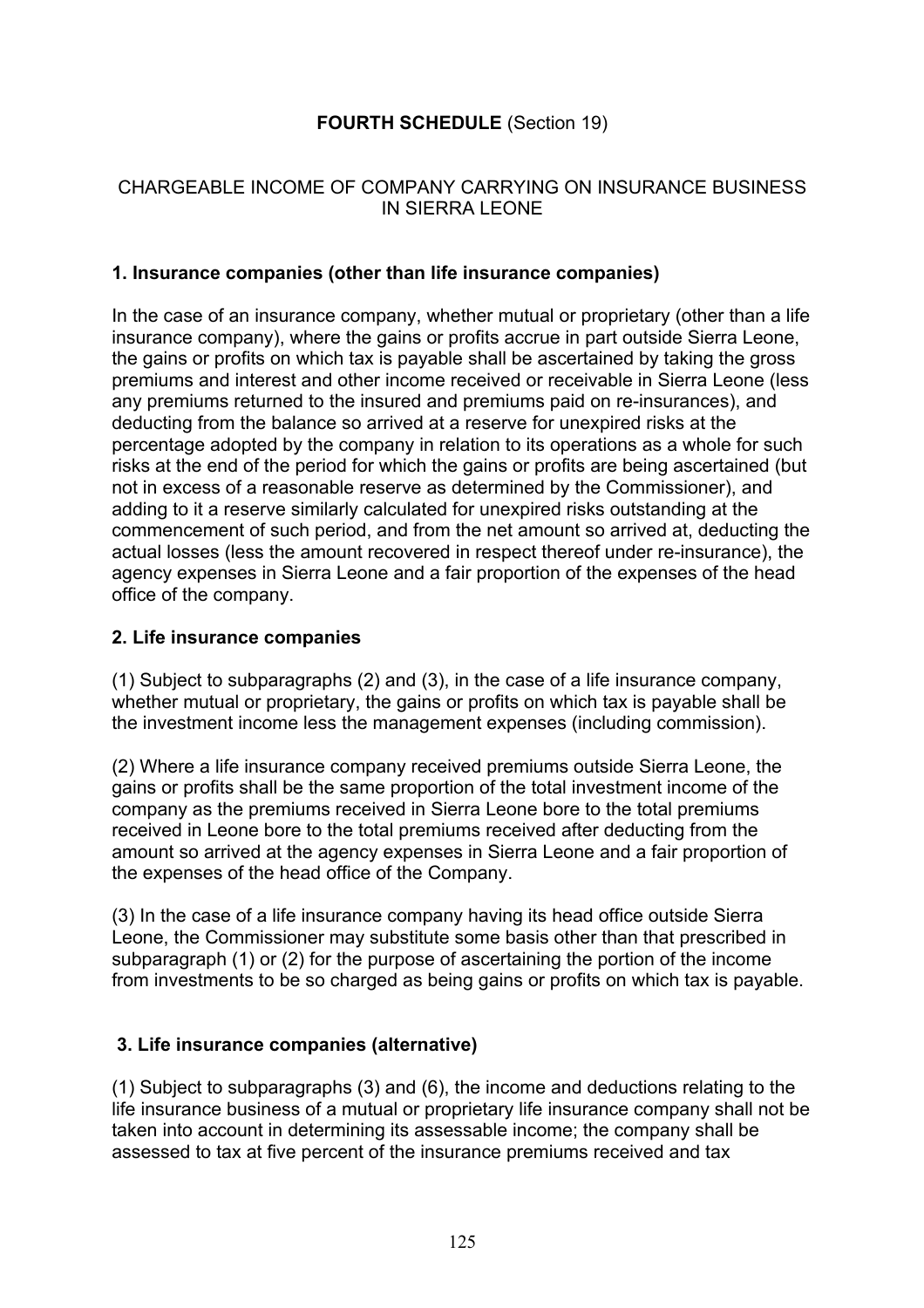assessed under this paragraph shall be paid by the fifth day of the calendar month following the month in which the payment was received.

(2) Where for any period a life insurance company which is a non-resident person, produces the certificate mentioned in subparagraph (3), the profits accruing in Sierra Leone from the life insurance business for such period, shall be a sum bearing the same ratio to the life insurance premiums receivable in Sierra Leone as the ratio for the said period shown by that certificate of the total profits to the total sum of life insurance premiums receivable.

(3) The certificate shall he one issued by or on behalf of any income tax authority with regard to which the Commissioner is satisfied that it computes and assess the full profits of the non-resident person from his life insurance business, and shall certify for any accounting period, as regards such business, the ratio of the profits or, where there are no profits, of the loss, as computed for the purposes of income tax by that authority, to the total life insurance premiums receivable.

(4) Where any person has been assessed for any year of assessment by reference to subparagraph (1), he shall be entitled to claim at any time within six years after the end of such year of assessment, that his liability to tax for that year be recomputed on the basis provided by subparagraph (2).

(5) In the case of a non-resident taxpayer—

(a) The agent or other representative in Sierra Leone of the taxpayer, or any other person who makes, signs, issues, or sells the insurance policy, shall make a return of the amount of tax due under this Schedule.

(b) If the return under subparagraph (a) is not made, or if the Commissioner is not satisfied with the return—

(i) the Commissioner may determine the amount of tax payable; and

(ii) the agent or other person described in subparagraph (a) may be assessed upon the taxable income and shall be liable to pay the tax assessed.

(6) A resident taxpayer shall be entitled to be assessed under the principles of subparagraph (2) as if it were a non-resident taxpayer, if it furnishes to the Commissioner the information necessary for the calculation.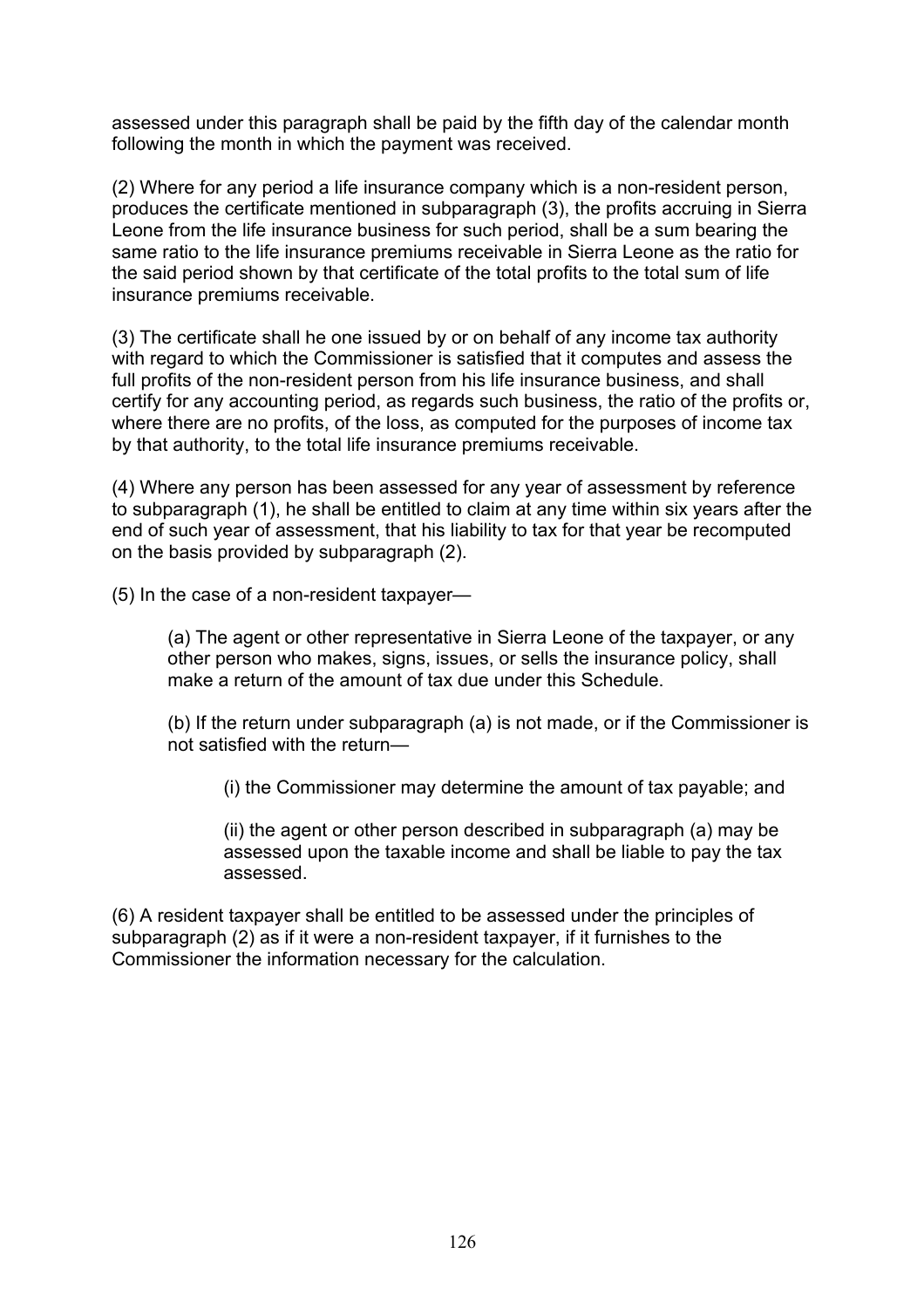# **FIFTH SCHEDULE** (Section 20)

## INTERNATIONAL SHIPPING, TRANSPORT, AND COMMUNICATIONS

1. Where, for any period, a non-resident person who carries on the business of shipowner or charterer produces the certificate mentioned in paragraph 2, the profits accruing in Sierra Leone from the business for such period before deducting any allowance for wear and tear, shall be a sum bearing the same ratio to the sums receivable in respect of the carriage of passengers, mails, livestock, and goods shipped in Sierra Leone as the ratio for the said period shown by that certificate of the total profits to the total sum receivable by him in respect of the carriage of passengers, mails, livestock, and goods.

2. The certificate shall be one issued by or on behalf of any income tax authority with regard to which the Commissioner is satisfied that it computes and assesses the full profits of the non-resident person from his shipping business on a basis not materially different from that prescribed by this Act, and shall certify for any accounting period as regards such business—

(a) the ratio of the profits or, where there are no profits, of the loss, as computed for the purposes of income tax by that authority, without making any allowance for depreciation, to the total sums receivable in respect of carriage of passengers, mails, livestock or goods; and

(b) the ratio of the allowance for wear and tear as computed by that authority to the said total sums receivable in respect of the carriage of passengers, mails, livestock and goods.

3. Where at the time of assessment the provisions of paragraph 1 cannot be satisfactorily applied, the profits accruing in Sierra Leone shall be computed as five percent of the full sum receivable on account of the age of passengers, mails, livestock and goods shipped in Sierra Leone.

4. Where any person has been assessed for any year of assessment by reference to paragraph 3, he shall be entitled to claim at any time within six years after the end of such year of assessment that his liability to tax for that year be recomputed on the basis provided by paragraph 1.

5. Where the Commissioner decides that the call of a ship belonging to a particular non-resident shipowner or charterer at a port in Sierra Leone is casual and that further calls by that ship or others in the same ownership are improbable, the provisions of this Schedule shall not apply to the profits of such ship and no tax shall be chargeable thereon.

6. (a) The master of the ship, or the agent or other representative in Sierra Leone of the shipowner or charterer shall make a return of the amount of tax due under this Schedule.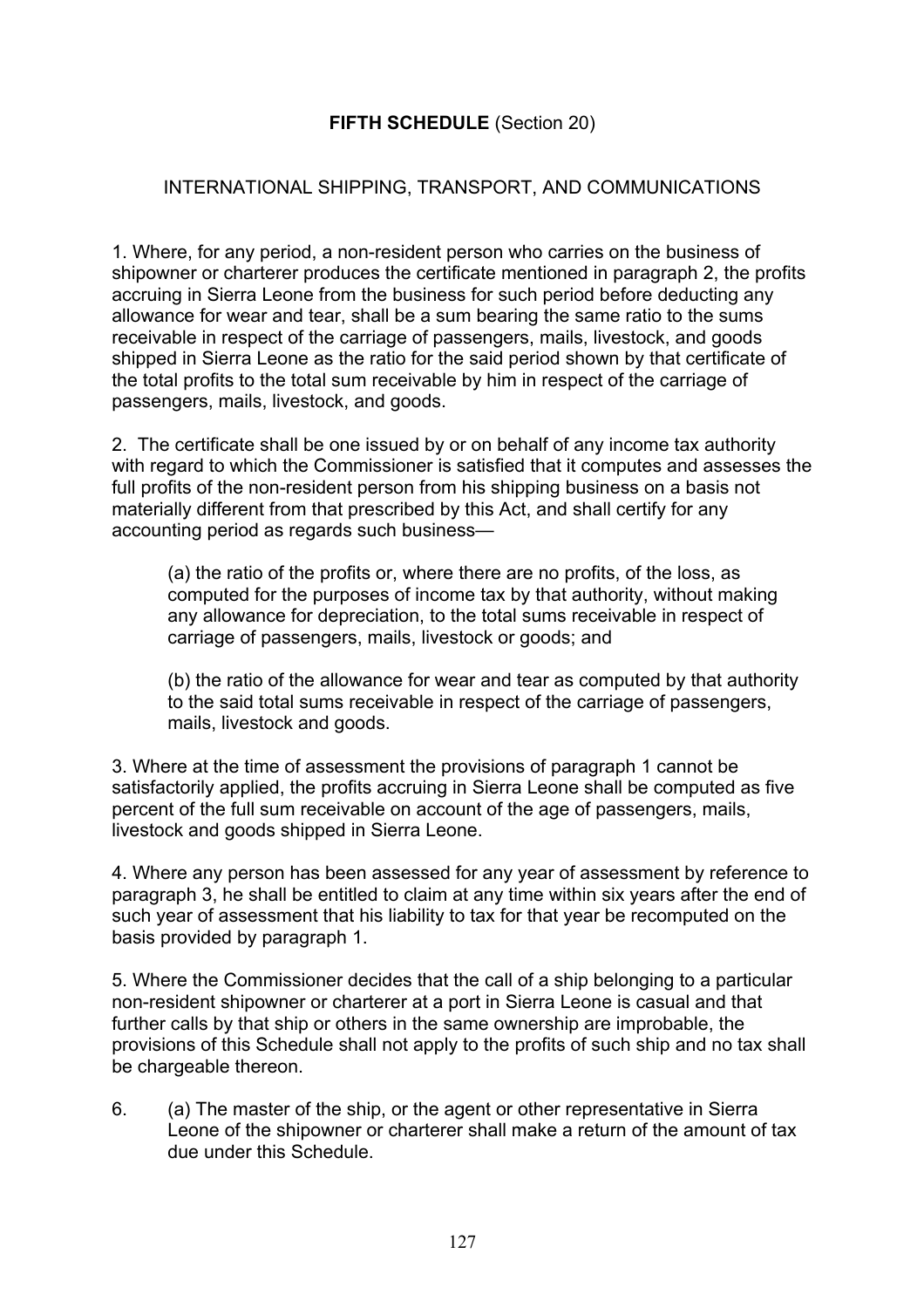(b) If such return is not made, or if the Commissioner is not satisfied with the return, he may determine the amount of tax payable.

(c) The master, agent, or representative, as agent for the owner or charterer, may be assessed upon the taxable income and shall be liable to pay the tax assessed.

(d) Where the assessment is made on the agent or representative, and the tax is not paid upon receipt of notice of the assessment, the master shall be liable to pay the tax.

(e) Subparagraph (d) shall not, so long as any tax for which the master becomes liable under this paragraph remains unpaid, relieve any other person to whom the notice of assessment has been given in respect of that tax, from liability to pay the tax remaining unpaid.

(f) A collector or officer of customs shall not grant a clearance to the ship until he is satisfied that any tax which has been or may be assessed under this Schedule has been paid, or that arrangements for its payment have been made to the satisfaction of the Commissioner.

7. Where a non-resident person carries on the business of air transport or the business of the transmission of messages by cable or by any form of wireless apparatus, he shall be assessable to tax as if he were a non-resident shipowner and the provisions of this Schedule shall apply mutatis mutandis to the computation of the gains or profits of such business.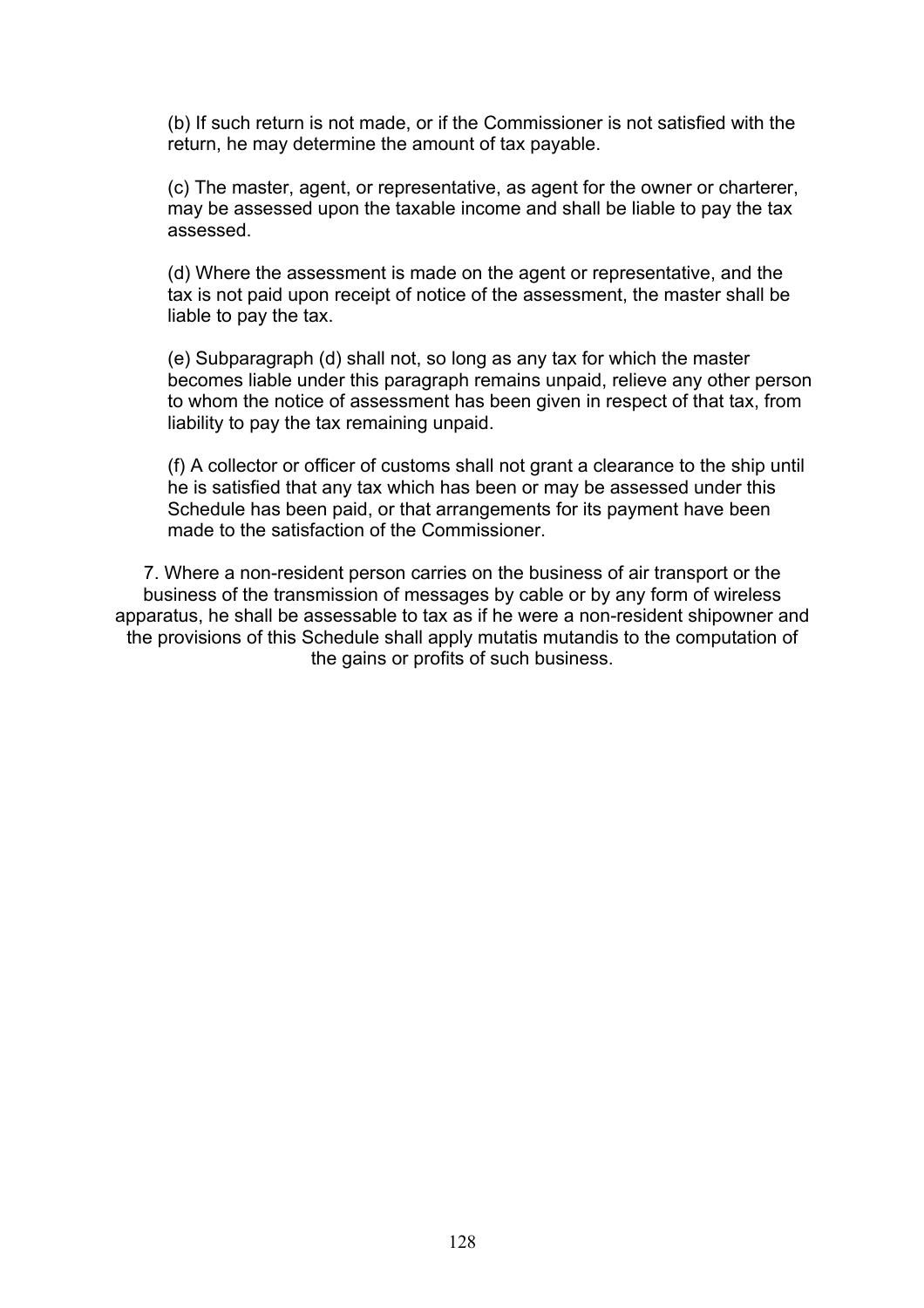#### **SIXTH SCHEDULE** (Section 21)

#### MINING SECTOR

# *(Repealed)122*

#### **SEVENTH SCHEDULE** (Section 39)

<sup>122</sup> Sixth Schedule repealed by s. 34 of the Finance Act 2013. Previously read:

*"1. The rate of tax applicable to companies under section 21 for the year of assessment commencing after 1st April, 1999 shall be thirty percent.* 

*2. The rate of capital allowances—*

*(a) on expenditure under section 43 (start-up costs) on mineral and petroleum prospecting and exploration shall be one hundred percent; and* 

*(b) on production rights and other expenditure incurred on mineral and petroleum development shall be—*

*(i) an initial allowance of forty percent of cost in the year of expenditure; and*

*(ii) an annual allowance of twenty percent of cost for each of the three years succeeding the year of expenditure.* 

*3. The rate of withholding tax to be paid by taxpayers under section 21 shall be— (a) on interest to affiliates 15 percent* 

| (b) on interest to non-affiliates including recognized |            |
|--------------------------------------------------------|------------|
| financial institutions                                 | 5 percent  |
| (c) on dividends to residents                          | 10 percent |
| (d) on dividends to non-residents                      | 10 percent |
| (e) on rents                                           | 10 percent |
| $(f)$ on royalties and natural resource payments       | 25 percent |
| $(g)$ on payments to resident contractors              | 5 percent  |
| (h) on payments to non-resident contractors who are    |            |
| not party to a double taxation avoidance agreement     |            |
| with the Government of Sierra Leone                    | 5 percent  |
| (i) on pensions and annuities under section $121(2)$   | 15 percent |
| $(i)$ on payments to non-resident contractors who are  |            |
| party to a double taxation avoidance agreement with    |            |

*the Government of Sierra Leone* 10 percent

*4. If the holder of a small-scale mining licence or a accounts pursuant to subsection (3) of section 69, then the licence holder shall pay a minimum income tax of three percent of turnover.*

*5. A loss in any year of assessment may be carried forward as a deduction against income of the subsequent year of assessment. Accumulated losses can be carried forward up to a maximum of ten years the date of commencement of commercial production.*

*6. Where a deduction for head office expenses exceeds one-half percent of sales, any excess of such expense shall be treated as a dividend under section 85.*

*7. Where a deduction for interest payable on loans is prohibited because the total debt of the paying company exceeds three times the total equity and where interest payments exceed fifty percent of income before capital allowances, any amount disallowed shall be treated as dividend under section 85.*

*8. Costs associated with reclamation, rehabilitation and mine closure or payments made towards providing financial surety for environmental liabilities will be fully deductible in the year in which they were incurred. 9. The minister responsible for mineral resources shall advise the Commissioner- General of-*

*(a) any "appropriate price" determined and the circumstance of that determination;*

- *(b) when a holder of mineral rights is permitted to deduct expenditures incurred on an exploration licence from income attributed from a large-scale mining licence;*
- *(c) the nature (but not the content) of any document or information obtained by order of the Minister and the reason for ordering its production."*

A range of previous amendments incorporated in the above were made by s. 6(h) of the Finance Act 2010 and by s. 28(b) of the Finance Act 2011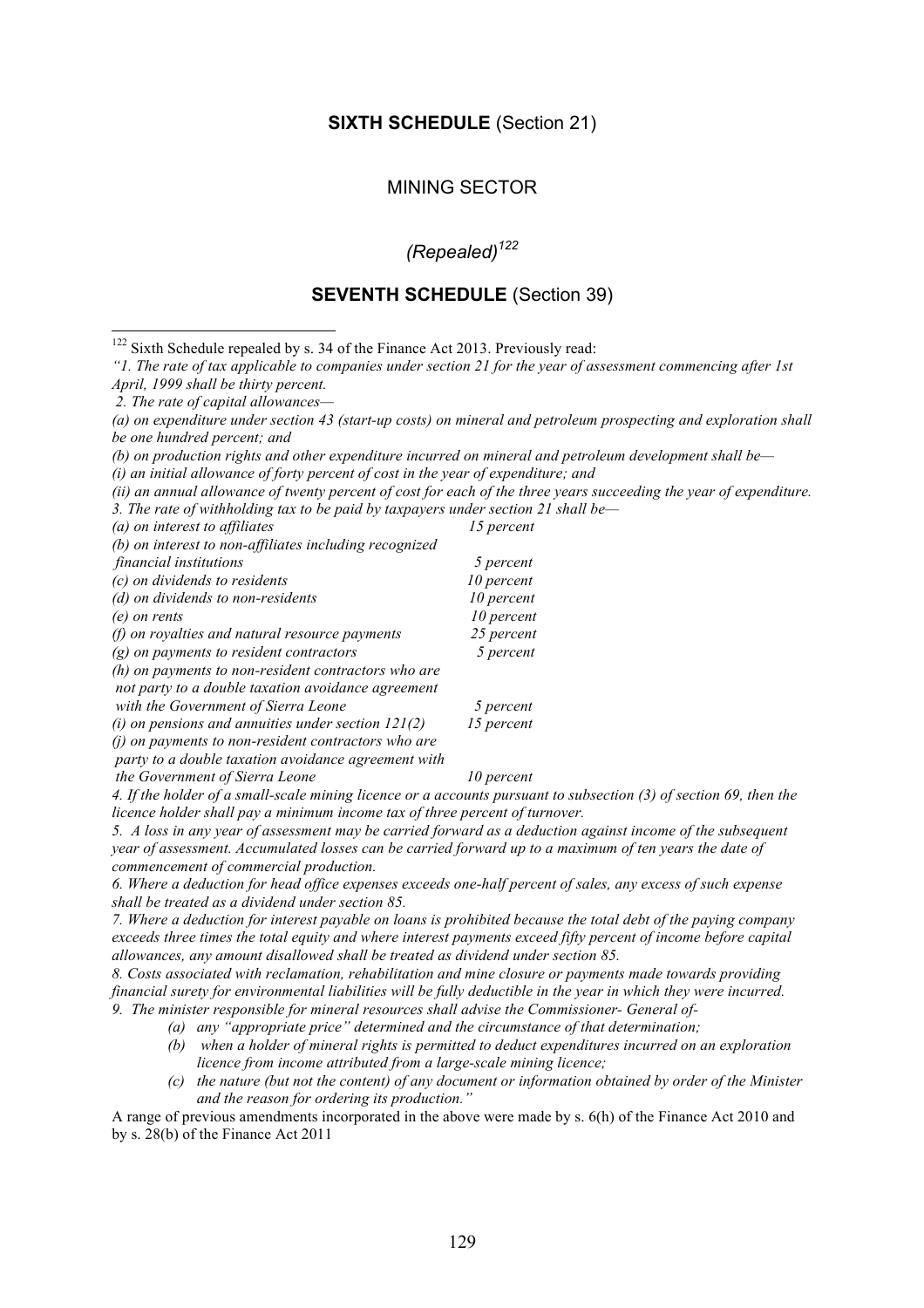# CAPITAL ALLOWANCE DEDUCTION

Depreciable assets are classified into groups with depreciation rates as follows—

| Group | <b>Assets Included</b>                                                                             | Rate of Capital Allowance |
|-------|----------------------------------------------------------------------------------------------------|---------------------------|
|       | 1. Plant, machinery and equipment,<br>including automobiles and trucks                             | 40%                       |
|       | 2. All other tangible depreciable assets<br>except buildings, and intangible<br>depreciable assets | 10%                       |
|       | 3. Buildings used to house industrial,<br>manufacturing, or agricultural activities 15%            |                           |
|       | 4. Buildings used to house commercial<br>activities other than those described<br>in group 3       | 10%                       |
|       | 5. Buildings other than those described<br>in groups 3 and 4                                       | 5%                        |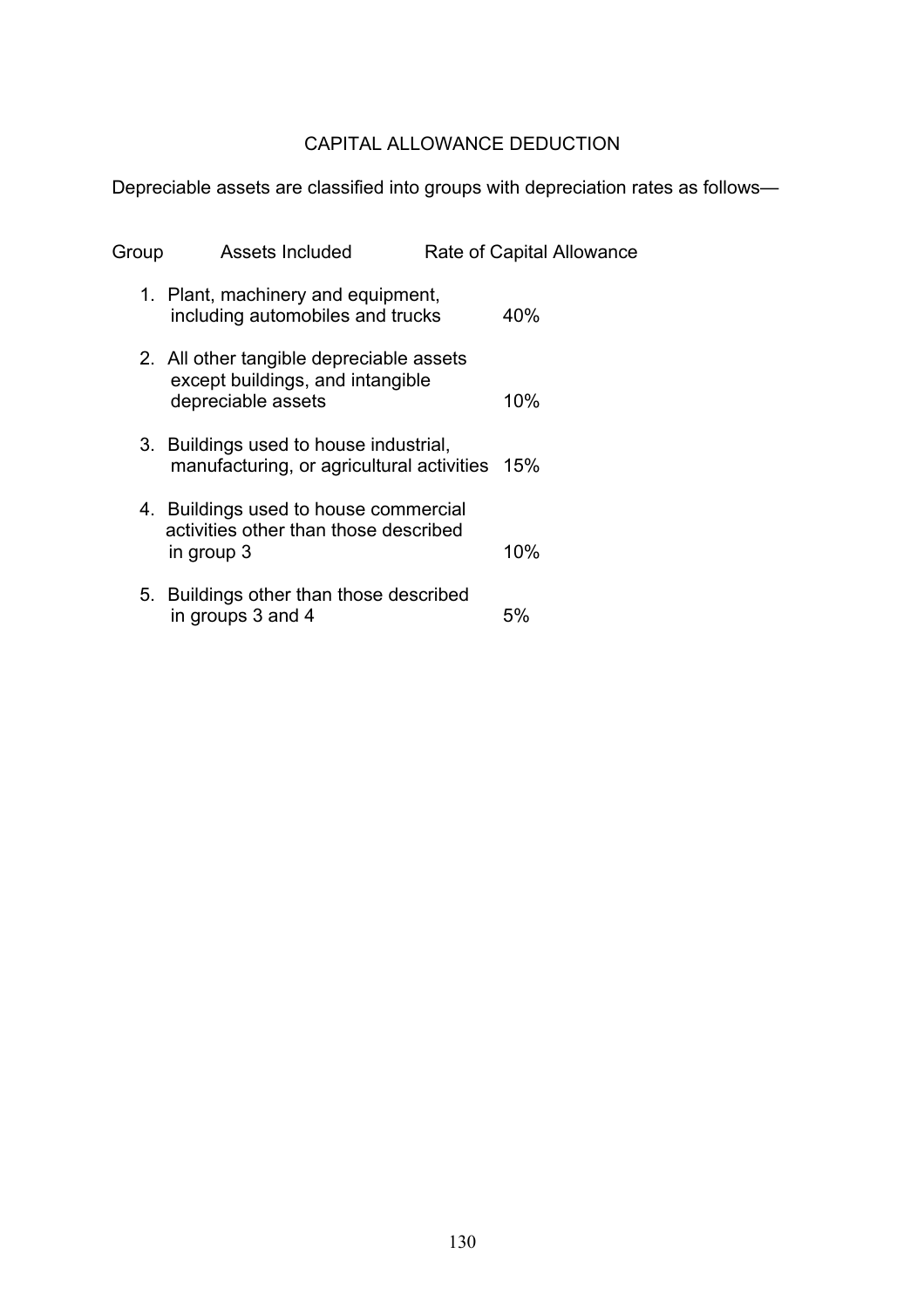# **EIGHTH SCHEDULE** (Section 141 (2))

## INCOME TAX BOARD OF APPELLATE COMMISSIONERS

1. Where the appellant is not represented by a legal practitioner or accountant, and the onus of proof is on him, the Chairman may ask the Commissioner to open proceedings with a concise summary of the points at issue.

2. Where the appellant is represented and the onus of proof is on him, the proceedings shall normally take the following order—

(a) the appellant's representative opens the case for the appellant;

(b) the appellant may be examined under oath by his representative;

(c) the appellant may be cross-examined by the Commissioner;

(d) the appellant may be re-examined by his representative;

(e) the appellant's witnesses may in turn each be examined, cross-examined, and re-examined;

(f) the appellant's representative summarises the appellant's case;

(g) the Commissioner opens his case;

(h) the Commissioner's witnesses may in turn each be examined, crossexamined, and re-examined;

(i) the Commissioner summarises his case;

(j) the appellant's representative replies.

3. This order of proceeding may be amended as the parties to the hearing agree or as the Chairman decides, and any variation in the order of proceeding will not of itself invalidate the decision of the Board.

4. If in considering an appeal under subsection (9) of section 137 the Board is satisfied that—

(a) the taxpayer was not substantially negligent in contributing to the delay in filing the objection;

(b) the taxpayer filed his late objection without unreasonable further delay; and

(c) the taxpayer would be materially injured by a refusal of his late objection,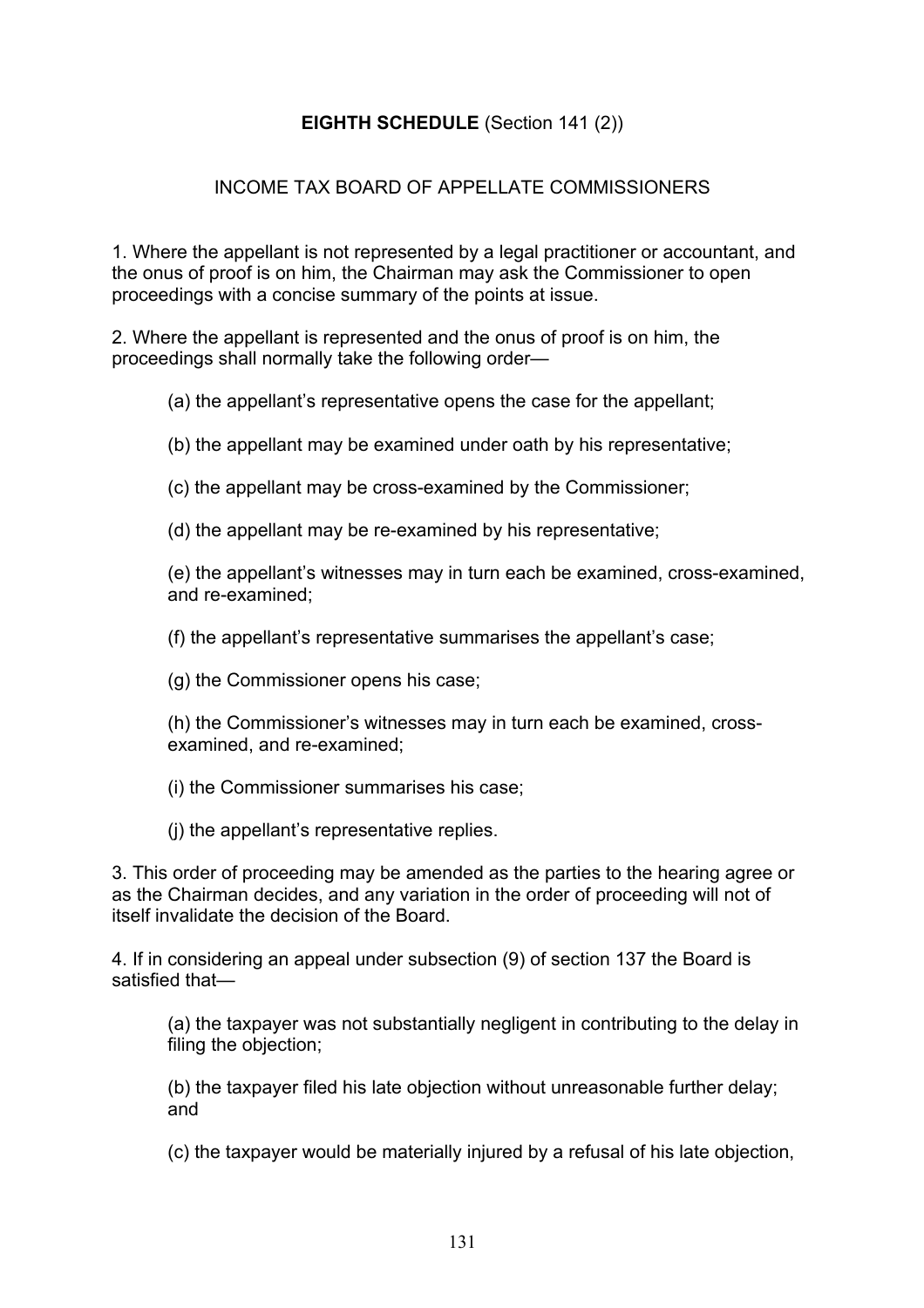the Board shall instruct the Commissioner to treat the late objection as if it were made under subsection (1) of section 137.

5. The Board may decide any appeal in the absence of the appellant and his representative, but where satisfied that an appellant's absence is due to sickness or other reasonable cause, the Board may permit the postponement of the hearing for a period not exceeding three months.

6. The Commissioner may be present at and throughout any appeal hearing if he so wishes.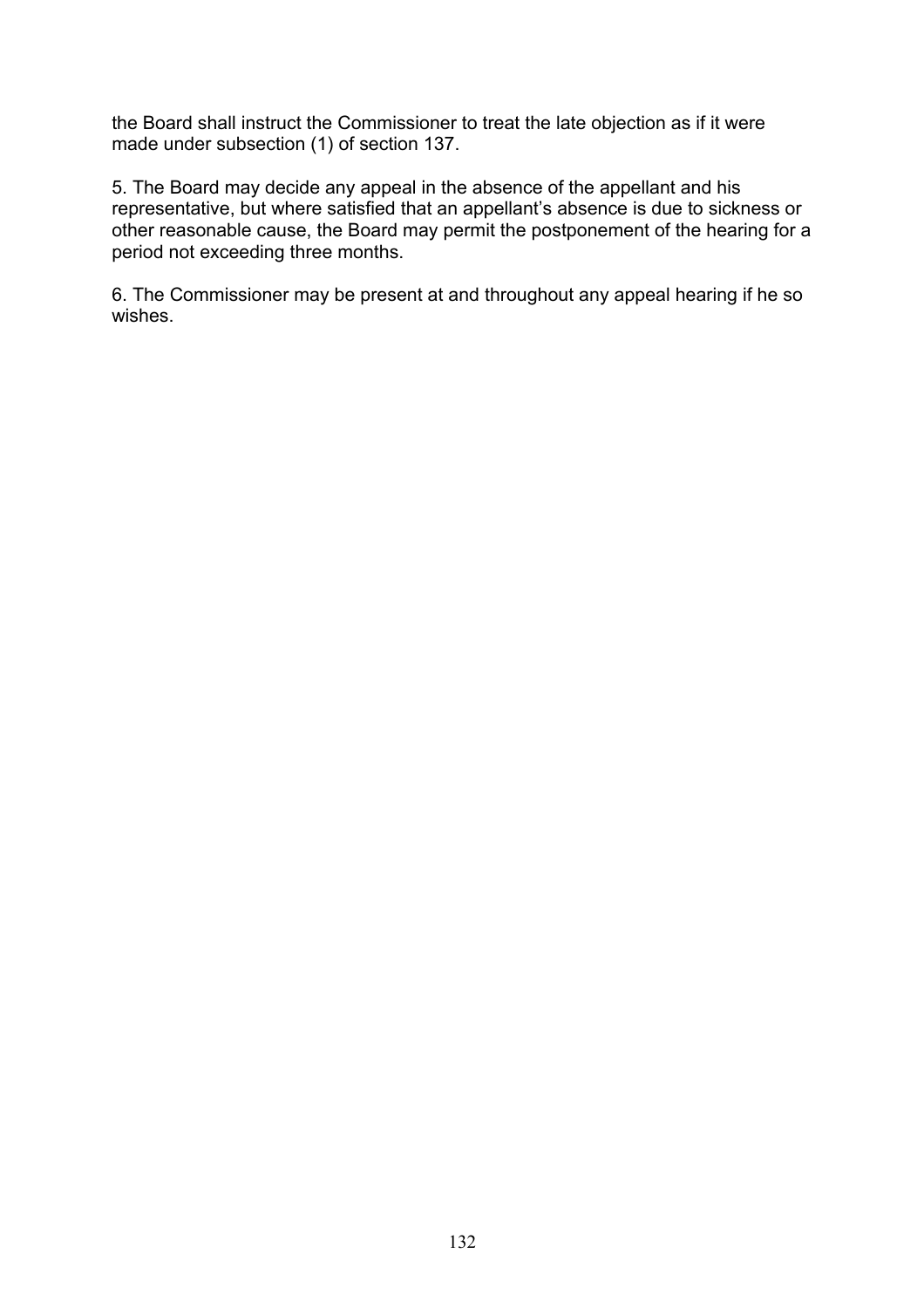# **NINTH SCHEDULE**

# MISCELLANEOUS PROVISIONS

# **1**. **Motor Vehicle Benefit**

The amount to be included in employment income as a motor vehicle benefit under paragraph (a) of subsection (2) of section 23 shall be—

$$
(C + R) \times P
$$
 where

C is twenty percent of the cost to the employer of purchasing the vehicle, or the full cost of leasing the vehicle;

R is the running costs of the vehicle in the year ultimately borne by the employer;

P is the proportion the employee's non-business use of the vehicle bears to its total use in the year.

# **2**. <sup>123</sup>**Maximum Redundancy or Termination Payment**

The maximum redundancy or termination payment which is to be excluded from employment income under paragraph (h) of subsection (3) of section 23, shall be Le 50,000,000.00 and any excess above this amount shall be taxed at 5%.

# **3. Interest Proportion**

 $124$ The proportion of interest cost deductible in ascertaining chargeable income under subsection (2) of section 35 shall be eighty percent.

# **4**. **Pension and annuity deductions**

In the absence of actuarial tables accepted by the Commissioner, the non-taxable element of each pension or annuity receipt under subsection (3) of section 38 shall be ninety-five percent in the first year of receipt, ninety percent in the second year of receipt, reducing by five percent in each successive year of receipt until a maximum of fifty percent of the receipt is taxed as income in each year.

6(h)(i) of the Finance Act 2010. Before that paragraph 3 read:

<sup>&</sup>lt;sup>123</sup> Paragraph 2 repealed and replaced by s. 10(a) of the Finance Act 2015. Previously read:

*<sup>&</sup>quot;The maximum redundancy or termination payment which is to be excluded from employment income under paragraph (h) of subsection (3) of section 23 shall be Le 20,000.000.00"*

The maximum amount was previously increased from Le 10,000,000 to Le 20,000,000 by the Income Tax (Amendment) Act 2005 and from Le  $4,000,000$  to Le  $10,000,000$  by the Income Tax (Amendment) Act 2004 <sup>124</sup> Paragraph 3 inserted by s. 36(a) of the Finance Act 2013. That paragraph had been previously repealed by s.

*<sup>&</sup>quot;The proportion of interest costs deductible in ascertaining chargeable income under subsection (2) of section 35 shall be eighty percent"*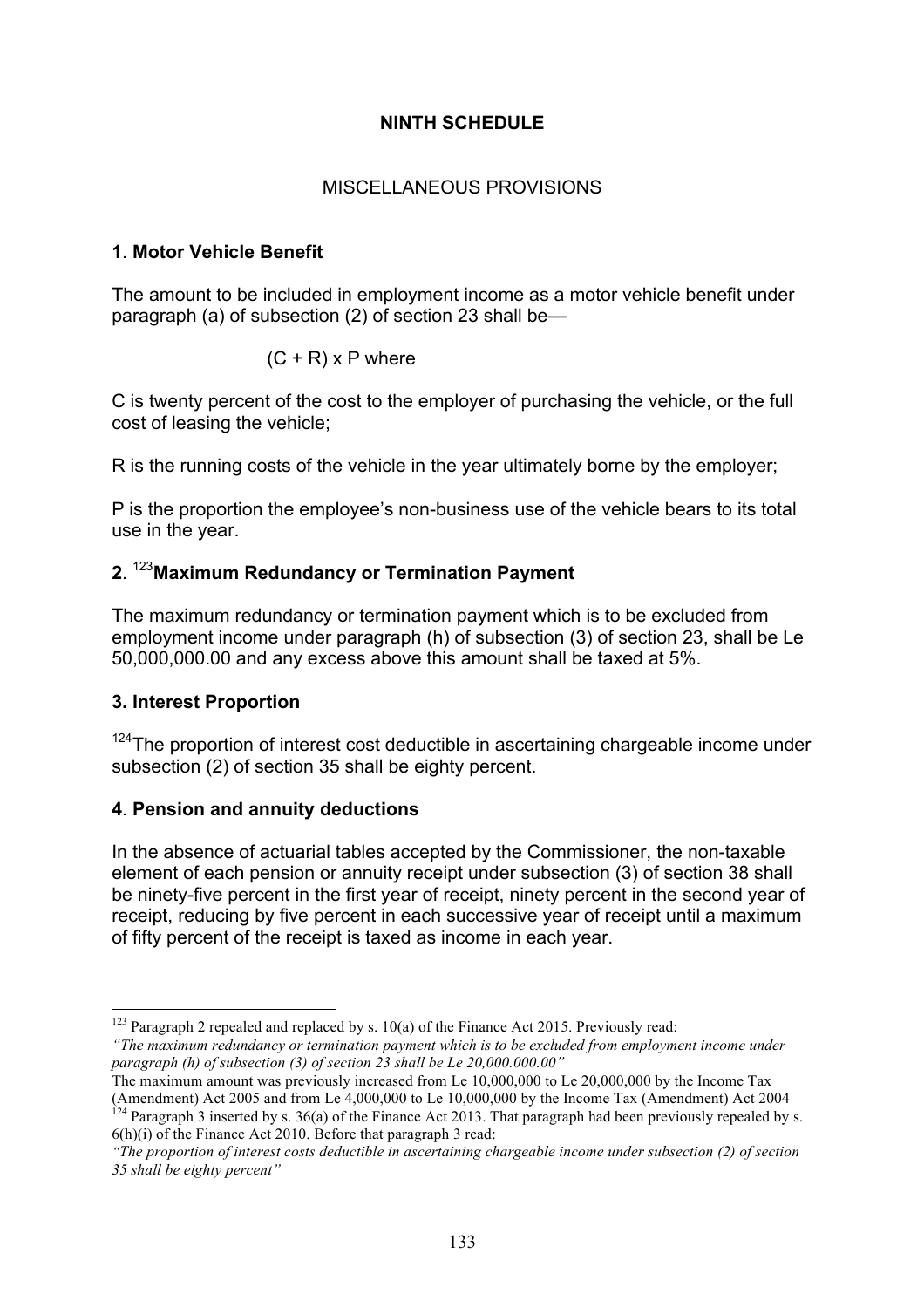# **5**. **Capital allowance pool**

The maximum balance of a capital allowance pool which may at the end of the year of assessment be deducted from chargeable income under subsection (9) of section 39 shall be Le 100,000.

#### **6**. **Investment allowance**

 $125$ The amount of investment allowance to be deducted from business income under section 40 is 5% of the cost of the relevant asset.

#### **7. Business investment relief**

The maximum relevant amount of business investment relief available to an individual under section 44 is fifty percent of qualifying investments totalling not more than Le 3,000,000 in any year of assessment.

#### **8. Requirement to account on accrual basis**

The amount which under subsection (3) of section 48 is to trigger the requirement to account for business income on an accrual basis shall be either—

- (a) a turnover of or exceeding Le 10,000,000; or
- (b) chargeable business income of or exceeding Le 1,000,000.

#### **9. Indexation of adjusted cost base**

(a) The indexation of the adjusted cost base of an asset under subsections (6) and (7) of section 58 shall be computed from the first day of the month following the date of acquisition of the asset to the first day of the month following the date of disposal of the asset.

(b) A leone indexation table shall be published by the Commissioner based on a comparison of the value of the leone to the average value of the French franc, the German deutschemark, the Japanese yen, the United Kingdom pound sterling and the United States of America dollar, as supplied to the Commissioner by the Bank of Sierra Leone for the first day of each calendar month or first working day thereafter.

(c) Where each of the adjusted cost base, the disposal proceeds and any income arising from the asset during the period of ownership was in leones,

<sup>&</sup>lt;sup>125</sup> Paragraph 6 repealed and replaced by s.  $36(b)$  of the Finance Act 2013. Previously read: *"(a) The amount of new investment allowance to be deducted from business income under section 40 is twenty percent of the cost of the relevant asset.*

*<sup>(</sup>b) For the purposes of paragraph (a), "new investment" means injecting substantial new capital for the acquisition of any asset referred to in the Seventh Schedule"*

Paragraph 6 had previously been renumbered as paragraph 6(a) and a new paragraph 6(b) inserted by s. 13(b) of the Finance Act 2011. Section 13(a) of the Finance Act 2011 had also added the word "new" in paragraph (a) and "twenty percent" had been substituted for "5 percent" by s. 6(h)(ii) of the Finance Act 2010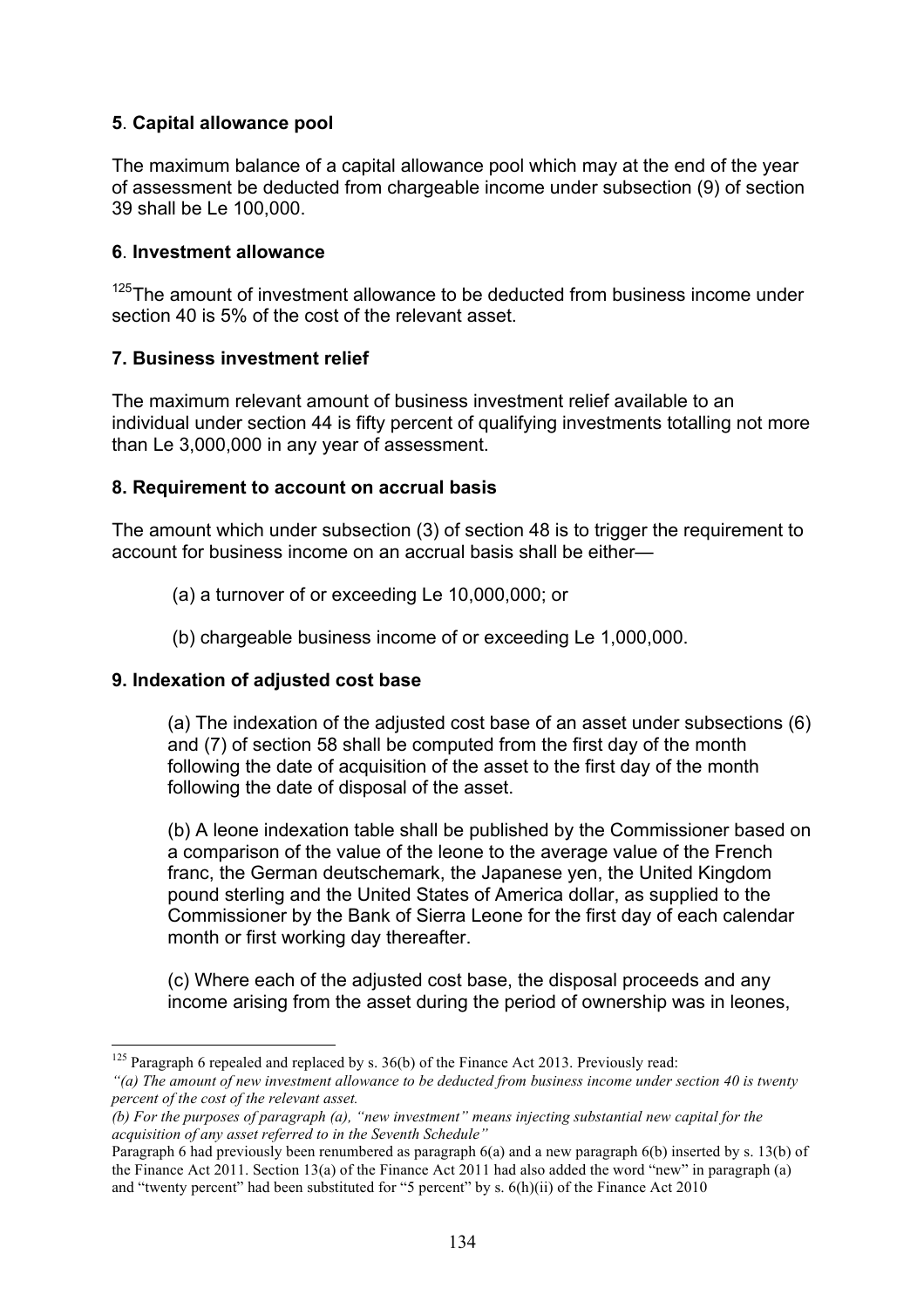the indexation shall be in accordance with the leone indexation table.

(d) Where any of the adjusted cost base, the disposal proceeds and any income arising from the asset during the period of ownership was in a currency other than leones, the indexation shall be the lower of the leone indexation table and the index computed by comparing each such currency to the average values computed for the leone indexation table.

#### **10. Remission of liability**

The limit of remission referred to in section 112 is Le 1,000,000 for each year of assessment for each taxpayer.

#### **11. Late Appeal**

The fee payable on filing a late objection under paragraph (a) of subsection (7) of section 137 is Le 1,000,000<sup>126</sup>.

#### **12. Maximum fines for prosecuted offences**

 $127$ The maximum fines imposed under the following sections are—

| section 154, tax evasion-                                 | Le 50,000,000 |  |
|-----------------------------------------------------------|---------------|--|
| section 155, impeding tax administration-                 |               |  |
|                                                           | Le 50,000,000 |  |
| section 156, failure to preserve secrecy-                 |               |  |
|                                                           | Le 50,000,000 |  |
| section 157, contempt of Board-                           | Le 40,000,000 |  |
| section 158, making false statement-                      | Le 50,000,000 |  |
| section 160, failure to comply with notice or information |               |  |
| requested-                                                | Le 40,000,000 |  |
| section 161, aiding and abetting any offence mentioned    |               |  |
| herein-                                                   | Le 40,000,000 |  |
| section 162, offence by tax official -                    | Le 50,000,000 |  |
|                                                           |               |  |

<sup>&</sup>lt;sup>126</sup> The amount "Le 1,000,000" was substituted for the amount "Le 10,000" by s. 3(l) of the Finance Act 2009 <sup>127</sup> The maximum penalties were substituted by s. 2(d)(i) of the Finance Act 2011 with s. 2(d)(ii) of that Act

providing that each of the maximum fines prescribed is subject to the following qualification:- "rising by the average treasury bond rate compounded annually". The maximum fine for section 154, tax evasion, had previously been increased to Le 10,000,000 from Le 1,000,000 by s. 6(g)(ii) of the Finance Act 2010. Previously read:

*<sup>&</sup>quot;The maximum fines imposed under the following sections are—*

*section 154 Le 1,000,000* 

*section 155 Le 500,000* 

*section 156 Le 100,000* 

*section 157 Le 100,000* 

*section 158 Le 1,000,000* 

*section 160 Le 50,000* 

*section 162 Le 1,000,000"*

An earlier section on fine range between Le 150 and Le 50,000 was deleted by s. 3(l) of the Finance Act 2009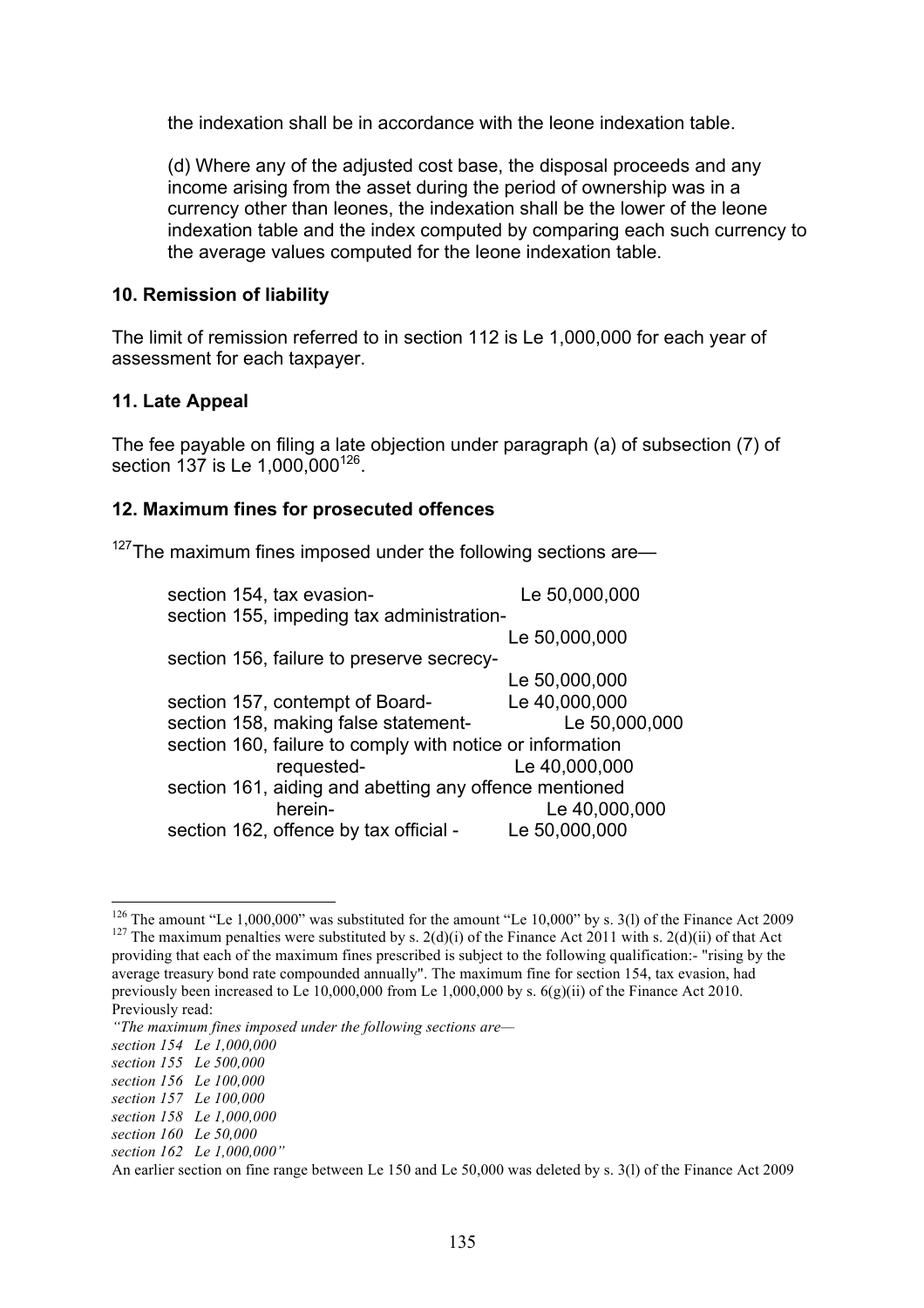each maximum rising by the average treasury bond rate compounded annually

#### **13. Private Ruling**

(a) Where a taxpayer applies for a private ruling under section 168 his application shall—

(i) be in writing;

(ii) specify that a private ruling is requested;

(iii) disclose completely and accurately all issues material to the ruling;

(iv) state the precise question on which the ruling is sought; and

(v) be accompanied by a fee of Le 200,000.

(b) The Commissioner may seek further information before issuing a ruling.

# **14. Tax Clearance Certificate Fee**

 $128$ The fee to be paid under section 174 shall be—

- (a) for a tax clearance certificate—
	- (i) in the case of a student Le 10,000.00;
	- (ii) in the case of an unemployed person Le 10,000.00;
	- (iii) in the case of an employed Le 20,000.00;
	- (iv) in the case of an unincorporated business Le 30,000.00;
	- (v) in the case of a company Le 40,000.00;
	- (vi) in any other case Le 20,000.00.

<sup>&</sup>lt;sup>128</sup> Paragraph 14 repealed and replaced by s. 10(b) of the Finance Act 2015. Previously read: *"The fee to be paid under section 174 shall be—*

*<sup>(</sup>a) for a tax clearance certificate—*

*<sup>(</sup>i) in the case of a student Le 200;* 

*<sup>(</sup>ii) in the case of an unemployed person Le 300;* 

*<sup>(</sup>iii) in the case of an employee Le 500;* 

*<sup>(</sup>iv) in the case of an unincorporated business Le 1,500;* 

*<sup>(</sup>v) in the case of a company Le 2,000; and* 

*<sup>(</sup>vi) in any other case Le 1,000.* 

*<sup>(</sup>b) for a written statement for the purposes of business registration—*

*<sup>(</sup>i) in the case of a company Le 4,000; and* 

*<sup>(</sup>ii) in any other case Le 2,000"*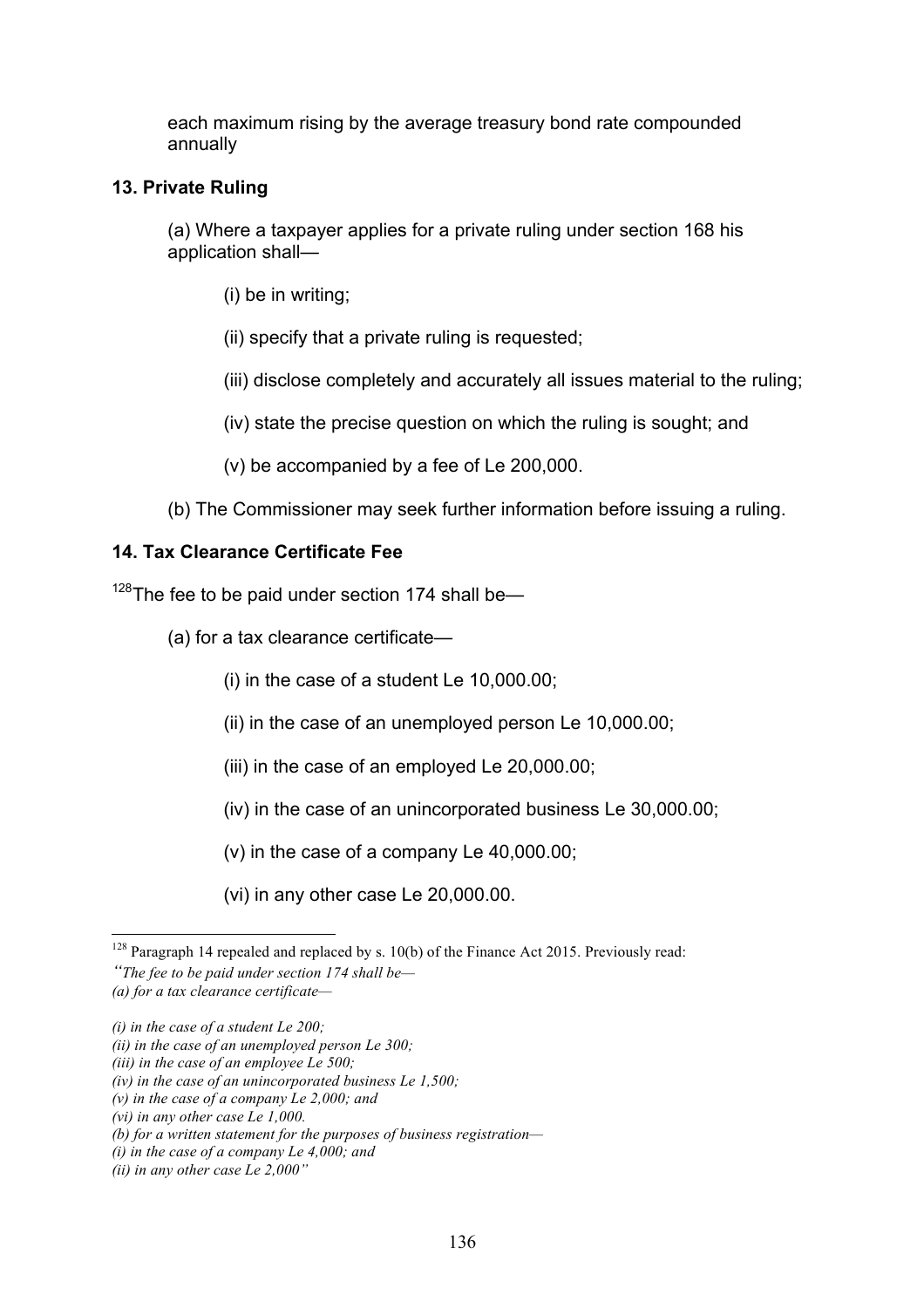(b) for a written statement for the purposes of business registration—

(i) in the case of a company Le 50,000.00;

(ii) in any other case Le 40,000.00.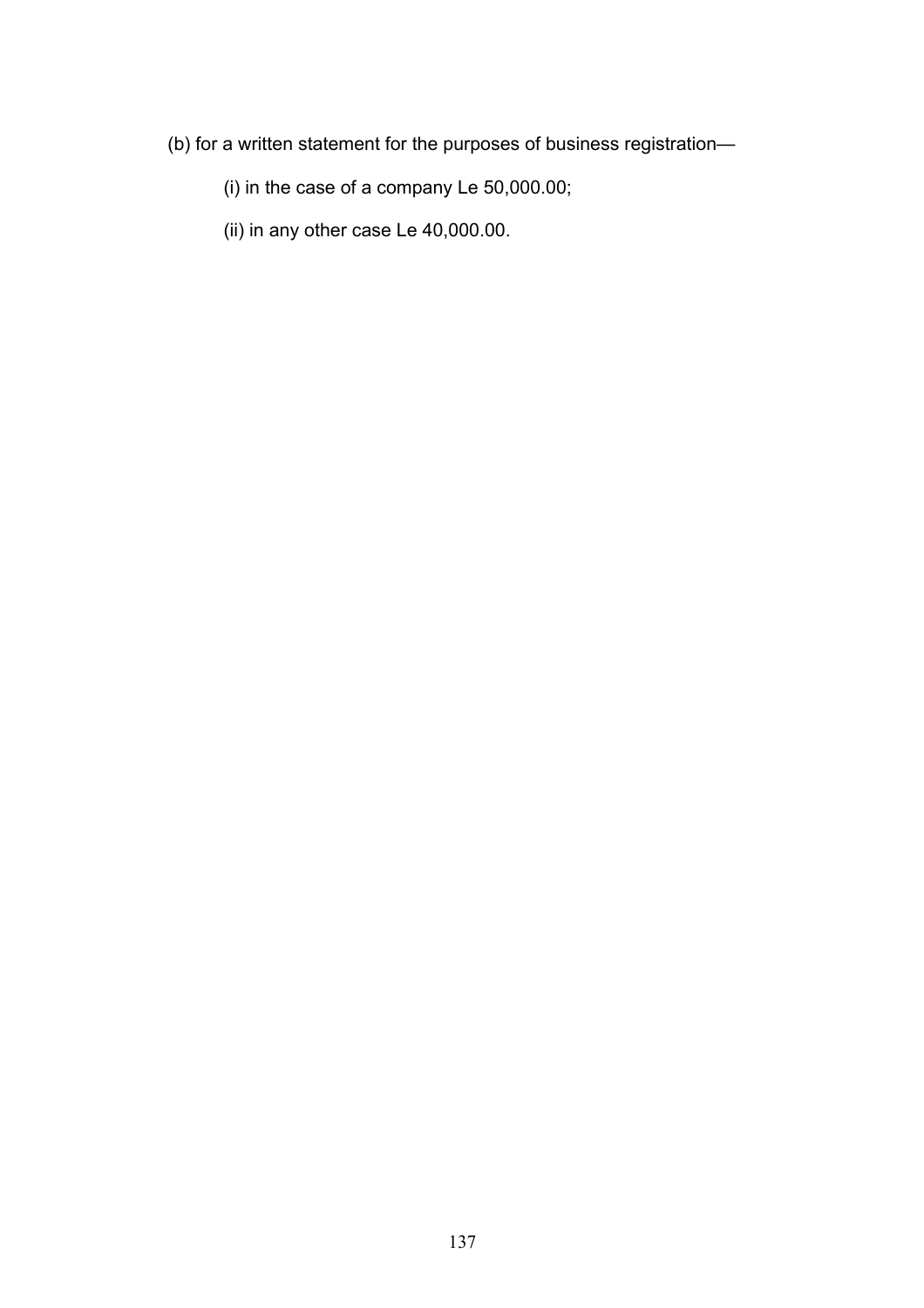# **TENTH SCHEDULE** (Section 109(1))

#### **THE INCOME TAX ACT 2000 Section 109(1)**

#### **EXECUTION WARRANT OF THE COMMISSIONER GENERAL**

In the Office of the Commissioner-General, assessment of tax due from ....................................................................................................................................... .......................of............................................................................ for the year(s) of assessment......................... To: The Sheriff or Under-Sheriff We command you that out of the goods and chattels of............................................................if they are sufficient and, if not, then out of the lands, tenements, and other real estate of ………………………… you cause to be made the sum of Le…………………………………… being the amount of the outstanding balance of the tax due from him for the year(s) of assessment......................................................................................................together with the sum of Le……………………being the amount of any penalty, interest and costs payable by him under the Income Tax Act and that you have the money before the Magistrate's Court at............................................................................ immediately after the execution of this warrant to be paid to the Commissioner-

Dated this....................day of................................. Signed: ...........................................................

General.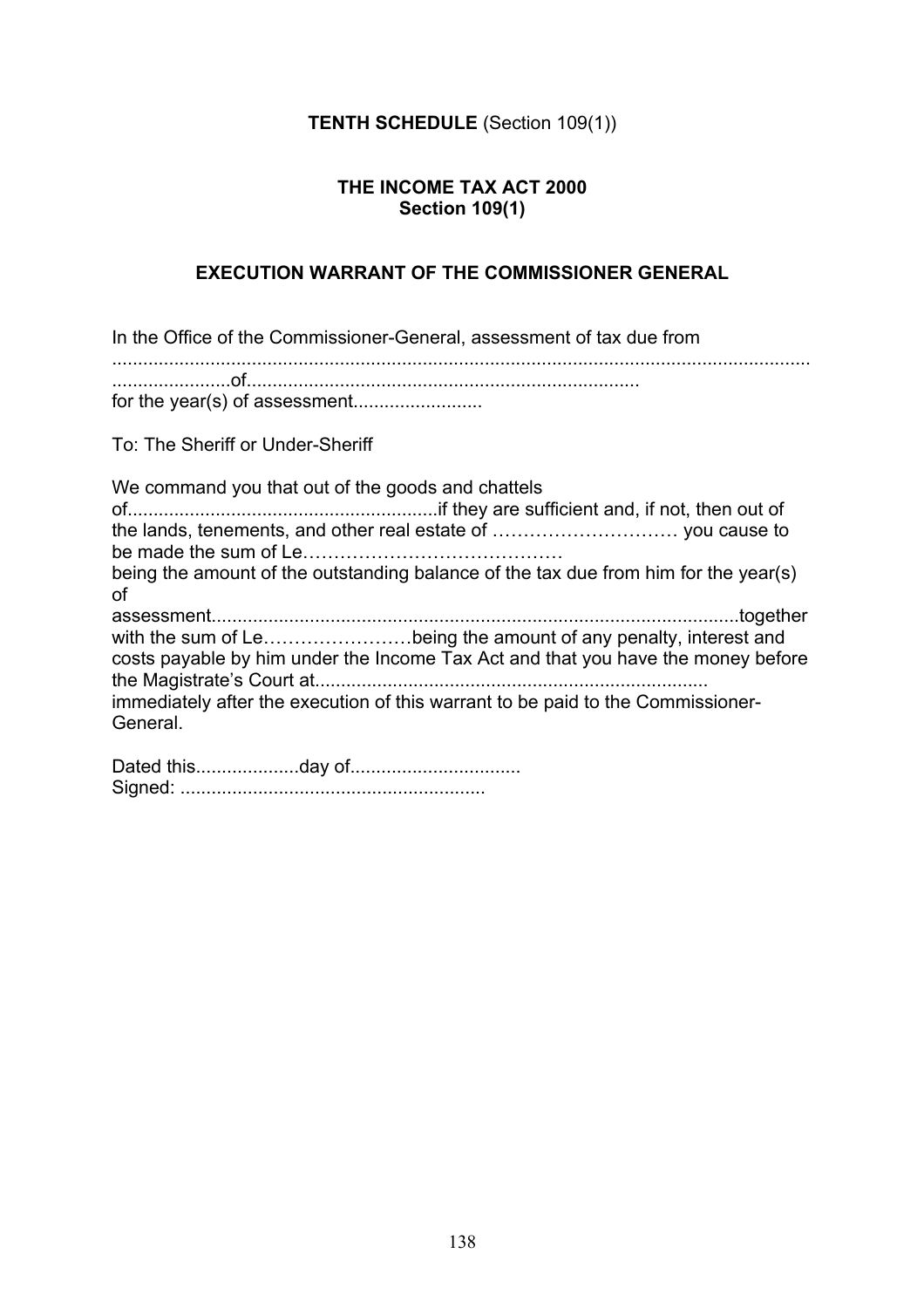# **ADDITIONAL INCOME TAX EXEMPTION/CONCESSION PROVISIONS**

In addition to the income tax exemption and concession provisions contained in the Income Tax Act 2000 (as amended), a number of additional income tax exemption and concession provisions are contained in other Acts and these are listed below.

#### Finance Act 2015:

s. 23 Promotion of youth employment and local content:

"Any small or medium size business employing any Sierra Leonean youth who is-

- (a) between the age of 18 and 35 years, and
- (b) previously unemployed or working part time,

between 1<sup>st</sup> December, 2014 and before 1<sup>st</sup> December, 2015 shall be eligible to a 6.5% tax credit on employee PAYE of that employee as an incentive."

s. 24 Investment and employment incentive:

"Any business registered in Sierra Leone and having, at least, 20% Sierra Leonean ownership as of  $1<sup>st</sup>$  January, 2015 and beyond shall be entitled to corporate tax exemption,

- (a) for a period of five (5) years if its fulltime workforce is at least 100 employees and minimum investment is \$5,000,000.00;
- (b) for a period of ten (10) years if its workforce is at least 150 employees and minimum investment is \$7,500,000.00."

s. 25 Donation into Skills Development Fund:

"(1) For the purposes of income tax, any investor who makes a donation into the Skills Development Fund, shall be eligible for 100% deduction of the donation from profits for the same year that the donation is made, but any unclaimed amount shall not be available for future deductions.

(2) For the purposes of subsection (1), Skills Development Fund means the Skills Development Fund established by the Minister responsible for finance at the Bank of Sierra Leone for the purpose of supporting the critical needs of youth and women throughout Sierra Leone."

s. 26 Fish farming development incentives:

"Fish farms comprising, at least ten fish ponds and measuring at least 200 square metres shall, of the  $1<sup>st</sup>$  January, 2015, be exempted from income tax on-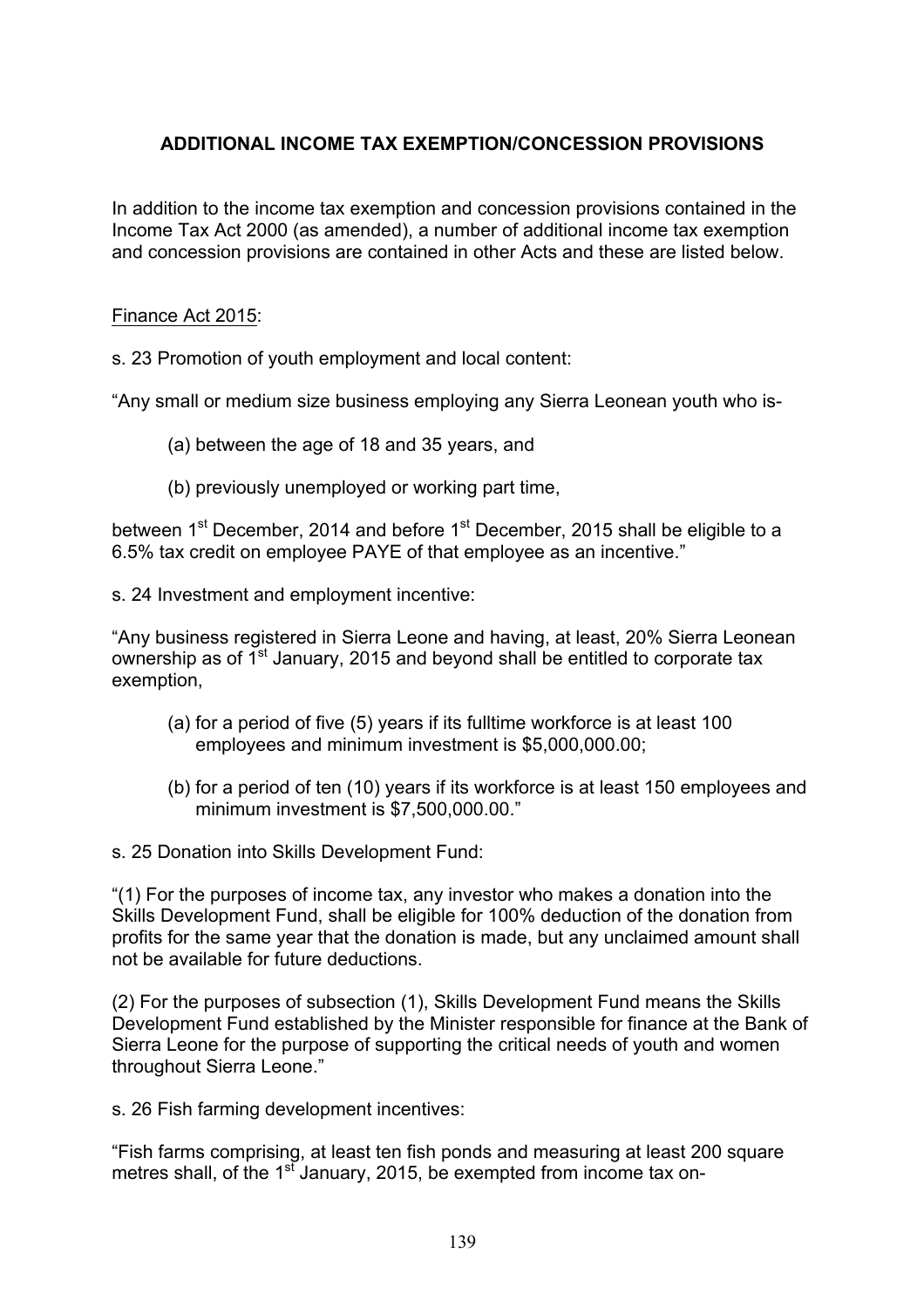- (a) income derived from any fish farming activity; and
- (b) 50% of any dividend paid as a result of these activities, for a period of five years."

#### Finance Act 2013:

s. 47 Refinery

"A petroleum refinery investing a minimum of \$20,000,000 and employing at least fifty Sierra Leonean citizens shall be eligible for the following relief–

(a) a corporate tax relief not exceeding five years; and

(b) *(import duty exemption)*"

#### s. 48 Manufacturing

"A new business investing a minimum of US\$2,000,000 and employing at least twenty Sierra Leonean citizens shall be eligible for the following relief–

- (a) a corporate tax relief not exceeding five years; and
	- (b) *(import duty exemption)*"
- s. 50 Income from poultry business tax exempt

"(1) The income derived from investment in poultry business shall be exempt from income tax for a period of three (3) years–

- (a) in the case of a Sierra Leonean citizen if the investment is at least US\$50,000; and
- (b) in the case of a non-citizen, if the investment is at least US \$500,000
- (2) *(import duty exemption)*"

# Finance Act 2011:

s. 14 Research and development expenses:

"For the purposes of income tax, any expenses incurred on research and development by an investor, shall be eligible for deduction from profits of 100% of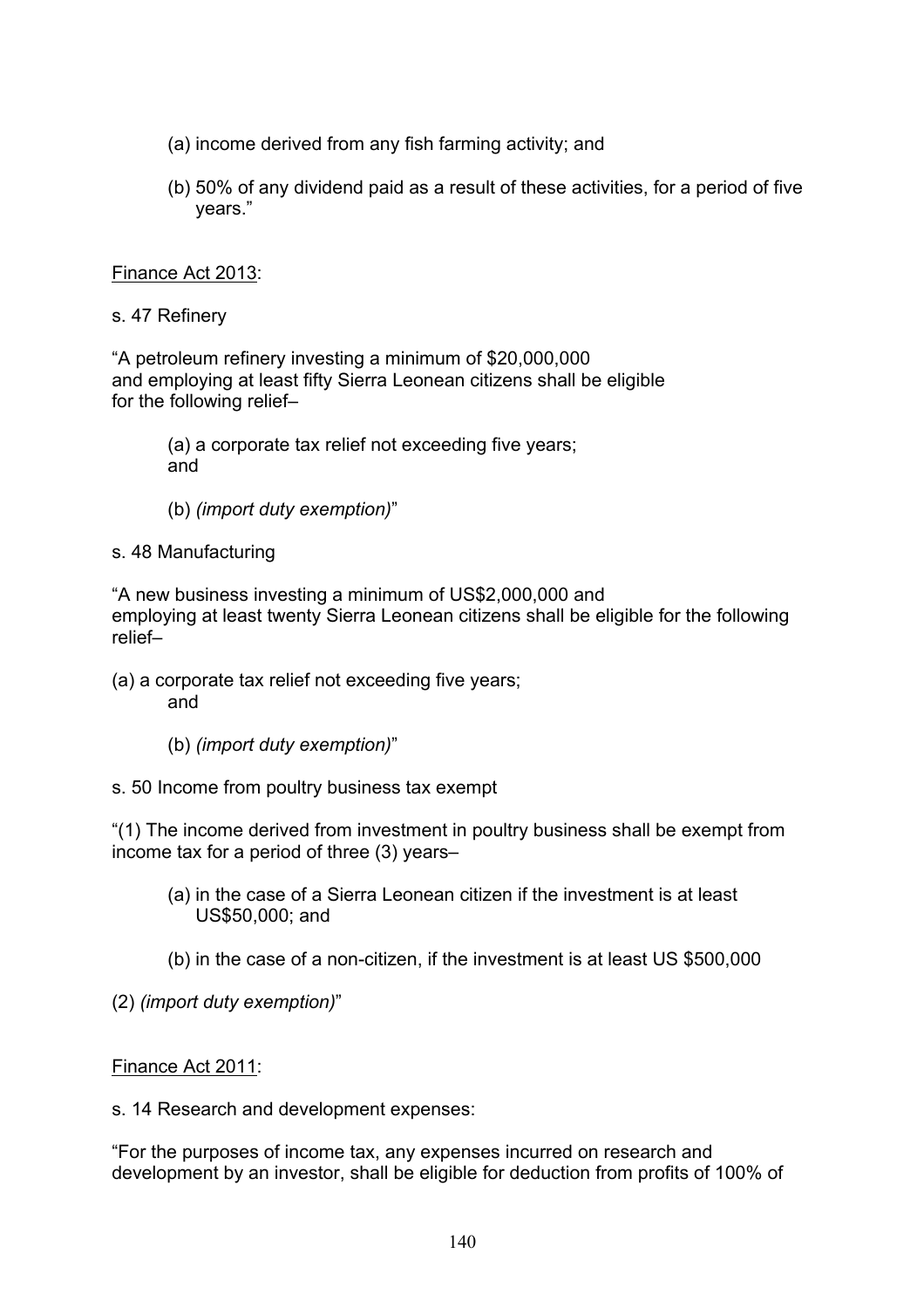the cost incurred up to the extent of profits of the same year the expenditure is made but any unclaimed amount shall not be available for future deductions."

s. 15 Training expenses:

"For the purposes of income tax, any expenses on training of local staff in an approved training programme, shall be eligible for deduction from profits of 100% of the cost incurred up to the extent

of profits of the same year the expenditure is made, but any unclaimed amount shall not be available for future deductions."

s. 16 Social development expenses

"Any expenses on social services, such as building of schools and hospitals and any investment that is outside the scope of the original investment and which would be also available to the general public for use free of charge, shall be eligible for deduction from profits of 100% of the cost incurred up to the extent of profits for the purposes of the Income Tax Act, 2000."

s. 20 Promotion of exports

"(1) Subject to subsection (2), any expenses which are aimed at promoting exports and the supply of goods overseas shall, for the purposes of income tax, be eligible for deduction from profits of 100% of the cost incurred up to the extent of profits of the same year the expenditure is made.

(2) The expenses referred to in subsection (1) shall be those in relation to the following activities:–

- (a) overseas advertising, publicity and public relations work;
- (b) supplying samples abroad, including delivery costs;
- (c) undertaking export market research;
- (d) preparing tenders for supply of goods overseas;
- (e) supplying of technical information abroad; preparing exhibits and participation costs in trade or industrial exhibitions, virtual trade or shows and trade portals and fares for overseas travel by company employees for business;
- (f) maintaining sales offices and warehouses overseas to promote exports;

(g) hiring professionals to design packaging for exports, subject to the company using local professional services;

(h) undertaking feasibility studies for overseas projects identified for the purpose of tenders;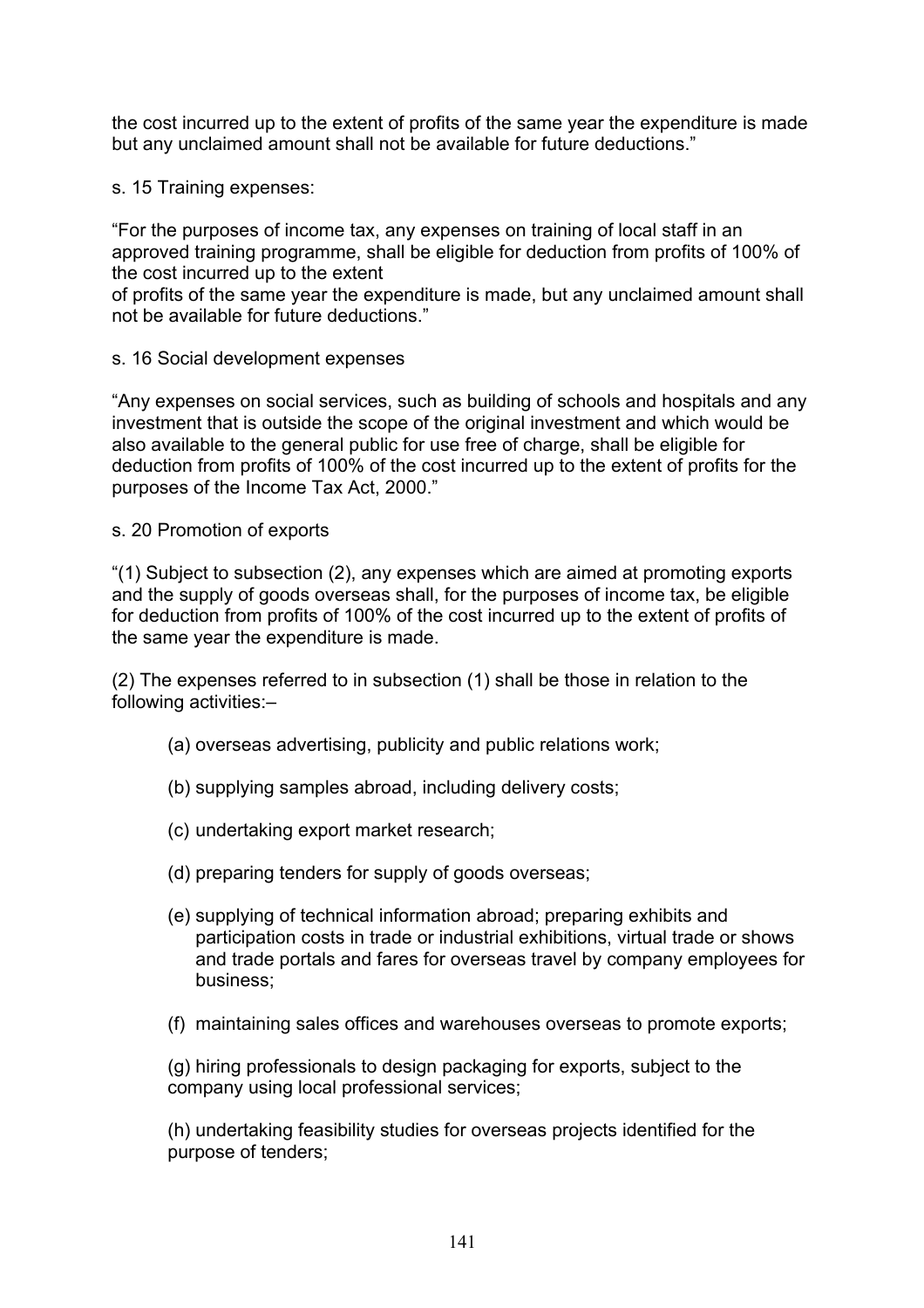(i) preparing architectural and engineering models, perspective drawings and 3 – D animations for participating in competitions at international level;

(j) participating in trade or industrial exhibitions in the country or overseas.

(3) The deductions referred to in subsection (1) in respect of the promotion of exports and the supply of goods overseas shall, with the necessary modifications, apply to the tourist industry, in respect of the costs incurred in the overseas promotion of Sierra Leone as a tourist destination."

#### s. 21 Disabled persons

"(1) For the purposes of income tax, there shall be deducted from the taxable profits of any business or establishment, 200% of the actual cost of the remuneration payable to any physically or mentally disabled employees, up to the extent of the profits of the

year in which the expenditure is made, but any unclaimed amount shall not be available for future deductions.

(2) A claim for the deduction under subsection (1) shall be accompanied by a certificate of disability issued by the prescribed authority in the prescribed form in respect of the employee with disability.

(3) For the purposes of subsection (1), "disability" shall have the meaning assigned thereto in the Persons with Disability Act, 2010."

s. 22 Brand promotion advertisement

"(1) Subject to subsection (2), any expenses incurred on promoting an export quality standard Sierra Leonean owned product shall be eligible for deduction from profits of 100% of the cost incurred up to the extent of profits of the same year the expenditure is made.

(2) The expenses referred to in subsection (1) shall be eligible only if made in promoting a brand name by making such a name internationally known, including expenditure on bill-board

advertisements in international airports and highways.

#### s. 23 Infrastructure projects

"(1) Income derived from any undertaking under the Public-Private Partnership Infrastructure Projects in excess of twenty million dollars shall enjoy a corporate tax relief for fifteen years.

(2) *(Import duty exemption)*"

s. 25 Pharmaceuticals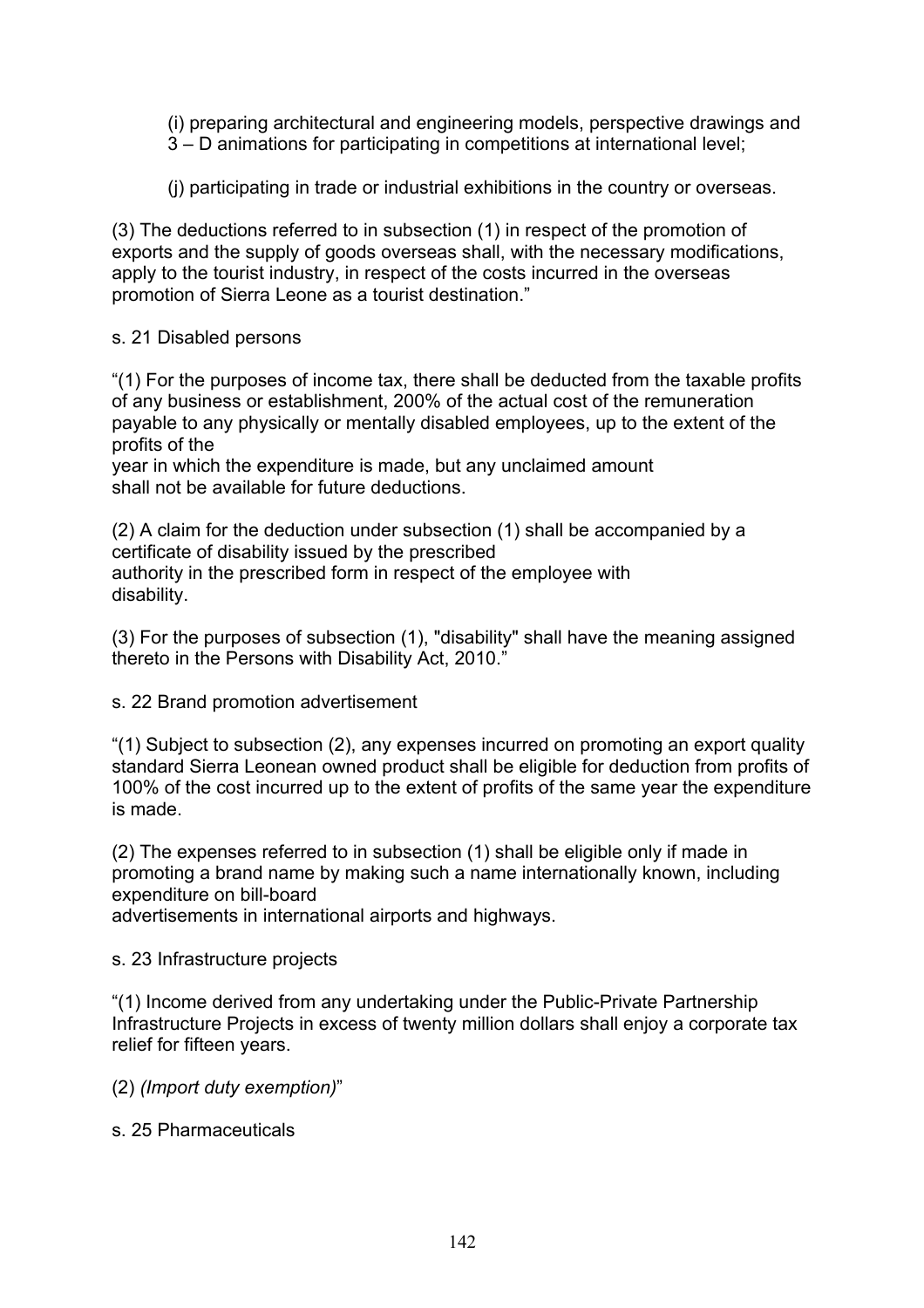**"(**1) Any new<sup>129</sup> business–

(a) manufacturing drugs, medical devices and other health-related items according to the guidelines of the World Health Organization; and

(b) investing a minimum of US\$500,000.00; and

(c) employing a minimum of fifty persons for that purpose;

shall be eligible for a corporate tax relief not exceeding ten years in addition to other incentives the business may be eligible for.

(2) *(Import duty exemption/concession)*"

# Development of Tourism Act 1990 (as amended by the Finance Acts of 2010 and 2011) Part 5:

30. (1) Where for the purpose of an Approved Development by Income Tax way of constructing a new hotel, extending, restoring or renovating and other an existing hotel; or any tourist facility or amenity with a minimum number of rooms for hotels established in the Western Area of 50 ensuite bedrooms and 10 ensuite bedrooms for the rest of the country, eligible expenditure is incurred, such expenditure shall qualify for income Tax and other Tax Relief.

(a) relief by way of capital allowance under section 31 of this Act;

- (b) (*repealed)*;
- (c) relief from income tax–
	- (i) for a period not exceeding five years; and

(ii) in value, not exceeding, during the tax holiday period, one hundred and fifty percent of the original capital invested.

(2) In paragraph (c) of subsection (1), the expression "original capital invested" means, for the purposes of taxation, both the equity and non-equity capital initially utilized in setting up the business.

(3) The incentives granted in subsection (1) shall not be available to a night club, casino or restaurant unless it is an integral part of an eligible hotel.

31. Capital allowances on any asset utilized in the development of tourism shall be deducted from the profits or other income before tax in accordance with the provisions of the Seventh Schedule to the Income Tax Act, 2000:

Provided that an investment allowance of sixteen percentum of the costs may be granted but such investment allowance shall not be deductable in ascertaining the residue of the expenditure for the purpose of a balancing allowance or balancing charge

<sup>&</sup>lt;sup>129</sup> The word "new" was inserted by s.  $39(c)$  of the Finance Act 2013